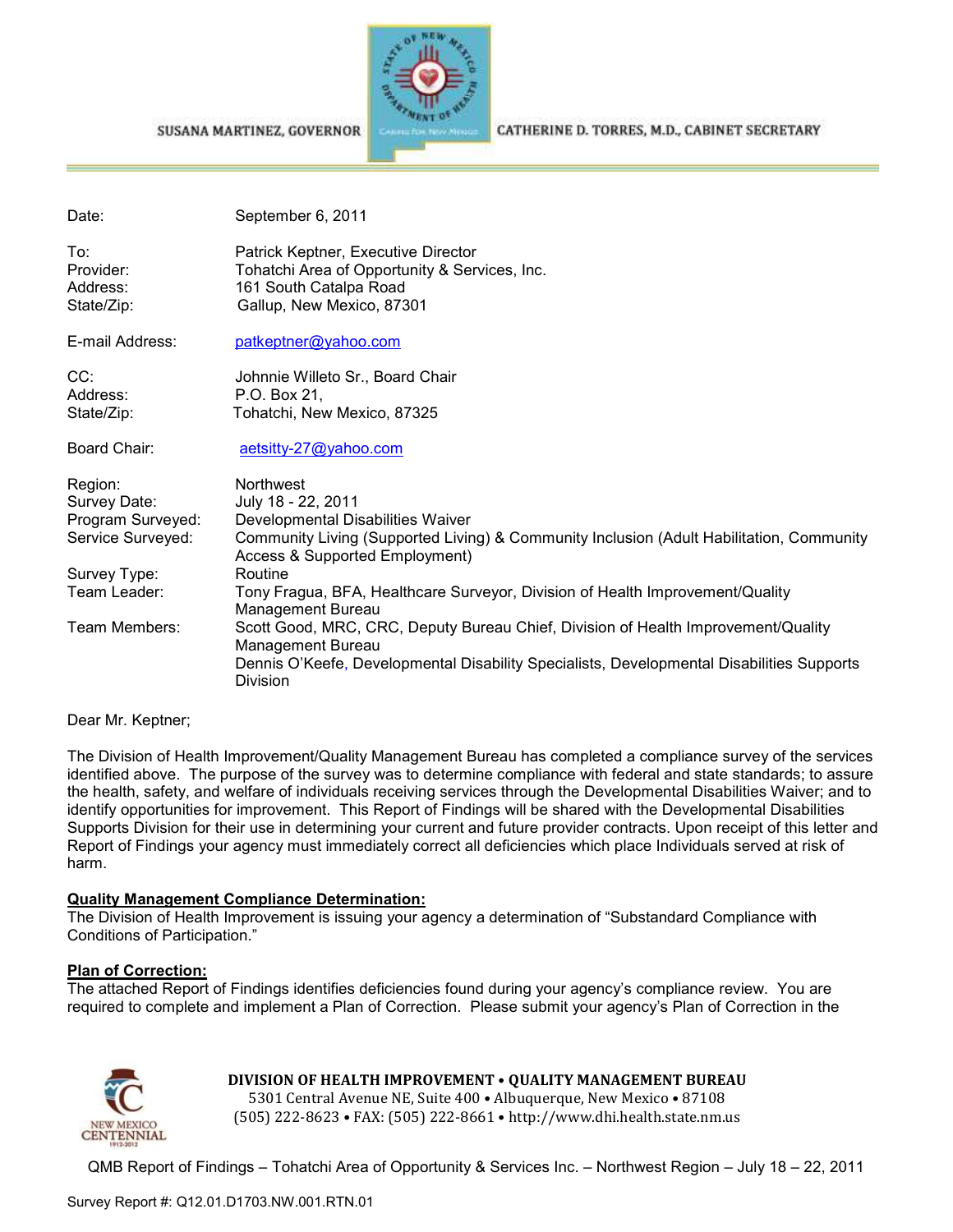space on the two right columns of the Report of Findings. See attachment "A" for additional guidance in completing the Plan of Correction. The response is due to the parties below within 10 business days of the receipt of this letter:

## **1. Quality Management Bureau, Attention: Plan of Correction Coordinator 5301 Central Ave. NE Suite 400 Albuquerque, NM 87108**

#### **2. Developmental Disabilities Supports Division Regional Office for region of service surveyed**

Upon notification from QMB that your Plan of Correction has been approved, you must implement all remedies and corrective actions within 45 business days. If your Plan of Correction is denied, you must resubmit a revised plan as soon as possible for approval, as all remedies must still be completed within 45 business days of the receipt of this letter.

Failure to submit, complete or implement your Plan of Correction within the 45 day required time frames may result in the imposition of a \$200 per day Civil Monetary Penalty until it is received, completed and/or implemented.

## **Request for Informal Reconsideration of Findings (IRF):**

If you disagree with a finding of deficient practice, you have 10 business days upon receipt of this notice to request an IRF. Submit your request for an IRF in writing to:

#### QMB Deputy Bureau Chief 5301 Central Ave NE Suite #400 Albuquerque, NM 87108 Attention: IRF request

See Attachment "C" for additional guidance in completing the request for Informal Reconsideration of Findings. The request for an IRF will not delay the implementation of your Plan of Correction which must be completed within 45 business days. Providers may not appeal the nature or interpretation of the standard or regulation, the team composition or sampling methodology. If the IRF approves the modification or removal of a finding, you will be advised of any changes.

Please call the Plan of Correction Coordinator at 505-222-8647 if you have questions about the Report of Findings or Plan of Correction. Thank you for your cooperation and for the work you perform.

Sincerely,

Tony Fragua, BFA

Tony Fragua, BFA Team Lead/Healthcare Surveyor Division of Health Improvement Quality Management Bureau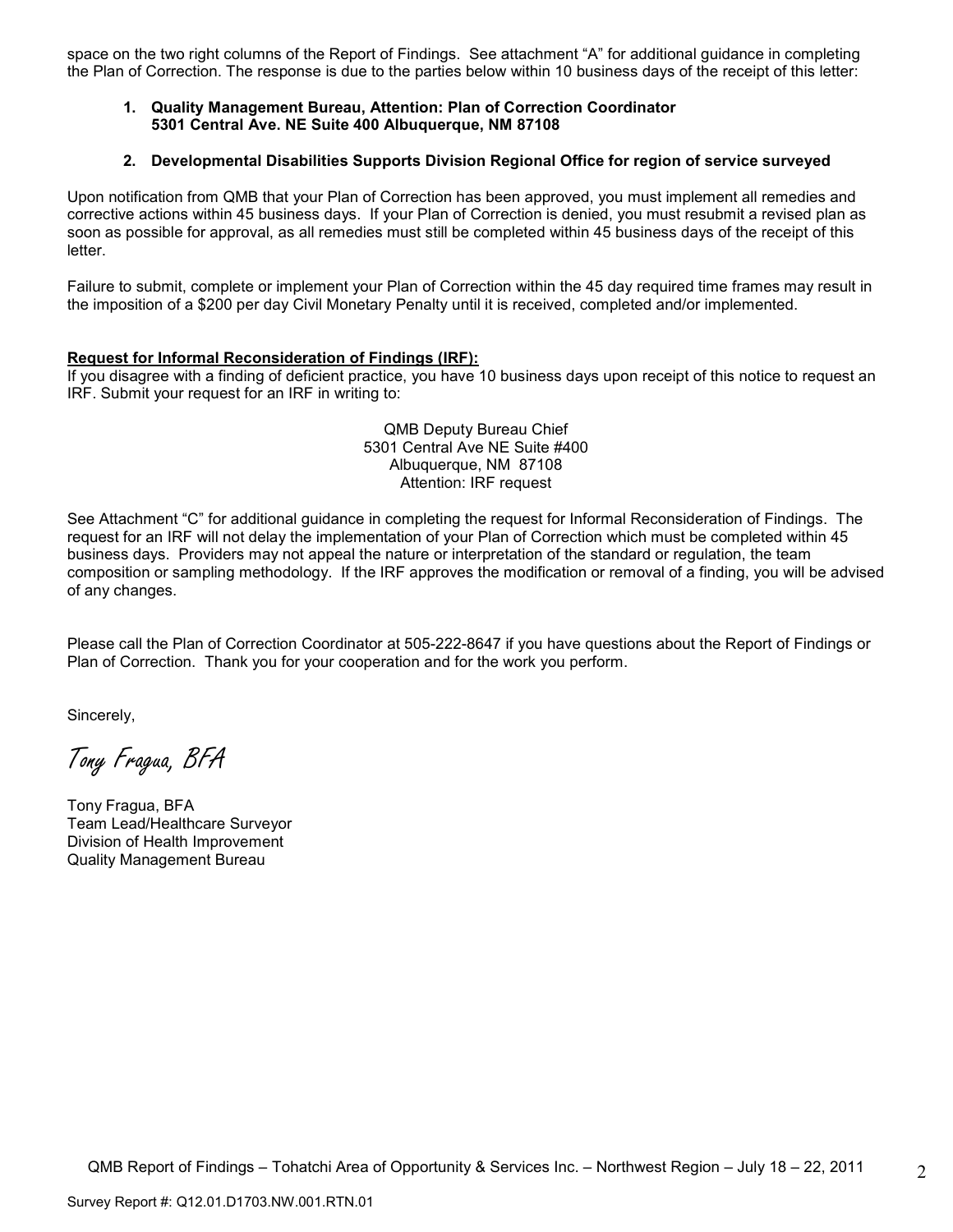# **Survey Process Employed:**

Entrance Conference Date: July 18, 2011

# Present: **Tohatchi Area of Opportunity and Services, Inc.**

Patrick Keptner, Executive Director Melinda Golden, Program Manager Patricia Tapia, TAOS Training Coordinator Doreen Kalleco, Service Coordinator

#### **DOH/DHI/QMB**

Anthony Fragua, BFA, Healthcare Surveyor, Division of Health Improvement/Quality Management Bureau Scott Good, MRC, CRC, Deputy Bureau Chief, Division of Health Improvement/Quality Management Bureau

## **DDSD - Northwest Regional Office**

Dennis O'Keefe, Developmental Disability Specialists, Developmental Disabilities Supports Division

Exit Conference Date: July 20, 2011

#### Present: **Tohatchi Area of Opportunity and Services, Inc.**

Melinda Golden, Program Manager Kimber Crowe, Accounting Clerk Maria Allison, Day Habilitation Supervisor Deloria Bitsie, Chief Executive Officer Administration Assistant Mary Hood, Life Skills Instructor Artencia Begay, Human Resource Manager Patricia Tapia, TAOS Training Coordinator Doreen Kalleco, Service Coordinator

#### **DOH/DHI/QMB**

Tony Fragua, BFA, Healthcare Surveyor, Division of Health Improvement/Quality Management Bureau Scott Good, MRC, CRC, Deputy Bureau Chief, Division of Health Improvement/Quality Management Bureau

#### **DDSD - Northwest Regional Office**

Dennis O'Keefe, Developmental Disability Specialists, Developmental Disabilities Supports Division

| <b>Total Homes Visited</b>                                                                   | Number: | 5                                                                                                                                                 |
|----------------------------------------------------------------------------------------------|---------|---------------------------------------------------------------------------------------------------------------------------------------------------|
| <b>Supported Homes Visited</b><br>❖                                                          | Number: | 5                                                                                                                                                 |
| Administrative Locations Visited                                                             | Number: | 3 - Administrative Offices: 161 South Catalpa Road,<br>Gallup New Mexico 87301                                                                    |
|                                                                                              |         | Program Offices: 3006 Highway 66, Gallup New<br><b>Mexico 87301</b>                                                                               |
|                                                                                              |         | Health Department Offices: 100 Manuelito Drive,<br>Tohatchi New Mexico 87325                                                                      |
| <b>Total Sample Size</b>                                                                     | Number: | 6<br>0 - Jackson Class Members<br>6 - Non- <i>Jackson</i> Class Members<br>6 - Supported Living<br>6 - Adult Habilitation<br>5 - Community Access |
| OMP Penert of Eindings Tobatchi Area of Oppertunity & Services Inc. Northwest Pegion Luly 18 |         | 22.2011                                                                                                                                           |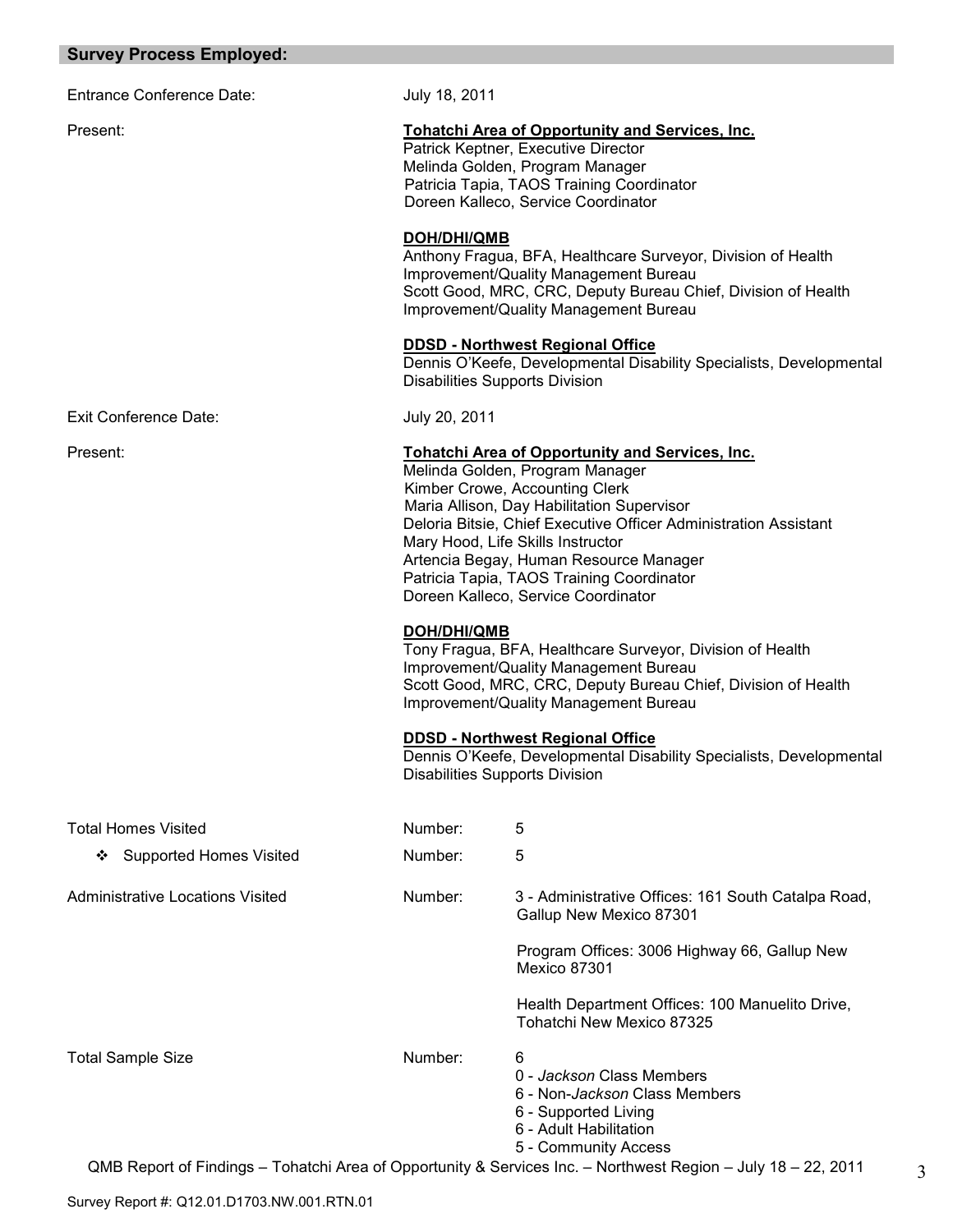2 - Supported Employment

| Persons Served Interviewed                 | Number: | 6  |
|--------------------------------------------|---------|----|
| Person Served Records Reviewed             | Number: | 6  |
| Direct Service Professionals Record Review | Number: | 74 |
| Direct Service Professionals Interviewed   | Number: | 12 |
| Service Coordinator Record Review          | Number: |    |

# Administrative Files Reviewed

- Billing Records
- Medical Records
- Incident Management Records
- Personnel Files
- Training Records
- Agency Policy and Procedure
- Caregiver Criminal History Screening Records
- Employee Abuse Registry
- Human Rights Notes and/or Meeting Minutes
- Evacuation Drills
- Quality Assurance / Improvement Plan
- DDSD Performance Improvement Plan (PIP) 8/30/2011
- Quality Assurance/Quality Improvement Plan to address Trending and Incident Management quality request from IMB 5/25/2011

- 
- CC: Distribution List: DOH Division of Health Improvement
	- DOH Developmental Disabilities Supports Division
	- DOH Office of Internal Audit
	- HSD Medical Assistance Division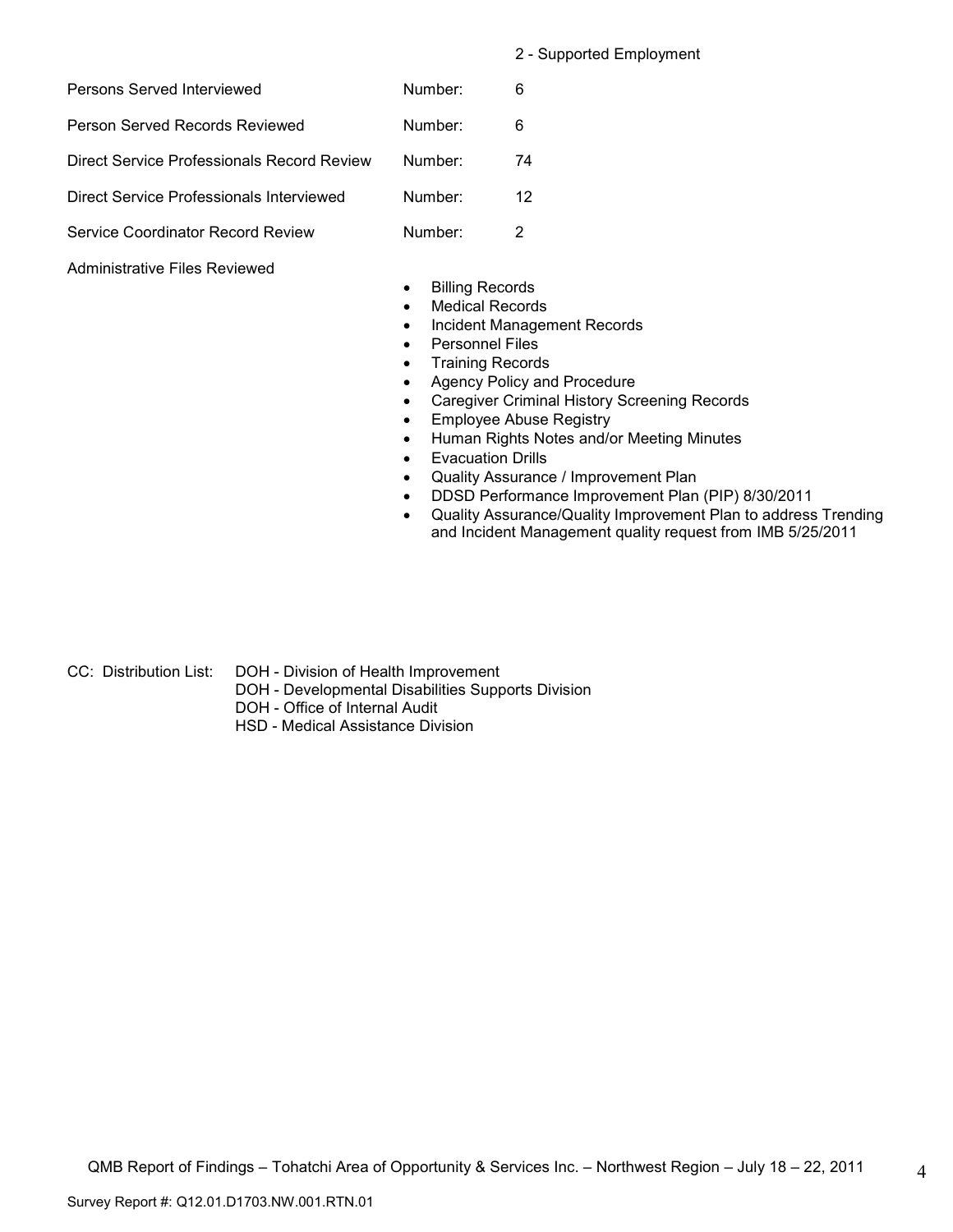# **Attachment A**

# **Provider Instructions for Completing the QMB Plan of Correction (POC) Process**

# *Introduction:*

After a QMB Compliance Review, your QMB Report of Findings will be sent to you via US mail.

Each provider must develop and implement a Plan of Correction (POC) that identifies specific quality assurance and quality improvement activities the agency will implement to correct deficiencies and prevent continued non compliance.

Agencies must submit their Plan of Correction within 10 business days from the date you receive the QMB Report of Findings. (Providers who do not submit a POC within 10 days will be referred to the Internal Review Committee [IRC] for sanctions).

If you have questions about the Plan of Correction process, call the QMB Plan of Correction Coordinator at 505-222-8647 or email at George.Perrault@state.nm.us. Requests for technical assistance must be requested through your DDSD Regional Office.

If you wish to dispute a finding on the official Report of Findings, you must file an Informal Reconsideration of Findings (IRF) request within ten (10) days of receiving your report. The POC process cannot resolve disputes regarding findings. Please note that you must still submit a POC for findings that are in question (see Attachment "C").

# *Instructions for Completing Agency POC:*

# *Required Content*

Your Plan of Correction should provide a step-by-step description of the methods to correct each deficient practice to prevent recurrence and information that ensures the regulation cited is in compliance. The remedies noted in your POC are expected to be added to your Agency's required, annual Quality Assurance Plan. (see page 3, DDW standards, effective; April 1, 2007, Chapter 1, Section I Continuous Quality Management System)

If a deficiency has already been corrected, the plan should state how it was corrected, the completion date (date the correction was accomplished), and how possible recurrence of the deficiency will be prevented.

The Plan of Correction you submit needs to address *each deficiency* in the two right hand columns with:

- 1. How the corrective action will be accomplished for all cited deficiencies in the report of findings;
- 2. How your Agency will identify all other individuals having the potential to be affected by the same deficient practice;
- 3. What measures will be put into place or what systemic changes will be made to ensure that the deficient practice will not reoccur and corrective action is sustained;
- 4. How your Agency plans to monitor corrective actions utilizing its continuous Quality Assurance/Quality Improvement Plan to assure solutions in the plan of correction are achieved and sustained, including (if appropriate):
	- Details about how and when Consumer, Personnel and Residential files are audited by Agency personnel to ensure they contain required documents;
	- Information about how Medication Administration Records are reviewed to verify they contain all required information before they are distributed, as they are being used, and after they are completed;
	- Your processes for ensuring that all staff are trained in Core Competencies, Incident Reporting, and Individual-Specific service requirements, etc;
	- How accuracy in Billing documentation is assured;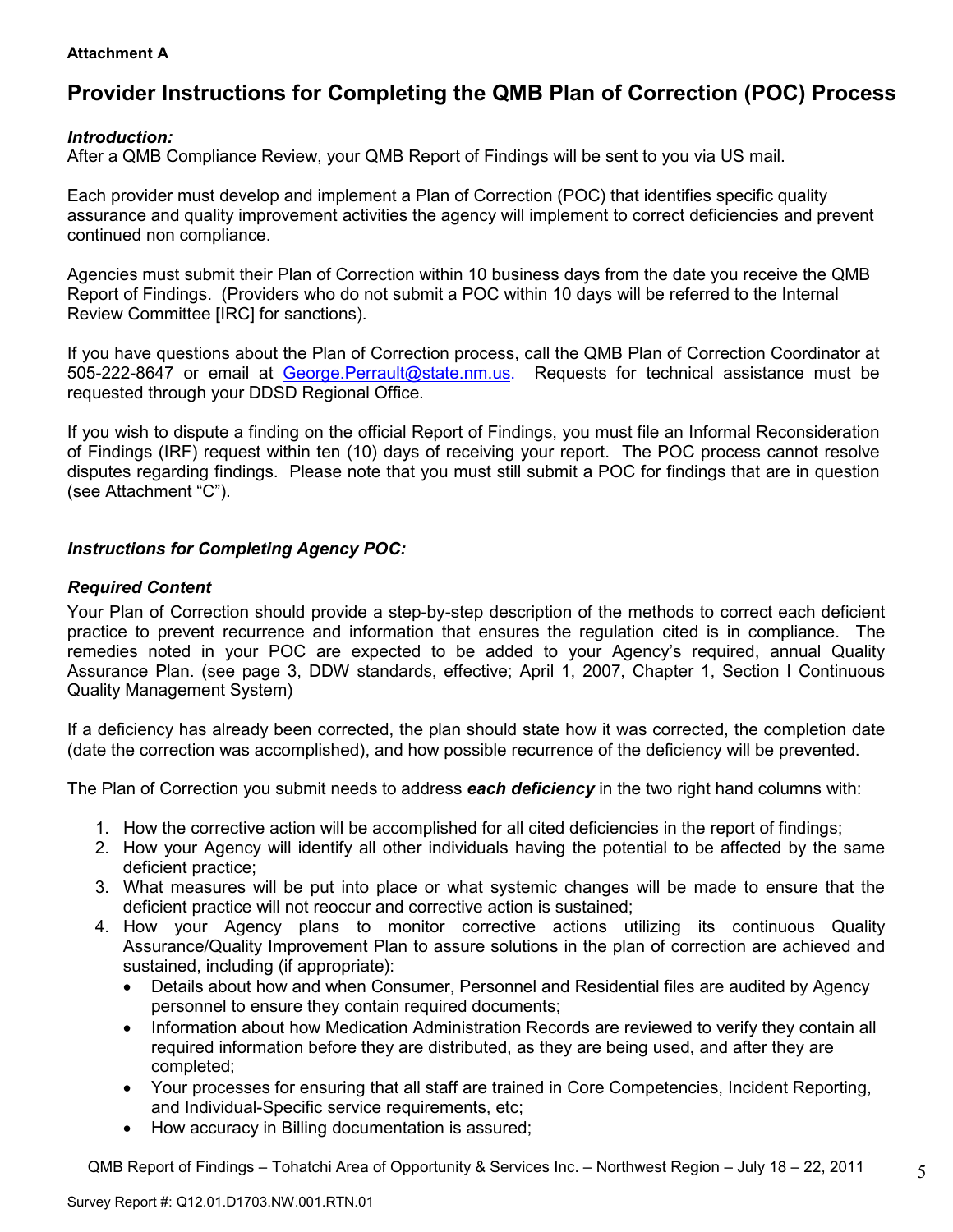- How health, safety is assured;
- For Case Management Providers, how ISPs are reviewed to verify they meet requirements, how the timeliness of LOC packet submissions and consumer visits are tracked;
- Your process for gathering, analyzing and responding to Quality data, and
- Details about Quality Targets in various areas, current status, Root Cause Analyses about why Targets were not met, and remedies implemented.
- 5. The individual's title responsible for the Plan of Correction and completion date.

*Note:* **Instruction or in-service of staff alone may not be a sufficient plan of correction.** This is a good first step toward correction, but additional steps should be taken to ensure the deficiency is corrected and will not recur.

# *Completion Dates*

The plan of correction must include a **completion date** (entered in the far right-hand column). Be sure the date is **realistic** in the amount of time your Agency will need to correct the deficiency; not to exceed 45 days.

Direct care issues should be corrected immediately and monitored appropriately. Some deficiencies may require a staged plan to accomplish total correction. Deficiencies requiring replacement of equipment, etc., may require more time to accomplish correction but should show reasonable time frames.

# *Plan of Correction Submission Requirements*

- 1. Your Plan of Correction must be completed on the official QMB Survey Report of Findings/Plan of Correction Form and received by QMB within ten (10) business days from the date you received the report of findings.
- 2. If you have questions about the POC process, call the POC Coordinator, George Perrault at 505-222- 8647 for assistance.
- 3. For Technical Assistance (TA) in developing or implementing your POC, contact your local DDSD Regional Office.
- 4. Submit your POC to George Perrault, POC Coordinator in any of the following ways:
	- a. Electronically at George.Perrault@state.nm.us
	- b. Faxed to 505-222-8661, or
	- c. Mailed to QMB, 5301 Central Avenue SW, Suite 400, Albuquerque, NM 87108
- 5. Do not send supporting documentation to QMB until after your POC has been approved by QMB.
- 6. QMB will notify you when your POC has been "approve" or "denied."
	- a. Whether your POC is "approved," or "denied," you will have a maximum of 45 business days from the date of receipt of your Report of Findings to correct all survey deficiencies.
	- b. If your POC is "Denied" it must be revised and resubmitted as soon as possible, as the 45 business day limit is in effect.
	- c. If your POC is "Denied" a second time your agency may be referred to the Internal Review Committee.
	- d. You will receive written confirmation that your POC has been approved by QMB and a final deadline for completion of your POC.
- 7. Failure to submit your POC within 10 days without prior approval of an extension by QMB will result in a referral to the Internal Review Committee and the possible implementation of monetary penalties and/or sanctions.
- 8. Revisions, Modifications or Extensions to your Plan of Correction (post QMB approval) must be made in writing and submitted to the Plan of Correction Coordinator at QMB, prior to the due date and are approved on a case-by-case basis. No changes may be made to your POC or the timeframes for implementation without written approval of the POC Coordinator.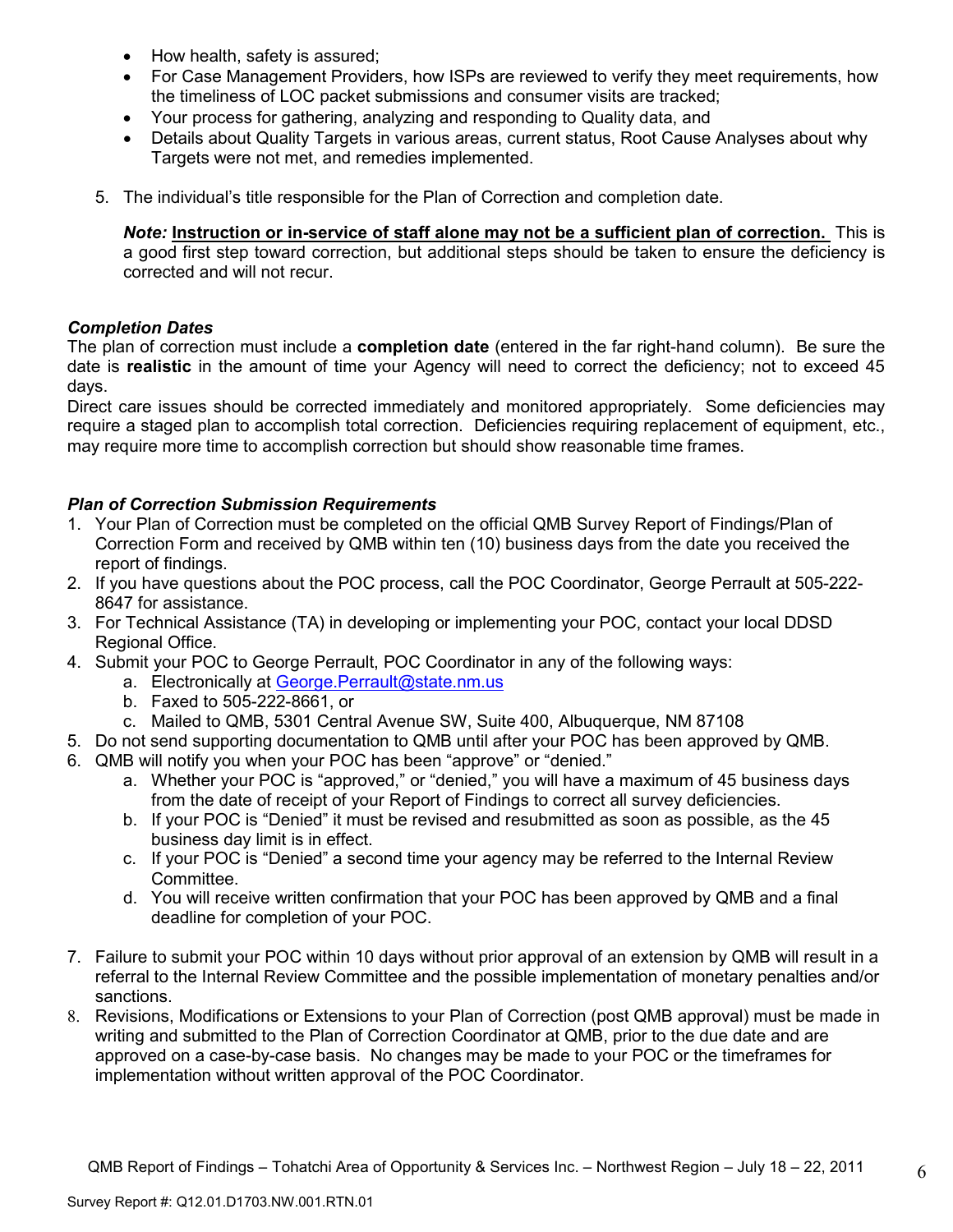# *POC Document Submission Requirements*

Once your POC has been approved by the QMB Plan of Correction Coordinator you must submit copies of documents as evidence that all deficiencies have been corrected, as follows.

- 1. Your internal documents are due within a *maximum* of 45 business days of receipt of your Report of Findings.
- 2. You may submit your documents by postal mail, fax, or electronically on disc or scanned and attached to e-mails.
- 3. All submitted documents *must be annotated*: please be sure the tag numbers and Identification numbers are indicated on each document submitted. Documents which are not annotated with the Tag number and Identification number may not be accepted.
- 4. Do not submit original documents; hard copies or scanned and electronically submitted copies are fine. Originals must be maintained in the agency file(s) per DDSD Standards.
- 5. In lieu of some documents, you may submit copies of file or home audit forms that clearly indicate cited deficiencies have been corrected, other attestations of correction must be approved by the Plan of Correction Coordinator prior to their submission.
- 6. For billing deficiencies, you must submit:
	- a. Evidence of an internal audit of billing documentation for a sample of individuals and timeframes;
	- b. Copies of "void and adjust" forms submitted to correct all over-billed or unjustified units billed identified during your internal audit.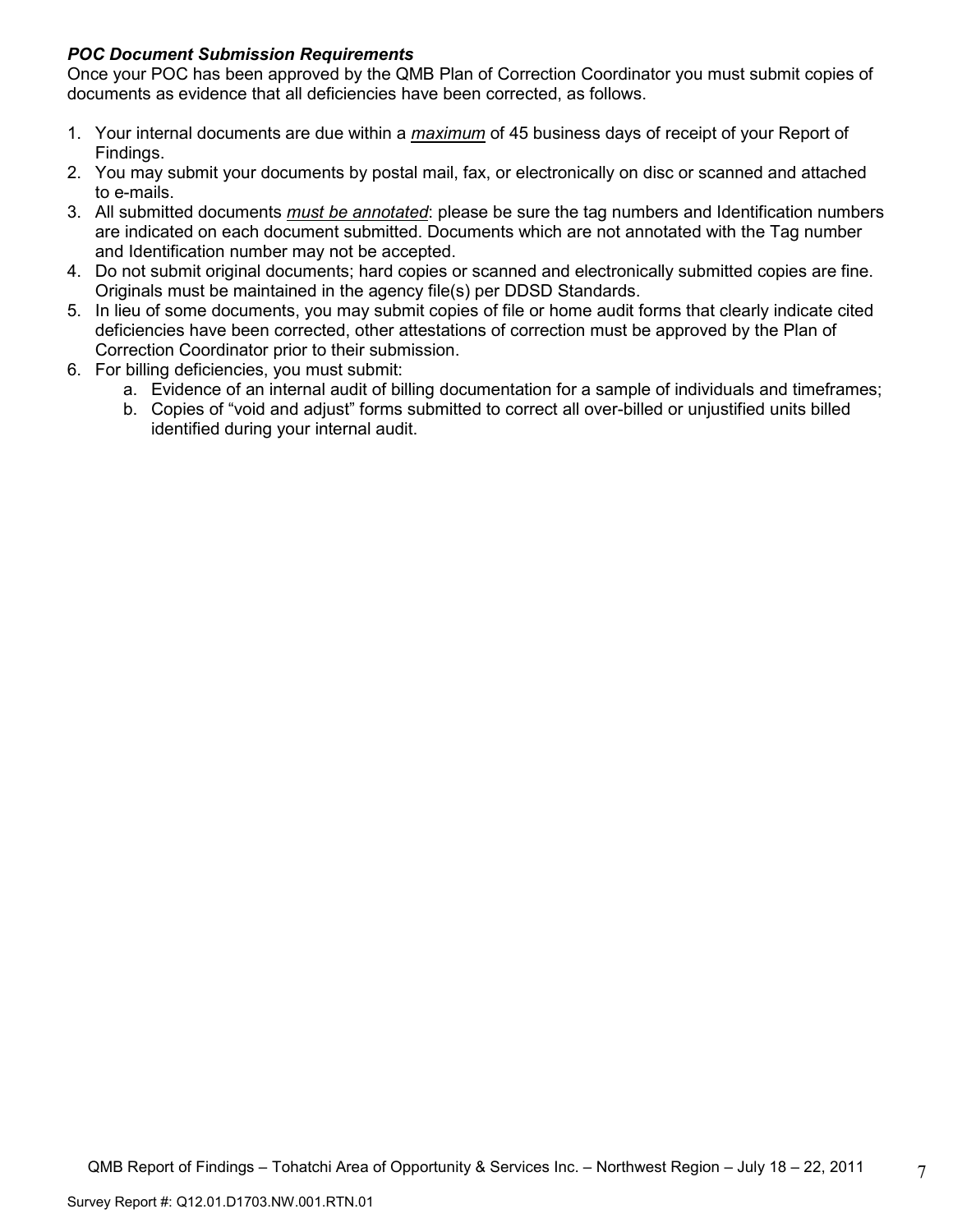Each deficiency in your Report of Findings is scored on a Scope and Severity Scale. The culmination of each deficiency's Scope and Severity is used to determine degree of compliance to standards and regulations and level of QMB Compliance Determination.

|                 |                                |                                                             |                                  | <b>SCOPE</b>                    |                                             |
|-----------------|--------------------------------|-------------------------------------------------------------|----------------------------------|---------------------------------|---------------------------------------------|
|                 |                                |                                                             | <b>Isolated</b><br>$01\% - 15\%$ | <b>Pattern</b><br>$16\% - 79\%$ | <b>Widespread</b><br>$80\% - 100\%$         |
|                 | High Impact                    | Immediate Jeopardy to<br>individual health and or<br>safety | J.                               | $K_{\cdot}$                     | L.                                          |
|                 |                                | <b>Actual harm</b>                                          | G.                               | н.                              | Ī.                                          |
| <b>SEVERITY</b> | <b>Medium</b><br><b>Impact</b> | No Actual Harm<br>Potential for more than                   | D.                               | Е.                              | $F.$ (3 or<br>more)                         |
|                 |                                | minimal harm                                                | $D.$ (2 or<br>less)              |                                 | $F.$ (no<br>conditions of<br>participation) |
|                 | Low<br>Impact                  | No Actual Harm<br>Minimal potential for<br>harm.            | А.                               | <b>B.</b>                       | C.                                          |

# **Scope and Severity Definitions:**

• Isolated:

A deficiency that is limited to 1% to 15% of the sample, usually impacting few individuals in the sample.

• Pattern:

A deficiency that impacts a number or group of individuals from 16% to 79% of the sample is defined as a pattern finding. Pattern findings suggest the need for system wide corrective actions.

• Widespread:

A deficiency that impacts most or all (80% to 100%) of the individuals in the sample is defined as widespread or pervasive. Widespread findings suggest the need for system wide corrective actions as well as the need to implement a Continuous Quality Improvement process to improve or build infrastructure. Widespread findings could be referred to the Internal Review Committee for review and possible actions or sanctions.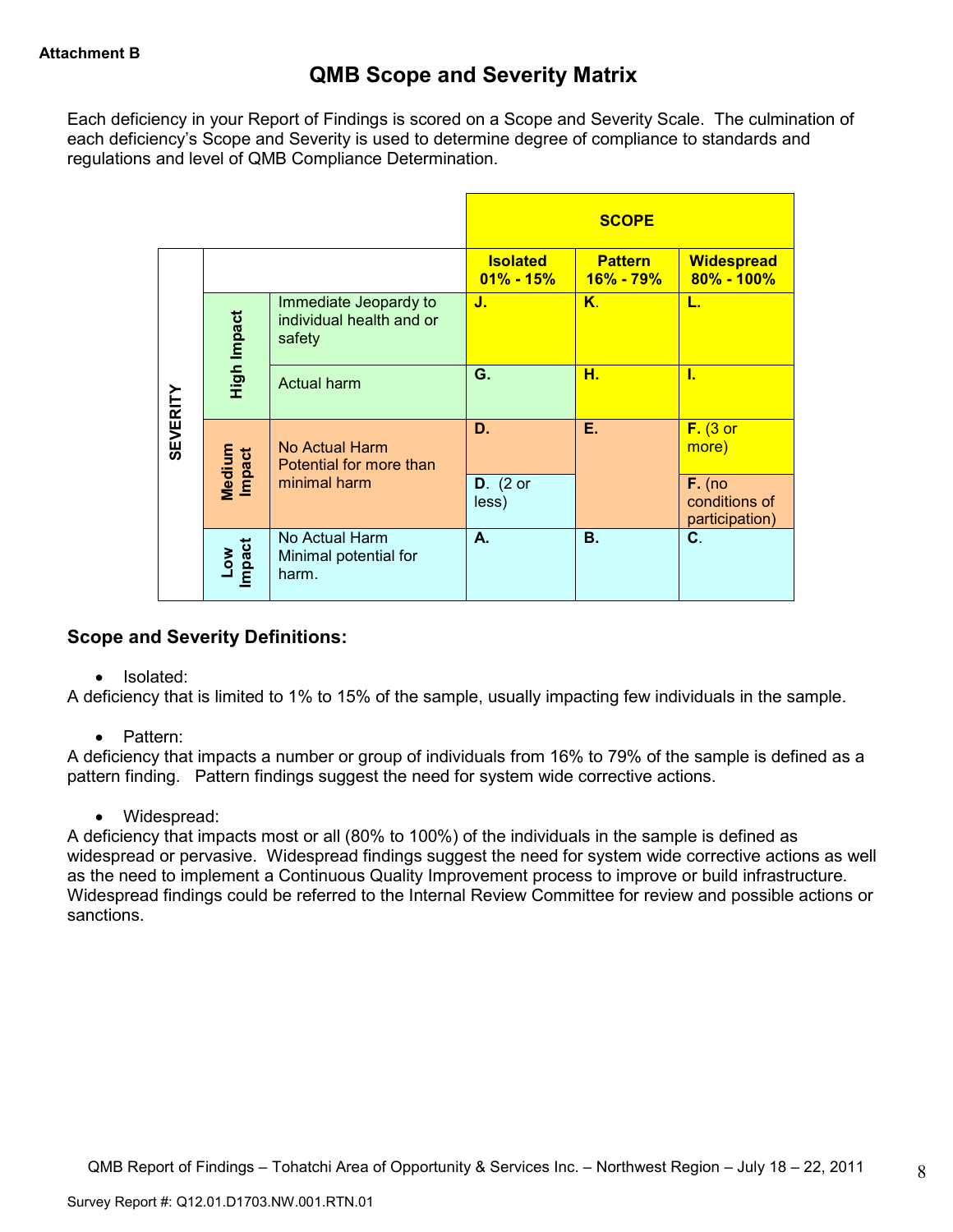# **QMB Determinations of Compliance**

• "Substantial Compliance with Conditions of Participation"

The QMB determination of "Substantial Compliance with Conditions of Participation" indicates that a provider is in substantial compliance with all 'Conditions of Participation' and other standards and regulations. The agency has obtained a level of compliance such that there is a minimal potential for harm to individuals' health and safety. To qualify for a determination of Substantial Compliance with Conditions of Participation, the provider must be in compliance with all Conditions of Participation.

• "Non-Compliance with Conditions of Participation"

The QMB determination of "Non-Compliance with Conditions of Participation" indicates that a provider is out of compliance with one (1) or more 'Conditions of Participation.' This non-compliance, if not corrected, is likely to result in a serious negative outcome or the potential for more than minimal harm to individuals' health and safety.

Providers receiving a repeat determination of 'Non-Compliance' may be referred by QMB to the Internal Review Committee (IRC) for consideration of remedies and possible actions.

• "Sub-Standard Compliance with Conditions of Participation":

The QMB determination of "Sub-Standard Compliance with Conditions of Participation" indicates a provider is significantly out of compliance with Conditions of Participation and/or has:

- Multiple findings of widespread non-compliance with any standard or regulation with a significant potential for more than minimal harm.
- Any finding of actual harm or Immediate Jeopardy.

Providers receiving a repeat determination of 'Substandard Compliance' will be referred by QMB to the Internal Review Committee (IRC) for consideration of remedies and possible actions.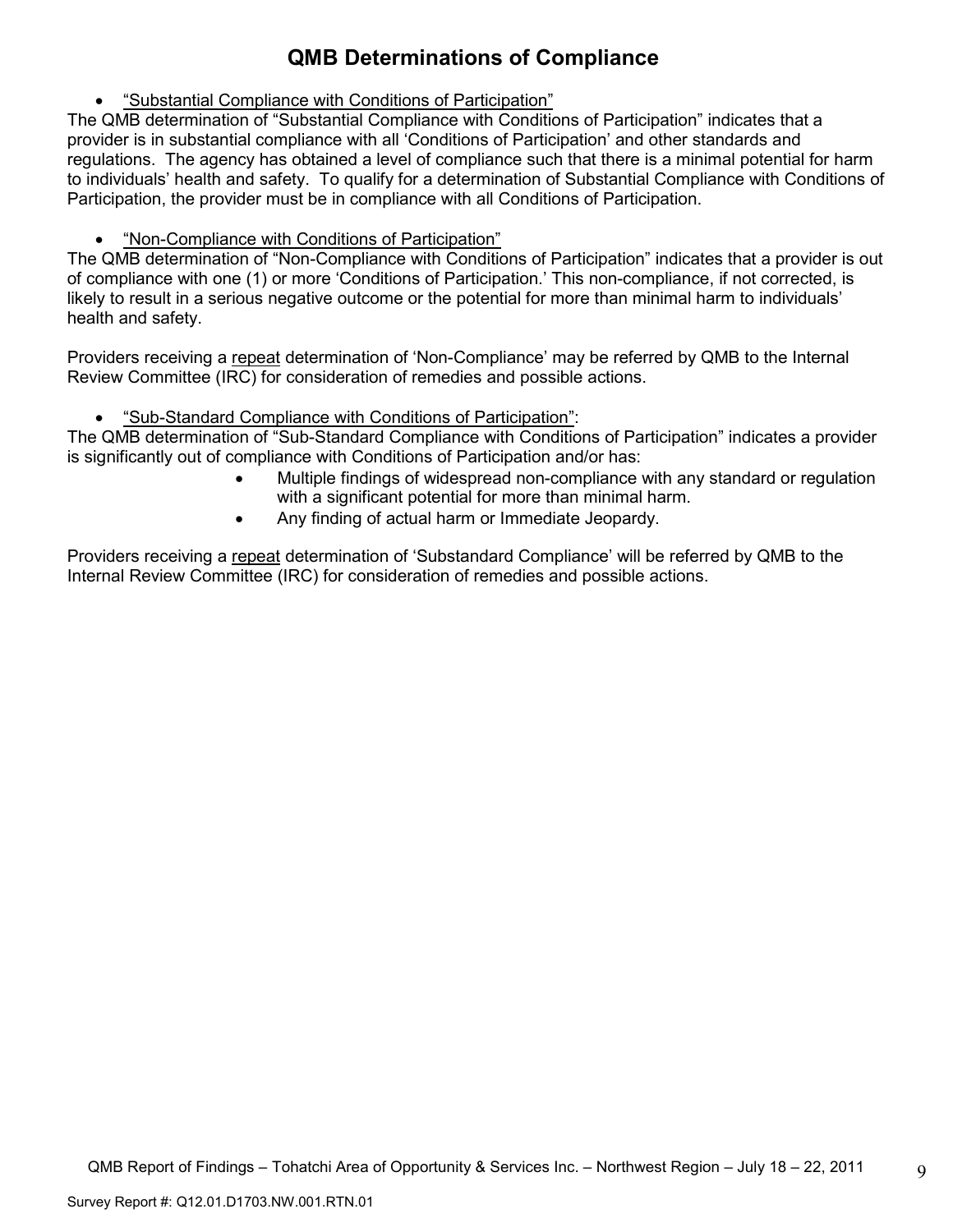# **Guidelines for the Provider Informal Reconsideration of Finding (IRF) Process**

# **Introduction:**

Throughout the QMB Survey process, surveyors are openly communicating with providers. Open communication means that surveyors have clarified issues and/or requested missing information before completing the review. Regardless, there may still be instances where the provider disagrees with a specific finding. Providers may use the following process to informally dispute a finding.

# **Instructions:**

- 1. The Informal Reconsideration of the Finding (IRF) request must be in writing to the QMB Deputy Bureau Chief **within 10 working days** of receipt of the final report.
- 2. The written request for an IRF must be completed on the QMB Request for Informal Reconsideration of Finding Form available on the QMB website: http://dhi.health.state.nm.us/qmb
- 3. The written request for an IRF must specify in detail the request for reconsideration and why the finding is inaccurate.
- 4. The IRF request must include all supporting documentation or evidence.

# **The following limitations apply to the IRF process:**

- The request for an IRF and all supporting evidence must be received within 10 days.
- Findings based on evidence requested during the survey and not provided may not be subject to reconsideration.
- The supporting documentation must be new evidence not previously reviewed or requested by the survey team.
- Providers must continue to complete their Plan of Correction during the IRF process
- Providers may not request an IRF to challenge the sampling methodology.
- Providers may not request an IRF based on disagreement with the nature of the standard or regulation.
- Providers may not request an IRF to challenge the team composition.
- Providers may not request an IRF to challenge the QMB compliance determination or the length of their DDSD provider contract.

A Provider forfeits the right to an IRF if the request is not made within 10 working days of receiving the report and/or does not include all supporting documentation or evidence to show compliance with the standards and regulations.

QMB has 30 working days to complete the review and notify the provider of the decision. The request will be reviewed by the IRF committee. The Provider will be notified in writing of the ruling; no face to face meeting will be conducted.

When a Provider requests that a finding be reconsidered, it does not stop or delay the Plan of Correction process. **Providers must continue to complete the Plan of Correction, including the finding in dispute regardless of the IRF status.** If a finding is removed or modified, it will be noted and removed or modified from the Report of Findings. It should be noted that in some cases a Plan of Correction may be completed prior to the IRF process being completed. The provider will be notified in writing on the decisions of the IRF committee.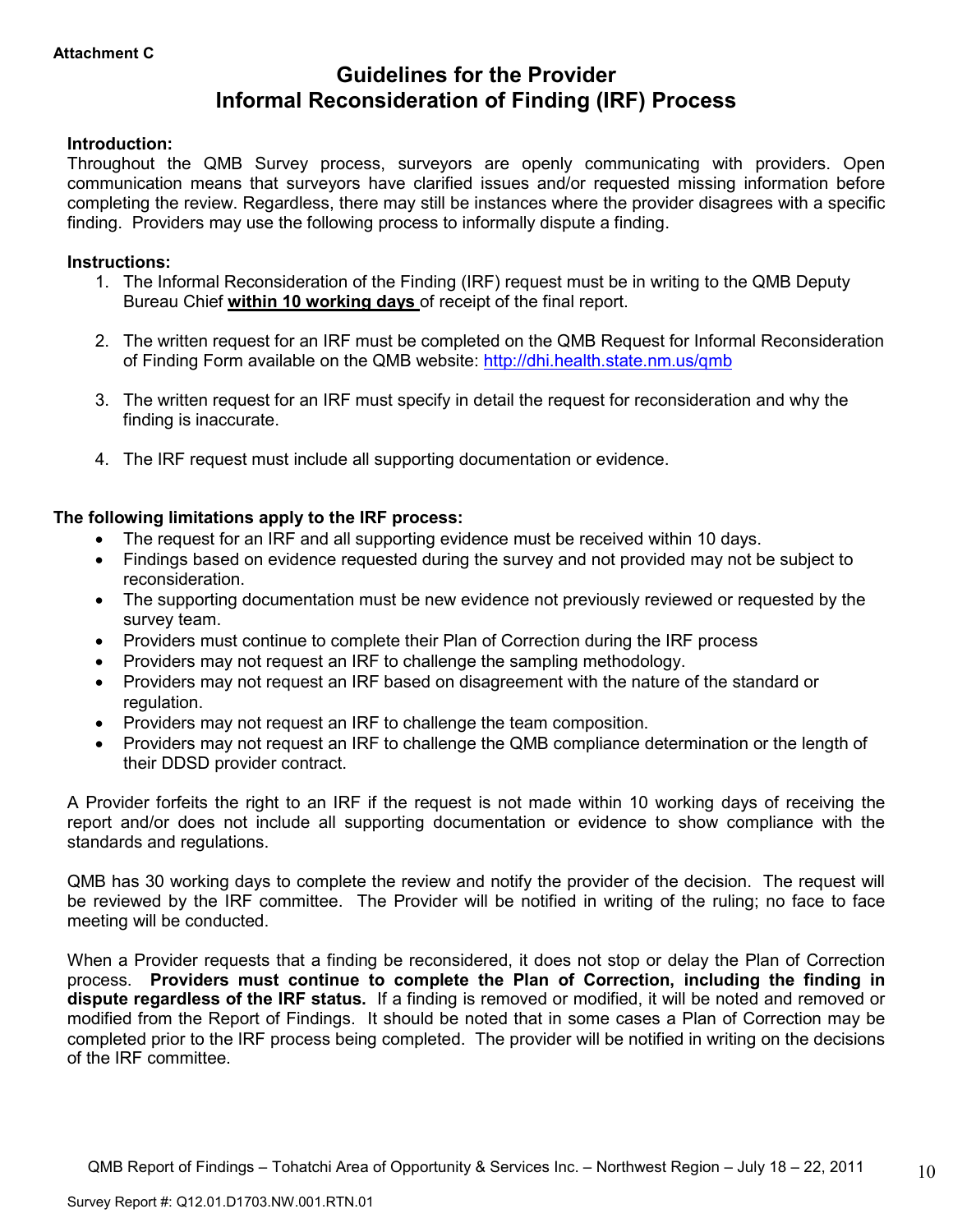# Agency: **Tohatchi Area of Opportunity and Services, Inc. – Northwest Region**<br>Program: Developmental Disabilities Waiver

Program: Developmental Disabilities Waiver<br>Service: Community Living (Supported Living Service: Community Living (Supported Living) & Community Inclusion (Adult Habilitation, Community Access & Supported Employment) Monitoring Type: Routine Survey

July 18 - 22, 2011 **Date of Survey: July 18 - 22, 2011** 

| <b>Standard of Care</b>                                                                                                                                                                                                                                                                                                                                                                                                                                                                                                                                                                                                                                                                                                                                                                                                                                                                                                                                                                                                                                                                                                                                                                                                                                                                                                                                                                | <b>Deficiency</b>                                                                                                                                                                                                                                                                                                                                                                                                                                                                                                                                                                                                                | <b>Agency Plan of Correction and</b><br><b>Responsible Party</b>                                                                                                                                                             | <b>Date</b><br><b>Due</b> |
|----------------------------------------------------------------------------------------------------------------------------------------------------------------------------------------------------------------------------------------------------------------------------------------------------------------------------------------------------------------------------------------------------------------------------------------------------------------------------------------------------------------------------------------------------------------------------------------------------------------------------------------------------------------------------------------------------------------------------------------------------------------------------------------------------------------------------------------------------------------------------------------------------------------------------------------------------------------------------------------------------------------------------------------------------------------------------------------------------------------------------------------------------------------------------------------------------------------------------------------------------------------------------------------------------------------------------------------------------------------------------------------|----------------------------------------------------------------------------------------------------------------------------------------------------------------------------------------------------------------------------------------------------------------------------------------------------------------------------------------------------------------------------------------------------------------------------------------------------------------------------------------------------------------------------------------------------------------------------------------------------------------------------------|------------------------------------------------------------------------------------------------------------------------------------------------------------------------------------------------------------------------------|---------------------------|
| Tag #1A07 SSI Payments                                                                                                                                                                                                                                                                                                                                                                                                                                                                                                                                                                                                                                                                                                                                                                                                                                                                                                                                                                                                                                                                                                                                                                                                                                                                                                                                                                 | <b>Scope and Severity Rating: C</b>                                                                                                                                                                                                                                                                                                                                                                                                                                                                                                                                                                                              |                                                                                                                                                                                                                              |                           |
| Developmental Disabilities (DD) Waiver Service<br>Standards effective 4/1/2007<br><b>CHAPTER 1 II. PROVIDER AGENCY</b><br><b>REQUIREMENTS:</b> The objective of these standards<br>is to establish Provider Agency policy, procedure<br>and reporting requirements for DD Medicaid Waiver<br>program. These requirements apply to all such<br>Provider Agency staff, whether directly employed or<br>subcontracting with the Provider Agency. Additional<br>Provider Agency requirements and personnel<br>qualifications may be applicable for specific service<br>standards.<br>C. Provider Agency Financial Records and<br>Accounting: Each individual served will be<br>presumed able to manage his or her own funds<br>unless the ISP documents justified limitations or<br>supports for self-management, and where<br>appropriate, reflects a plan to increase this skill. All<br>Provider Agencies shall maintain and enforce<br>written policies and procedures regarding the use of<br>the individual's SSI payments or other personal<br>funds, including accounting for all spending by the<br>Provider Agency, and outlining protocols for fulfilling<br>the responsibilities as representative payee if the<br>agency is so designated for an individual.<br><b>Code of Federal Regulations:</b><br>§416.635 What are the responsibilities of your<br>representative payee | Based on record review, the Agency failed to<br>maintain and enforce written policies and<br>procedures regarding the use of individuals' SSI<br>payments or other personal funds.<br>Review of the Agency's policies & procedures found<br>no evidence of a policy regarding individual SSI<br>payments or other personal funds.<br>The document provided to surveyors was a Client<br>Personal Service transaction flow chart.<br><sup>o</sup> Document did not have policy statement<br>° Document did not have date or evidence of<br>effective date<br>° Document did not have a signature or other<br>evidence of approval | Provider:<br>In addition to stating the Plan of Correction for<br>these findings above, also please provide your<br>evidence of on-going Quality Assurance /<br>Quality Improvement specific to this tag below<br>this line. |                           |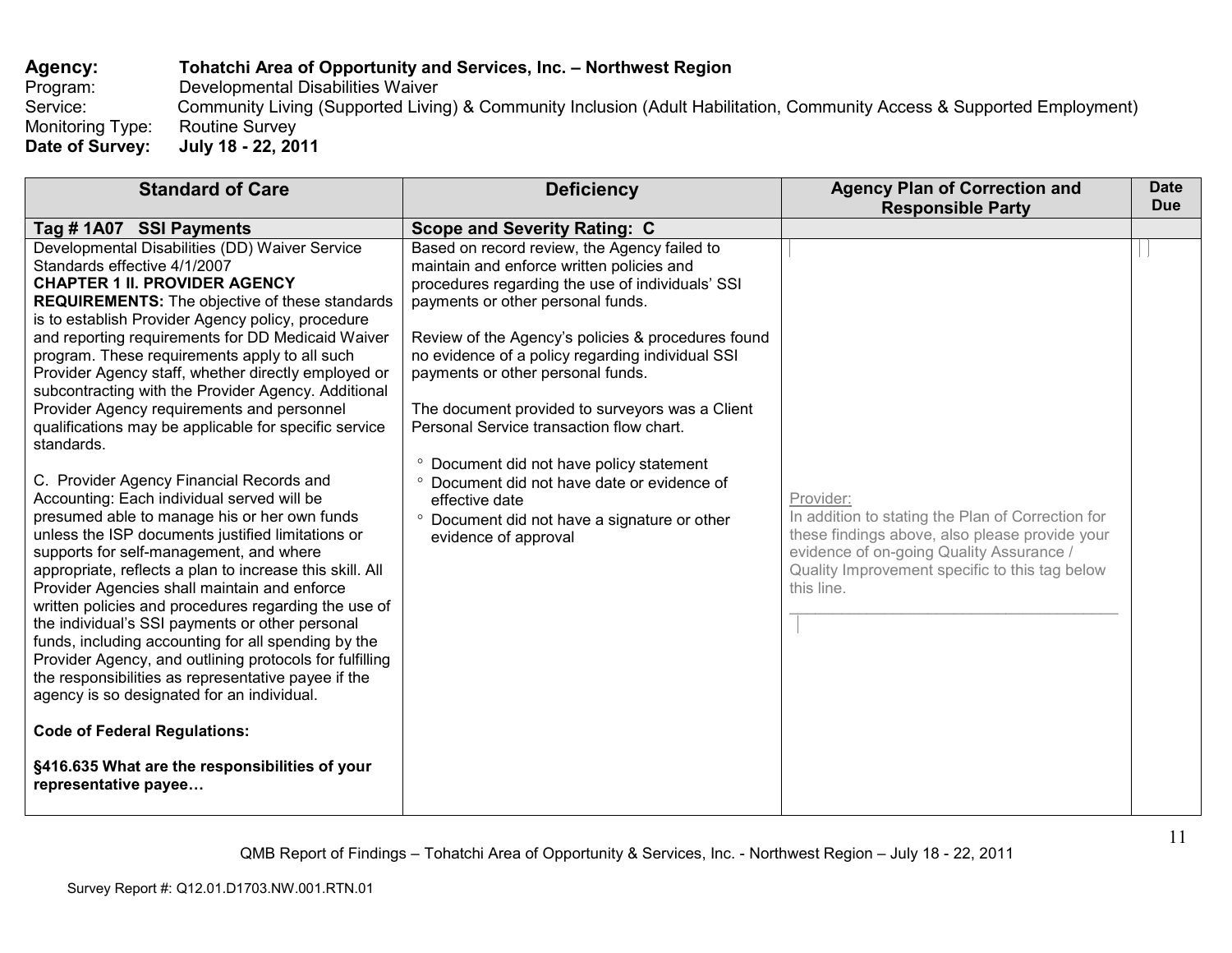| A representative payee has a responsibility to:         |  |  |
|---------------------------------------------------------|--|--|
| (a) Use the benefits received on your behalf only for   |  |  |
| your use and benefit in a manner and for the            |  |  |
| purposes he or she determines under the guidelines      |  |  |
| in this subpart, to be in your best interests;          |  |  |
| (b) Keep any benefits received on your behalf           |  |  |
| separate from his or her own funds and show your        |  |  |
| ownership of these benefits unless he or she is your    |  |  |
| spouse or natural or adoptive parent or stepparent      |  |  |
| and lives in the same household with you or is a        |  |  |
| State or local government agency for whom we            |  |  |
| have granted an exception to this requirement;          |  |  |
| (c) Treat any interest earned on the benefits as your   |  |  |
| property;                                               |  |  |
| (d) Notify us of any event or change in your            |  |  |
| circumstances that will affect the amount of benefits   |  |  |
| you receive, your right to receive benefits, or how     |  |  |
| you receive them;                                       |  |  |
| (e) Submit to us, upon our request, a written report    |  |  |
| accounting for the benefits received on your behalf,    |  |  |
| and make all supporting records available for review    |  |  |
| if requested by us;                                     |  |  |
| (f) Notify us of any change in his or her               |  |  |
| circumstances that would affect performance of          |  |  |
| his/her payee responsibilities; and                     |  |  |
| §416.640 Use of benefit payments.                       |  |  |
|                                                         |  |  |
| <b>Current maintenance.</b> We will consider that       |  |  |
| payments we certify to a representative payee have      |  |  |
| been used for the use and benefit of the beneficiary    |  |  |
|                                                         |  |  |
| if they are used for the beneficiary's current          |  |  |
| maintenance. Current maintenance includes costs         |  |  |
| incurred in obtaining food, shelter, clothing, medical  |  |  |
| care and personal comfort items.                        |  |  |
|                                                         |  |  |
| §416.665 How does your representative payee             |  |  |
| account for the use of benefits                         |  |  |
| Your representative payee must account for the use      |  |  |
| of your benefits. We require written reports from       |  |  |
| your representative payee at least once a year          |  |  |
| (except for certain State institutions that participate |  |  |
| in a separate onsite review program).                   |  |  |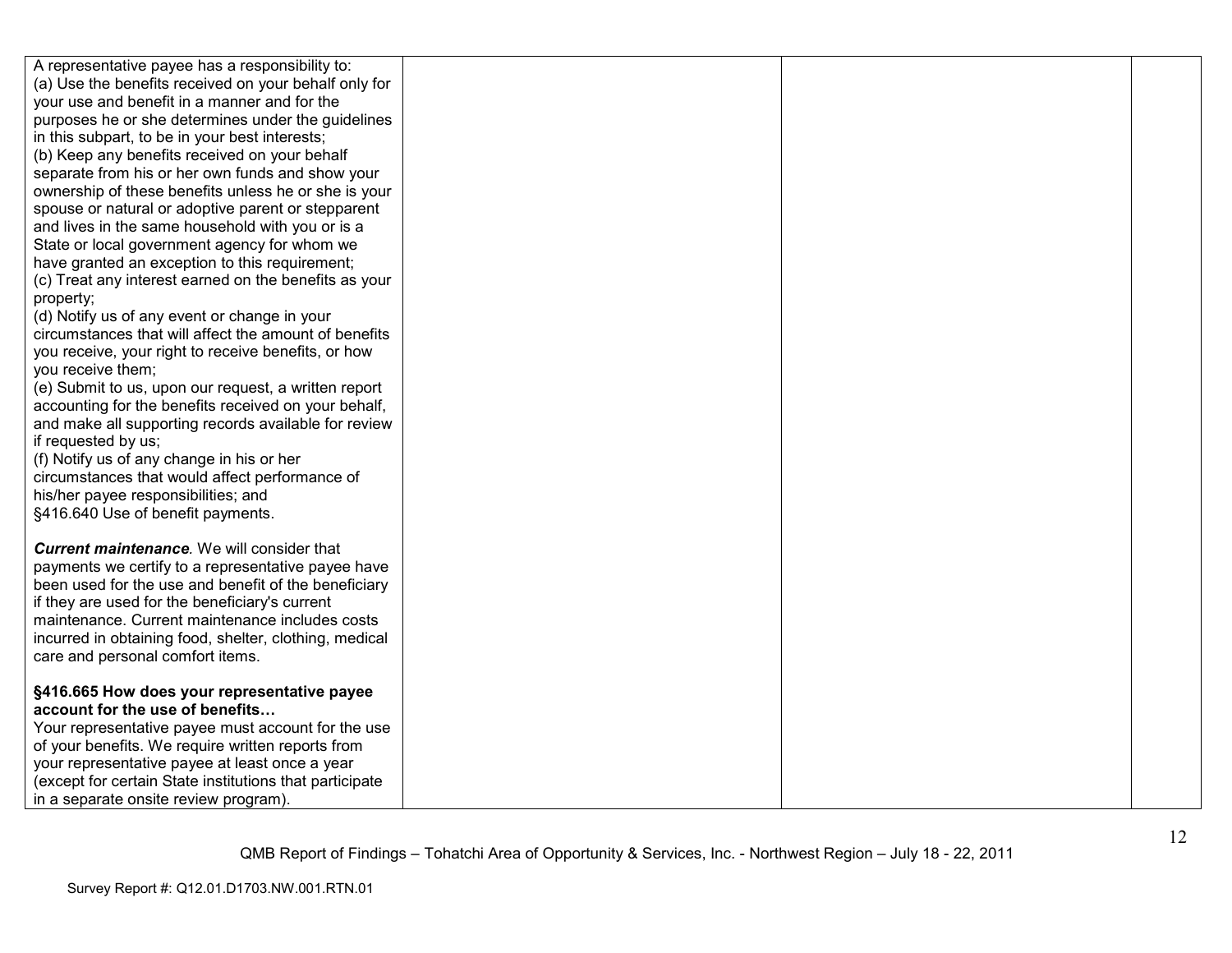| Tag #1A08 Agency Case File                              | <b>Scope and Severity Rating: B</b>                  |                                                   |  |
|---------------------------------------------------------|------------------------------------------------------|---------------------------------------------------|--|
| Developmental Disabilities (DD) Waiver Service          | Based on record review, the Agency failed to         |                                                   |  |
| Standards effective 4/1/2007                            | maintain at the administrative office a confidential |                                                   |  |
| <b>CHAPTER 1 II. PROVIDER AGENCY</b>                    | case file for 3 of 6 individuals.                    |                                                   |  |
| <b>REQUIREMENTS:</b> The objective of these standards   |                                                      |                                                   |  |
| is to establish Provider Agency policy, procedure       | Review of the Agency individual case files found the |                                                   |  |
| and reporting requirements for DD Medicaid Waiver       | following items were not found, incomplete, and/or   |                                                   |  |
| program. These requirements apply to all such           | not current:                                         |                                                   |  |
| Provider Agency staff, whether directly employed or     |                                                      |                                                   |  |
| subcontracting with the Provider Agency. Additional     | • Current Emergency & Personal Identification        |                                                   |  |
| Provider Agency requirements and personnel              | <b>Information</b>                                   |                                                   |  |
| qualifications may be applicable for specific service   | ° Did not contain Individual's current address       |                                                   |  |
| standards.                                              | Information (#4)                                     |                                                   |  |
| D. Provider Agency Case File for the Individual:        | ° Did not contain current phone number               |                                                   |  |
| All Provider Agencies shall maintain at the             | Information (#4)                                     |                                                   |  |
| administrative office a confidential case file for each |                                                      |                                                   |  |
| individual. Case records belong to the individual       | • Occupational Therapy Plan (#5)                     | Provider:                                         |  |
| receiving services and copies shall be provided to      |                                                      | In addition to stating the Plan of Correction for |  |
| the receiving agency whenever an individual             | • Physical Therapy Plan (#3)                         | these findings above, also please provide your    |  |
| changes providers. The record must also be made         |                                                      | evidence of on-going Quality Assurance /          |  |
| available for review when requested by DOH, HSD         |                                                      | Quality Improvement specific to this tag below    |  |
| or federal government representatives for oversight     |                                                      | this line.                                        |  |
| purposes. The individual's case file shall include      |                                                      |                                                   |  |
| the following requirements:                             |                                                      |                                                   |  |
| (1) Emergency contact information, including the        |                                                      |                                                   |  |
| individual's address, telephone number, names           |                                                      |                                                   |  |
| and telephone numbers of relatives, or guardian         |                                                      |                                                   |  |
| or conservator, physician's name(s) and                 |                                                      |                                                   |  |
| telephone number(s), pharmacy name, address             |                                                      |                                                   |  |
| and telephone number, and health plan if                |                                                      |                                                   |  |
| appropriate;                                            |                                                      |                                                   |  |
| (2) The individual's complete and current ISP, with     |                                                      |                                                   |  |
| all supplemental plans specific to the individual,      |                                                      |                                                   |  |
| and the most current completed Health                   |                                                      |                                                   |  |
| Assessment Tool (HAT);                                  |                                                      |                                                   |  |
| (3) Progress notes and other service delivery           |                                                      |                                                   |  |
| documentation;                                          |                                                      |                                                   |  |
| (4) Crisis Prevention/Intervention Plans, if there are  |                                                      |                                                   |  |
| any for the individual;                                 |                                                      |                                                   |  |
| (5) A medical history, which shall include at least     |                                                      |                                                   |  |
| demographic data, current and past medical              |                                                      |                                                   |  |
| diagnoses including the cause (if known) of the         |                                                      |                                                   |  |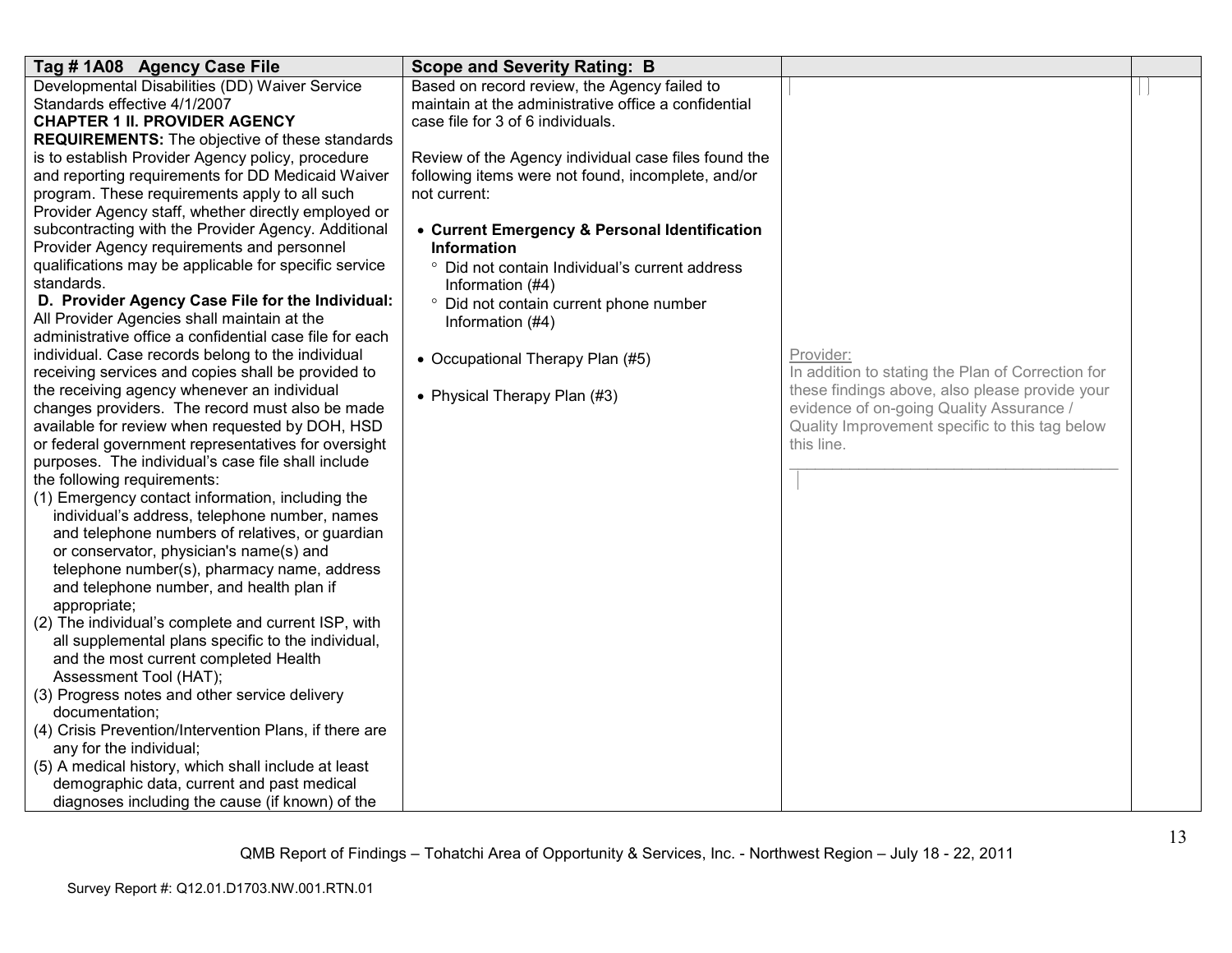| developmental disability, psychiatric diagnoses,<br>allergies (food, environmental, medications),<br>immunizations, and most recent physical exam;<br>(6) When applicable, transition plans completed for<br>individuals at the time of discharge from Fort<br>Stanton Hospital or Los Lunas Hospital and<br>Training School; and<br>(7) Case records belong to the individual receiving<br>services and copies shall be provided to the<br>individual upon request.<br>(8) The receiving Provider Agency shall be provided<br>at a minimum the following records whenever an<br>individual changes provider agencies:<br>(a) Complete file for the past 12 months;<br>(b) ISP and quarterly reports from the current<br>and prior ISP year;<br>(c) Intake information from original admission to<br>services; and<br>(d) When applicable, the Individual Transition<br>Plan at the time of discharge from Los Lunas<br>Hospital and Training School or Ft. Stanton |  |  |
|---------------------------------------------------------------------------------------------------------------------------------------------------------------------------------------------------------------------------------------------------------------------------------------------------------------------------------------------------------------------------------------------------------------------------------------------------------------------------------------------------------------------------------------------------------------------------------------------------------------------------------------------------------------------------------------------------------------------------------------------------------------------------------------------------------------------------------------------------------------------------------------------------------------------------------------------------------------------|--|--|
| Hospital.<br>NMAC 8.302.1.17 RECORD KEEPING AND<br><b>DOCUMENTATION REQUIREMENTS: A provider</b><br>must maintain all the records necessary to fully<br>disclose the nature, quality, amount and medical<br>necessity of services furnished to an eligible<br>recipient who is currently receiving or who has<br>received services in the past.                                                                                                                                                                                                                                                                                                                                                                                                                                                                                                                                                                                                                     |  |  |
| B. Documentation of test results: Results of tests<br>and services must be documented, which includes<br>results of laboratory and radiology procedures or<br>progress following therapy or treatment.                                                                                                                                                                                                                                                                                                                                                                                                                                                                                                                                                                                                                                                                                                                                                              |  |  |
|                                                                                                                                                                                                                                                                                                                                                                                                                                                                                                                                                                                                                                                                                                                                                                                                                                                                                                                                                                     |  |  |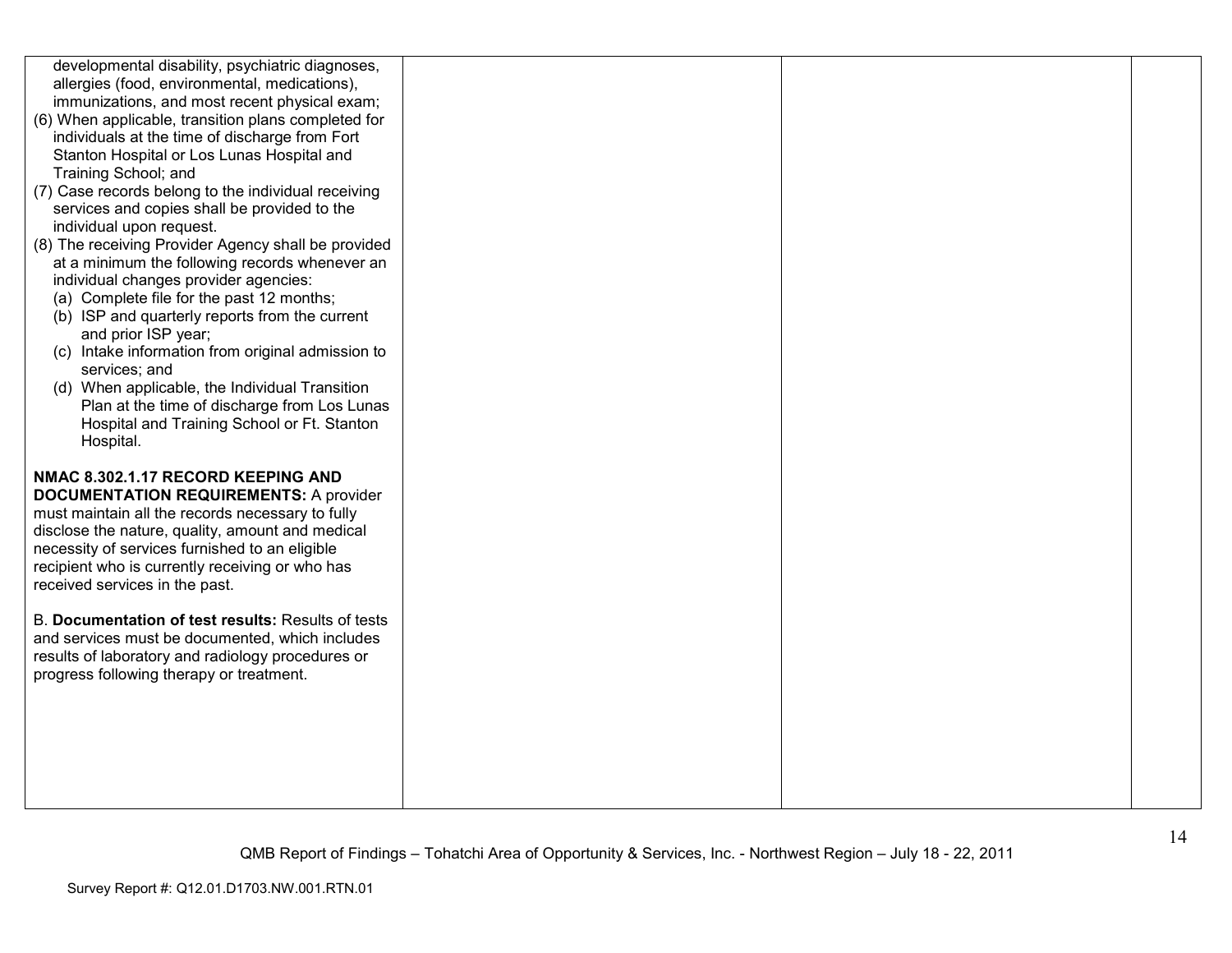| Tag # 1A11 (CoP) Transportation P&P                    | <b>Scope and Severity Rating: F</b>                   |                                                   |  |
|--------------------------------------------------------|-------------------------------------------------------|---------------------------------------------------|--|
| Developmental Disabilities (DD) Waiver Service         | Based on record review, the Agency failed to have a   |                                                   |  |
| Standards effective 4/1/2007                           | written policies and procedures regarding the safe    |                                                   |  |
| <b>CHAPTER 1 II. PROVIDER AGENCY</b>                   | transportation of individuals in the community, which |                                                   |  |
| <b>REQUIREMENTS:</b> The objective of these standards  | comply with New Mexico regulations governing the      |                                                   |  |
| is to establish Provider Agency policy, procedure      | operation of motor vehicles to transport individuals. |                                                   |  |
| and reporting requirements for DD Medicaid Waiver      |                                                       |                                                   |  |
| program. These requirements apply to all such          | During review of Agency's policies and procedures     |                                                   |  |
| Provider Agency staff, whether directly employed or    | the following elements were not found:                |                                                   |  |
| subcontracting with the Provider Agency. Additional    |                                                       |                                                   |  |
| Provider Agency requirements and personnel             | (2) Individual safety, including safe locations for   |                                                   |  |
| qualifications may be applicable for specific service  | boarding and disembarking passengers,                 |                                                   |  |
| standards.                                             | appropriate responses to hazardous weather            |                                                   |  |
| G. Transportation: Provider agencies that              | and other adverse driving conditions,                 |                                                   |  |
| provide Community Living, Community Inclusion or       |                                                       |                                                   |  |
| Non-Medical Transportation services shall have a       | (5) Emergency Plans, including vehicle evacuation     |                                                   |  |
| written policy and procedures regarding the safe       | techniques,                                           |                                                   |  |
| transportation of individuals in the community, which  |                                                       | Provider:                                         |  |
| comply with New Mexico regulations governing the       |                                                       | In addition to stating the Plan of Correction for |  |
| operation of motor vehicles to transport individuals,  |                                                       | these findings above, also please provide your    |  |
| and which are consistent with DDSD guidelines          |                                                       | evidence of on-going Quality Assurance /          |  |
| issued July 1, 1999 titled "Client Transportation      |                                                       | Quality Improvement specific to this tag below    |  |
| Safety". The policy and procedures must address at     |                                                       | this line.                                        |  |
| least the following topics:                            |                                                       |                                                   |  |
| (1) Drivers' requirements,                             |                                                       |                                                   |  |
| (2) Individual safety, including safe locations for    |                                                       |                                                   |  |
| boarding and disembarking passengers,                  |                                                       |                                                   |  |
| appropriate responses to hazardous weather             |                                                       |                                                   |  |
| and other adverse driving conditions,                  |                                                       |                                                   |  |
| (3) Vehicle maintenance and safety inspections,        |                                                       |                                                   |  |
| (4) Staff training regarding the safe operation of     |                                                       |                                                   |  |
| the vehicle, assisting passengers and safe             |                                                       |                                                   |  |
| lifting procedures,                                    |                                                       |                                                   |  |
| (5) Emergency Plans, including vehicle                 |                                                       |                                                   |  |
| evacuation techniques,                                 |                                                       |                                                   |  |
| (6) Documentation, and                                 |                                                       |                                                   |  |
| (7) Accident Procedures.                               |                                                       |                                                   |  |
|                                                        |                                                       |                                                   |  |
| Department of Health (DOH) Developmental               |                                                       |                                                   |  |
| <b>Disabilities Supports Division (DDSD) Policy</b>    |                                                       |                                                   |  |
| <b>Training Requirements for Direct Service Agency</b> |                                                       |                                                   |  |
| Staff Policy Eff Date: March 1, 2007                   |                                                       |                                                   |  |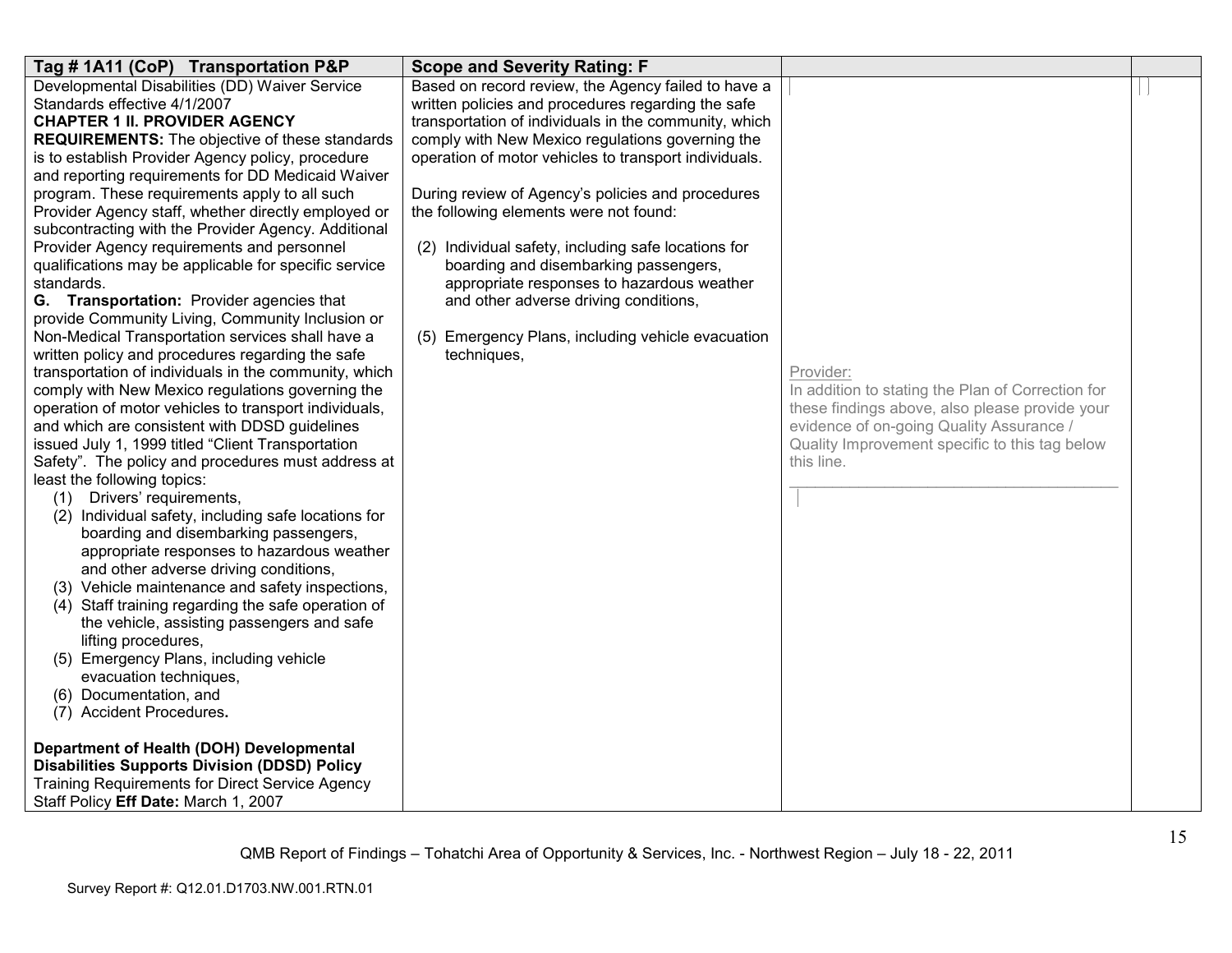| <b>II. POLICY STATEMENTS:</b>                        |  |  |
|------------------------------------------------------|--|--|
| I. Staff providing direct services shall complete    |  |  |
|                                                      |  |  |
| safety training within the first thirty (30) days of |  |  |
| employment and before working alone with an          |  |  |
| individual receiving services. The training shall    |  |  |
|                                                      |  |  |
| address at least the following:                      |  |  |
|                                                      |  |  |
| 1. Operating a fire extinguisher                     |  |  |
|                                                      |  |  |
| 2. Proper lifting procedures                         |  |  |
| 3. General vehicle safety precautions (e.g., pre-    |  |  |
| trip inspection, removing keys from the ignition     |  |  |
|                                                      |  |  |
| when not in the driver's seat)                       |  |  |
| 4. Assisting passengers with cognitive and/or        |  |  |
| physical impairments (e.g., general guidelines for   |  |  |
| supporting individuals who may be unaware of         |  |  |
|                                                      |  |  |
| safety issues involving traffic or those who         |  |  |
| require physical assistance to enter/exit a          |  |  |
| vehicle)                                             |  |  |
|                                                      |  |  |
| 5. Operating wheelchair lifts (if applicable to the  |  |  |
| staff's role)                                        |  |  |
| 6. Wheelchair tie-down procedures (if applicable     |  |  |
| to the staff's role)                                 |  |  |
| 7. Emergency and evacuation procedures (e.g.,        |  |  |
|                                                      |  |  |
| roadside emergency, fire emergency)                  |  |  |
|                                                      |  |  |
|                                                      |  |  |
|                                                      |  |  |
|                                                      |  |  |
|                                                      |  |  |
|                                                      |  |  |
|                                                      |  |  |
|                                                      |  |  |
|                                                      |  |  |
|                                                      |  |  |
|                                                      |  |  |
|                                                      |  |  |
|                                                      |  |  |
|                                                      |  |  |
|                                                      |  |  |
|                                                      |  |  |
|                                                      |  |  |
|                                                      |  |  |
|                                                      |  |  |
|                                                      |  |  |
|                                                      |  |  |
|                                                      |  |  |
|                                                      |  |  |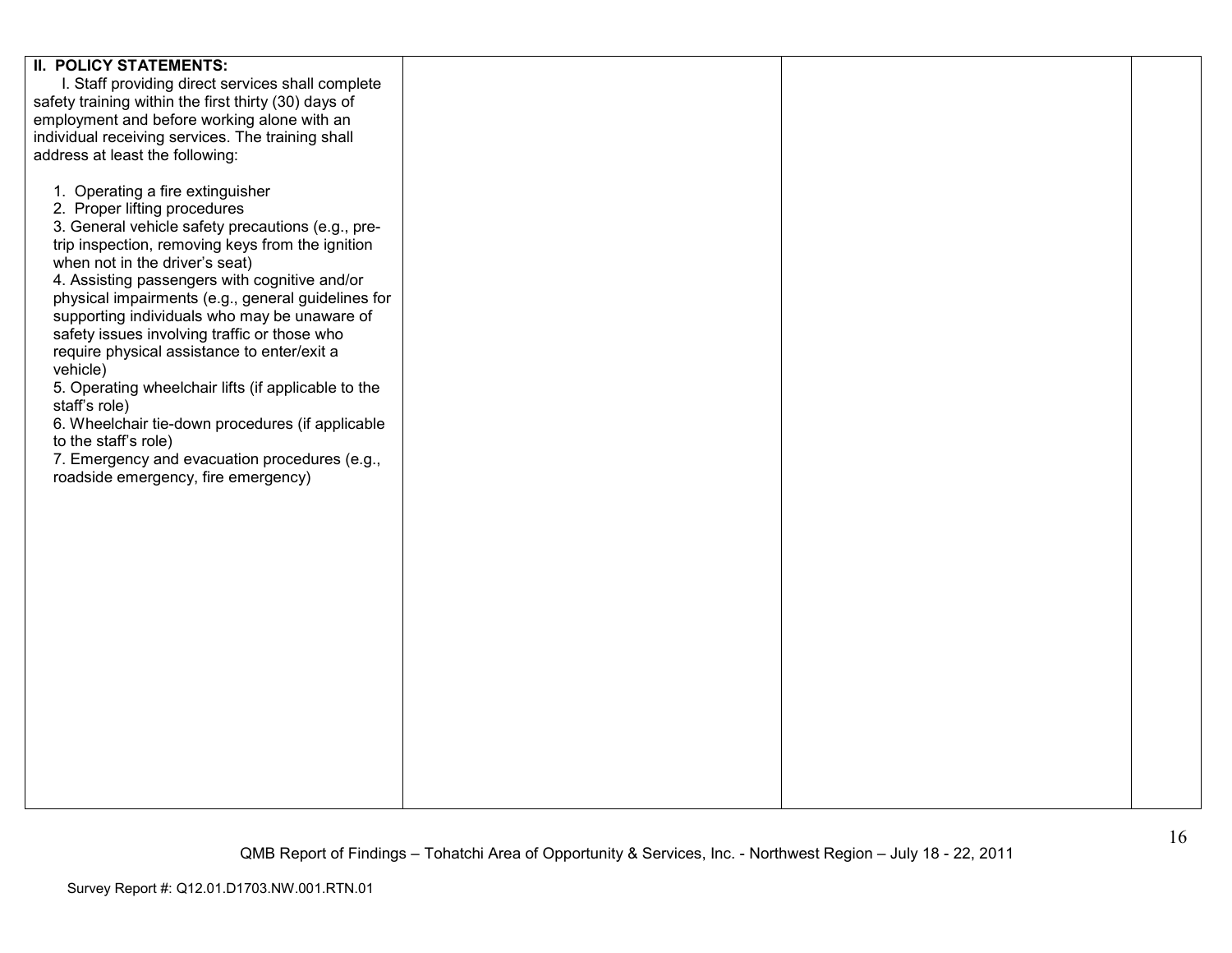| Tag #1A11.1 (CoP) Transportation Training                                                                                                                                                                                                                                                                                                                                                                                                                                                                                                                                                                                                                                                                                 | <b>Scope and Severity Rating: E</b>                                                                                                                                                                                                                                                                                                                                                                              |                                                                                                                                                                                                                              |  |
|---------------------------------------------------------------------------------------------------------------------------------------------------------------------------------------------------------------------------------------------------------------------------------------------------------------------------------------------------------------------------------------------------------------------------------------------------------------------------------------------------------------------------------------------------------------------------------------------------------------------------------------------------------------------------------------------------------------------------|------------------------------------------------------------------------------------------------------------------------------------------------------------------------------------------------------------------------------------------------------------------------------------------------------------------------------------------------------------------------------------------------------------------|------------------------------------------------------------------------------------------------------------------------------------------------------------------------------------------------------------------------------|--|
| Developmental Disabilities (DD) Waiver Service<br>Standards effective 4/1/2007<br><b>CHAPTER 1 II. PROVIDER AGENCY</b><br><b>REQUIREMENTS:</b> The objective of these standards<br>is to establish Provider Agency policy, procedure<br>and reporting requirements for DD Medicaid Waiver<br>program. These requirements apply to all such<br>Provider Agency staff, whether directly employed or<br>subcontracting with the Provider Agency. Additional<br>Provider Agency requirements and personnel<br>qualifications may be applicable for specific service                                                                                                                                                           | Based on record review, the Agency failed to<br>provide staff training regarding the safe operation of<br>the vehicle, assisting passengers and safe lifting<br>procedures for 29 of 74 Direct Service<br>Professionals.<br>No documented evidence was found of the following<br>required training:<br>• Transportation (DSP #48, 57, 55, 56, 58, 60, 61,<br>63, 65, 66, 69, 70, 75, 77, 78, 80, 82, 84, 85, 86, |                                                                                                                                                                                                                              |  |
| standards                                                                                                                                                                                                                                                                                                                                                                                                                                                                                                                                                                                                                                                                                                                 | 89, 90, 91, 93, 104, 109, 115, 117 & 119)                                                                                                                                                                                                                                                                                                                                                                        |                                                                                                                                                                                                                              |  |
| Department of Health (DOH) Developmental<br><b>Disabilities Supports Division (DDSD) Policy</b><br><b>Training Requirements for Direct Service Agency</b><br>Staff Policy Eff Date: March 1, 2007<br><b>II. POLICY STATEMENTS:</b><br>I. Staff providing direct services shall complete<br>safety training within the first thirty (30) days of<br>employment and before working alone with an<br>individual receiving services. The training shall<br>address at least the following:                                                                                                                                                                                                                                    |                                                                                                                                                                                                                                                                                                                                                                                                                  | Provider:<br>In addition to stating the Plan of Correction for<br>these findings above, also please provide your<br>evidence of on-going Quality Assurance /<br>Quality Improvement specific to this tag below<br>this line. |  |
| 1. Operating a fire extinguisher<br>2. Proper lifting procedures<br>3. General vehicle safety precautions (e.g., pre-<br>trip inspection, removing keys from the ignition<br>when not in the driver's seat)<br>4. Assisting passengers with cognitive and/or<br>physical impairments (e.g., general guidelines for<br>supporting individuals who may be unaware of<br>safety issues involving traffic or those who<br>require physical assistance to enter/exit a<br>vehicle)<br>5. Operating wheelchair lifts (if applicable to the<br>staff's role)<br>6. Wheelchair tie-down procedures (if applicable<br>to the staff's role)<br>7. Emergency and evacuation procedures (e.g.,<br>roadside emergency, fire emergency) |                                                                                                                                                                                                                                                                                                                                                                                                                  |                                                                                                                                                                                                                              |  |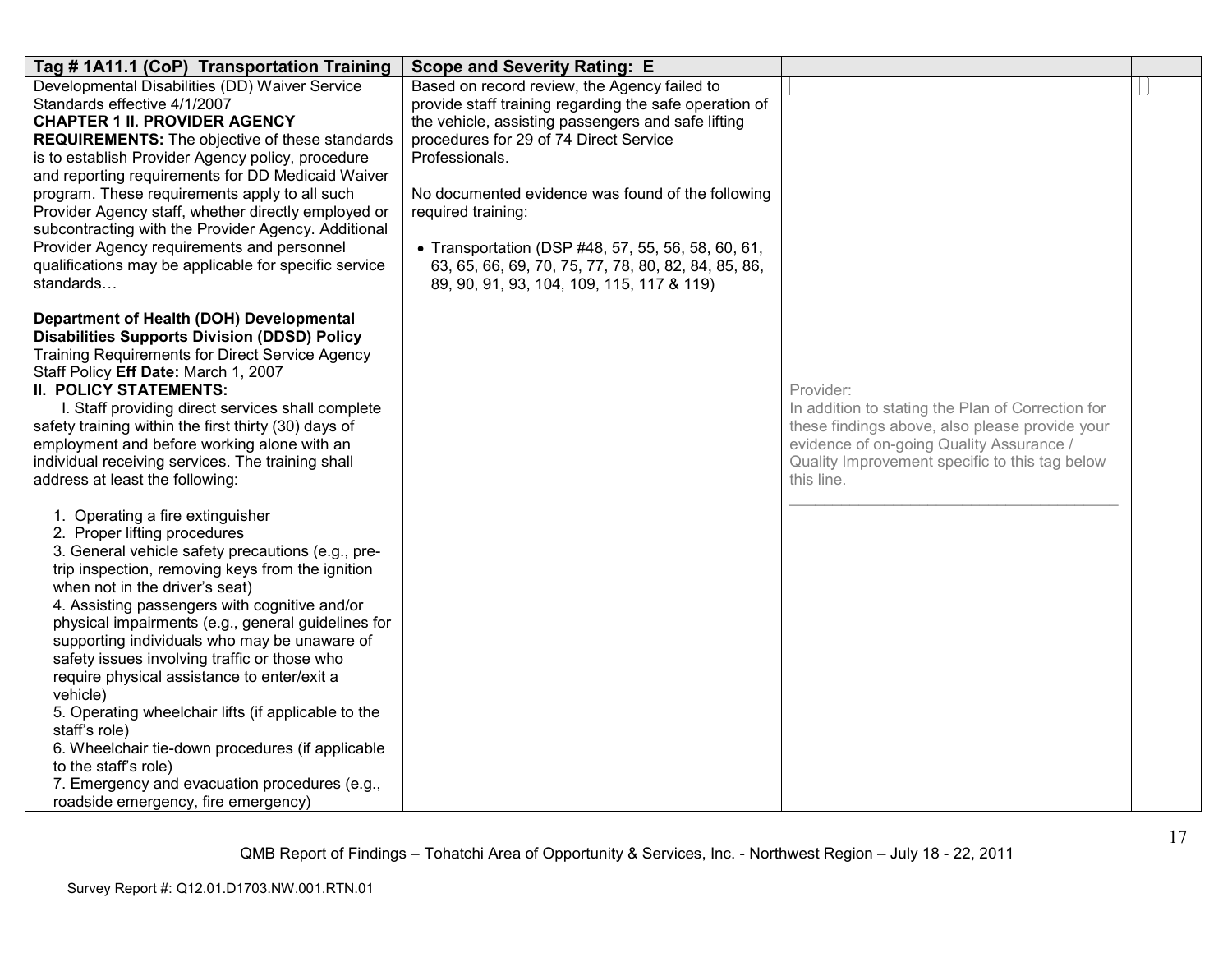| Tag # 1A15.2 & 5109 - Healthcare                                                                                                                                                                                                                            | <b>Scope and Severity Rating: E</b>                                                                                                                                                |                                                                                                                                                            |  |
|-------------------------------------------------------------------------------------------------------------------------------------------------------------------------------------------------------------------------------------------------------------|------------------------------------------------------------------------------------------------------------------------------------------------------------------------------------|------------------------------------------------------------------------------------------------------------------------------------------------------------|--|
| <b>Documentation</b>                                                                                                                                                                                                                                        |                                                                                                                                                                                    |                                                                                                                                                            |  |
| Developmental Disabilities (DD) Waiver Service<br>Standards effective 4/1/2007<br><b>CHAPTER 1. III. PROVIDER AGENCY</b><br><b>DOCUMENTATION OF SERVICE DELIVERY AND</b>                                                                                    | Based on record review, the Agency failed to<br>maintain the required documentation in the<br>Individuals Agency Record as required per standard<br>for 4 of 6 individual          |                                                                                                                                                            |  |
| <b>LOCATION - Healthcare Documentation by</b>                                                                                                                                                                                                               |                                                                                                                                                                                    |                                                                                                                                                            |  |
| <b>Nurses For Community Living Services,</b><br><b>Community Inclusion Services and Private Duty</b><br><b>Nursing Services: Nursing services must be</b>                                                                                                   | The following were not found, incomplete and/or not<br>current:                                                                                                                    |                                                                                                                                                            |  |
| available as needed and documented for Provider<br>Agencies delivering Community Living Services,                                                                                                                                                           | • Health Care Plans                                                                                                                                                                |                                                                                                                                                            |  |
| Community Inclusion Services and Private Duty<br>Nursing Services.                                                                                                                                                                                          | • Oral care/Hygiene                                                                                                                                                                |                                                                                                                                                            |  |
| Chapter 1. III. E. (1 - 4) (1) Documentation of                                                                                                                                                                                                             | <sup>o</sup> Individual #1 - According to the Individual's<br>current E-CHAT the individual is required to                                                                         |                                                                                                                                                            |  |
| nursing assessment activities<br>(a) The following hierarchy shall be used to                                                                                                                                                                               | have a plan. No evidence of a plan found.                                                                                                                                          |                                                                                                                                                            |  |
| determine which provider agency is responsible for<br>completion of the HAT and MAAT and related<br>subsequent planning and training:<br>(i) Community living services provider agency;                                                                     | <sup>o</sup> Individual #2 - According to the Individual's<br>current E-CHAT the individual is required to<br>have a plan. No evidence of a plan found.                            | Provider:<br>In addition to stating the Plan of Correction for                                                                                             |  |
| (ii) Private duty nursing provider agency;<br>(iii) Adult habilitation provider agency;<br>(iv) Community access provider agency; and<br>(v) Supported employment provider agency.                                                                          | <sup>o</sup> Individual #4 - According to the Individual's<br>current E-CHAT the individual is required to<br>have a plan. No evidence of a plan found.                            | these findings above, also please provide your<br>evidence of on-going Quality Assurance /<br>Quality Improvement specific to this tag below<br>this line. |  |
| (b) The provider agency must arrange for their<br>nurse to complete the Health Assessment Tool                                                                                                                                                              | • Bowel/Bladder                                                                                                                                                                    |                                                                                                                                                            |  |
| (HAT) and the Medication Administration<br>Assessment Tool (MAAT) on at least an annual<br>basis for each individual receiving community living,                                                                                                            | <sup>o</sup> Individual #1 - According to the Individual's<br>current E-CHAT the individual is required to<br>have a plan. No evidence of a plan found.                            |                                                                                                                                                            |  |
| community inclusion or private duty nursing<br>services, unless the provider agency arranges for<br>the individual's Primary Care Practitioner (PCP) to<br>voluntarily complete these assessments in lieu of<br>the agency nurse. Agency nurses may also    | • Body Mass Index (BMI)<br><sup>o</sup> Individual #2 - According to the Individual's<br>current E-CHAT the individual is required to<br>have a plan. No evidence of a plan found. |                                                                                                                                                            |  |
| complete these assessments in collaboration with<br>the Primary Care Practitioner if they believe such<br>consultation is necessary for an accurate<br>assessment. Family Living Provider Agencies have<br>the option of having the subcontracted caregiver | • Falls<br>° Individual #2 - According to the Individual's<br>current E-CHAT the individual is required to<br>have a plan. No evidence of a plan found.                            |                                                                                                                                                            |  |
| complete the HAT instead of the nurse or PCP, if<br>the caregiver is comfortable doing so. However, the                                                                                                                                                     | <sup>o</sup> Individual #5 - According to the Individual's<br>current E-CHAT the individual is required to                                                                         |                                                                                                                                                            |  |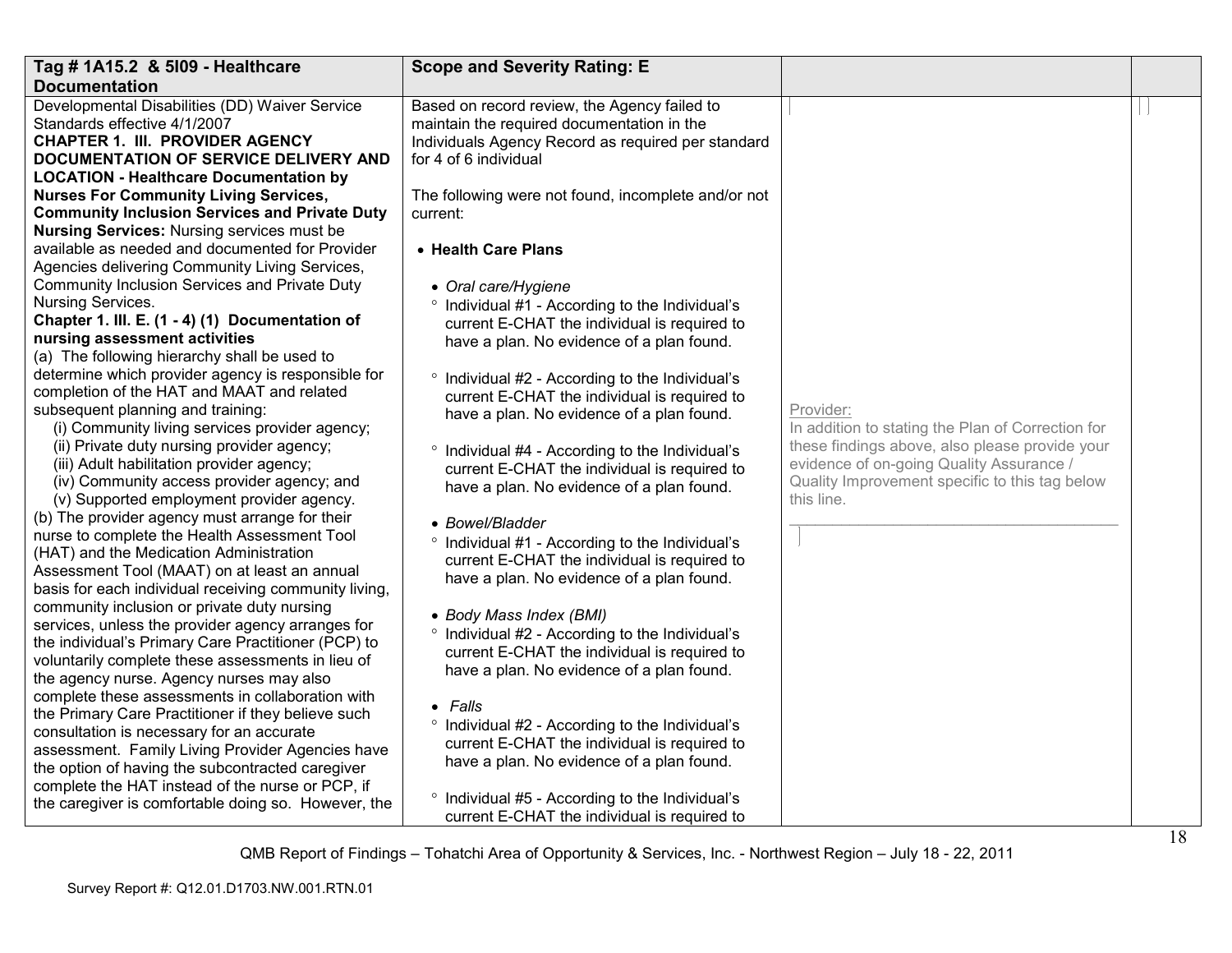| agency nurse must be available to assist the |  |
|----------------------------------------------|--|
| caregiver upon request.                      |  |

 (c) For newly allocated individuals, the HAT and the MAAT must be completed within seventy-two (72) hours of admission into direct services or two weeks following the initial ISP, whichever comes first. (d) For individuals already in services, the HAT and the MAAT must be completed at least fourteen (14) days prior to the annual ISP meeting and submitted to all members of the interdisciplinary team. The HAT must also be completed at the time of any significant change in clinical condition and upon return from any hospitalizations. In addition to annually, the MAAT must be completed at the time of any significant change in clinical condition, when a medication regime or route change requires delivery by licensed or certified staff, or when anindividual has completed additional training designed to improve their skills to support selfadministration (see DDSD Medication Assessment and Delivery Policy).

 (e) Nursing assessments conducted to determine current health status or to evaluate a change in clinical condition must be documented in a signed progress note that includes time and date as well as *subjective* information including the individual complaints, signs and symptoms noted by staff, family members or other team members; *objective* information including vital signs, physical examination, weight, and other pertinent data for the given situation (e.g., seizure frequency, method inwhich temperature taken); *assessment* of the clinical status, and *plan* of action addressing relevant aspects of all active health problems and follow up on any recommendations of medical consultants.

## **(2) Health related plans**

 (a) For individuals with chronic conditions that have the potential to exacerbate into a life-threateningsituation, a medical crisis prevention and intervention plan must be written by the nurse or other appropriately designated healthcare

have a plan. No evidence of a plan found.

- *GI-Constipation Management*
- ° Individual #5 According to the Individual's current E-CHAT the individual is required to have a plan. No evidence of a plan found.

#### • **Crisis Plans/Medical Emergency Response Plans**

- *Falls*
- ° Individual #2 According to the Individual's current E-CHAT the individual is required to have a plan. No evidence of a plan found.
- ° Individual #5 According to the Individual's current E-CHAT the individual is required to have a plan. No evidence of a plan found.
- *Hypertension*
- ° Individual #4 According to the Individual's current E-CHAT the individual is required to have a plan. No evidence of a plan found.
- **Other** 
	- ° Review of the Medical Emergency Response Plans (Crisis Prevention Plan) for Individual #4 found the following components were not addressed as required by the DDSD Medical Emergency Response Plans Policy effective 8/1/10:

 F. The MERP shall be written in clear, jargon free language and include at a minimum the following information:

 4. Clear, jargon free, step-by-step instructions regarding the actions to be taken by direct support personnel (DSP) and/or others to intervene in the emergency, including criteria for when to call 911.

 5. Emergency contacts with phone numbers. 6. Reference to whether the individual has advance directives or not, and if so, where the

advance directives are located.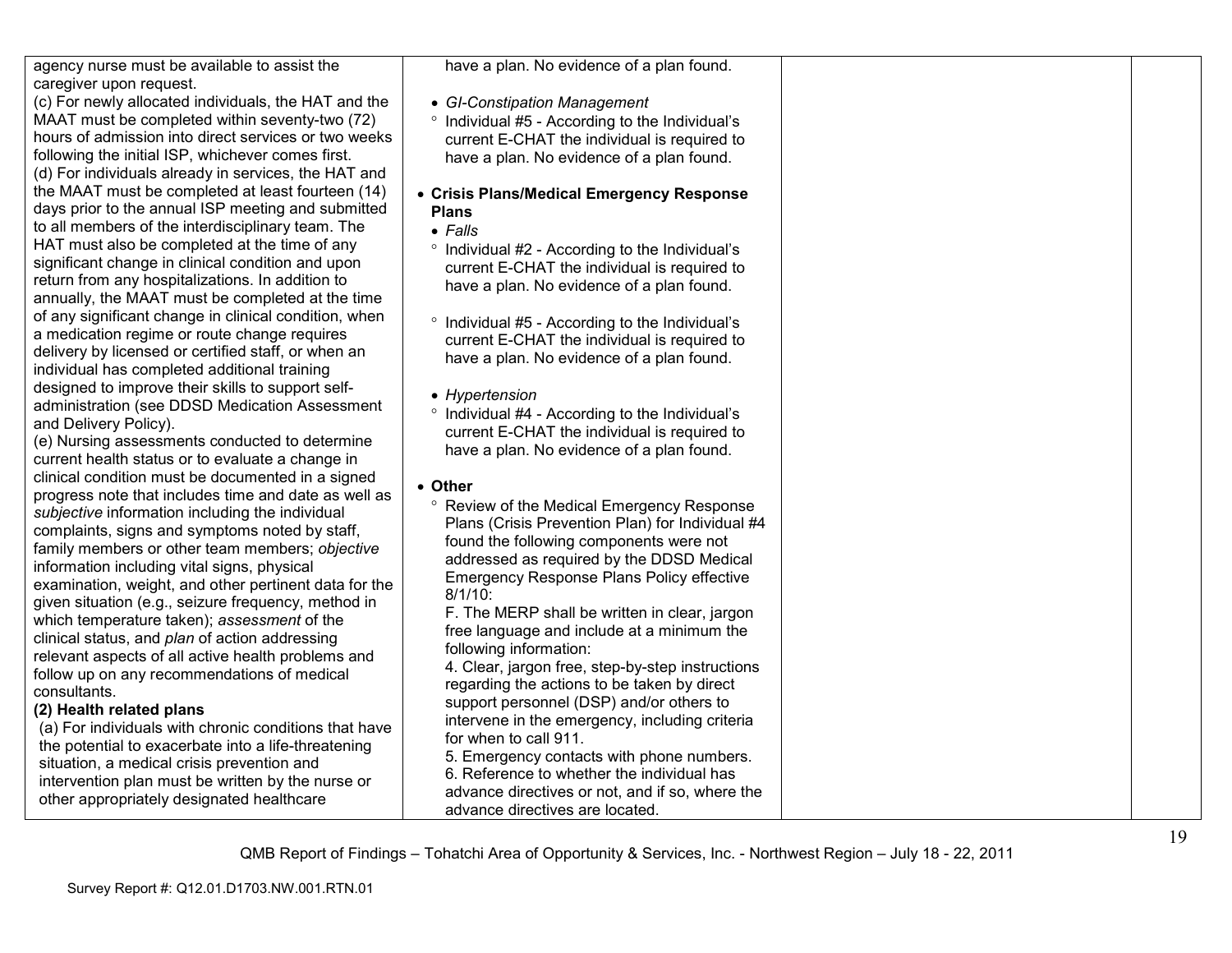| professional.                                          |  |  |
|--------------------------------------------------------|--|--|
| (b) Crisis prevention and intervention plans must be   |  |  |
| written in user-friendly language that is easily       |  |  |
| understood by those implementing the plan.             |  |  |
| (c) The nurse shall also document training             |  |  |
| regarding the crisis prevention and intervention       |  |  |
| plan delivered to agency staff and other team          |  |  |
| members, clearly indicating competency                 |  |  |
| determination for each trainee.                        |  |  |
| (d) If the individual receives services from separate  |  |  |
| agencies for community living and community            |  |  |
| inclusion services, nurses from each agency shall      |  |  |
| collaborate in the development of and training         |  |  |
| delivery for crisis prevention and intervention plans  |  |  |
| to assure maximum consistency across settings.         |  |  |
| (3) For all individuals with a HAT score of 4, 5 or 6, |  |  |
| the nurse shall develop a comprehensive healthcare     |  |  |
| plan that includes health related supports identified  |  |  |
| in the ISP (The healthcare plan is the equivalent of   |  |  |
| a nursing care plan; two separate documents are        |  |  |
| not required nor recommended):                         |  |  |
| (a) Each healthcare plan must include a statement      |  |  |
| of the person's healthcare needs and list              |  |  |
| measurable goals to be achieved through                |  |  |
| implementation of the healthcare plan. Needs           |  |  |
| statements may be based upon supports needed           |  |  |
| for the individual to maintain a current strength,     |  |  |
| ability or skill related to their health, prevention   |  |  |
| measures, and/or supports needed to remediate,         |  |  |
| minimize or manage an existing health condition.       |  |  |
| (b) Goals must be measurable and shall be revised      |  |  |
| when an individual has met the goal and has the        |  |  |
| potential to attain additional goals or no longer      |  |  |
| requires supports in order to maintain the goal.       |  |  |
| (c) Approaches described in the plan shall be          |  |  |
| individualized to reflect the individual's unique      |  |  |
| needs, provide guidance to the caregiver(s) and        |  |  |
| designed to support successful interactions. Some      |  |  |
| interventions may be carried out by staff, family      |  |  |
| members or other team members, and other               |  |  |
| interventions may be carried out directly by the       |  |  |
| nurse – persons responsible for each intervention      |  |  |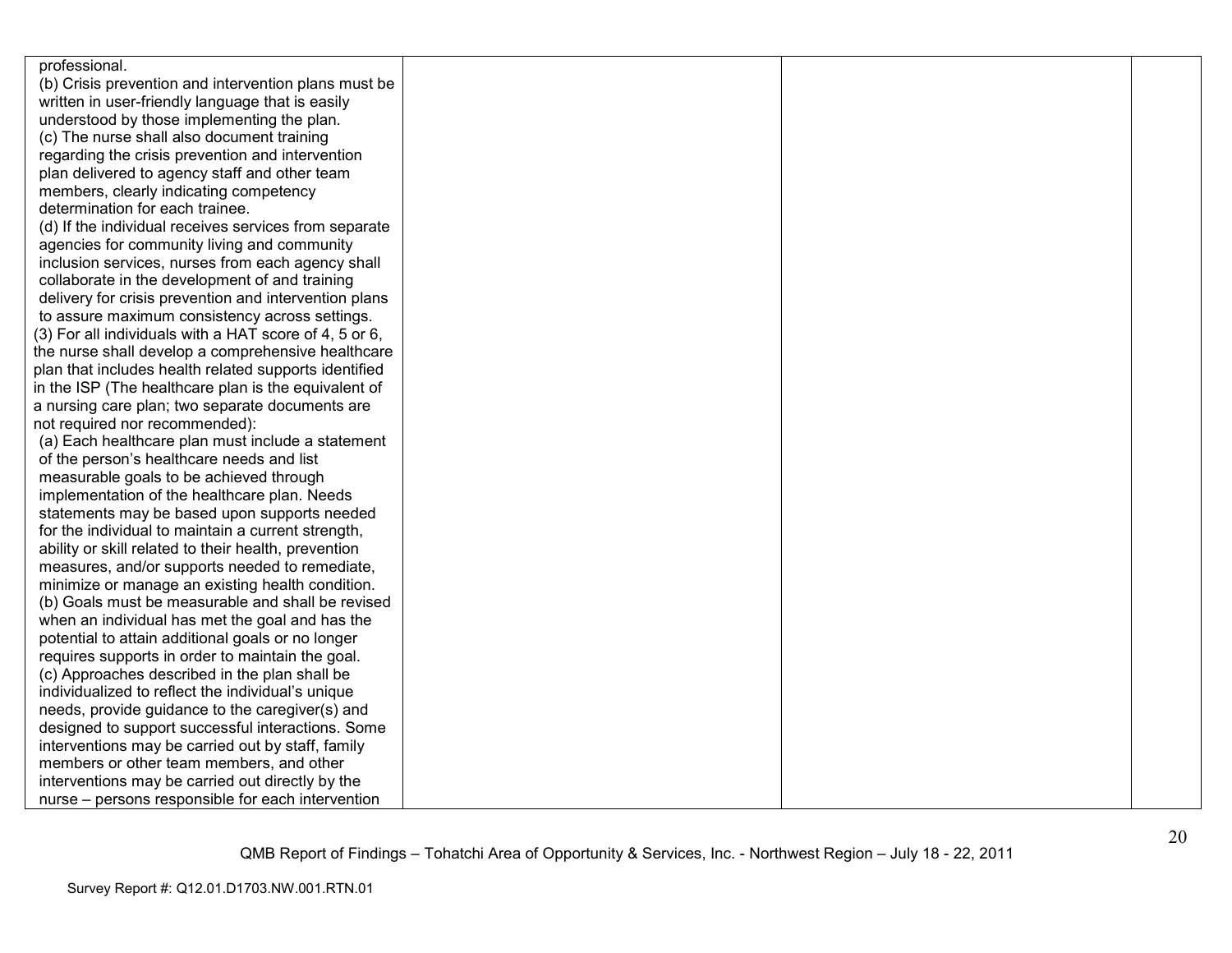shall be specified in the plan. (d) Healthcare plans shall be written in language that will be easily understood by the person(s) identified as implementing the interventions. (e) The nurse shall also document training on the healthcare plan delivered to agency staff and otherteam members, clearly indicating competency determination for each trainee. If the individual receives services from separate agencies for community living and community inclusion services, nurses from each agency shall collaborate in the development of and training delivery for healthcareplans to assure maximum consistency across settings. (f) Healthcare plans must be updated to reflect relevant discharge orders whenever an individual returns to services following a hospitalization. (g) All crisis prevention and intervention plans and healthcare plans shall include the individual's name and date on each page and shall be signed by the author. (h) Crisis prevention and intervention plans as well as healthcare plans shall be reviewed by the nurse at least quarterly, and updated as needed. **(4) General Nursing Documentation**  (a) The nurse shall complete legible and signed progress notes with date and time indicated that describe all interventions or interactions conducted with individuals served as well as all interactionswith other healthcare providers serving the individual. All interactions shall be documented whether they occur by phone or in person. (b) For individuals with a HAT score of 4, 5 or 6, or who have identified health concerns in their ISP, the nurse shall provide the interdisciplinary team with a quarterly report that indicates current health status and progress to date on health related ISP desired outcomes and action plans as well as progress toward goals in the healthcare plan. Developmental Disabilities (DD) Waiver Service Standards effective 4/1/2007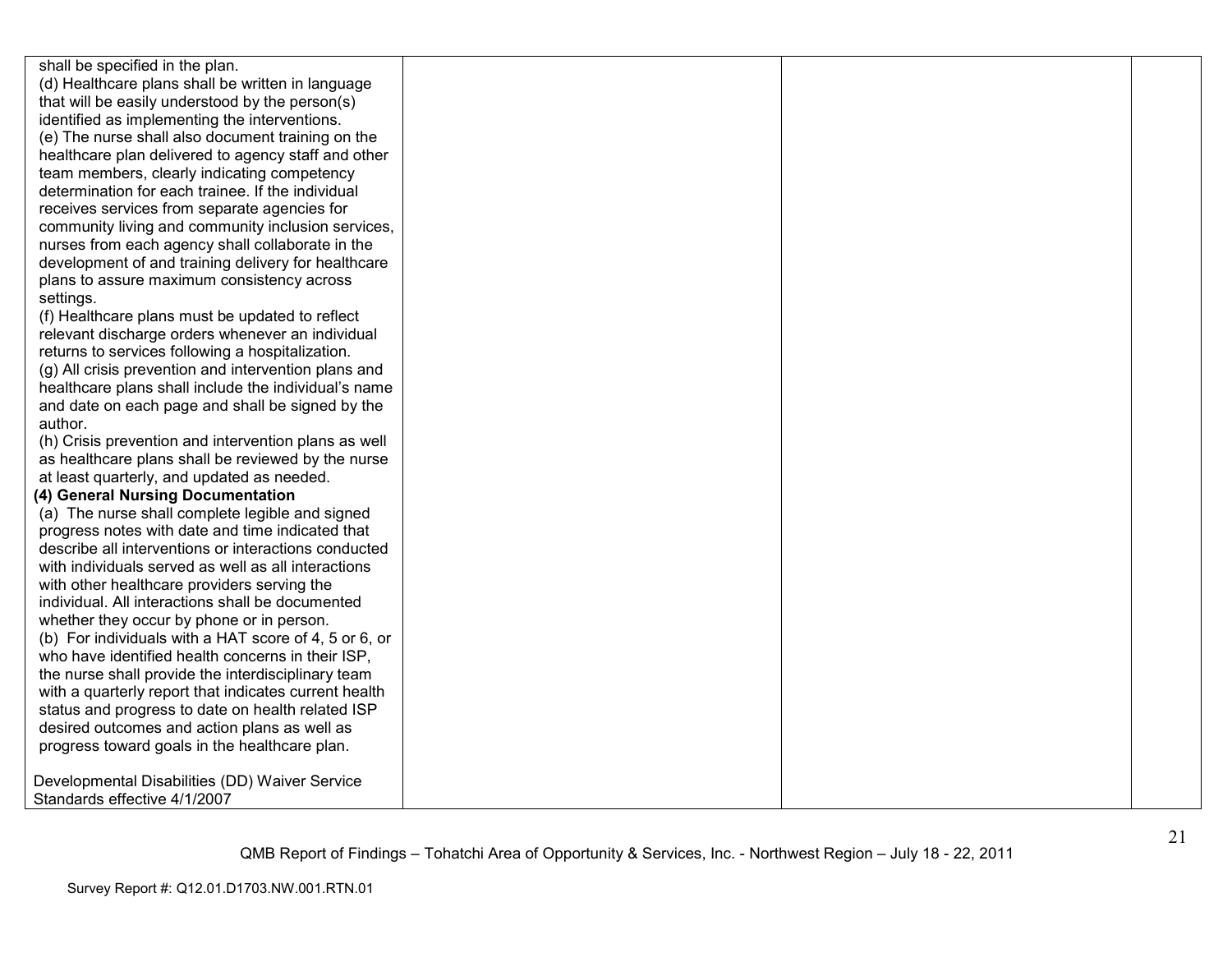| <b>CHAPTER 5 IV. COMMUNITY INCLUSION</b>               |  |  |
|--------------------------------------------------------|--|--|
| <b>SERVICES PROVIDER AGENCY</b>                        |  |  |
| <b>REQUIREMENTS</b>                                    |  |  |
| <b>B. IDT Coordination</b>                             |  |  |
| (1) Community Inclusion Services Provider              |  |  |
| Agencies shall participate on the IDT as specified in  |  |  |
| the ISP Regulations (7.26.5 NMAC), and shall           |  |  |
| ensure direct support staff participation as needed    |  |  |
| to plan effectively for the individual; and            |  |  |
|                                                        |  |  |
| (2) Coordinate with the IDT to ensure that each        |  |  |
| individual participating in Community Inclusion        |  |  |
| Services who has a score of 4, 5, or 6 on the HAT      |  |  |
| has a Health Care Plan developed by a licensed         |  |  |
| nurse, and if applicable, a Crisis                     |  |  |
| Prevention/Intervention Plan.                          |  |  |
|                                                        |  |  |
| <b>Department of Health Developmental Disabilities</b> |  |  |
| <b>Supports Division Policy. Medical Emergency</b>     |  |  |
| Response Plan Policy MERP-001 eff.8/1/2010             |  |  |
|                                                        |  |  |
| F. The MERP shall be written in clear, jargon free     |  |  |
| language and include at a minimum the following        |  |  |
| information:                                           |  |  |
| 1. A brief, simple description of the condition or     |  |  |
| illness.                                               |  |  |
| 2. A brief description of the most likely life         |  |  |
| threatening complications that might occur and         |  |  |
| what those complications may look like to an           |  |  |
| observer.                                              |  |  |
| 3. A concise list of the most important measures       |  |  |
| that may prevent the life threatening complication     |  |  |
| from occurring (e.g., avoiding allergens that trigger  |  |  |
| an asthma attack or making sure the person with        |  |  |
| diabetes has snacks with them to avoid                 |  |  |
| hypoglycemia).                                         |  |  |
| 4. Clear, jargon free, step-by-step instructions       |  |  |
| regarding the actions to be taken by direct support    |  |  |
| personnel (DSP) and/or others to intervene in the      |  |  |
| emergency, including criteria for when to call 911.    |  |  |
| 5. Emergency contacts with phone numbers.              |  |  |
| 6. Reference to whether the individual                 |  |  |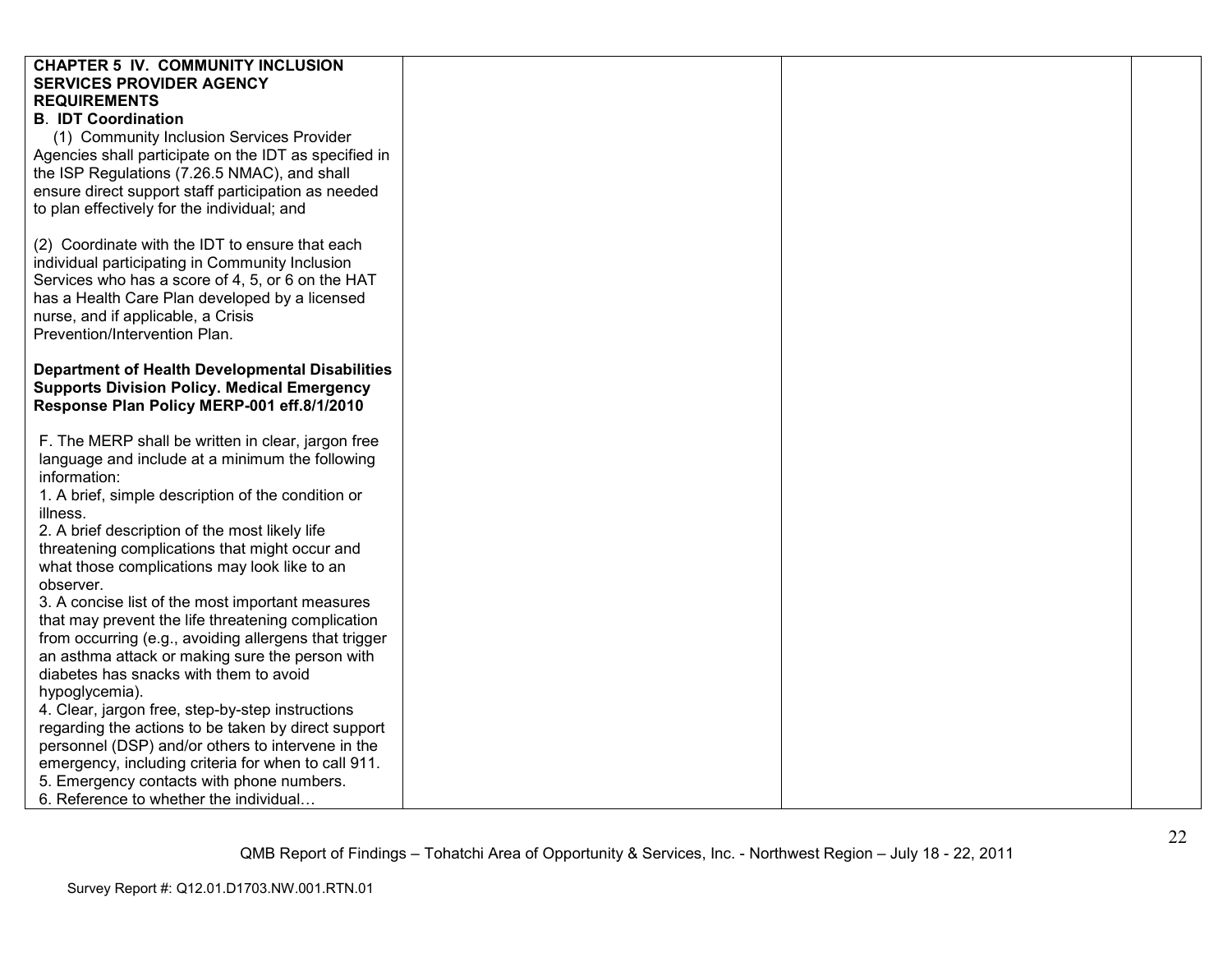| Tag #1A20 DSP Training Documents                                                                           | <b>Scope and Severity Rating: E</b>                   |                                                   |  |
|------------------------------------------------------------------------------------------------------------|-------------------------------------------------------|---------------------------------------------------|--|
| Developmental Disabilities (DD) Waiver Service                                                             | Based on record review, the Agency failed to ensure   |                                                   |  |
| Standards effective 4/1/2007                                                                               | that Orientation and Training requirements were met   |                                                   |  |
| <b>CHAPTER 1 IV. GENERAL REQUIREMENTS</b><br>FOR PROVIDER AGENCY SERVICE                                   | for 28 of 74 Direct Service Professionals.            |                                                   |  |
| PERSONNEL: The objective of this section is to                                                             | Review of Direct Service Professionals training       |                                                   |  |
| establish personnel standards for DD Medicaid                                                              | records found no evidence of the following required   |                                                   |  |
| Waiver Provider Agencies for the following services:                                                       | DOH/DDSD trainings and certification being            |                                                   |  |
| Community Living Supports, Community Inclusion                                                             | completed:                                            |                                                   |  |
| Services, Respite, Substitute Care and Personal                                                            |                                                       |                                                   |  |
| Support Companion Services. These standards                                                                | • Foundation for Health & Wellness (DSP #73 &         |                                                   |  |
| apply to all personnel who provide services, whether                                                       | 119)                                                  |                                                   |  |
| directly employed or subcontracting with the                                                               |                                                       |                                                   |  |
| Provider Agency. Additional personnel requirements<br>and qualifications may be applicable for specific    | • Person-Centered Planning (1-Day) (DSP #119)         |                                                   |  |
| service standards.                                                                                         | • First Aid (DSP #43, 50, 56, 59, 60, 61, 63, 65, 66, |                                                   |  |
| C. Orientation and Training Requirements:                                                                  | 69, 77, 80, 90, 93, 97 & 115)                         | Provider:                                         |  |
| Orientation and training for direct support staff and                                                      |                                                       | In addition to stating the Plan of Correction for |  |
| his or her supervisors shall comply with the                                                               | • CPR (DSP #43, 49, 50, 56, 59, 60, 61, 63, 65,       | these findings above, also please provide your    |  |
| DDSD/DOH Policy Governing the Training                                                                     | 66, 69, 71, 77, 80, 90, 93, 97 & 115)                 | evidence of on-going Quality Assurance /          |  |
| Requirements for Direct Support Staff and Internal                                                         |                                                       | Quality Improvement specific to this tag below    |  |
| Service Coordinators Serving Individuals with                                                              | • Assisting With Medication Delivery (DSP #44, 70,    | this line.                                        |  |
| Developmental Disabilities to include the following:<br>Each new employee shall receive appropriate<br>(1) | 79, 80, 81 & 115)                                     |                                                   |  |
| orientation, including but not limited to, all                                                             |                                                       |                                                   |  |
| policies relating to fire prevention, accident                                                             | • Participatory Communication & Choice Making         |                                                   |  |
| prevention, incident management and                                                                        | (DSP #59, 64, 70, 73, 75, 76, 77, 79 & 119)           |                                                   |  |
| reporting, and emergency procedures; and                                                                   | • Rights & Advocacy (DSP #73 & 119)                   |                                                   |  |
| Individual-specific training for each individual<br>(2)                                                    |                                                       |                                                   |  |
| under his or her direct care, as described in the                                                          | • Level 1 Health (DSP #73, 75, 79, 80 & 119)          |                                                   |  |
| individual service plan, prior to working alone                                                            |                                                       |                                                   |  |
| with the individual.                                                                                       | • Positive Behavior Supports Strategies (DSP #70)     |                                                   |  |
| Department of Health (DOH) Developmental                                                                   |                                                       |                                                   |  |
| <b>Disabilities Supports Division (DDSD) Policy -</b>                                                      | • Teaching & Support Strategies (DSP #59, 73, 80      |                                                   |  |
| <b>Policy Title: Training Requirements for Direct</b>                                                      | & 119)                                                |                                                   |  |
| Service Agency Staff Policy - Eff. March 1, 2007 -                                                         |                                                       |                                                   |  |
| <b>II. POLICY STATEMENTS:</b>                                                                              |                                                       |                                                   |  |
| A. Individuals shall receive services from competent                                                       |                                                       |                                                   |  |
| and qualified staff.                                                                                       |                                                       |                                                   |  |
| B. Staff shall complete individual-specific (formerly<br>known as "Addendum B") training requirements in   |                                                       |                                                   |  |
|                                                                                                            |                                                       |                                                   |  |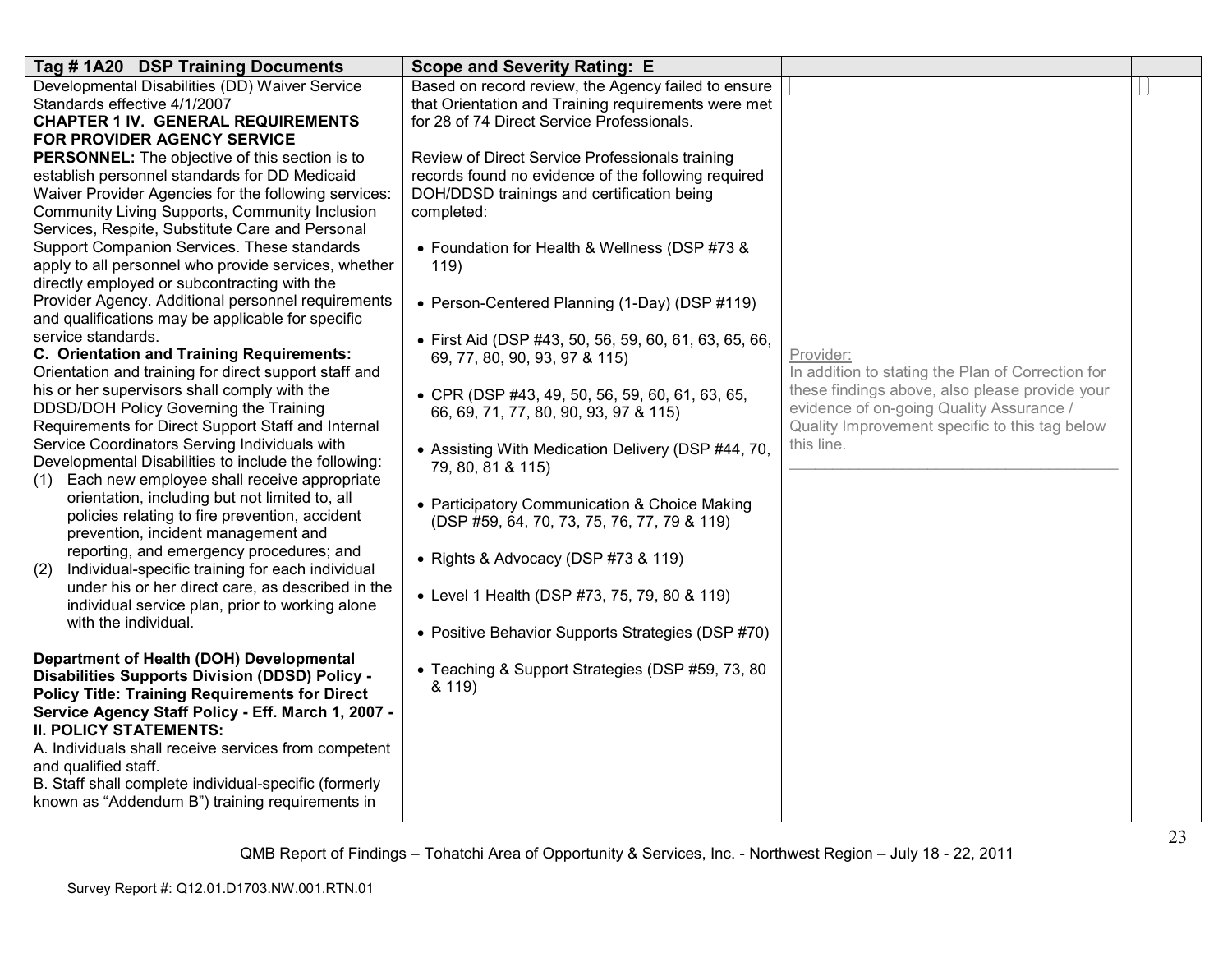| accordance with the specifications described in the   |  |  |
|-------------------------------------------------------|--|--|
| individual service plan (ISP) of each individual      |  |  |
| served.                                               |  |  |
| C. Staff shall complete training on DOH-approved      |  |  |
| incident reporting procedures in accordance with 7    |  |  |
| <b>NMAC 1.13.</b>                                     |  |  |
|                                                       |  |  |
| D. Staff providing direct services shall complete     |  |  |
| training in universal precautions on an annual basis. |  |  |
| The training materials shall meet Occupational        |  |  |
| Safety and Health Administration (OSHA)               |  |  |
| requirements.                                         |  |  |
| E. Staff providing direct services shall maintain     |  |  |
| certification in first aid and CPR. The training      |  |  |
| materials shall meet OSHA requirements/guidelines.    |  |  |
| F. Staff who may be exposed to hazardous              |  |  |
| chemicals shall complete relevant training in         |  |  |
| accordance with OSHA requirements.                    |  |  |
| G. Staff shall be certified in a DDSD-approved        |  |  |
| behavioral intervention system (e.g., Mandt, CPI)     |  |  |
| before using physical restraint techniques. Staff     |  |  |
| members providing direct services shall maintain      |  |  |
| certification in a DDSD-approved behavioral           |  |  |
| intervention system if an individual they support has |  |  |
| a behavioral crisis plan that includes the use of     |  |  |
| physical restraint techniques.                        |  |  |
| H. Staff shall complete and maintain certification in |  |  |
| a DDSD-approved medication course in accordance       |  |  |
| with the DDSD Medication Delivery Policy M-001.       |  |  |
| I. Staff providing direct services shall complete     |  |  |
| safety training within the first thirty (30) days of  |  |  |
| employment and before working alone with an           |  |  |
| individual receiving services.                        |  |  |
|                                                       |  |  |
|                                                       |  |  |
|                                                       |  |  |
|                                                       |  |  |
|                                                       |  |  |
|                                                       |  |  |
|                                                       |  |  |
|                                                       |  |  |
|                                                       |  |  |
|                                                       |  |  |
|                                                       |  |  |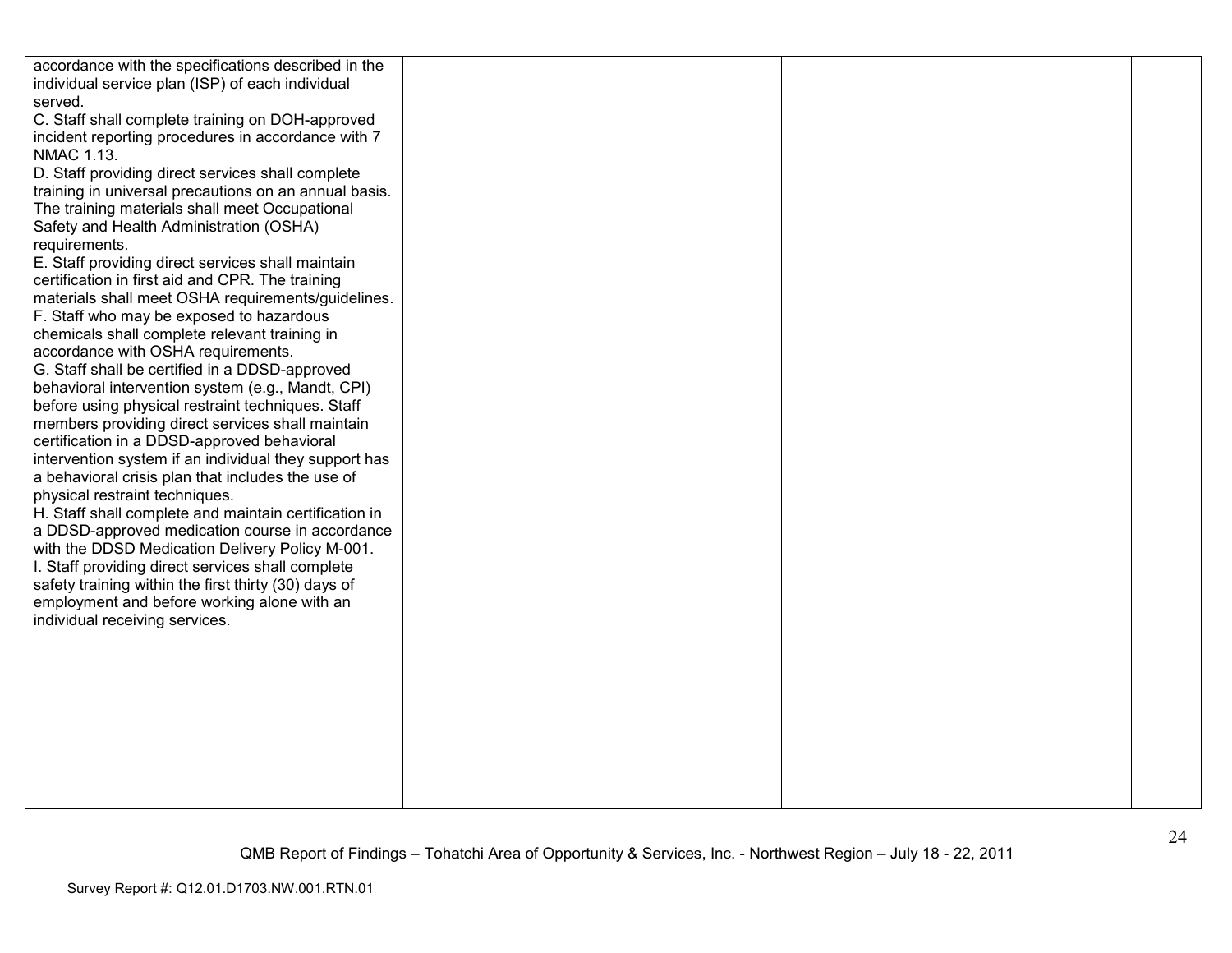| Tag #1A22 Staff Competence                                                                                                                                                                                               | <b>Scope and Severity Rating: F</b>                                                                                                                                 |                                                                                                                                                            |  |
|--------------------------------------------------------------------------------------------------------------------------------------------------------------------------------------------------------------------------|---------------------------------------------------------------------------------------------------------------------------------------------------------------------|------------------------------------------------------------------------------------------------------------------------------------------------------------|--|
| Developmental Disabilities (DD) Waiver Service<br>Standards effective 4/1/2007                                                                                                                                           | Based on interview, the Agency failed to ensure that<br>training competencies were met for 10 of 12 Direct                                                          |                                                                                                                                                            |  |
| <b>CHAPTER 1 IV. GENERAL REQUIREMENTS</b><br><b>FOR PROVIDER AGENCY SERVICE</b>                                                                                                                                          | Service Professionals.                                                                                                                                              |                                                                                                                                                            |  |
| PERSONNEL: The objective of this section is to<br>establish personnel standards for DD Medicaid                                                                                                                          | When DSP were asked if they received training<br>on the Individual's ISP and what the plan                                                                          |                                                                                                                                                            |  |
| Waiver Provider Agencies for the following services:<br>Community Living Supports, Community Inclusion                                                                                                                   | covered, the following was reported:                                                                                                                                |                                                                                                                                                            |  |
| Services, Respite, Substitute Care and Personal<br>Support Companion Services. These standards<br>apply to all personnel who provide services, whether                                                                   | • DSP #109 stated, "No, I just started last week<br>Monday in this Apartment." (Individual #4)                                                                      |                                                                                                                                                            |  |
| directly employed or subcontracting with the<br>Provider Agency. Additional personnel requirements<br>and qualifications may be applicable for specific                                                                  | • DSP #70 stated, "No, I just read his ISP myself."<br>(Individual #6)                                                                                              |                                                                                                                                                            |  |
| service standards.<br>F. Qualifications for Direct Service Personnel:<br>The following employment qualifications and<br>competency requirements are applicable to all<br>Direct Service Personnel employed by a Provider | When DSP were asked if they received training<br>on the Individual's Positive Behavioral Supports<br>Plan and what the plan covered, the following<br>was reported: | Provider:                                                                                                                                                  |  |
| Agency:                                                                                                                                                                                                                  | • DSP #91 stated, "No." According to the                                                                                                                            | In addition to stating the Plan of Correction for                                                                                                          |  |
| Direct service personnel shall be eighteen (18)<br>(1)<br>years or older. Exception: Adult Habilitation can<br>employ direct care personnel under the age of                                                             | Individual Specific Training Section of the ISP,<br>the Individual requires a Positive Behavioral<br>Supports Plan. (Individual #3)                                 | these findings above, also please provide your<br>evidence of on-going Quality Assurance /<br>Quality Improvement specific to this tag below<br>this line. |  |
| eighteen 18 years, but the employee shall work<br>directly under a supervisor, who is physically                                                                                                                         | When DSP were asked if they received training<br>on the Individual's Occupational Therapy Plan                                                                      |                                                                                                                                                            |  |
| present at all times;                                                                                                                                                                                                    | and what the plan covered, the following was<br>reported:                                                                                                           |                                                                                                                                                            |  |
| Direct service personnel shall have the ability<br>(2)<br>to read and carry out the requirements in an<br>ISP;                                                                                                           | • DSP #91 stated, "No." According to the<br>Individual Specific Training Section of the ISP,<br>the Individual requires an Occupational Therapy                     |                                                                                                                                                            |  |
| (3)<br>Direct service personnel shall be available to<br>communicate in the language that is                                                                                                                             | Plan. (Individual #3)                                                                                                                                               |                                                                                                                                                            |  |
| functionally required by the individual or in the<br>use of any specific augmentative<br>communication system utilized by the<br>individual;                                                                             | When DSP were asked if they received training<br>on the Individual's Health Care Plans and what<br>the plan covered, the following was reported:                    |                                                                                                                                                            |  |
| Direct service personnel shall meet the<br>(4)<br>qualifications specified by DDSD in the Policy                                                                                                                         | • DSP #46 stated, "No." As indicated by the<br>Agency file, the Individual has Health Care Plans<br>for Hypertension, Aspiration. (Individual #1)                   |                                                                                                                                                            |  |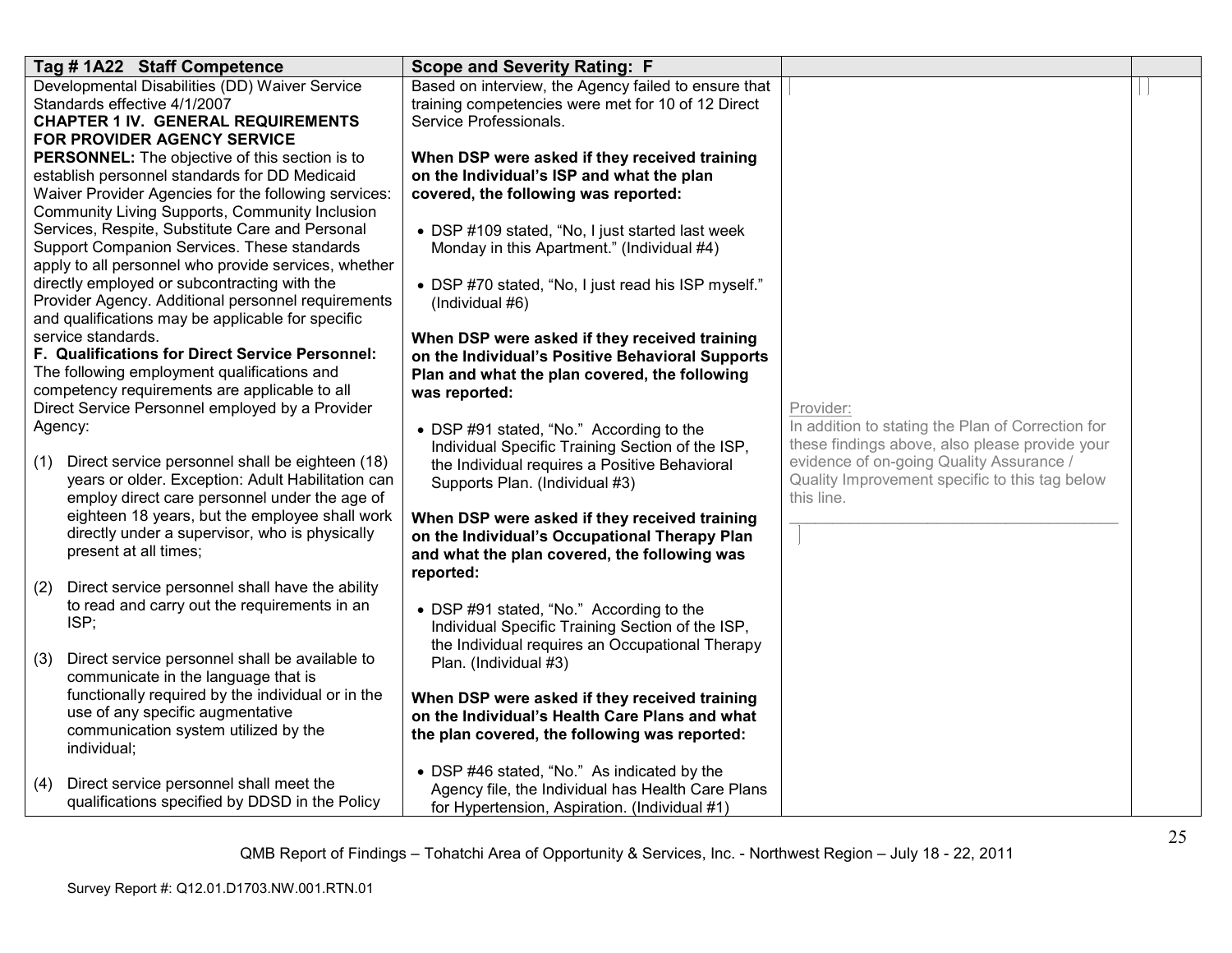| Governing the Training Requirements for Direct<br>Support Staff and Internal Service<br>Coordinators, Serving Individuals with<br>Developmental Disabilities; and<br>Direct service Provider Agencies of Respite<br>(5)                                                                                                                                                                        | • DSP #49 stated, "Some, I'm not sure what."As<br>indicated by the Agency file, the Individual has<br>Health Care Plans for Aspiration, Oral Care &<br>Seizures. (Individual #5)                                                                                                                                                                                                |  |
|------------------------------------------------------------------------------------------------------------------------------------------------------------------------------------------------------------------------------------------------------------------------------------------------------------------------------------------------------------------------------------------------|---------------------------------------------------------------------------------------------------------------------------------------------------------------------------------------------------------------------------------------------------------------------------------------------------------------------------------------------------------------------------------|--|
| Services, Substitute Care, Personal Support<br>Services, Nutritional Counseling, Therapists<br>and Nursing shall demonstrate basic<br>knowledge of developmental disabilities and<br>have training or demonstrable qualifications<br>related to the role he or she is performing and<br>complete individual specific training as required<br>in the ISP for each individual he or she support. | • DSP #78 stated, "Yes, she has one, Aspiration;<br>but no, I'm not trained on them."As indicated by<br>the Agency file, the Individual has Health Care<br>Plans for Hypertension & Williams Syndrome.<br>(Individual #4)<br>• DSP #81 stated, "Yes, Aspiration." As indicated<br>by the Agency file, the Individual has Health Care<br>Plans for Hypertension. (Individual #1) |  |
| Report required personnel training status to the<br>(6)<br>DDSD Statewide Training Database as<br>specified in DDSD policies as related to<br>training requirements as follows:<br>(a) Initial comprehensive personnel status report<br>(name, date of hire, Social Security number                                                                                                            | • DSP #84 stated, "No."As indicated by the Agency<br>file, the Individual has Health Care Plans for<br>Aspiration, Oral Care, Seizures. (Individual #5)<br>• DSP #91 stated, "Yes, there are plans for                                                                                                                                                                          |  |
| category) on all required personnel to be<br>submitted to DDSD Statewide Training<br>Database within the first ninety (90) calendar<br>days of providing services;<br>(b) Staff who do not wish to use his or her Social<br>Security Number may request an alternative                                                                                                                         | Seizures & Aspiration; but no, I'm not trained on<br>them." As indicated by the Agency file, the<br>Individual has Health Care Plans for Oral Care,<br>Skin/Wounds, Constipation, Bowel/Bladder &<br>Cerebral Palsy. (Individual #3)                                                                                                                                            |  |
| tracking number; and<br>(c) Quarterly personnel update reports sent to<br>DDSD Statewide Training Database to reflect<br>new hires, terminations, inter-provider<br>Agency position changes, and name<br>changes.                                                                                                                                                                              | • DSP #109 stated, "No."As indicated by the<br>Agency file, the Individual has Health Care Plans<br>for Hypertension & Williams Syndrome.<br>(Individual #4)                                                                                                                                                                                                                    |  |
| Department of Health (DOH) Developmental<br><b>Disabilities Supports Division (DDSD) Policy -</b><br><b>Policy Title: Training Requirements for Direct</b><br>Service Agency Staff Policy - Eff. March 1, 2007 -<br><b>II. POLICY STATEMENTS:</b>                                                                                                                                              | • DSP #117 stated, "Yes, Seizures & Aspiration."<br>As indicated by the Agency file, the Individual has<br>Health Care Plans for Oral Care, Skin/Wounds,<br>Constipation, Bowel/Bladder & Cerebral Palsy.<br>Staff did not mention these HCP plans for<br>(Individual #3)                                                                                                       |  |
| A. Individuals shall receive services from competent<br>and qualified staff.                                                                                                                                                                                                                                                                                                                   | • DSP #114 stated, "No."As indicated by the<br>Agency file, the Individual has Health Care Plans<br>for Hypertension. (Individual #6)                                                                                                                                                                                                                                           |  |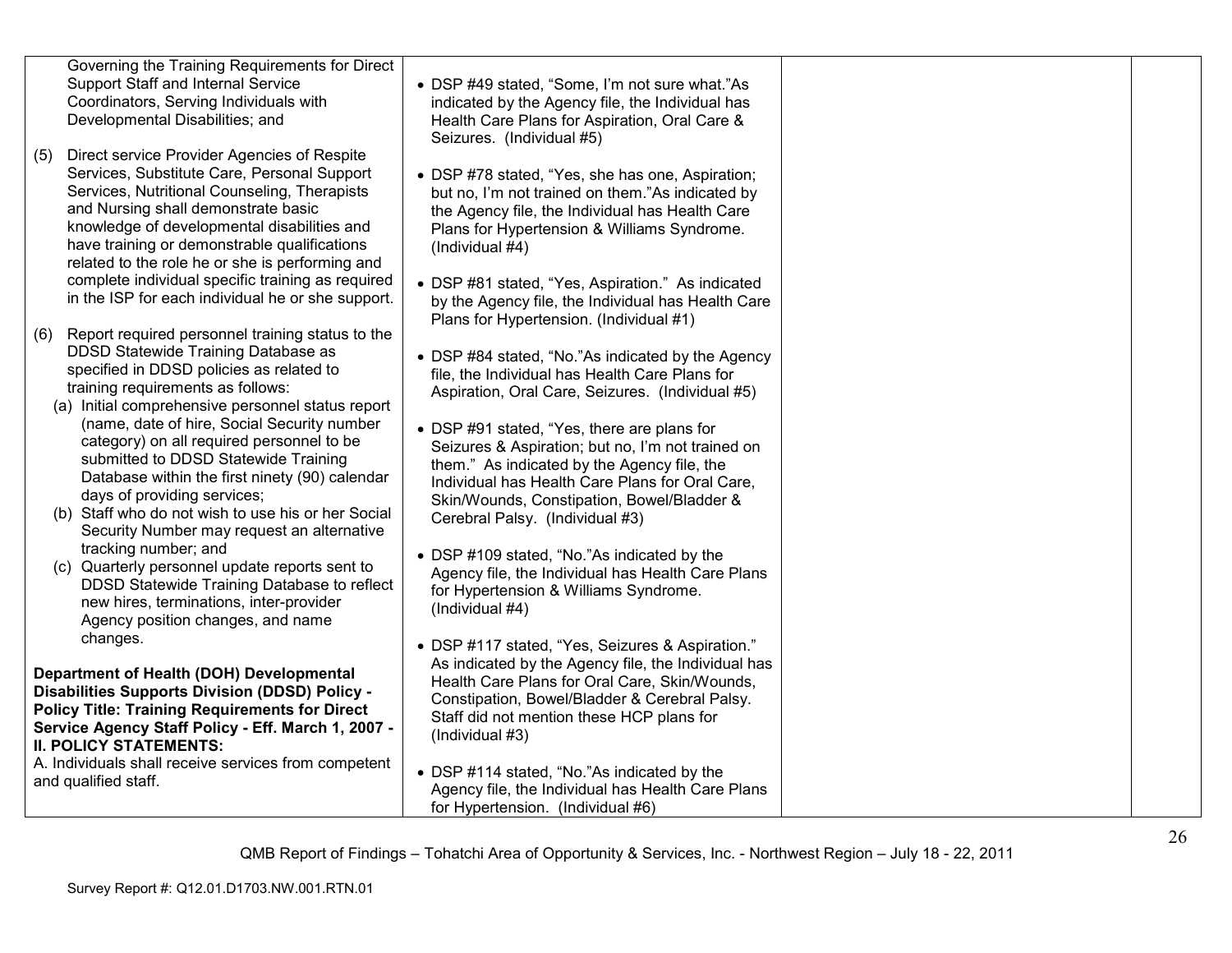| • DSP #70 stated, "No."As indicated by the Agency<br>file, the Individual has Health Care Plans for<br>Hypertension. (Individual #6)                                                                                                        |  |
|---------------------------------------------------------------------------------------------------------------------------------------------------------------------------------------------------------------------------------------------|--|
| When DSP were asked if they received training<br>on the Individual's Crisis Plans/Medical<br><b>Emergency Response Plans and what the plan</b><br>covered, the following was reported:                                                      |  |
| • DSP #46 stated, "No." As indicated by the<br>Agency file, the Individual has Crisis<br>Plans/Medical Emergency Response Plan for<br>Hypertension. (Individual #1)                                                                         |  |
| • DSP #70 stated, "No." As indicated by the<br>Agency file, the Individual has Crisis<br>Plans/Medical Emergency Response Plan for<br>Hypertension. (Individual #6)                                                                         |  |
| • DSP #78 stated, "Yes, she has crisis plans, no<br>I'm not trained on them." As indicated by the<br>Agency file, the Individual has Crisis<br>Plans/Medical Emergency Response Plan for<br>Hypertension. (Individual #4)                   |  |
| • DSP #81 stated, "No, not yet." As indicated by<br>the Agency file, the Individual has Crisis<br>Plans/Medical Emergency Response Plan for<br>Hypertension. (Individual #1)                                                                |  |
| • DSP #91 stated, "Yes there are crisis plans, no<br>I'm not trained on them." As indicated by the<br>Agency file, the Individual has Crisis<br>Plans/Medical Emergency Response Plan for<br>Aspiration, Seizures & Asthma. (Individual #3) |  |
| • DSP #109 stated, "No." As indicated by the<br>Agency file, the Individual has Crisis<br>Plans/Medical Emergency Response Plan for<br>Hypertension. (Individual #4)                                                                        |  |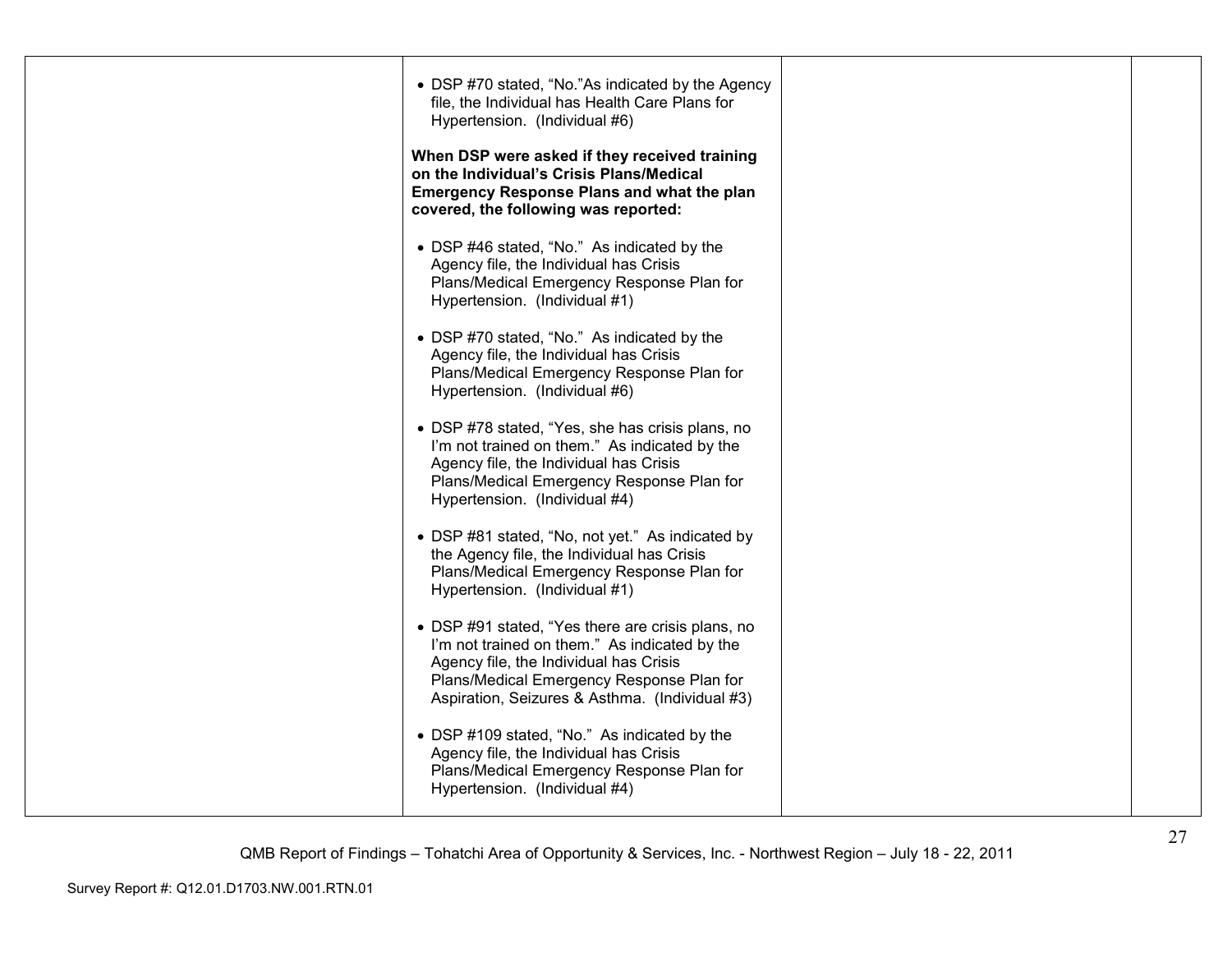| • DSP #114 stated, "No." As indicated by the       |  |
|----------------------------------------------------|--|
| Agency file, the Individual has Crisis             |  |
| Plans/Medical Emergency Response Plan for          |  |
| Hypertension. (Individual #6)                      |  |
|                                                    |  |
| • DSP #117 stated, "No." As indicated by the       |  |
| Agency file, the Individual has Crisis             |  |
| Plans/Medical Emergency Response Plan for          |  |
| Aspiration, Seizures & Asthma. (Individual #3)     |  |
|                                                    |  |
|                                                    |  |
| When DSP were asked, what are the steps did        |  |
| they need to take before assisting an individual   |  |
| with PRN medication, the following was             |  |
| reported:                                          |  |
|                                                    |  |
| • DSP #70 stated, "Take his temperature."          |  |
| According to DDSD Policy Number M-001 prior to     |  |
| self-administration, self-administration with      |  |
| physical assist or assisting with delivery of PRN  |  |
| medications, the direct support staff must contact |  |
|                                                    |  |
| the agency nurse to describe observed              |  |
| symptoms and thus assure that the PRN              |  |
| medication is being used according to              |  |
| instructions given by the ordering PCP)            |  |
| (Individual #6)                                    |  |
|                                                    |  |
| When DSP were asked what the individual's          |  |
| Diagnosis were, the following was reported:        |  |
|                                                    |  |
| • DSP #70 stated, "No I don't know." According to  |  |
| the individuals ISP he is diagnosed with           |  |
|                                                    |  |
| Hypertension, Cardiac condition & Cataract         |  |
| removal. (Individual #6)                           |  |
|                                                    |  |
| When DSP were asked to describe the signs and      |  |
| symptoms of an adverse reaction to a               |  |
| medication, the following was reported:            |  |
|                                                    |  |
| • DSP #70 stated, "Rolling eyes back and fever."   |  |
| DSP did not indicate the reaction could be life    |  |
| threatening. (Individual #6)                       |  |
|                                                    |  |
|                                                    |  |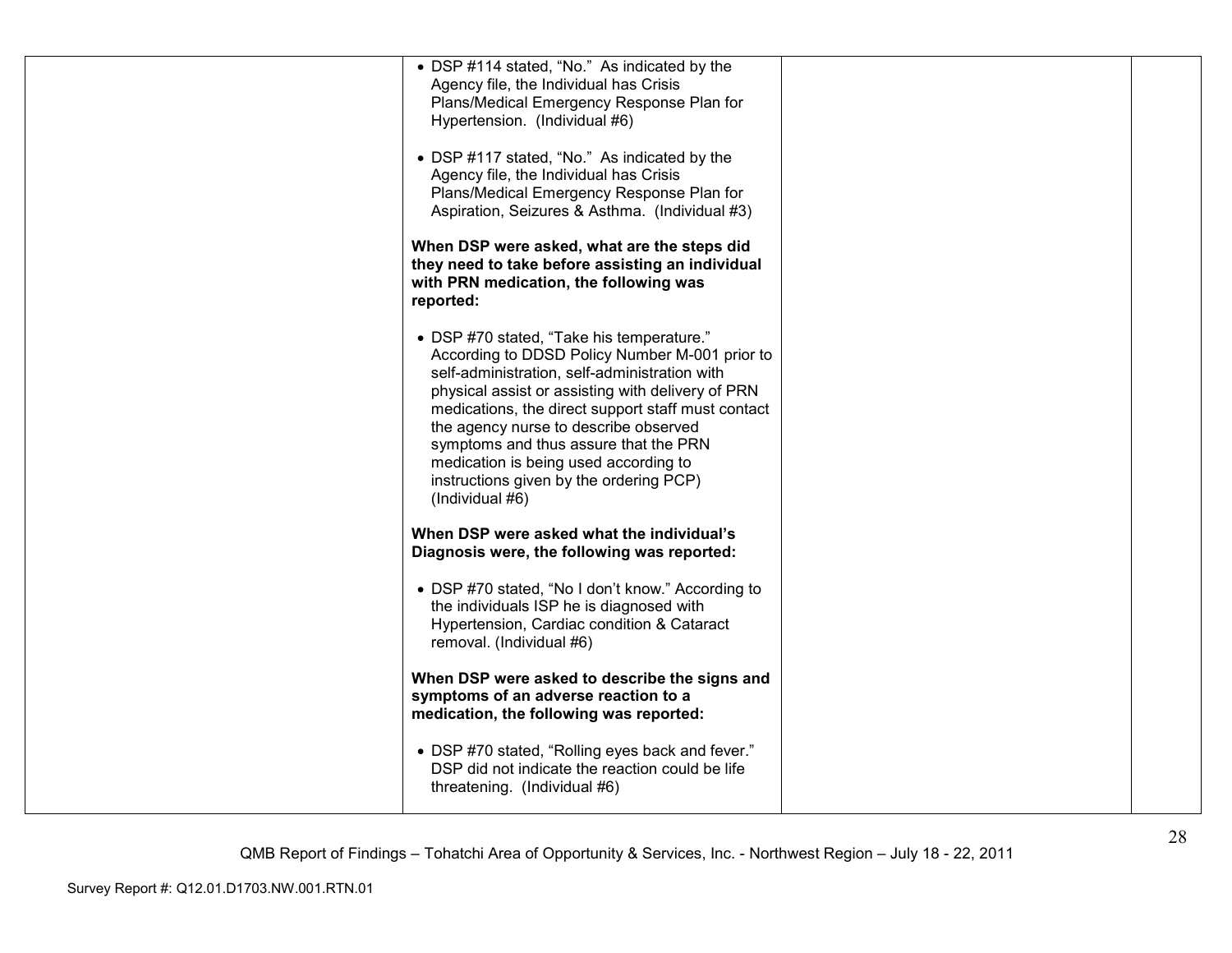| When DSP were asked to describe the signs and<br>symptoms of an Allergic Reaction to food, the<br>following was reported:          |  |
|------------------------------------------------------------------------------------------------------------------------------------|--|
| • DSP #70 stated, "Rolling eyes back and fever."<br>DSP did not indicate the reaction could be life<br>threatening (Individual #6) |  |
|                                                                                                                                    |  |
|                                                                                                                                    |  |
|                                                                                                                                    |  |
|                                                                                                                                    |  |
|                                                                                                                                    |  |
|                                                                                                                                    |  |
|                                                                                                                                    |  |
|                                                                                                                                    |  |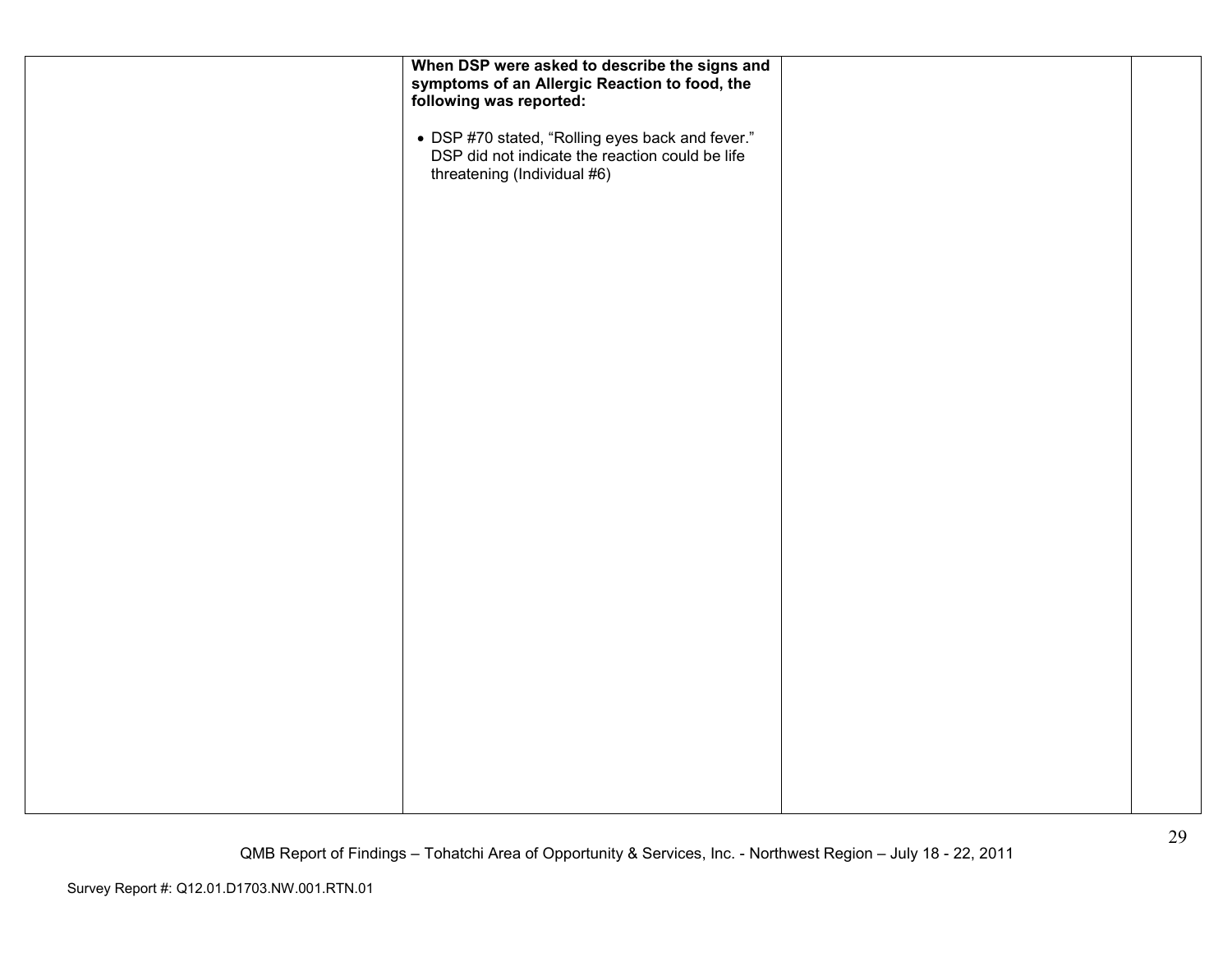| Tag # 1A25 (CoP) CCHS                                                                                                                                                                                                                                                                                                                                                                                                                                                                                                                                                                                                                                                                            | <b>Scope and Severity Rating: D</b>                                                                                                                                                                                                                                                                                                                                                                                                                                 |                                                                                                                                                                                                                              |  |
|--------------------------------------------------------------------------------------------------------------------------------------------------------------------------------------------------------------------------------------------------------------------------------------------------------------------------------------------------------------------------------------------------------------------------------------------------------------------------------------------------------------------------------------------------------------------------------------------------------------------------------------------------------------------------------------------------|---------------------------------------------------------------------------------------------------------------------------------------------------------------------------------------------------------------------------------------------------------------------------------------------------------------------------------------------------------------------------------------------------------------------------------------------------------------------|------------------------------------------------------------------------------------------------------------------------------------------------------------------------------------------------------------------------------|--|
| NMAC 7.1.9.8 CAREGIVER AND HOSPITAL<br><b>CAREGIVER EMPLOYMENT REQUIREMENTS:</b><br>F. Timely Submission: Care providers shall submit<br>all fees and pertinent application information for all<br>individuals who meet the definition of an applicant,<br>caregiver or hospital caregiver as described in<br>Subsections B, D and K of 7.1.9.7 NMAC, no later<br>than twenty (20) calendar days from the first day of<br>employment or effective date of a contractual<br>relationship with the care provider.                                                                                                                                                                                  | Based on record review, the Agency failed to<br>maintain documentation indicating no "disqualifying<br>convictions" or documentation of the timely<br>submission of pertinent application information to<br>the Caregiver Criminal History Screening Program<br>was on file for 9 of 76 Agency Personnel.<br>The following Agency Personnel Files contained<br>no evidence of Caregiver Criminal History<br><b>Screenings:</b>                                      |                                                                                                                                                                                                                              |  |
| NMAC 7.1.9.9 CAREGIVERS OR HOSPITAL<br><b>CAREGIVERS AND APPLICANTS WITH</b><br><b>DISQUALIFYING CONVICTIONS:</b><br>A. Prohibition on Employment: A care provider<br>shall not hire or continue the employment or<br>contractual services of any applicant, caregiver or<br>hospital caregiver for whom the care provider has<br>received notice of a disqualifying conviction, except<br>as provided in Subsection B of this section.<br>NMAC 7.1.9.11 DISQUALIFYING CONVICTIONS.<br>The following felony convictions disqualify an<br>applicant, caregiver or hospital caregiver from<br>employment or contractual services with a care<br>provider:                                          | • #94 – Date of hire $4/28/2011$<br>• #95 - Date of hire 5/3/2011<br>• #96 – Date of hire $5/10/2011$<br>• #97 - Date of hire 5/16/2011<br>• #98 - Date of hire 5/18/2011<br>• #99 – Date of hire $5/18/2011$<br>• #100 - Date of hire 5/18/2011<br>• #101 - Date of hire 5/27/2011<br>The following Agency Personnel Files contained<br><b>Caregiver Criminal History Screenings, which</b><br>were not specific to the Agency:<br>• #91 - Date of hire $4/6/2011$ | Provider:<br>In addition to stating the Plan of Correction for<br>these findings above, also please provide your<br>evidence of on-going Quality Assurance /<br>Quality Improvement specific to this tag below<br>this line. |  |
| A. homicide;<br><b>B.</b> trafficking, or trafficking in controlled substances;<br>C. kidnapping, false imprisonment, aggravated<br>assault or aggravated battery;<br>D. rape, criminal sexual penetration, criminal sexual<br>contact, incest, indecent exposure, or other related<br>felony sexual offenses;<br>E. crimes involving adult abuse, neglect or financial<br>exploitation;<br>F. crimes involving child abuse or neglect;<br>G. crimes involving robbery, larceny, extortion,<br>burglary, fraud, forgery, embezzlement, credit card<br>fraud, or receiving stolen property; or<br>H. an attempt, solicitation, or conspiracy involving<br>any of the felonies in this subsection. |                                                                                                                                                                                                                                                                                                                                                                                                                                                                     |                                                                                                                                                                                                                              |  |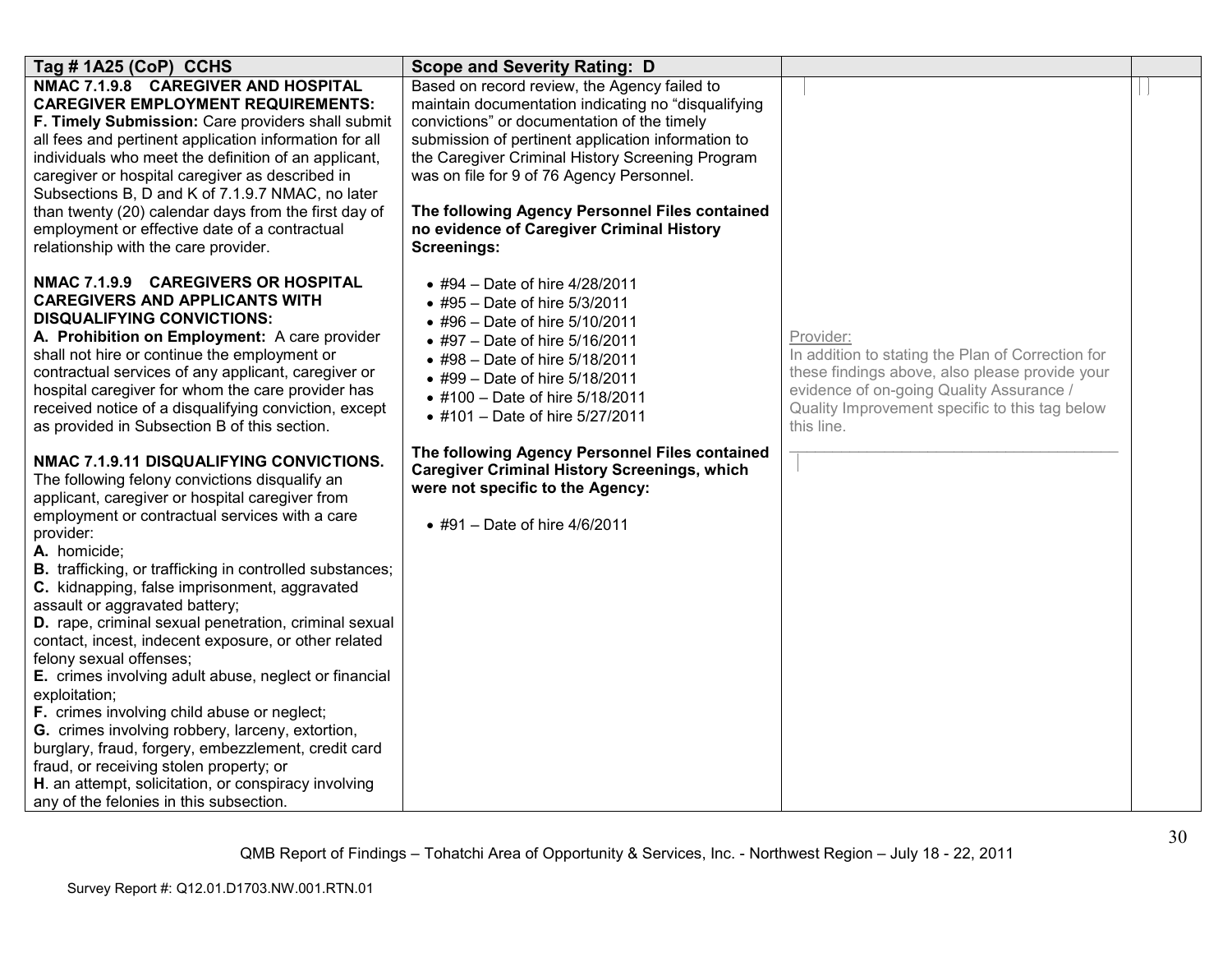| Tag # 1A26 (CoP) COR / EAR                                                                      | <b>Scope and Severity Rating: E</b>               |                                                   |  |
|-------------------------------------------------------------------------------------------------|---------------------------------------------------|---------------------------------------------------|--|
| NMAC 7.1.12.8 REGISTRY ESTABLISHED;                                                             | Based on record review, the Agency failed to      |                                                   |  |
| PROVIDER INQUIRY REQUIRED: Upon the                                                             | maintain documentation in the employee's          |                                                   |  |
| effective date of this rule, the department has                                                 | personnel records that evidenced inquiry to the   |                                                   |  |
| established and maintains an accurate and                                                       | Employee Abuse Registry prior to employment for   |                                                   |  |
| complete electronic registry that contains the name,                                            | 22 of 76 Agency Personnel.                        |                                                   |  |
| date of birth, address, social security number, and                                             |                                                   |                                                   |  |
| other appropriate identifying information of all                                                | The following Agency personnel records            |                                                   |  |
| persons who, while employed by a provider, have                                                 | contained no evidence of the Employee Abuse       |                                                   |  |
| been determined by the department, as a result of                                               | <b>Registry being completed:</b>                  |                                                   |  |
| an investigation of a complaint, to have engaged in                                             |                                                   |                                                   |  |
| a substantiated registry-referred incident of abuse,                                            | • #112 - Date of hire 6/21/2011                   |                                                   |  |
| neglect or exploitation of a person receiving care or                                           |                                                   |                                                   |  |
| services from a provider. Additions and updates to                                              | The following Agency Personnel records            |                                                   |  |
| the registry shall be posted no later than two (2)                                              | contained evidence that indicated the Employee    |                                                   |  |
| business days following receipt. Only department                                                | Abuse Registry was completed after hire:          |                                                   |  |
| staff designated by the custodian may access,                                                   |                                                   |                                                   |  |
| maintain and update the data in the registry.                                                   | $\bullet$ #69 - Date of hire 4/7/2009. Completed  |                                                   |  |
| Provider requirement to inquire of<br>А.                                                        | 11/4/2009.                                        |                                                   |  |
| registry. A provider, prior to employing or                                                     |                                                   |                                                   |  |
| contracting with an employee, shall inquire of the                                              | $\bullet$ #71 - Date of hire 6/25/2009. Completed | Provider:                                         |  |
| registry whether the individual under consideration                                             | 11/4/2009.                                        | In addition to stating the Plan of Correction for |  |
| for employment or contracting is listed on the                                                  |                                                   | these findings above, also please provide your    |  |
| registry.                                                                                       | $\bullet$ #73 - Date of hire 9/15/2009. Completed | evidence of on-going Quality Assurance /          |  |
| <b>B.</b><br>Prohibited employment. A provider may                                              | 3/10/2010.                                        | Quality Improvement specific to this tag below    |  |
| not employ or contract with an individual to be an                                              |                                                   | this line.                                        |  |
| employee if the individual is listed on the registry as                                         | $\bullet$ #81 - Date of hire 6/24/2010. Completed |                                                   |  |
| having a substantiated registry-referred incident of                                            | 7/21/2011.                                        |                                                   |  |
| abuse, neglect or exploitation of a person receiving                                            |                                                   |                                                   |  |
| care or services from a provider.                                                               | $\bullet$ #85 - Date of hire 8/21/2010. Completed |                                                   |  |
| Documentation of inquiry to registry.<br>D.<br>The provider shall maintain documentation in the | 9/17/2010.                                        |                                                   |  |
| employee's personnel or employment records that                                                 |                                                   |                                                   |  |
| evidences the fact that the provider made an inquiry                                            | $\bullet$ #89 - Date of hire 2/14/2011. Completed |                                                   |  |
| to the registry concerning that employee prior to                                               | 3/10/2011.                                        |                                                   |  |
| employment. Such documentation must include                                                     |                                                   |                                                   |  |
| evidence, based on the response to such inquiry                                                 | • #90 - Date of hire 4/5/2011. Completed          |                                                   |  |
| received from the custodian by the provider, that the                                           | 7/21/2011.                                        |                                                   |  |
| employee was not listed on the registry as having a                                             |                                                   |                                                   |  |
| substantiated registry-referred incident of abuse,                                              | $\bullet$ #94 - Date of hire 4/28/2011. Completed |                                                   |  |
| neglect or exploitation.                                                                        | 7/21/2011.                                        |                                                   |  |
| Documentation for other staff. With<br>Е.                                                       |                                                   |                                                   |  |
|                                                                                                 | $\bullet$ #95 - Date of hire 5/3/2011. Completed  |                                                   |  |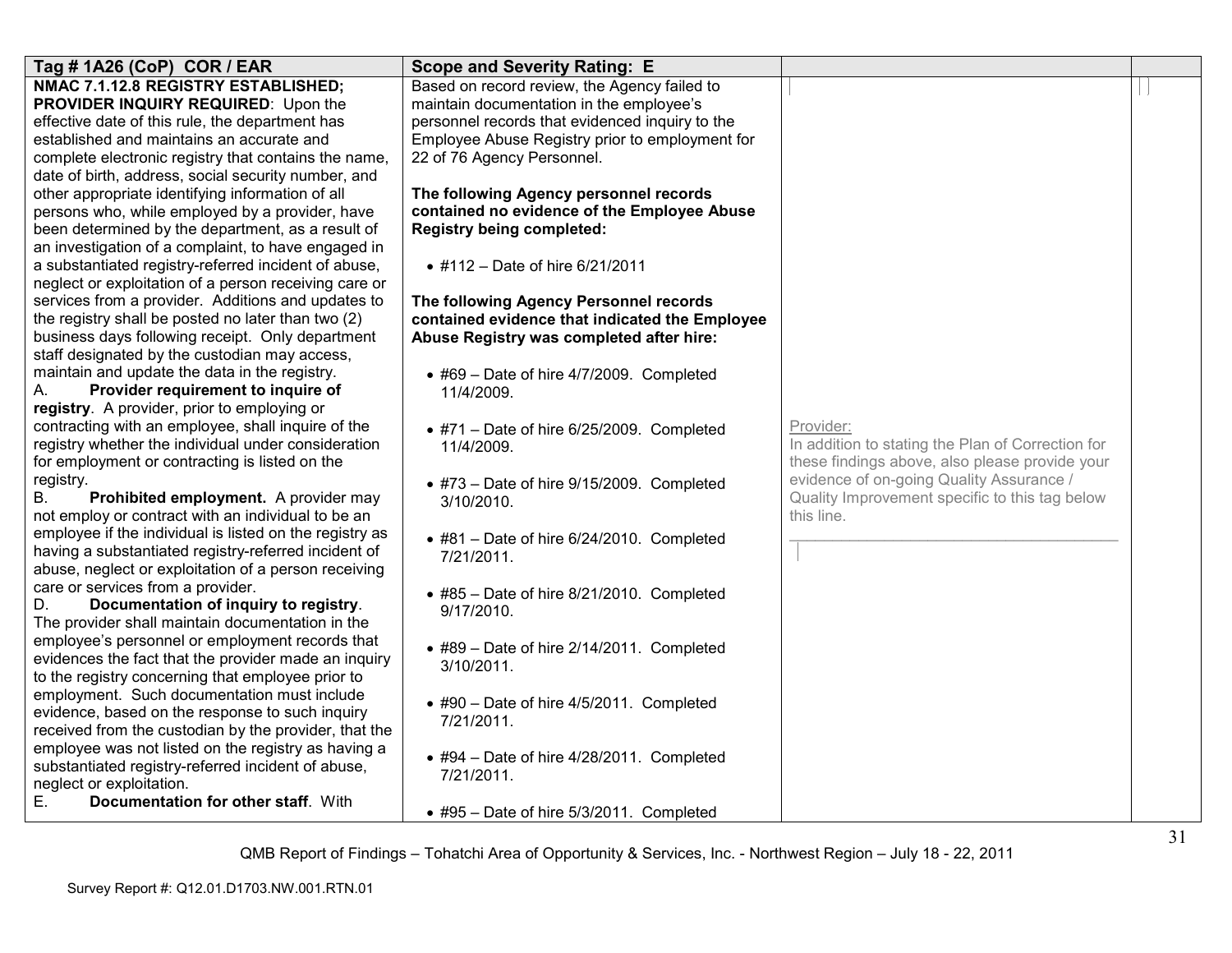respect to all employed or contracted individuals providing direct care who are licensed health care professionals or certified nurse aides, the provider shall maintain documentation reflecting the individual's current licensure as a health care professional or current certification as a nurse aide.

F. **Consequences of noncompliance**. The department or other governmental agency having regulatory enforcement authority over a provider may sanction a provider in accordance with applicable law if the provider fails to make an appropriate and timely inquiry of the registry, or fails to maintain evidence of such inquiry, in connection with the hiring or contracting of an employee; or for employing or contracting any person to work as an employee who is listed on the registry. Such sanctions may include a directed plan of correction, civil monetary penalty not to exceed five thousand dollars (\$5000) per instance, or termination or non renewal of any contract with the department or other governmental agency.

Developmental Disabilities (DD) Waiver Service Standards effective 4/1/2007

 **Chapter 1.IV. General Provider Requirements. D. Criminal History Screening:** All personnel shall be screened by the Provider Agency in regard to theemployee's qualifications, references, and employment history, prior to employment. All Provider Agencies shall comply with the Criminal Records Screening for Caregivers 7.1.12 NMAC and Employee Abuse Registry 7.1.12 NMAC as required by the Department of Health, Division of Health Improvement.

7/21/2011.

- #96 Date of hire 5/10/2011. Completed 7/21/2011.
- #98 Date of hire 5/18/2011. Completed 7/21/2011.
- #99 Date of hire 5/18/2011. Completed 7/21/2011.
- #100 Date of hire 5/18/2011. Completed 7/21/2011.
- #101 Date of hire 5/27/2011. Completed 7/21/2011.
- #102 Date of hire 6/2/2011. Completed 7/21/2011.
- #103 Date of hire 6/7/2011. Completed 7/21/2011.
- #104 Date of hire 6/7/2011. Completed 7/21/2011.
- #105 Date of hire 6/7/2011. Completed 7/21/2011.
- #106 Date of hire 6/7/2011. Completed 7/21/2011.
- #109 Date of hire 6/20/2011. Completed 7/21/2011.
- #118 Date of hire 5/10/2011. Completed 7/1/2011.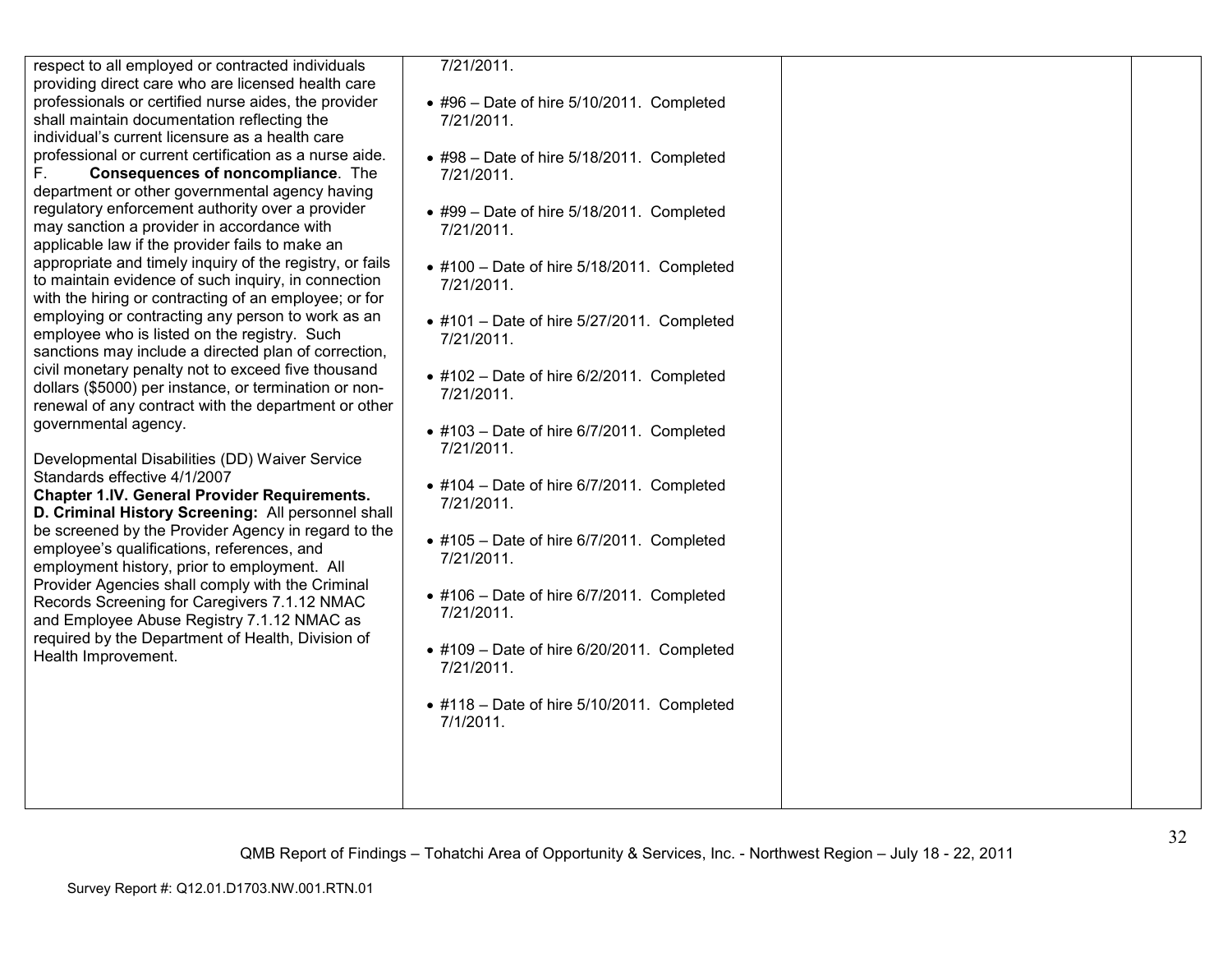| Tag # 1A27 (CoP) Late & Failure to Report                                                           | <b>Scope and Severity Rating: E</b>                                                    |                                                   |  |
|-----------------------------------------------------------------------------------------------------|----------------------------------------------------------------------------------------|---------------------------------------------------|--|
| 7.1.13.9 INCIDENT MANAGEMENT SYSTEM                                                                 | Based on the Incident Management Bureau's Late                                         |                                                   |  |
| <b>REPORTING REQUIREMENTS FOR</b>                                                                   | and Failure Reports, the Agency failed to report                                       |                                                   |  |
| <b>COMMUNITY BASED SERVICE PROVIDERS:</b>                                                           | suspected abuse, neglect, or misappropriation of                                       |                                                   |  |
| A. Duty To Report:                                                                                  | property, unexpected and natural/expected deaths;                                      |                                                   |  |
| (1) All community based service providers shall                                                     | or other reportable incidents to the Division of                                       |                                                   |  |
| immediately report abuse, neglect or                                                                | Health Improvement for 4 of 10 individuals.                                            |                                                   |  |
| misappropriation of property to the adult protective                                                |                                                                                        |                                                   |  |
| services division.<br>(2) All community based service providers shall                               | Individual #7                                                                          |                                                   |  |
| report to the division within twenty four (24) hours :                                              | • Incident date 10/26/2010. Allegation was Neglect.                                    |                                                   |  |
| abuse, neglect, or misappropriation of property,                                                    | Incident report was received 10/29/2010. Failure                                       |                                                   |  |
| unexpected and natural/expected deaths; and other                                                   | to Report. IMB Late & Failure Report indicated<br>incident of Neglect was "Confirmed." |                                                   |  |
| reportable incidents                                                                                |                                                                                        |                                                   |  |
| to include:                                                                                         | Individual #8                                                                          |                                                   |  |
| (a) an environmental hazardous condition, which                                                     | • Incident date 11/9/2010. Allegation was Neglect.                                     |                                                   |  |
| creates an immediate threat to life or health; or                                                   | Incident report was received 11/12/2010. Failure                                       |                                                   |  |
| (b) admission to a hospital or psychiatric facility or                                              | to Report. IMB Late & Failure Report indicated                                         |                                                   |  |
| the provision of emergency services that results in                                                 | incident of Neglect was "Confirmed."                                                   |                                                   |  |
| medical care which is unanticipated or unscheduled                                                  |                                                                                        |                                                   |  |
| for the consumer and which would not routinely be                                                   | Individual #9                                                                          |                                                   |  |
| provided by a community based service provider.                                                     | • Incident date 11/9/2010. Allegation was Neglect.                                     |                                                   |  |
| (3) All community based service providers shall                                                     | Incident report was received 11/12/2010. Failure                                       | Provider:                                         |  |
| ensure that the reporter with direct knowledge of an                                                | to Report. IMB Late & Failure Report indicated                                         | In addition to stating the Plan of Correction for |  |
| incident has immediate access to the division                                                       | incident of Neglect was "Confirmed."                                                   | these findings above, also please provide your    |  |
| incident report form to allow the reporter to respond                                               |                                                                                        | evidence of on-going Quality Assurance /          |  |
| to, report, and document incidents in a timely and                                                  | Individual #10                                                                         | Quality Improvement specific to this tag below    |  |
| accurate manner.                                                                                    | • Incident date 11/9/2010. Allegation was Neglect.                                     | this line.                                        |  |
| B. Notification: (1) Incident Reporting: Any                                                        | Incident report was received 11/12/2010. Failure                                       |                                                   |  |
| consumer, employee, family member or legal                                                          | to Report. IMB Late & Failure Report indicated                                         |                                                   |  |
| guardian may report an incident independently or<br>through the community based service provider to | incident of Neglect was "Confirmed."                                                   |                                                   |  |
| the division by telephone call, written                                                             |                                                                                        |                                                   |  |
| correspondence or other forms of communication                                                      | • Incident date 12/20/2010. Allegation was                                             |                                                   |  |
| utilizing the division's incident report form. The                                                  | Neglect/Environmental Hazard. Incident report                                          |                                                   |  |
| incident report form and instructions for the                                                       | was received 4/15/2011. Late Reporting. IMB                                            |                                                   |  |
| completion and filing are available at the division's                                               | Late & Failure Report indicated incident of<br>Neglect was "Confirmed."                |                                                   |  |
| website.                                                                                            |                                                                                        |                                                   |  |
| http://dhi.health.state.nm.us/elibrary/ironline/ir.php                                              |                                                                                        |                                                   |  |
| or may be obtained from the department by calling                                                   |                                                                                        |                                                   |  |
| the toll free number.                                                                               |                                                                                        |                                                   |  |
|                                                                                                     |                                                                                        |                                                   |  |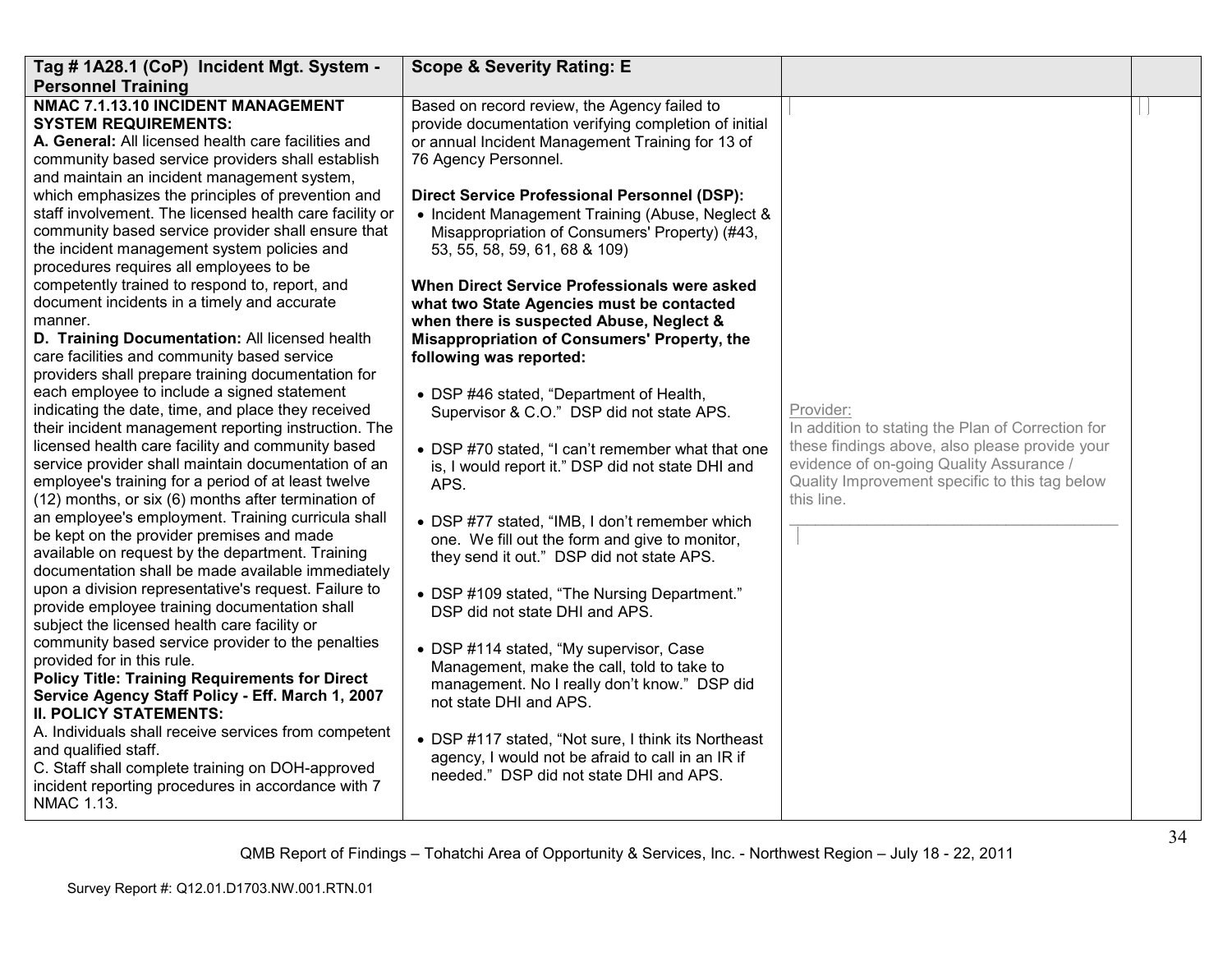| When DSP were asked to give examples of<br>Abuse, Neglect & Misappropriation of<br><b>Consumers' Property, the following was</b><br>reported: |  |
|-----------------------------------------------------------------------------------------------------------------------------------------------|--|
| • DSP #70 stated, "Hitting is abuse, Neglect. What is that? ExploitationNo?"                                                                  |  |
|                                                                                                                                               |  |
|                                                                                                                                               |  |
|                                                                                                                                               |  |
|                                                                                                                                               |  |
|                                                                                                                                               |  |
|                                                                                                                                               |  |
|                                                                                                                                               |  |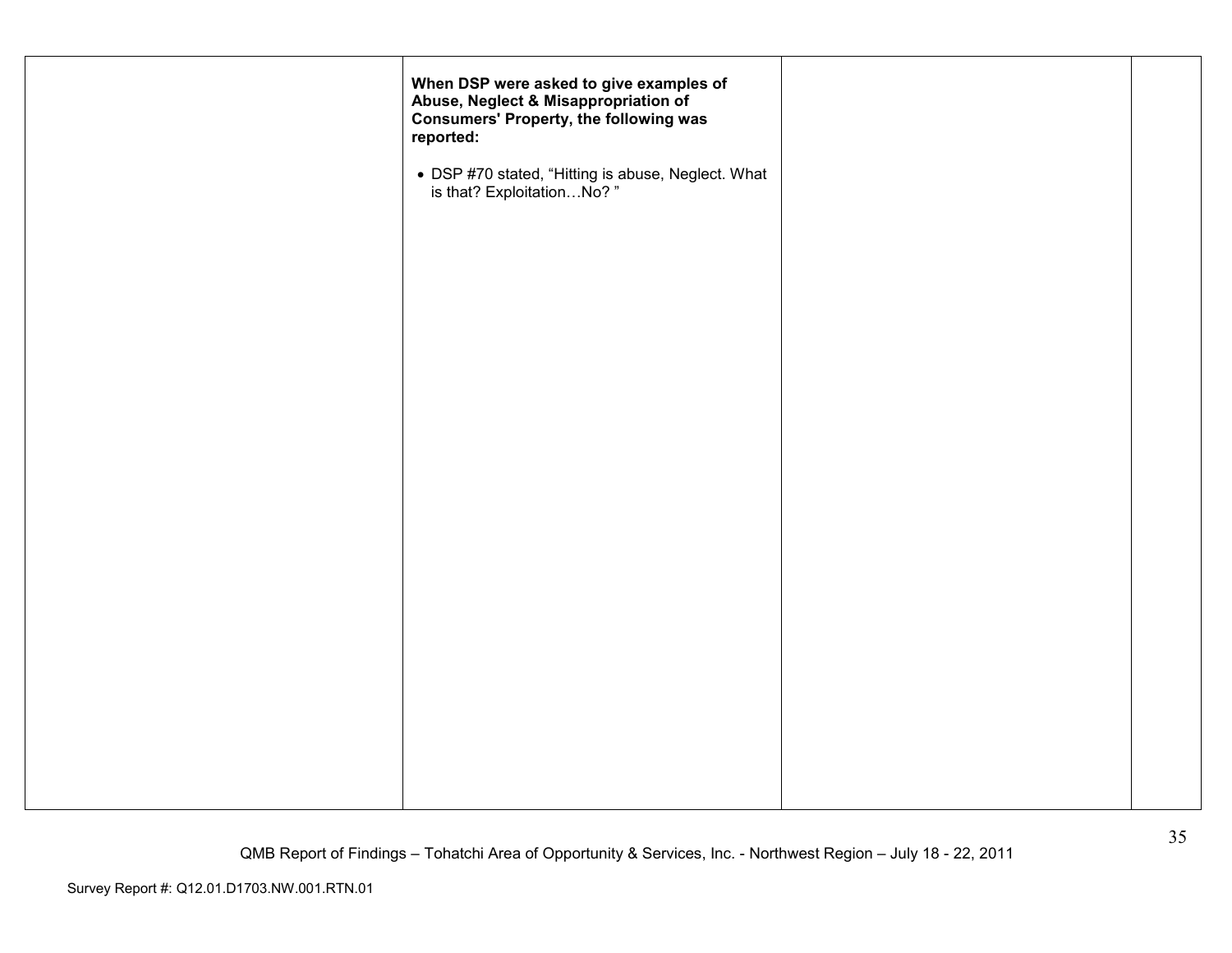| Tag # 1A28.2 (CoP) Incident Mgt. System -<br><b>Parent/Guardian Training</b>                                                                                                                                                                                                                                                                                                                                                                                                                                                                                                                                                                                                                                                                                                                                                                                                                                                                                 | <b>Scope &amp; Severity Rating: E</b>                                                                                                                                                                                                                                                                                                                                                                                                                                                                         |                                                                                                                                                                                                                              |  |
|--------------------------------------------------------------------------------------------------------------------------------------------------------------------------------------------------------------------------------------------------------------------------------------------------------------------------------------------------------------------------------------------------------------------------------------------------------------------------------------------------------------------------------------------------------------------------------------------------------------------------------------------------------------------------------------------------------------------------------------------------------------------------------------------------------------------------------------------------------------------------------------------------------------------------------------------------------------|---------------------------------------------------------------------------------------------------------------------------------------------------------------------------------------------------------------------------------------------------------------------------------------------------------------------------------------------------------------------------------------------------------------------------------------------------------------------------------------------------------------|------------------------------------------------------------------------------------------------------------------------------------------------------------------------------------------------------------------------------|--|
| NMAC 7.1.13.10 INCIDENT MANAGEMENT<br><b>SYSTEM REQUIREMENTS:</b><br>A. General: All licensed health care facilities and<br>community based service providers shall establish<br>and maintain an incident management system,<br>which emphasizes the principles of prevention and<br>staff involvement. The licensed health care facility or<br>community based service provider shall ensure that<br>the incident management system policies and<br>procedures requires all employees to be<br>competently trained to respond to, report, and<br>document incidents in a timely and accurate<br>manner.                                                                                                                                                                                                                                                                                                                                                     | Based on record review, the Agency failed to<br>provide documentation indicating consumer, family<br>members, or legal guardians had received an<br>orientation packet including incident management<br>system policies and procedural information<br>concerning the reporting of Abuse, Neglect and<br>Misappropriation of Consumers' Property, for 4 of 6<br>individuals.<br>• Parent/Guardian Incident Management Training<br>(Abuse, Neglect & Misappropriation of<br>Consumers' Property) (#1, 3, 4 & 6) |                                                                                                                                                                                                                              |  |
| E. Consumer and Guardian Orientation Packet:<br>Consumers, family members and legal guardians<br>shall be made aware of and have available<br>immediate accessibility to the licensed health care<br>facility and community based service provider<br>incident reporting processes. The licensed health<br>care facility and community based service provider<br>shall provide consumers, family members or legal<br>guardians an orientation packet to include incident<br>management systems policies and procedural<br>information concerning the reporting of abuse,<br>neglect or misappropriation. The licensed health<br>care facility and community based service provider<br>shall include a signed statement indicating the date,<br>time, and place they received their orientation<br>packet to be contained in the consumer's file. The<br>appropriate consumer, family member or legal<br>guardian shall sign this at the time of orientation. |                                                                                                                                                                                                                                                                                                                                                                                                                                                                                                               | Provider:<br>In addition to stating the Plan of Correction for<br>these findings above, also please provide your<br>evidence of on-going Quality Assurance /<br>Quality Improvement specific to this tag below<br>this line. |  |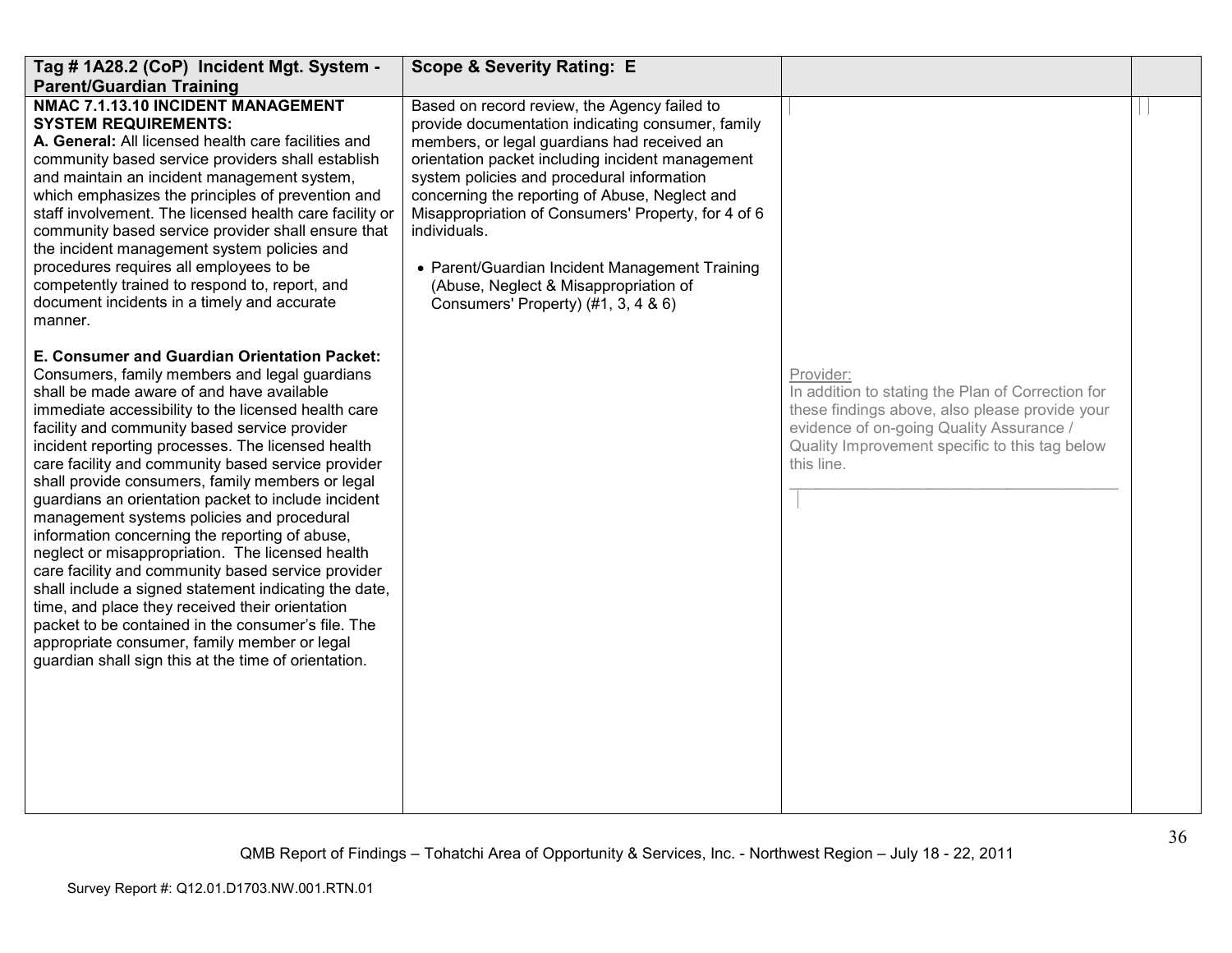| Tag # 1A29 Complaints / Grievances -                                                                                                                                                                                                                                                                                                                                                                                                                                                                                                                                                                                                                                                                                                           | <b>Scope and Severity Rating: B</b>                                                                                                                                                                                                                               |                                                                                                                                                                                                                              |  |
|------------------------------------------------------------------------------------------------------------------------------------------------------------------------------------------------------------------------------------------------------------------------------------------------------------------------------------------------------------------------------------------------------------------------------------------------------------------------------------------------------------------------------------------------------------------------------------------------------------------------------------------------------------------------------------------------------------------------------------------------|-------------------------------------------------------------------------------------------------------------------------------------------------------------------------------------------------------------------------------------------------------------------|------------------------------------------------------------------------------------------------------------------------------------------------------------------------------------------------------------------------------|--|
| Acknowledgement                                                                                                                                                                                                                                                                                                                                                                                                                                                                                                                                                                                                                                                                                                                                |                                                                                                                                                                                                                                                                   |                                                                                                                                                                                                                              |  |
| NMAC 7.26.3.6<br>These regulations set out rights that the<br>А.<br>department expects all providers of services to<br>individuals with developmental disabilities to<br>respect. These regulations are intended to<br>complement the department's Client Complaint<br>Procedures (7 NMAC 26.4) [now 7.26.4 NMAC].                                                                                                                                                                                                                                                                                                                                                                                                                             | Based on record review, the Agency failed to<br>provide documentation, the complaint procedure<br>had been made available to individuals or their legal<br>guardians for 4 of 6 individuals.<br>• Grievance/Complaint Procedure<br>Acknowledgement (#1, 3, 4 & 6) |                                                                                                                                                                                                                              |  |
| NMAC 7.26.3.13 Client Complaint Procedure<br>Available. A complainant may initiate a complaint<br>as provided in the client complaint procedure to<br>resolve complaints alleging that a service provider<br>has violated a client's rights as described in Section<br>10 [now 7.26.3.10 NMAC]. The department will<br>enforce remedies for substantiated complaints of<br>violation of a client's rights as provided in client<br>complaint procedure. [09/12/94; 01/15/97;<br>Recompiled 10/31/01]<br>NMAC 7.26.4.13 Complaint Process:<br>A. (2). The service provider's complaint or<br>grievance procedure shall provide, at a minimum,<br>that: (a) the client is notified of the service provider's<br>complaint or grievance procedure |                                                                                                                                                                                                                                                                   | Provider:<br>In addition to stating the Plan of Correction for<br>these findings above, also please provide your<br>evidence of on-going Quality Assurance /<br>Quality Improvement specific to this tag below<br>this line. |  |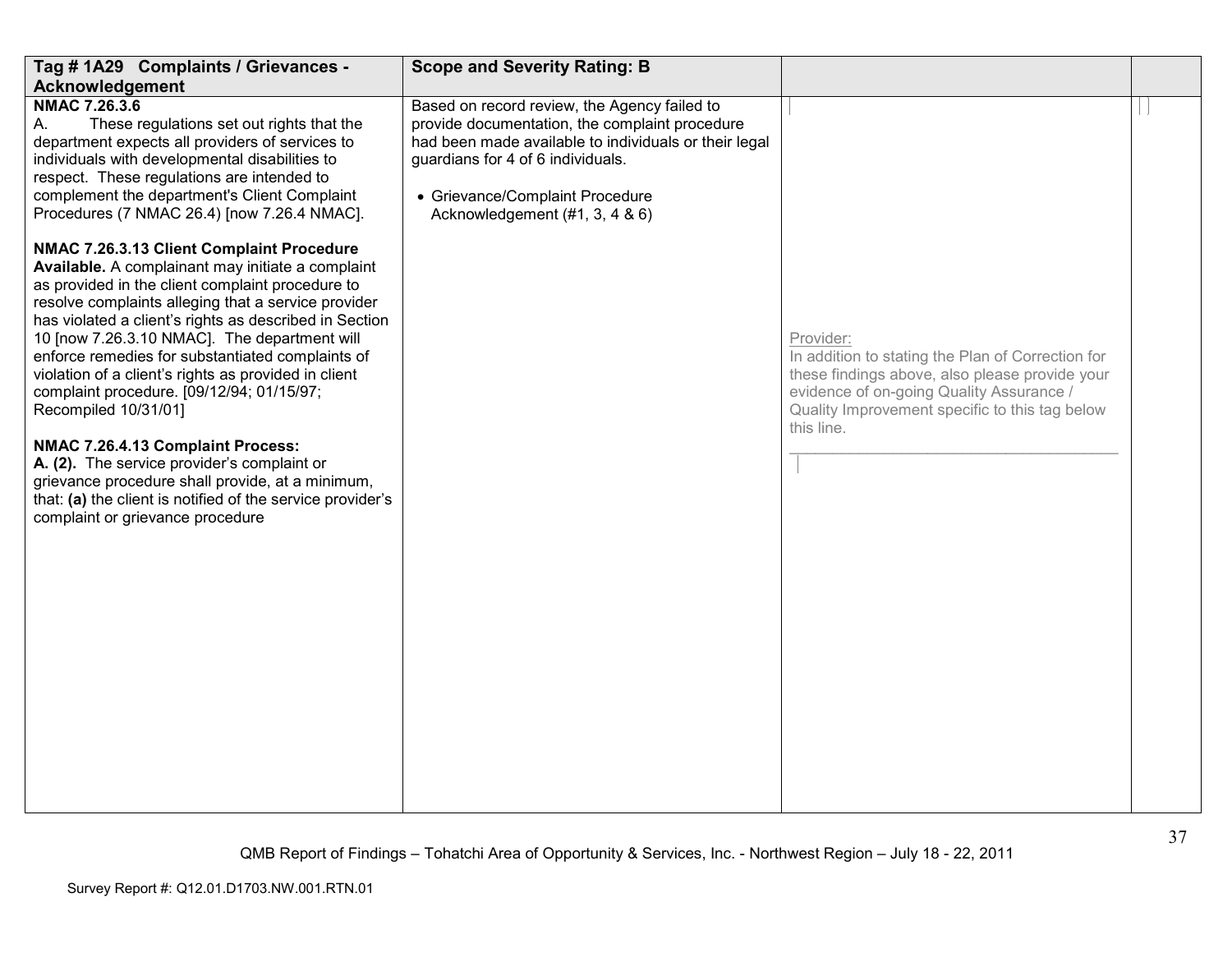| Tag # 1A32 & 6L14 (CoP) ISP                                                                                                                                                                                                                                                                                                                                                                                                                                                                                                                                                                                                                                                                                                                                                                                | <b>Scope and Severity Rating: E</b>                                                                                                                                                                                              |                                                                                                                                                                                                                              |  |
|------------------------------------------------------------------------------------------------------------------------------------------------------------------------------------------------------------------------------------------------------------------------------------------------------------------------------------------------------------------------------------------------------------------------------------------------------------------------------------------------------------------------------------------------------------------------------------------------------------------------------------------------------------------------------------------------------------------------------------------------------------------------------------------------------------|----------------------------------------------------------------------------------------------------------------------------------------------------------------------------------------------------------------------------------|------------------------------------------------------------------------------------------------------------------------------------------------------------------------------------------------------------------------------|--|
| Implementation                                                                                                                                                                                                                                                                                                                                                                                                                                                                                                                                                                                                                                                                                                                                                                                             |                                                                                                                                                                                                                                  |                                                                                                                                                                                                                              |  |
| NMAC 7.26.5.16.C and D Development of the<br>ISP. Implementation of the ISP. The ISP shall be<br>implemented according to the timelines determined<br>by the IDT and as specified in the ISP for each<br>stated desired outcomes and action plan.                                                                                                                                                                                                                                                                                                                                                                                                                                                                                                                                                          | Based on record review, the Agency failed to<br>implement the ISP according to the timelines<br>determined by the IDT and as specified in the ISP<br>for each stated desired outcomes and action plan<br>for 2 of 6 individuals. |                                                                                                                                                                                                                              |  |
| C.<br>The IDT shall review and discuss<br>information and recommendations with the<br>individual, with the goal of supporting the individual                                                                                                                                                                                                                                                                                                                                                                                                                                                                                                                                                                                                                                                               | Per Individuals ISP the following was found with<br>regards to the implementation of ISP Outcomes:                                                                                                                               |                                                                                                                                                                                                                              |  |
| in attaining desired outcomes. The IDT develops an<br>ISP based upon the individual's personal vision                                                                                                                                                                                                                                                                                                                                                                                                                                                                                                                                                                                                                                                                                                      | <b>Residential Files Reviewed:</b>                                                                                                                                                                                               |                                                                                                                                                                                                                              |  |
| statement, strengths, needs, interests and<br>preferences. The ISP is a dynamic document,<br>revised periodically, as needed, and amended to<br>reflect progress towards personal goals and<br>achievements consistent with the individual's future<br>vision. This regulation is consistent with standards<br>established for individual plan development as set<br>forth by the commission on the accreditation of<br>rehabilitation facilities (CARF) and/or other program<br>accreditation approved and adopted by the<br>developmental disabilities division and the<br>department of health. It is the policy of the                                                                                                                                                                                 | <b>Supported Living Data Collection/Data</b><br>Tracking/Progress with regards to ISP<br>Outcomes:<br>Individual #5<br>• None found for $7/1 - 17$ , 2011<br>Individual #6<br>• None found for $7/1 - 17$ , 2011                 | Provider:<br>In addition to stating the Plan of Correction for<br>these findings above, also please provide your<br>evidence of on-going Quality Assurance /<br>Quality Improvement specific to this tag below<br>this line. |  |
| developmental disabilities division (DDD), that to the<br>extent permitted by funding, each individual receive<br>supports and services that will assist and encourage<br>independence and productivity in the community<br>and attempt to prevent regression or loss of current<br>capabilities. Services and supports include<br>specialized and/or generic services, training,<br>education and/or treatment as determined by the<br>IDT and documented in the ISP.<br>D. The intent is to provide choice and obtain<br>opportunities for individuals to live, work and play<br>with full participation in their communities. The<br>following principles provide direction and purpose in<br>planning for individuals with developmental<br>disabilities.<br>[05/03/94; 01/15/97; Recompiled 10/31/01] |                                                                                                                                                                                                                                  |                                                                                                                                                                                                                              |  |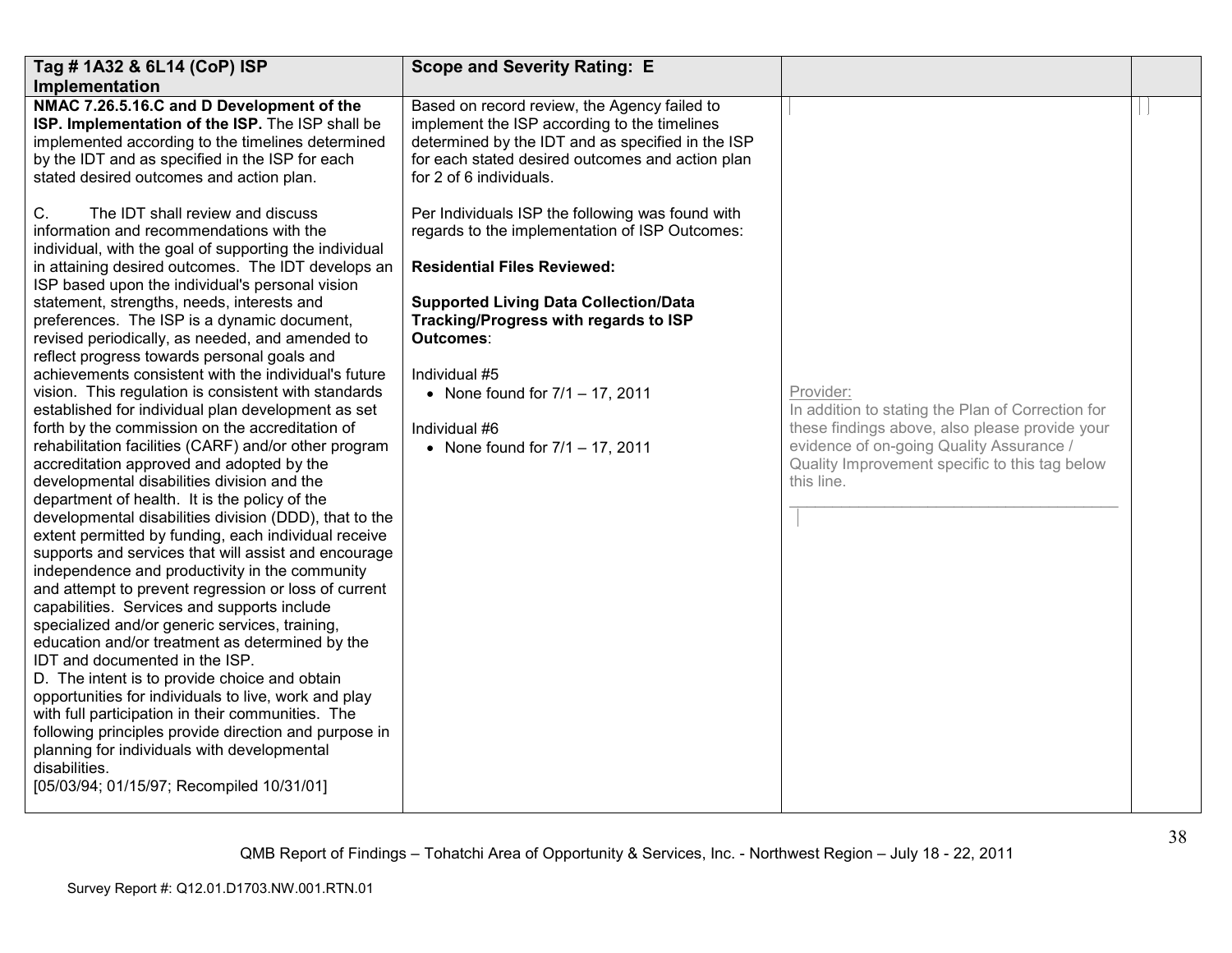| Tag # 1A36 Service Coordination                                                                                                                                                                                                                                                                                                                                                                                                                                                                                                                                                                                                                                                                                                                                                                                                                                                                                                                                                                                                                                                                                                                                                                            | <b>Scope and Severity Rating: B</b>                                                                                                                                                                                                                                                                                       |                                                                                                                                                                                                                              |  |
|------------------------------------------------------------------------------------------------------------------------------------------------------------------------------------------------------------------------------------------------------------------------------------------------------------------------------------------------------------------------------------------------------------------------------------------------------------------------------------------------------------------------------------------------------------------------------------------------------------------------------------------------------------------------------------------------------------------------------------------------------------------------------------------------------------------------------------------------------------------------------------------------------------------------------------------------------------------------------------------------------------------------------------------------------------------------------------------------------------------------------------------------------------------------------------------------------------|---------------------------------------------------------------------------------------------------------------------------------------------------------------------------------------------------------------------------------------------------------------------------------------------------------------------------|------------------------------------------------------------------------------------------------------------------------------------------------------------------------------------------------------------------------------|--|
| Developmental Disabilities (DD) Waiver Service<br>Standards effective 4/1/2007<br><b>CHAPTER 1 IV. GENERAL REQUIREMENTS</b><br>FOR PROVIDER AGENCY SERVICE<br><b>PERSONNEL:</b> The objective of this section is to<br>establish personnel standards for DD Medicaid<br>Waiver Provider Agencies for the following services:<br>Community Living Supports, Community Inclusion<br>Services, Respite, Substitute Care and Personal<br>Support Companion Services. These standards<br>apply to all personnel who provide services, whether<br>directly employed or subcontracting with the<br>Provider Agency. Additional personnel requirements<br>and qualifications may be applicable for specific<br>service standards.<br>C.<br><b>Orientation and Training Requirements:</b><br>Orientation and training for direct support staff and<br>his or her supervisors shall comply with the<br>DDSD/DOH Policy Governing the Training<br>Requirements for Direct Support Staff and Internal<br>Service Coordinators Serving Individuals with<br>Developmental Disabilities to include the following:<br>Each new employee shall receive appropriate<br>(1)<br>orientation, including but not limited to, all | Based on record review, the Agency failed to ensure<br>that Orientation and Training requirements were met<br>for 1 of 2 Service Coordinators.<br>Review of Service Coordinators training records<br>found no evidence of the following required<br>DOH/DDSD trainings being completed:<br>• Pre-Service Manual (SC #123) | Provider:<br>In addition to stating the Plan of Correction for<br>these findings above, also please provide your<br>evidence of on-going Quality Assurance /<br>Quality Improvement specific to this tag below<br>this line. |  |
| policies relating to fire prevention, accident<br>prevention, incident management and<br>reporting, and emergency procedures; and<br>NMAC 7.26.5.7 "service coordinator": the<br>community provider staff member, sometimes called<br>the program manager or the internal case manager,<br>who supervises, implements and monitors the<br>service plan within the community service provider                                                                                                                                                                                                                                                                                                                                                                                                                                                                                                                                                                                                                                                                                                                                                                                                               |                                                                                                                                                                                                                                                                                                                           |                                                                                                                                                                                                                              |  |
| agency<br>NMAC 7.26.5.11 (b) service coordinator: the service<br>coordinators of the community provider agencies<br>shall assure that appropriate staff develop strategies<br>specific to their responsibilities in the ISP; the                                                                                                                                                                                                                                                                                                                                                                                                                                                                                                                                                                                                                                                                                                                                                                                                                                                                                                                                                                           |                                                                                                                                                                                                                                                                                                                           |                                                                                                                                                                                                                              |  |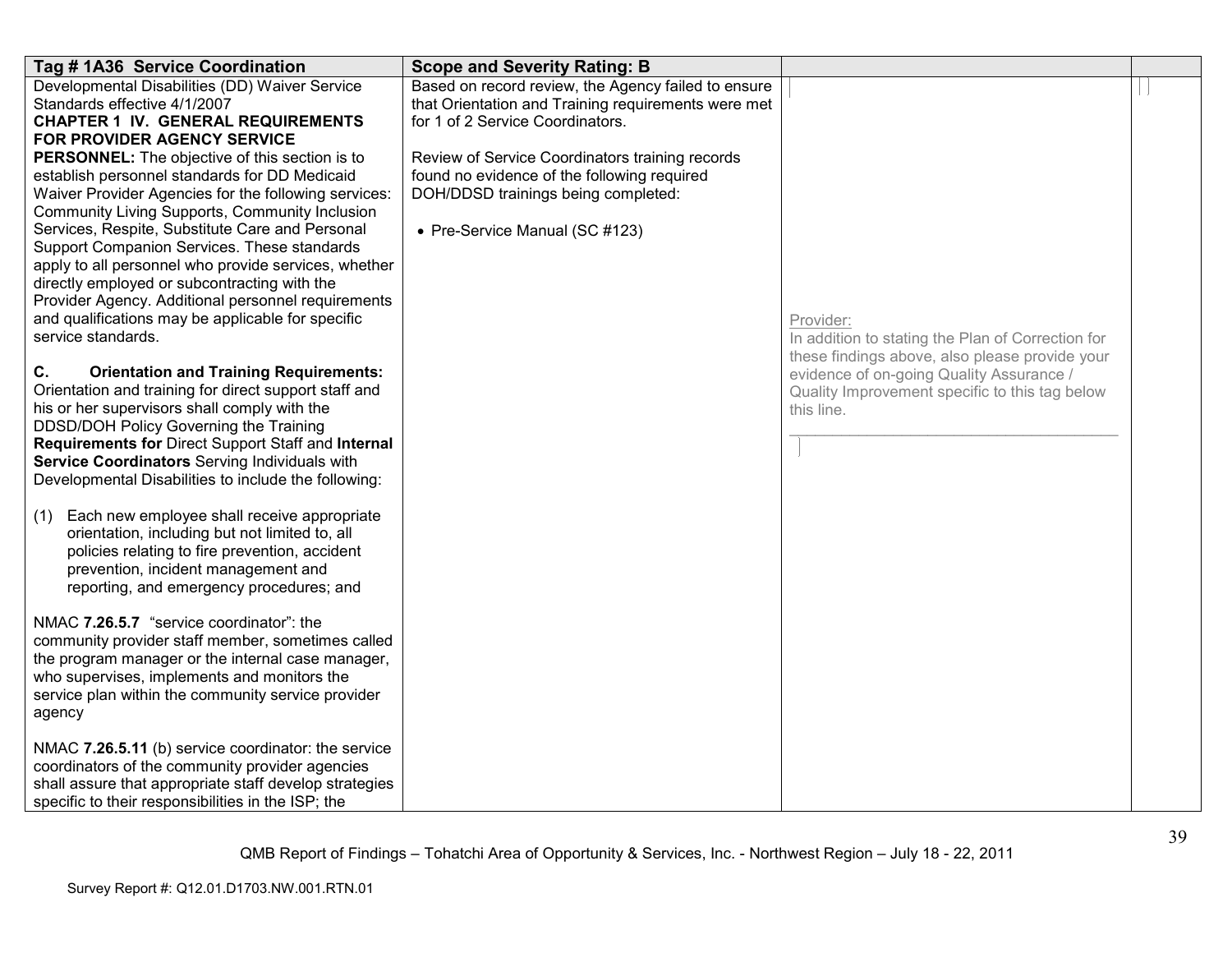service coordinators shall assure the action plans and strategies are implemented consistent with the provisions of the ISP, and shall report to the case manager on ISP implementation and the individual's progress on action plans within their agencies; for persons funded solely by state general funds, the service coordinator shall assume all the duties of the independent case manager described within these regulations; if there are two or more "key" community service provider agencies with two or more service coordinator staff, the IDT shall designate which service coordinator shall assume the duties of the case manager; the criteria to guide the IDTs selection are set forth as follows:

- (i) the designated service coordinator shall have the skills necessary to carry out the duties and responsibilities of the case manager as defined in these regulations;
- (ii) the designated service coordinator shall have the time and interest to fulfill the functions of the case manager as defined in these regulations;
- (iii) the designated service coordinator shall be familiar with and understand community service delivery and supports;
- (iv) the designated service coordinator shall know the individual or be willing to become familiar and develop a relationship with the individual being served;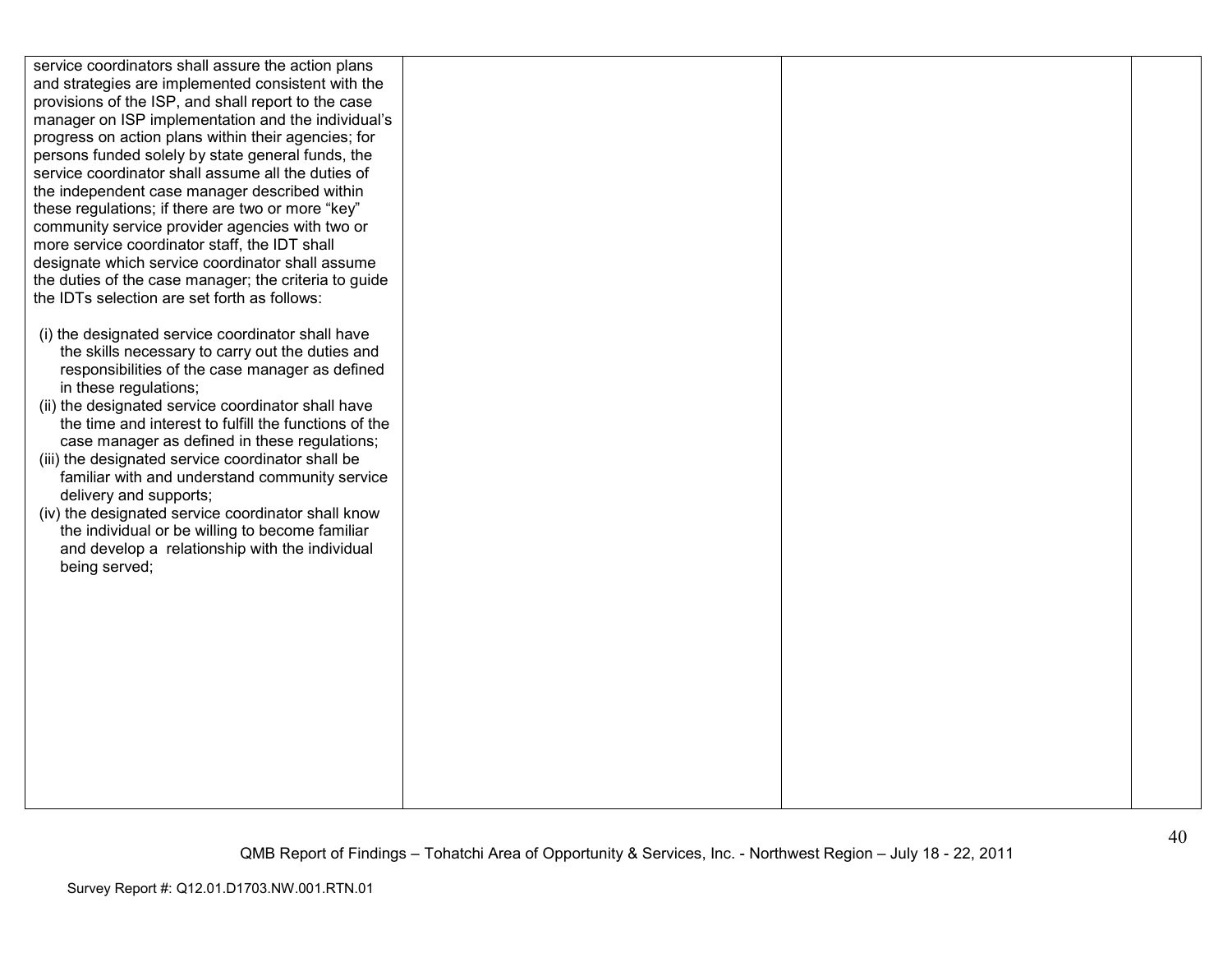| Tag # 5111.1 Reporting Requirements (CI                                                                                                                                                                                                                                                                                                                                                                                                                                                                                                                                                                                                       | <b>Scope and Severity Rating: B</b>                                                                                                                                                                                                                                                                                                                                                                                                 |                                                                                                                  |  |
|-----------------------------------------------------------------------------------------------------------------------------------------------------------------------------------------------------------------------------------------------------------------------------------------------------------------------------------------------------------------------------------------------------------------------------------------------------------------------------------------------------------------------------------------------------------------------------------------------------------------------------------------------|-------------------------------------------------------------------------------------------------------------------------------------------------------------------------------------------------------------------------------------------------------------------------------------------------------------------------------------------------------------------------------------------------------------------------------------|------------------------------------------------------------------------------------------------------------------|--|
| <b>Quarterly Report Components)</b>                                                                                                                                                                                                                                                                                                                                                                                                                                                                                                                                                                                                           |                                                                                                                                                                                                                                                                                                                                                                                                                                     |                                                                                                                  |  |
| Developmental Disabilities (DD) Waiver Service<br>Standards effective 4/1/2007<br><b>CHAPTER 5 IV. COMMUNITY INCLUSION</b><br><b>SERVICES PROVIDER AGENCY</b><br><b>REQUIREMENTS</b>                                                                                                                                                                                                                                                                                                                                                                                                                                                          | Based on record review, the Agency failed to<br>complete written quarterly status reports in<br>compliance with standards for 4 of 6 individuals<br>receiving Community Inclusion Services.                                                                                                                                                                                                                                         |                                                                                                                  |  |
| E. Provider Agency Reporting Requirements: All<br><b>Community Inclusion Provider Agencies are</b><br>required to submit written quarterly status reports to<br>the individual's Case Manager no later than fourteen<br>(14) calendar days following the end of each<br>quarter. In addition to reporting required by specific<br>Community Access, Supported Employment, and<br>Adult Habilitation Standards, the quarterly reports<br>shall contain the following written documentation:<br>(1) Identification and implementation of a<br>meaningful day definition for each person served;<br>(2) Documentation summarizing the following: | Review of quarterly reports found the following<br>components were not addressed, as required:<br>Individual #1, 2, 5 - The following components were<br>not found in the Adult Habilitation & Community<br>Access Quarterly Report for 1/2011 - 6/2011:<br>1) Timely completion of relevant activities from ISP<br><b>Action Plans</b><br>3) Significant changes in routine or staffing;<br>4) Unusual or significant life events; | Provider:<br>In addition to stating the Plan of Correction for<br>these findings above, also please provide your |  |
| (a) Daily choice-based options; and<br>(b) Daily progress toward goals using age-<br>appropriate strategies specified in each<br>individual's action plan in the ISP.                                                                                                                                                                                                                                                                                                                                                                                                                                                                         | 5) Updates on health status, including medication,<br>assistive technology needs and durable medical<br>equipment needs identified during the quarter; and                                                                                                                                                                                                                                                                          | evidence of on-going Quality Assurance /<br>Quality Improvement specific to this tag below<br>this line.         |  |
| (3) Significant changes in the individual's routine or<br>staffing;                                                                                                                                                                                                                                                                                                                                                                                                                                                                                                                                                                           | 7) Identification and implementation of a meaningful<br>day definition for each person served;                                                                                                                                                                                                                                                                                                                                      |                                                                                                                  |  |
| (4) Unusual or significant life events;                                                                                                                                                                                                                                                                                                                                                                                                                                                                                                                                                                                                       | Individual #4 - The following components were not                                                                                                                                                                                                                                                                                                                                                                                   |                                                                                                                  |  |
| (5) Quarterly updates on health status, including<br>changes in medication, assistive technology needs<br>and durable medical equipment needs;                                                                                                                                                                                                                                                                                                                                                                                                                                                                                                | found in the Community Access Quarterly Report for<br>1/2011 - 6/2011:                                                                                                                                                                                                                                                                                                                                                              |                                                                                                                  |  |
| (6) Record of personally meaningful community<br>inclusion;                                                                                                                                                                                                                                                                                                                                                                                                                                                                                                                                                                                   | 1) Timely completion of relevant activities from ISP<br><b>Action Plans</b>                                                                                                                                                                                                                                                                                                                                                         |                                                                                                                  |  |
|                                                                                                                                                                                                                                                                                                                                                                                                                                                                                                                                                                                                                                               | 3) Significant changes in routine or staffing;                                                                                                                                                                                                                                                                                                                                                                                      |                                                                                                                  |  |
| (7) Success of supports as measured by whether or<br>not the person makes progress toward his or her<br>desired outcomes as identified in the ISP; and                                                                                                                                                                                                                                                                                                                                                                                                                                                                                        | 4) Unusual or significant life events;                                                                                                                                                                                                                                                                                                                                                                                              |                                                                                                                  |  |
| (8) Any additional reporting required by DDSD.                                                                                                                                                                                                                                                                                                                                                                                                                                                                                                                                                                                                | 5) Updates on health status, including medication,<br>assistive technology needs and durable medical                                                                                                                                                                                                                                                                                                                                |                                                                                                                  |  |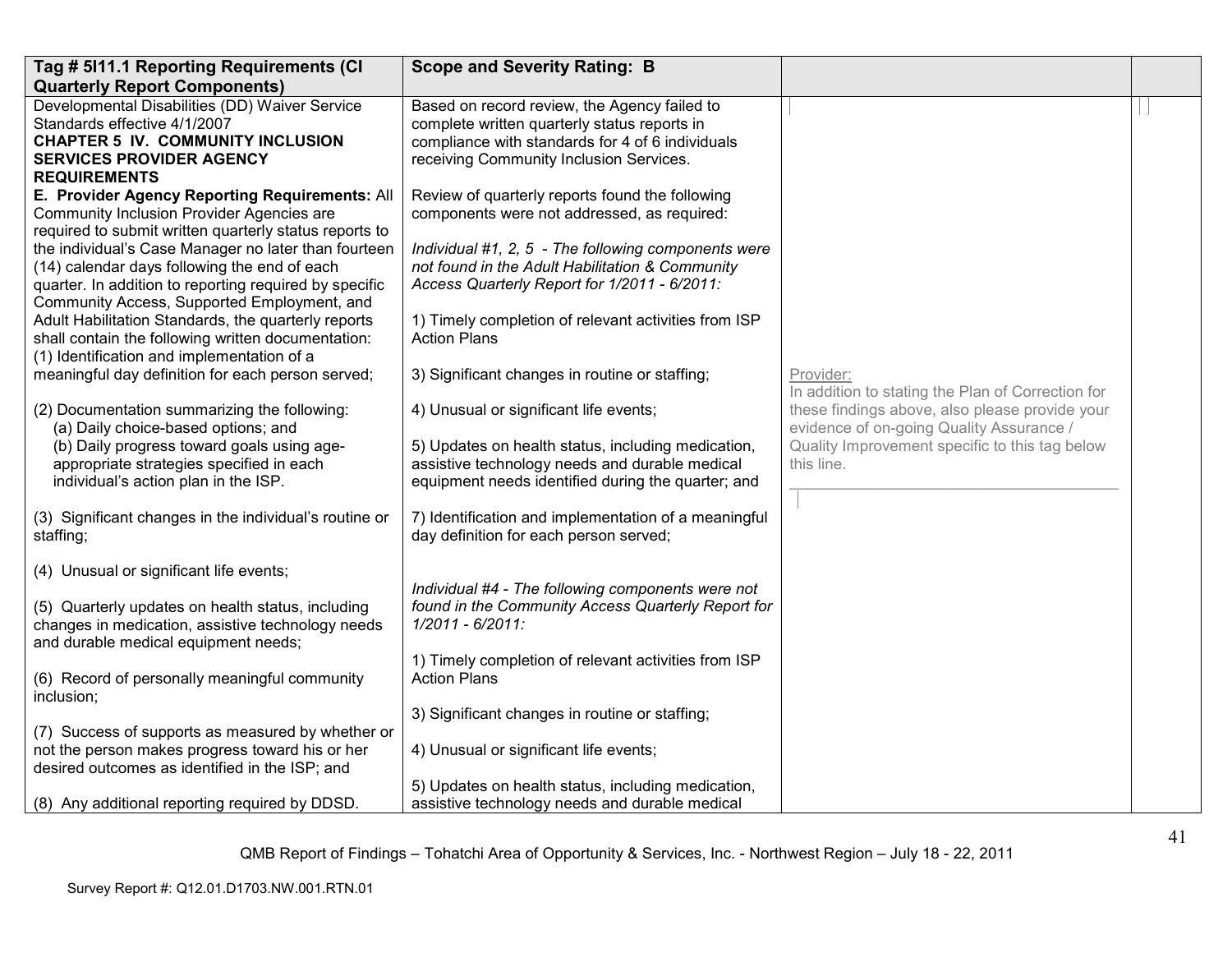| equipment needs identified during the quarter; and                                             |  |
|------------------------------------------------------------------------------------------------|--|
| 7) Identification and implementation of a meaningful<br>day definition for each person served; |  |
|                                                                                                |  |
|                                                                                                |  |
|                                                                                                |  |
|                                                                                                |  |
|                                                                                                |  |
|                                                                                                |  |
|                                                                                                |  |
|                                                                                                |  |
|                                                                                                |  |
|                                                                                                |  |
|                                                                                                |  |
|                                                                                                |  |
|                                                                                                |  |
|                                                                                                |  |
|                                                                                                |  |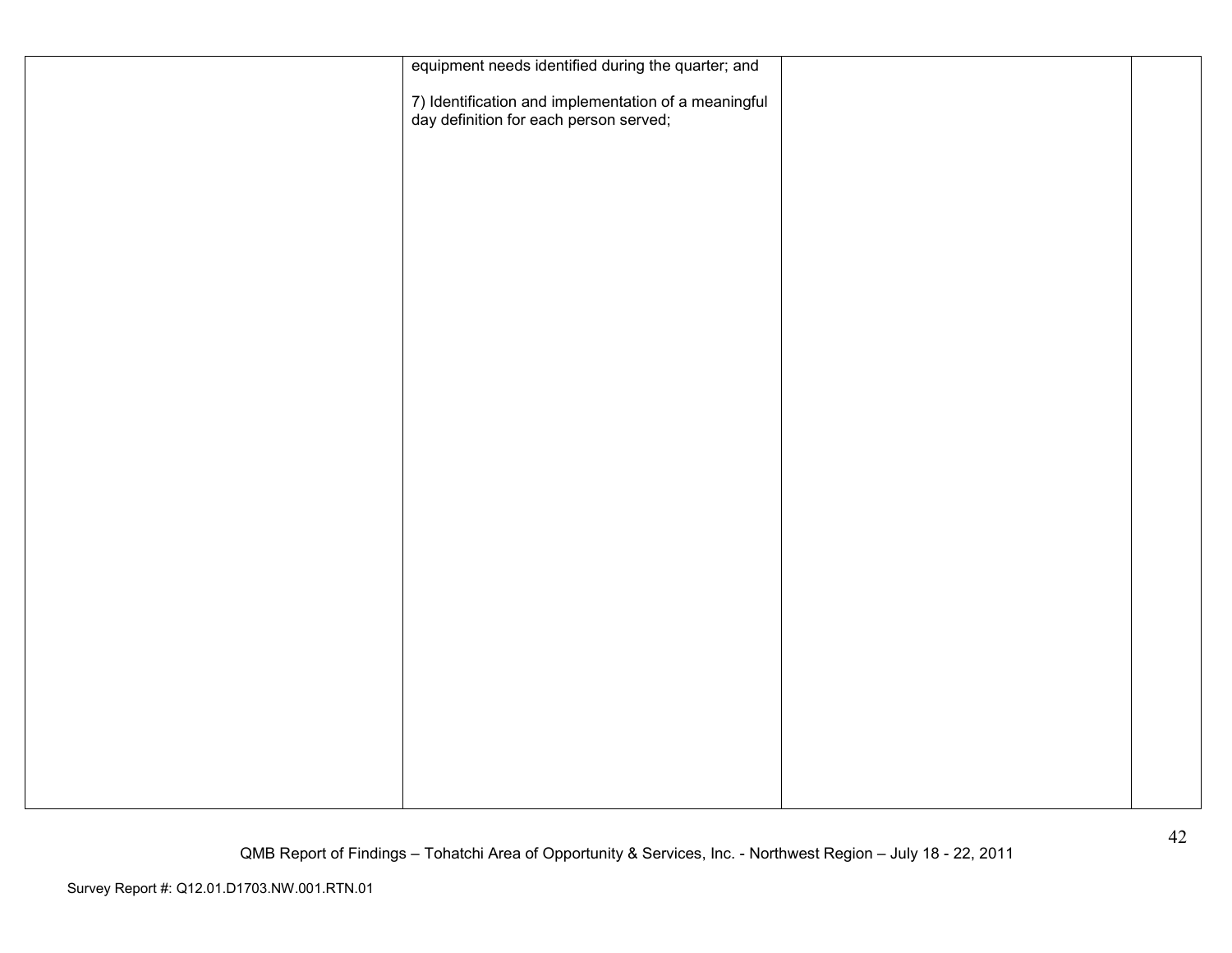| Tag # 5136 CA Reimbursement                                                           | <b>Scope and Severity Rating: B</b>                                                       |                                                   |  |
|---------------------------------------------------------------------------------------|-------------------------------------------------------------------------------------------|---------------------------------------------------|--|
| Developmental Disabilities (DD) Waiver Service                                        | Based on record review, the Agency failed to                                              |                                                   |  |
| Standards effective 4/1/2007                                                          | provide written or electronic documentation as                                            |                                                   |  |
| <b>CHAPTER 1 III. PROVIDER AGENCY</b>                                                 | evidence for each unit billed for Community Access                                        |                                                   |  |
| DOCUMENTATION OF SERVICE DELIVERY AND                                                 | Services for 2 of 5 individuals.                                                          |                                                   |  |
| <b>LOCATION</b>                                                                       |                                                                                           |                                                   |  |
| A. General: All Provider Agencies shall maintain                                      | Individual #1                                                                             |                                                   |  |
| all records necessary to fully disclose the                                           | February 2011                                                                             |                                                   |  |
| service, quality, quantity and clinical necessity                                     | • The Agency billed 17 units of Community                                                 |                                                   |  |
| furnished to individuals who are currently                                            | Access from 2/6/2011 through 2/12/2011.                                                   |                                                   |  |
| receiving services. The Provider Agency<br>records shall be sufficiently detailed to  | Documentation received accounted for 15 units.                                            |                                                   |  |
| substantiate the date, time, individual name,                                         |                                                                                           |                                                   |  |
| servicing Provider Agency, level of services,                                         | • The Agency billed 11 units of Community                                                 |                                                   |  |
| and length of a session of service billed.                                            | Access from 2/13/2011 through 2/19/2011.<br>Documentation received accounted for 8 units. |                                                   |  |
| В.<br><b>Billable Units:</b> The documentation of the                                 |                                                                                           |                                                   |  |
| billable time spent with an individual shall be                                       | March 2011                                                                                |                                                   |  |
| kept on the written or electronic record that is                                      | • The Agency billed 18 units of Community                                                 |                                                   |  |
| prepared prior to a request for reimbursement                                         | Access from 2/27/2011 through 3/05/2011.                                                  |                                                   |  |
| from the HSD. For each unit billed, the record                                        | Documentation received accounted for 15 units.                                            | Provider:                                         |  |
| shall contain the following:                                                          |                                                                                           | In addition to stating the Plan of Correction for |  |
| Date, start and end time of each service<br>(1)                                       | • The Agency billed 33 units of Community                                                 | these findings above, also please provide your    |  |
| encounter or other billable service interval;                                         | Access from 3/6/2011 through 3/12/2011.                                                   | evidence of on-going Quality Assurance /          |  |
| A description of what occurred during the<br>(2)                                      | Documentation received accounted for 16 units.                                            | Quality Improvement specific to this tag below    |  |
| encounter or service interval; and                                                    |                                                                                           | this line.                                        |  |
| The signature or authenticated name of staff<br>(3)                                   | • The Agency billed 29 units of Community                                                 |                                                   |  |
| providing the service.                                                                | Access from 3/13/2011 through 3/19/2011.                                                  |                                                   |  |
|                                                                                       | Documentation received accounted for 23 units.                                            |                                                   |  |
| MAD-MR: 03-59 Eff 1/1/2004                                                            |                                                                                           |                                                   |  |
| 8.314.1 BI RECORD KEEPING AND                                                         | • The Agency billed 22 units of Community                                                 |                                                   |  |
| <b>DOCUMENTATION REQUIREMENTS:</b>                                                    | Access from 3/20/2011 through 3/26/2011.                                                  |                                                   |  |
| Providers must maintain all records necessary to                                      | Documentation received accounted for 16 units.                                            |                                                   |  |
| fully disclose the extent of the services provided to                                 |                                                                                           |                                                   |  |
| the Medicaid recipient. Services that have been                                       | April 2011                                                                                |                                                   |  |
| billed to Medicaid, but are not substantiated in a                                    | • The Agency billed 23 units of Community                                                 |                                                   |  |
| treatment plan and/or patient records for the<br>recipient are subject to recoupment. | Access from 3/27/2011 through 4/23/2011.                                                  |                                                   |  |
|                                                                                       | Documentation received accounted for 19 units.                                            |                                                   |  |
| Developmental Disabilities (DD) Waiver Service                                        |                                                                                           |                                                   |  |
| Standards effective 4/1/2007                                                          | Individual #5                                                                             |                                                   |  |
| <b>CHAPTER 5 XI. COMMUNITY ACCESS</b>                                                 | March 2011                                                                                |                                                   |  |
| <b>SERVICES REQUIREMENTS</b>                                                          | • The Agency billed 18 units of Community                                                 |                                                   |  |
|                                                                                       | Access from 2/27/2011 through 3/05/2011. No                                               |                                                   |  |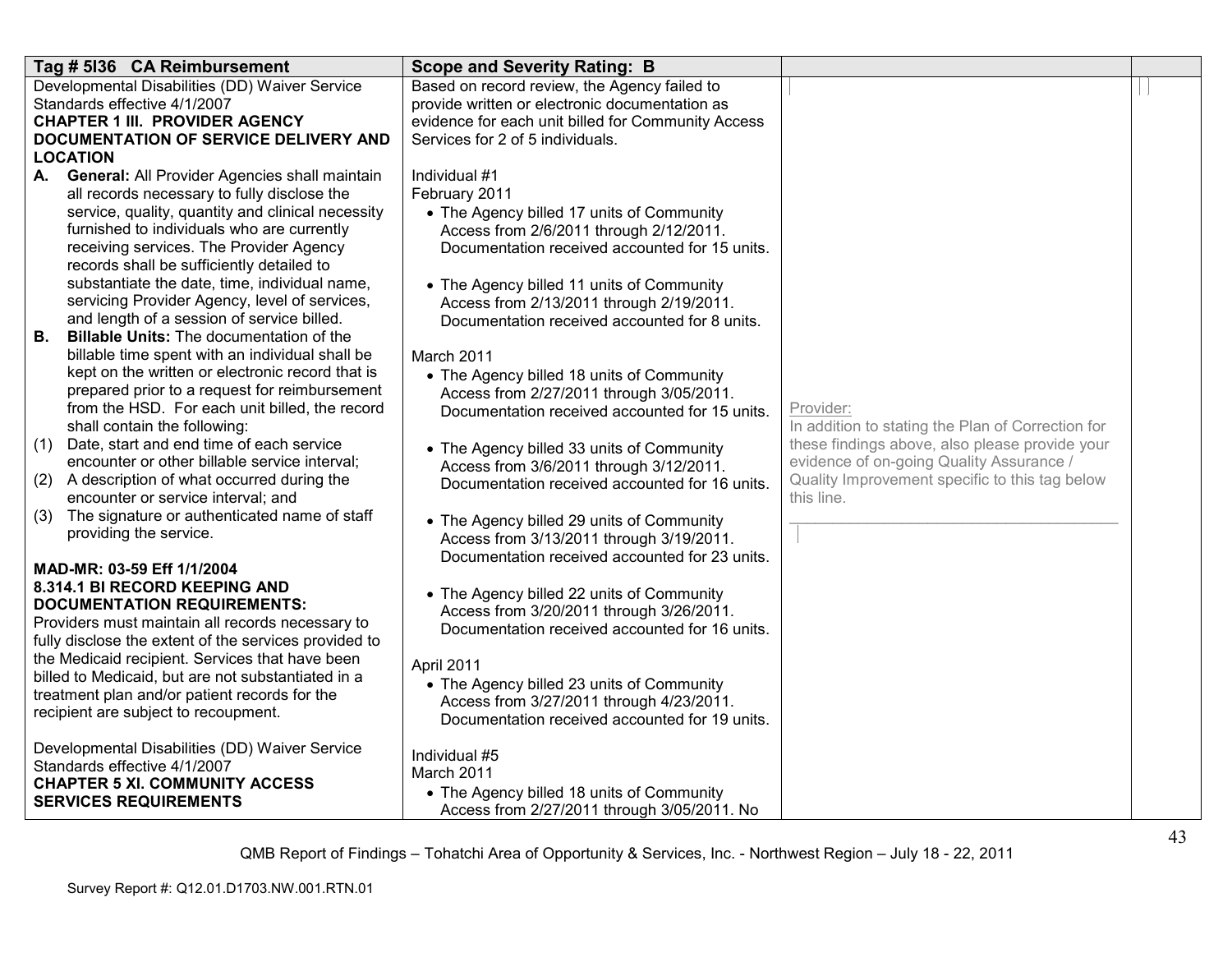| <b>G. Reimbursement</b>                                                              | documentation found to justify billing.       |  |
|--------------------------------------------------------------------------------------|-----------------------------------------------|--|
| (1) Billable Unit: A billable unit is defined as one-                                |                                               |  |
| quarter hour of service.                                                             | • The Agency billed 21 units of Community     |  |
|                                                                                      | Access from 3/06/2011 through 3/12/2011. No   |  |
| (2) Billable Activities: The Community Access                                        | documentation found to justify billing.       |  |
| Provider Agency can bill for those activities listed in                              |                                               |  |
| the Community Access Scope of Service. Billable                                      | • The Agency billed 10 units of Community     |  |
| units are typically provided face-to-face but time                                   | Access from 3/13/2011 through 3/19/2011. No   |  |
| spent in non face-to-face activity may be claimed<br>under the following conditions: | documentation found to justify billing.       |  |
|                                                                                      | • The Agency billed 20 units of Community     |  |
| (a) Time that is non face-to-face is documented                                      | Access from 3/20/2011 through 3/26/2011.      |  |
| separately and clearly identified as to the                                          | Documentation received accounted for 4 units. |  |
| nature of the activity, and is tied directly to                                      |                                               |  |
| the individual's ISP, Action Plan;                                                   |                                               |  |
| (b) Time that is non face-to-face involves                                           |                                               |  |
| outreach and identification and training of                                          |                                               |  |
| community connections and natural supports;                                          |                                               |  |
| and                                                                                  |                                               |  |
| (c) Non face-to-face hours do not exceed 10% of                                      |                                               |  |
| the monthly billable hours.                                                          |                                               |  |
|                                                                                      |                                               |  |
| (3) Non-Billable Activities: Activities that the service                             |                                               |  |
| Provider Agency may need to conduct, but which                                       |                                               |  |
| are not separately billable activities, may include:                                 |                                               |  |
| (a) Time and expense for training service                                            |                                               |  |
| personnel;                                                                           |                                               |  |
| (b) Supervision of agency staff;                                                     |                                               |  |
| (c) Service documentation and billing activities; or                                 |                                               |  |
| (d) Time the individual spends in segregated                                         |                                               |  |
| facility-based settings activities.                                                  |                                               |  |
|                                                                                      |                                               |  |
|                                                                                      |                                               |  |
|                                                                                      |                                               |  |
|                                                                                      |                                               |  |
|                                                                                      |                                               |  |
|                                                                                      |                                               |  |
|                                                                                      |                                               |  |
|                                                                                      |                                               |  |
|                                                                                      |                                               |  |
|                                                                                      |                                               |  |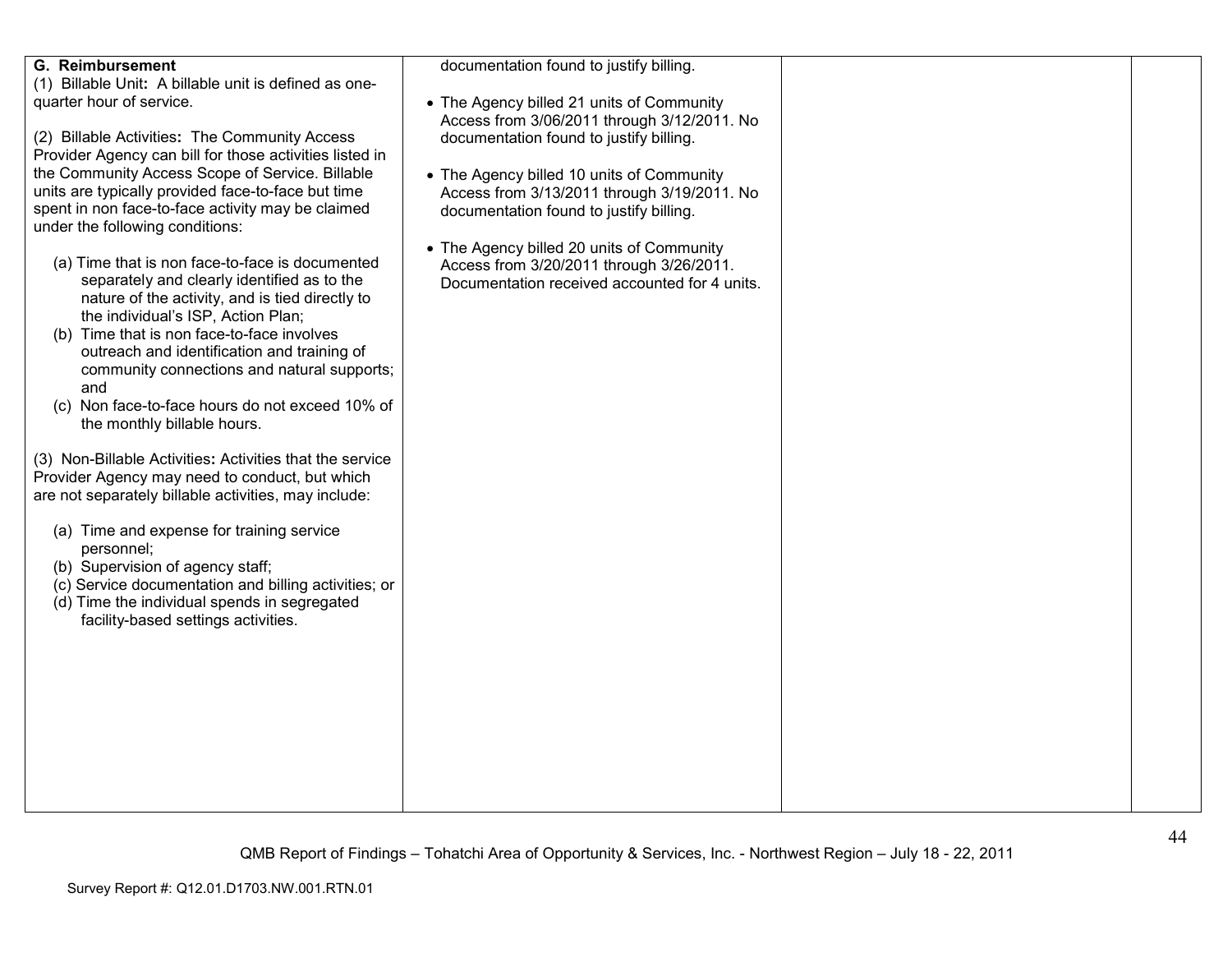| Tag # 5144 AH Reimbursement                                                                     | <b>Scope and Severity Rating: A</b>                                                            |                                                                |  |
|-------------------------------------------------------------------------------------------------|------------------------------------------------------------------------------------------------|----------------------------------------------------------------|--|
| Developmental Disabilities (DD) Waiver Service<br>Standards effective 4/1/2007                  | Based on record review, the Agency failed to<br>provide written or electronic documentation as |                                                                |  |
| <b>CHAPTER 1 III. PROVIDER AGENCY</b>                                                           | evidence for each unit billed for Adult Habilitation                                           |                                                                |  |
| DOCUMENTATION OF SERVICE DELIVERY AND                                                           | Services for 1 of 6 individuals.                                                               |                                                                |  |
| <b>LOCATION</b>                                                                                 |                                                                                                |                                                                |  |
| A. General: All Provider Agencies shall maintain<br>all records necessary to fully disclose the | Individual #2<br>February 2011                                                                 |                                                                |  |
| service, quality, quantity and clinical necessity                                               | • The Agency billed 106 units of Adult Habilitation                                            |                                                                |  |
| furnished to individuals who are currently                                                      | from 2/13/2011 through 2/19/2011.                                                              |                                                                |  |
| receiving services. The Provider Agency                                                         | Documentation received accounted for 89 units.                                                 |                                                                |  |
| records shall be sufficiently detailed to                                                       |                                                                                                |                                                                |  |
| substantiate the date, time, individual name,<br>servicing Provider Agency, level of services,  | March 2011                                                                                     |                                                                |  |
| and length of a session of service billed.                                                      | • The Agency billed 116 units of Adult Habilitation<br>from 3/13/2011 through 3/19/2011.       |                                                                |  |
| <b>Billable Units: The documentation of the</b><br>В.                                           | Documentation received accounted for 24 units.                                                 |                                                                |  |
| billable time spent with an individual shall be                                                 |                                                                                                |                                                                |  |
| kept on the written or electronic record that is                                                | April 2011                                                                                     |                                                                |  |
| prepared prior to a request for reimbursement<br>from the HSD. For each unit billed, the record | • The Agency billed 108 units of Adult Habilitation                                            | Provider:<br>In addition to stating the Plan of Correction for |  |
| shall contain the following:                                                                    | from 3/27/2011 through 4/02/2011.<br>Documentation received accounted for 96 units.            | these findings above, also please provide your                 |  |
| Date, start and end time of each service<br>(1)                                                 |                                                                                                | evidence of on-going Quality Assurance /                       |  |
| encounter or other billable service interval;                                                   |                                                                                                | Quality Improvement specific to this tag below                 |  |
| (2) A description of what occurred during the                                                   |                                                                                                | this line.                                                     |  |
| encounter or service interval; and<br>The signature or authenticated name of staff<br>(3)       |                                                                                                |                                                                |  |
| providing the service.                                                                          |                                                                                                |                                                                |  |
|                                                                                                 |                                                                                                |                                                                |  |
| MAD-MR: 03-59 Eff 1/1/2004                                                                      |                                                                                                |                                                                |  |
| 8.314.1 BI RECORD KEEPING AND<br><b>DOCUMENTATION REQUIREMENTS:</b>                             |                                                                                                |                                                                |  |
| Providers must maintain all records necessary to                                                |                                                                                                |                                                                |  |
| fully disclose the extent of the services provided to                                           |                                                                                                |                                                                |  |
| the Medicaid recipient. Services that have been                                                 |                                                                                                |                                                                |  |
| billed to Medicaid, but are not substantiated in a                                              |                                                                                                |                                                                |  |
| treatment plan and/or patient records for the<br>recipient are subject to recoupment.           |                                                                                                |                                                                |  |
|                                                                                                 |                                                                                                |                                                                |  |
| Developmental Disabilities (DD) Waiver Service                                                  |                                                                                                |                                                                |  |
| Standards effective 4/1/2007                                                                    |                                                                                                |                                                                |  |
| <b>CHAPTER 5 XVI. REIMBURSEMENT</b><br>A. Billable Unit. A billable unit for Adult Habilitation |                                                                                                |                                                                |  |
|                                                                                                 |                                                                                                |                                                                |  |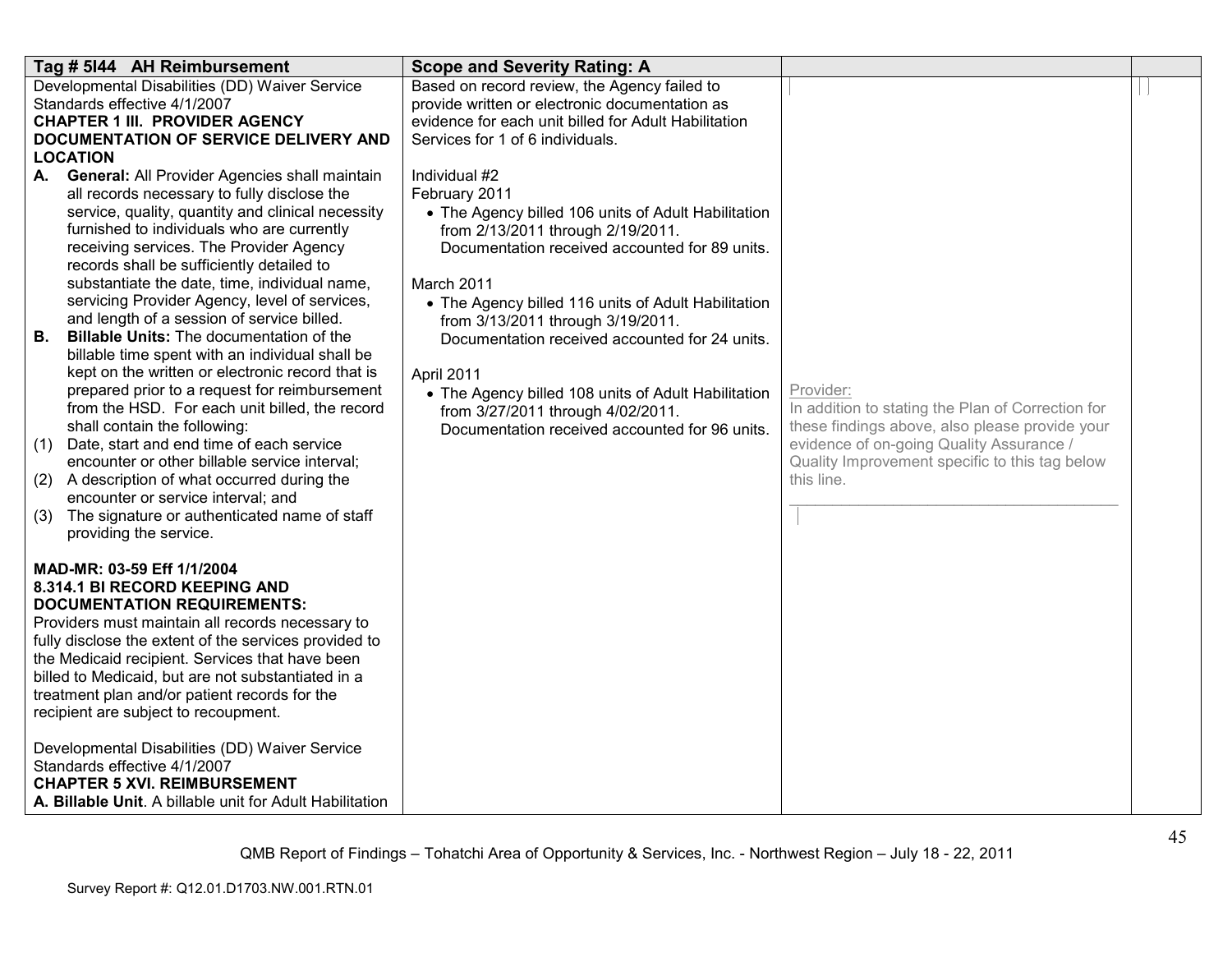| Services is in 15-minute increments hour. The rate     |  |  |
|--------------------------------------------------------|--|--|
|                                                        |  |  |
| is based on the individual's level of care.            |  |  |
|                                                        |  |  |
| <b>B. Billable Activities</b>                          |  |  |
|                                                        |  |  |
| (1) The Community Inclusion Provider Agency can        |  |  |
| bill for those activities listed and described on the  |  |  |
|                                                        |  |  |
| ISP and within the Scope of Service. Partial units     |  |  |
| are allowable. Billable units are face-to-face, except |  |  |
| that Adult Habilitation services may be non-face-to-   |  |  |
|                                                        |  |  |
| face under the following conditions: (a) Time that is  |  |  |
| non face-to-face is documented separately and          |  |  |
| clearly identified as to the nature of the activity;   |  |  |
|                                                        |  |  |
| and(b) Non face-to-face hours do not exceed 5% of      |  |  |
| the monthly billable hours.                            |  |  |
|                                                        |  |  |
| (2) Adult Habilitation Services can be provided with   |  |  |
| any other services, insofar as the services are not    |  |  |
|                                                        |  |  |
| reported for the same hours on the same day,           |  |  |
| except that Therapy Services and Case                  |  |  |
| Management may be provided and billed for the          |  |  |
|                                                        |  |  |
| same hours                                             |  |  |
|                                                        |  |  |
|                                                        |  |  |
|                                                        |  |  |
|                                                        |  |  |
|                                                        |  |  |
|                                                        |  |  |
|                                                        |  |  |
|                                                        |  |  |
|                                                        |  |  |
|                                                        |  |  |
|                                                        |  |  |
|                                                        |  |  |
|                                                        |  |  |
|                                                        |  |  |
|                                                        |  |  |
|                                                        |  |  |
|                                                        |  |  |
|                                                        |  |  |
|                                                        |  |  |
|                                                        |  |  |
|                                                        |  |  |
|                                                        |  |  |
|                                                        |  |  |
|                                                        |  |  |
|                                                        |  |  |
|                                                        |  |  |
|                                                        |  |  |
|                                                        |  |  |
|                                                        |  |  |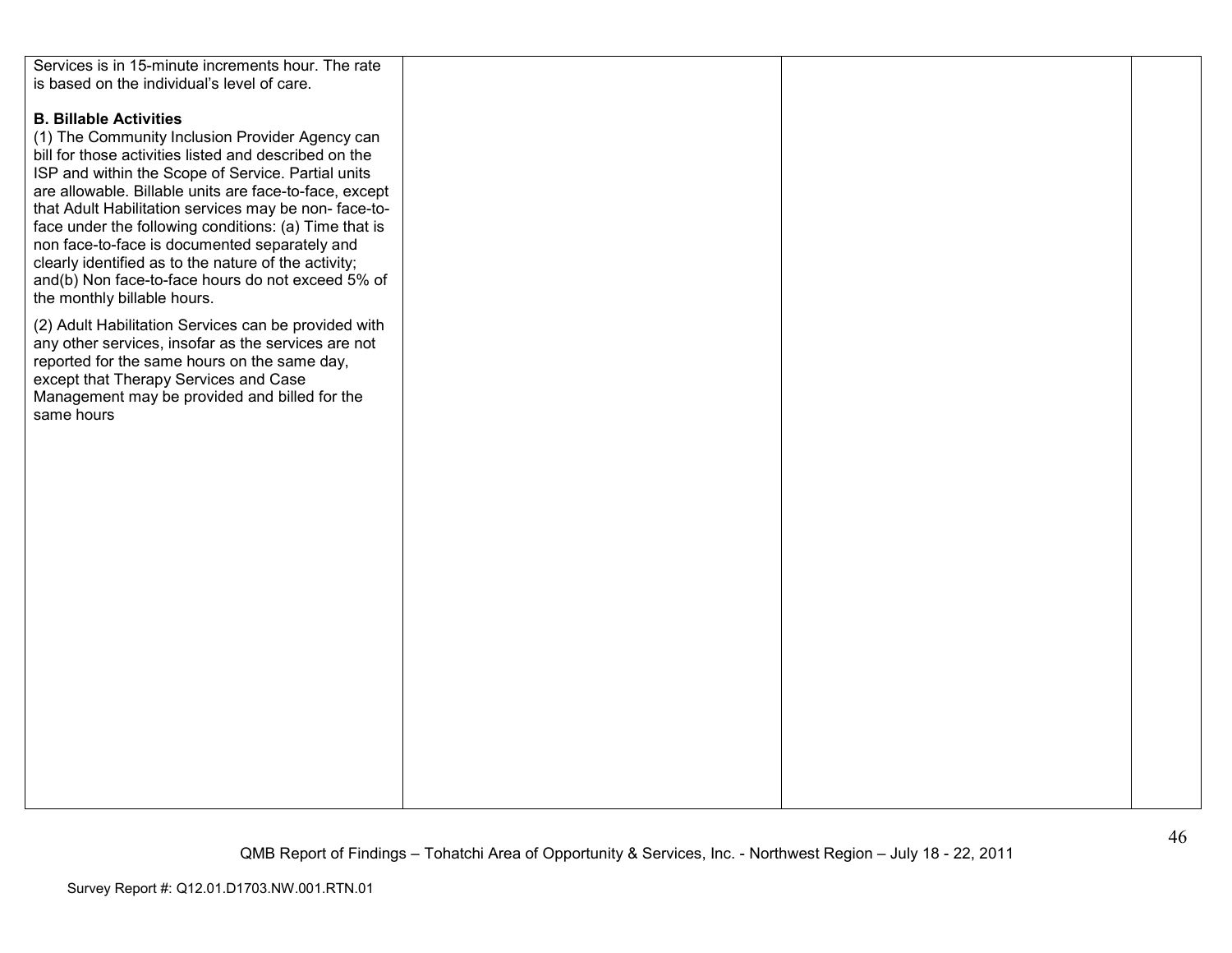| Tag # 6L13 (CoP) - CL Healthcare Reqts.                                                                                                                                                                                                                                                                                                                                                                                                                                                                                                                                                                                                                                                                                                                                                                                                                                                                                                                                                                                                                                                                                                                                                                                                                                                                                                                                                                                                                                                                                                                                                                                                                                                                                                                  | <b>Scope and Severity Rating: D</b>                                                                                                                                                                                                                                                                                                                                                                                                                                                                                                                                                                                                                                                                                                                                                                                                                         |                                                                                                                                                                                                                              |  |
|----------------------------------------------------------------------------------------------------------------------------------------------------------------------------------------------------------------------------------------------------------------------------------------------------------------------------------------------------------------------------------------------------------------------------------------------------------------------------------------------------------------------------------------------------------------------------------------------------------------------------------------------------------------------------------------------------------------------------------------------------------------------------------------------------------------------------------------------------------------------------------------------------------------------------------------------------------------------------------------------------------------------------------------------------------------------------------------------------------------------------------------------------------------------------------------------------------------------------------------------------------------------------------------------------------------------------------------------------------------------------------------------------------------------------------------------------------------------------------------------------------------------------------------------------------------------------------------------------------------------------------------------------------------------------------------------------------------------------------------------------------|-------------------------------------------------------------------------------------------------------------------------------------------------------------------------------------------------------------------------------------------------------------------------------------------------------------------------------------------------------------------------------------------------------------------------------------------------------------------------------------------------------------------------------------------------------------------------------------------------------------------------------------------------------------------------------------------------------------------------------------------------------------------------------------------------------------------------------------------------------------|------------------------------------------------------------------------------------------------------------------------------------------------------------------------------------------------------------------------------|--|
| Developmental Disabilities (DD) Waiver Service<br>Standards effective 4/1/2007<br><b>CHAPTER 6. VI. GENERAL REQUIREMENTS</b><br><b>FOR COMMUNITY LIVING</b><br>G. Health Care Requirements for Community<br><b>Living Services.</b>                                                                                                                                                                                                                                                                                                                                                                                                                                                                                                                                                                                                                                                                                                                                                                                                                                                                                                                                                                                                                                                                                                                                                                                                                                                                                                                                                                                                                                                                                                                      | Based on record review, the Agency failed to<br>provide documentation of annual physical<br>examinations and/or other examinations as<br>specified by a licensed physician for 1 of 6<br>individuals receiving Community Living Services.                                                                                                                                                                                                                                                                                                                                                                                                                                                                                                                                                                                                                   |                                                                                                                                                                                                                              |  |
| (1) The Community Living Service providers shall<br>ensure completion of a HAT for each individual<br>receiving this service. The HAT shall be completed<br>2 weeks prior to the annual ISP meeting and<br>submitted to the Case Manager and all other IDT<br>Members. A revised HAT is required to also be<br>submitted whenever the individual's health status<br>changes significantly. For individuals who are newly<br>allocated to the DD Waiver program, the HAT may<br>be completed within 2 weeks following the initial ISP<br>meeting and submitted with any strategies and<br>support plans indicated in the ISP, or within 72<br>hours following admission into direct services, which<br>ever comes first.<br>(2) Each individual will have a Health Care<br>Coordinator, designated by the IDT. When the<br>individual's HAT score is 4, 5 or 6 the Health Care<br>Coordinator shall be an IDT member, other than the<br>individual. The Health Care Coordinator shall<br>oversee and monitor health care services for the<br>individual in accordance with these standards. In<br>circumstances where no IDT member voluntarily<br>accepts designation as the health care coordinator,<br>the community living provider shall assign a staff<br>member to this role.<br>(3) For each individual receiving Community Living<br>Services, the provider agency shall ensure and<br>document the following:<br>(a) Provision of health care oversight consistent<br>with these Standards as detailed in Chapter<br>One section III E: Healthcare Documentation<br>by Nurses For Community Living Services,<br><b>Community Inclusion Services and Private</b><br>Duty Nursing Services.<br>b) That each individual with a score of 4, 5, or 6 | The following was not found, incomplete and/or not<br>current:<br>• Dental Exam<br>° Individual #4 - As indicated by collateral<br>documentation reviewed, exam was completed<br>on 7/15/2010. Follow-up was to be completed in<br>6 months. No evidence of follow-up found.<br>• Vision Exam<br>° Individual #4 - As indicated by the DDSD file<br>matrix Vision Exams are to be conducted every<br>other year. No evidence of exam was found.<br>• Auditory Exam<br>° Individual #4 - As indicated by collateral<br>documentation reviewed, exam was completed<br>on 5/12/2010. Follow-up was to be completed in<br>1 year. No evidence of follow-up found.<br>• Pap Smear Exam<br>° Individual #4 - As indicated by collateral<br>documentation reviewed, exam was referred on<br>6/23/2011 by Doctor. No evidence of exam<br>being scheduled was found. | Provider:<br>In addition to stating the Plan of Correction for<br>these findings above, also please provide your<br>evidence of on-going Quality Assurance /<br>Quality Improvement specific to this tag below<br>this line. |  |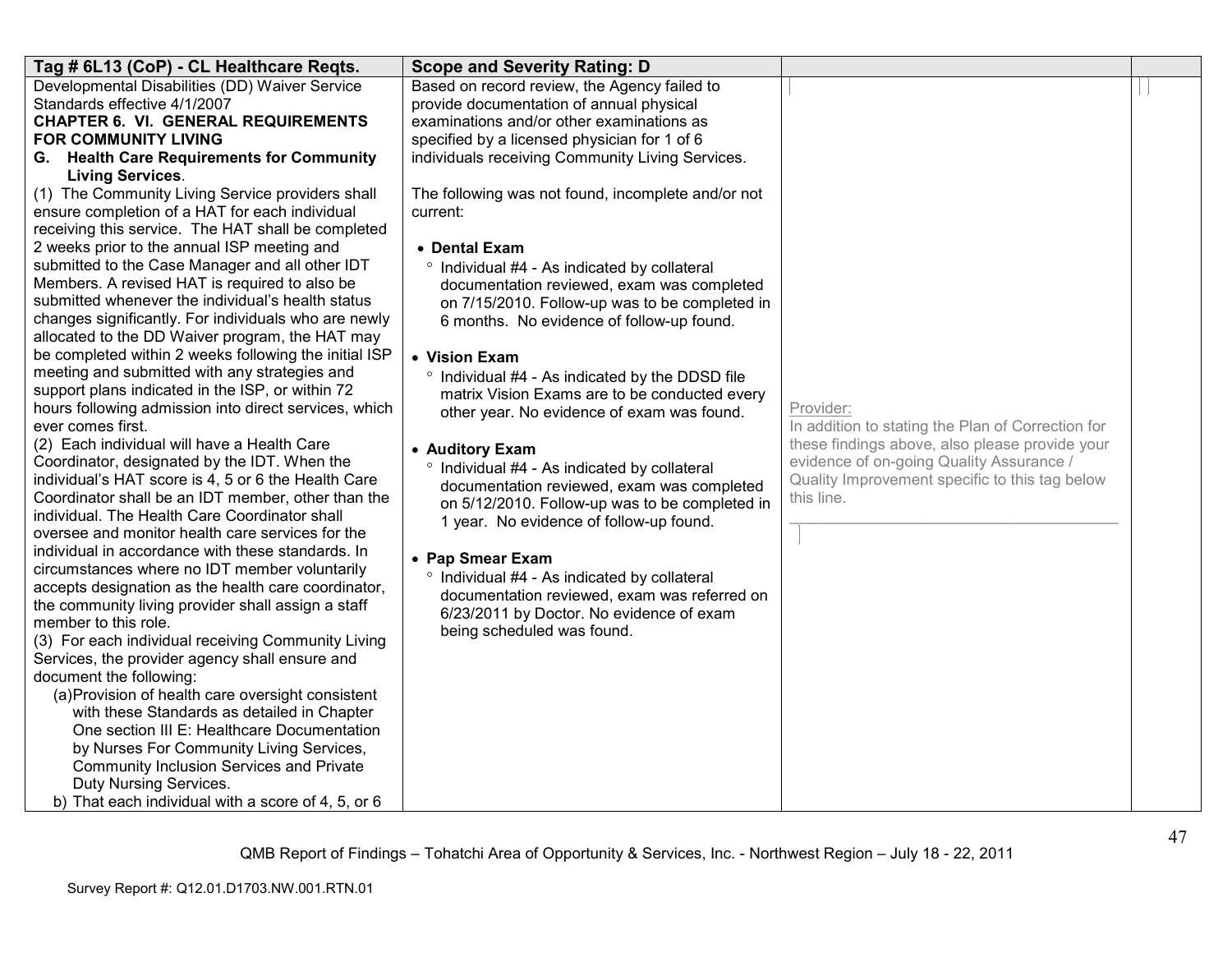| on the HAT, has a Health Care Plan<br>developed by a licensed nurse. |  |  |
|----------------------------------------------------------------------|--|--|
| (c) That an individual with chronic condition(s)                     |  |  |
| with the potential to exacerbate into a life                         |  |  |
| threatening condition, has Crisis Prevention/                        |  |  |
| Intervention Plan(s) developed by a licensed                         |  |  |
| nurse or other appropriate professional for                          |  |  |
| each such condition.                                                 |  |  |
| (4) That an average of 3 hours of documented                         |  |  |
| nutritional counseling is available annually, if                     |  |  |
| recommended by the IDT.                                              |  |  |
| (5) That the physical property and grounds are free                  |  |  |
| of hazards to the individual's health and safety.                    |  |  |
| (6) In addition, for each individual receiving                       |  |  |
| Supported Living or Family Living Services, the                      |  |  |
| provider shall verify and document the following:                    |  |  |
| (a) The individual has a primary licensed                            |  |  |
| physician;                                                           |  |  |
| (b) The individual receives an annual physical                       |  |  |
| examination and other examinations as                                |  |  |
| specified by a licensed physician;                                   |  |  |
| (c) The individual receives annual dental check-                     |  |  |
| ups and other check-ups as specified by a                            |  |  |
| licensed dentist:                                                    |  |  |
| (d) The individual receives eye examinations as                      |  |  |
| specified by a licensed optometrist or                               |  |  |
| ophthalmologist; and                                                 |  |  |
| (e)Agency activities that occur as follow-up to                      |  |  |
| medical appointments (e.g. treatment, visits to                      |  |  |
| specialists, changes in medication or daily                          |  |  |
| routine).                                                            |  |  |
|                                                                      |  |  |
| NMAC 8.302.1.17 RECORD KEEPING AND                                   |  |  |
| <b>DOCUMENTATION REQUIREMENTS: A provider</b>                        |  |  |
| must maintain all the records necessary to fully                     |  |  |
| disclose the nature, quality, amount and medical                     |  |  |
| necessity of services furnished to an eligible                       |  |  |
| recipient who is currently receiving or who has                      |  |  |
| received services in the past.                                       |  |  |
|                                                                      |  |  |
|                                                                      |  |  |
|                                                                      |  |  |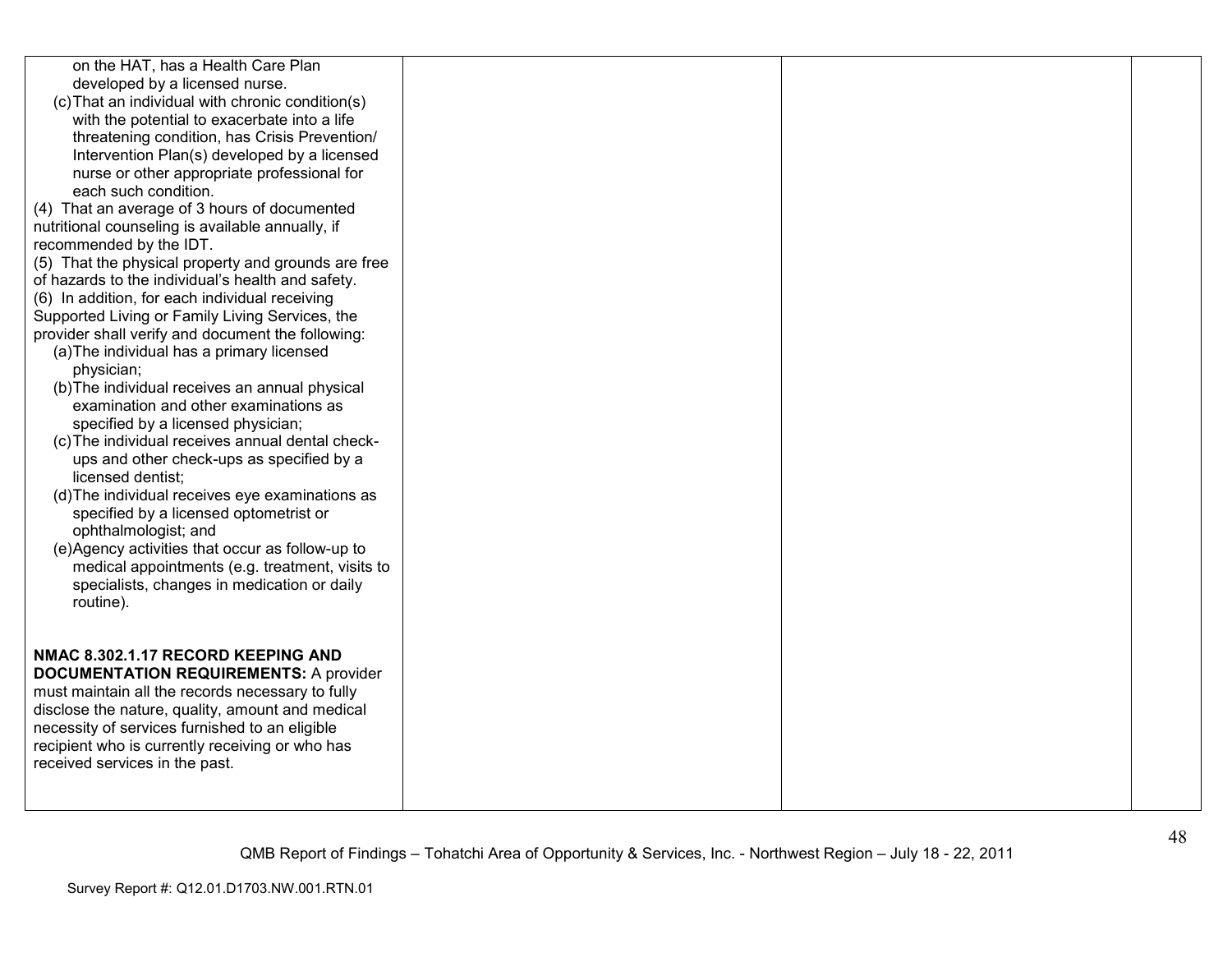| Tag # 6L14 Residential Case File                                                                                                                                                                                                                                                                                                                                                                                                                                                                                                                                                                                                                                                                                                                               | <b>Scope and Severity Rating: E</b>                                                                                                                                                                                                                                                                                                                                          |                                                                                                                                                                                                                              |  |
|----------------------------------------------------------------------------------------------------------------------------------------------------------------------------------------------------------------------------------------------------------------------------------------------------------------------------------------------------------------------------------------------------------------------------------------------------------------------------------------------------------------------------------------------------------------------------------------------------------------------------------------------------------------------------------------------------------------------------------------------------------------|------------------------------------------------------------------------------------------------------------------------------------------------------------------------------------------------------------------------------------------------------------------------------------------------------------------------------------------------------------------------------|------------------------------------------------------------------------------------------------------------------------------------------------------------------------------------------------------------------------------|--|
| Developmental Disabilities (DD) Waiver Service<br>Standards effective 4/1/2007<br><b>CHAPTER 6. VIII. COMMUNITY LIVING</b><br><b>SERVICE PROVIDER AGENCY REQUIREMENTS</b><br>A. Residence Case File: For individuals receiving<br>Supported Living or Family Living, the Agency shall<br>maintain in the individual's home a complete and<br>current confidential case file for each individual. For<br>individuals receiving Independent Living Services,<br>rather than maintaining this file at the individual's                                                                                                                                                                                                                                            | Based on record review, the Agency failed to<br>maintain a complete and confidential case file in the<br>residence for 5 of 6 Individuals receiving Supported<br>Living Services.<br>The following was not found, incomplete and/or not<br>current:<br>• Current Emergency & Personal Identification<br><b>Information</b>                                                   |                                                                                                                                                                                                                              |  |
| home, the complete and current confidential case<br>file for each individual shall be maintained at the<br>agency's administrative site. Each file shall include<br>the following:<br>(1) Complete and current ISP and all supplemental<br>plans specific to the individual;<br>(2) Complete and current Health Assessment Tool;<br>(3) Current emergency contact information, which<br>includes the individual's address, telephone<br>number, names and telephone numbers of<br>residential Community Living Support providers,<br>relatives, or guardian or conservator, primary care<br>physician's name(s) and telephone number(s),<br>pharmacy name, address and telephone number<br>and dentist name, address and telephone number,<br>and health plan; | Did not contain current address Information (#4<br>86)<br>° Did not contain current phone number<br>Information $(#4 8 6)$<br>• Speech Therapy Plan (#4)<br>• Special Health Care Needs<br><sup>o</sup> Nutritional Plan (#4 & 6)<br>• Health Care Plans<br><sup>o</sup> Aspiration (#5)<br><sup>o</sup> Hypertension (#6)<br>° Oral Care (#5)<br><sup>o</sup> Seizures (#5) | Provider:<br>In addition to stating the Plan of Correction for<br>these findings above, also please provide your<br>evidence of on-going Quality Assurance /<br>Quality Improvement specific to this tag below<br>this line. |  |
| (4) Up-to-date progress notes, signed and dated by<br>the person making the note for at least the past<br>month (older notes may be transferred to the<br>agency office);                                                                                                                                                                                                                                                                                                                                                                                                                                                                                                                                                                                      | • Crisis Plan<br><sup>o</sup> Aspiration (#5)<br>° Cardiac Condition (#6)<br><sup>o</sup> Seizures (#5)                                                                                                                                                                                                                                                                      |                                                                                                                                                                                                                              |  |
| (5) Data collected to document ISP Action Plan<br>implementation                                                                                                                                                                                                                                                                                                                                                                                                                                                                                                                                                                                                                                                                                               | • Progress Notes/Daily Contacts Logs:                                                                                                                                                                                                                                                                                                                                        |                                                                                                                                                                                                                              |  |
| (6) Progress notes written by direct care staff and<br>by nurses regarding individual health status and<br>physical conditions including action taken in<br>response to identified changes in condition for at<br>least the past month;<br>(7) Physician's or qualified health care providers<br>written orders;                                                                                                                                                                                                                                                                                                                                                                                                                                               | $\degree$ Individual #4 - None found for $7/1 - 17$ , 2011.<br>Individual #5 - None found for $7/1 - 17$ , 2011.<br>$\degree$ Individual #6 - None found for $7/1 - 17$ , 2011.                                                                                                                                                                                              |                                                                                                                                                                                                                              |  |
| (8) Progress notes documenting implementation of                                                                                                                                                                                                                                                                                                                                                                                                                                                                                                                                                                                                                                                                                                               | Individual $#2$ - None found for $7/1 - 17$ , 2011.                                                                                                                                                                                                                                                                                                                          |                                                                                                                                                                                                                              |  |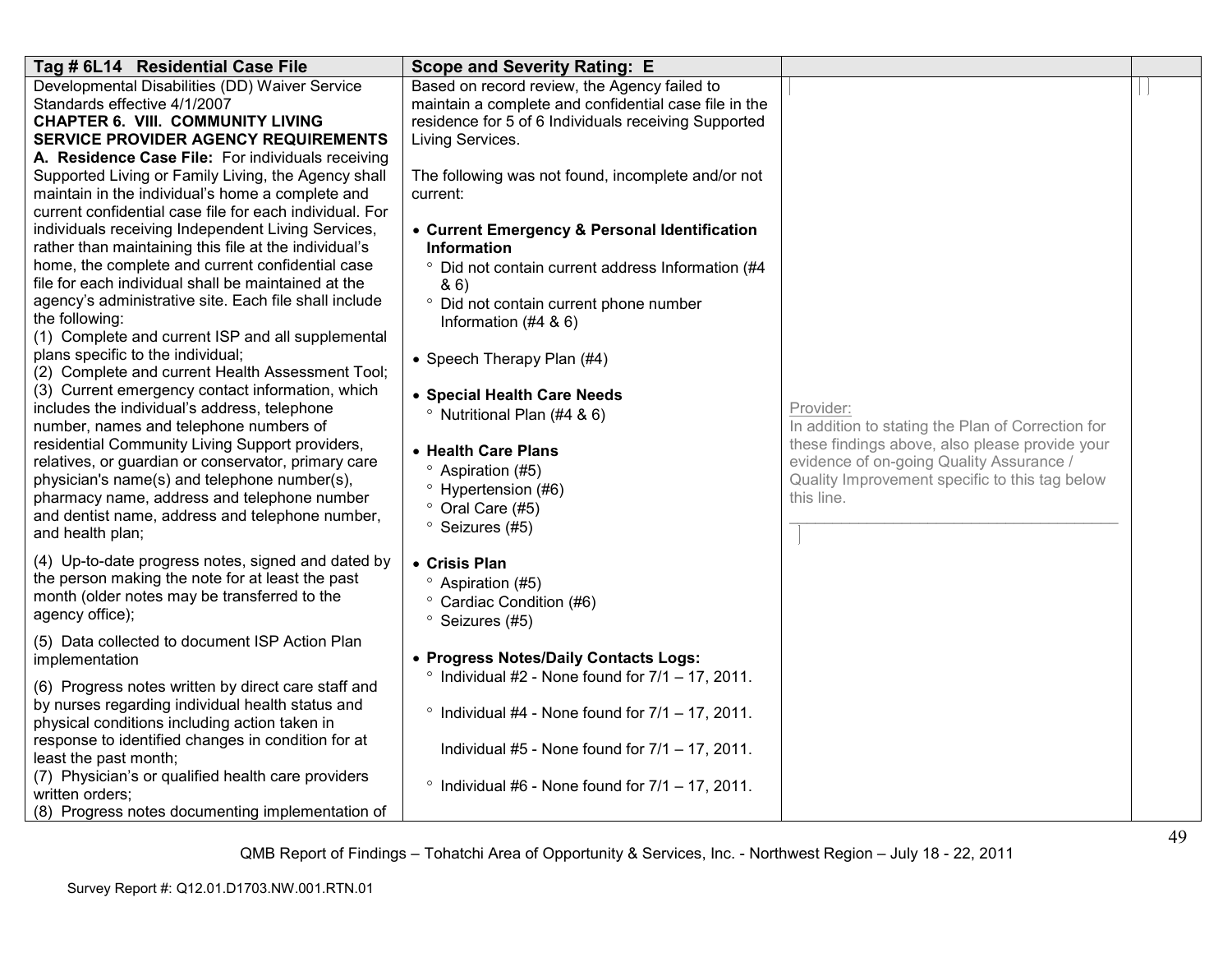| a physician's or qualified health care provider's         |                                                             |
|-----------------------------------------------------------|-------------------------------------------------------------|
| order(s);                                                 | • Progress Notes written by DSP and/or Nurses               |
| (9) Medication Administration Record (MAR) for the        | regarding Health Status:                                    |
| past three (3) months which includes:                     | $\degree$ Individual #2 - None found for $7/1 - 17$ , 2011. |
| (a) The name of the individual;                           |                                                             |
| (b) A transcription of the healthcare practitioners       | $\degree$ Individual #4 - None found for $7/1 - 17$ , 2011. |
| prescription including the brand and generic              |                                                             |
| name of the medication;                                   | $\degree$ Individual #5 - None found for $7/1 - 17$ , 2011. |
| (c) Diagnosis for which the medication is                 |                                                             |
| prescribed;                                               |                                                             |
| (d) Dosage, frequency and method/route of                 | $\degree$ Individual #6 - None found for $7/1 - 17$ , 2011. |
| delivery;                                                 |                                                             |
| (e) Times and dates of delivery;                          | • Health Care Providers Written Orders (#1, 2, 4,           |
| Initials of person administering or assisting with<br>(1) | 5 & 6)                                                      |
| medication; and                                           |                                                             |
| (g) An explanation of any medication irregularity,        | • Record of visits of healthcare practitioners              |
| allergic reaction or adverse effect.                      | (#2, 4, 5 & 6)                                              |
| (h) For PRN medication an explanation for the use         |                                                             |
| of the PRN must include:                                  |                                                             |
| Observable signs/symptoms or<br>(1)                       |                                                             |
| circumstances in which the medication is to               |                                                             |
| be used, and                                              |                                                             |
| (ii) Documentation of the effectiveness/result            |                                                             |
| of the PRN delivered.                                     |                                                             |
| A MAR is not required for individuals<br>(i)              |                                                             |
| participating in Independent Living Services              |                                                             |
| who self-administer their own medication.                 |                                                             |
| However, when medication administration is                |                                                             |
| provided as part of the Independent Living                |                                                             |
| Service a MAR must be maintained at the                   |                                                             |
| individual's home and an updated copy must                |                                                             |
|                                                           |                                                             |
| be placed in the agency file on a weekly basis.           |                                                             |
| (10) Record of visits to healthcare practitioners         |                                                             |
| including any treatment provided at the visit and a       |                                                             |
| record of all diagnostic testing for the current ISP      |                                                             |
| year; and                                                 |                                                             |
| (11) Medical History to include: demographic data,        |                                                             |
| current and past medical diagnoses including the          |                                                             |
| cause (if known) of the developmental disability and      |                                                             |
| any psychiatric diagnosis, allergies (food,               |                                                             |
| environmental, medications), status of routine adult      |                                                             |
| health care screenings, immunizations, hospital           |                                                             |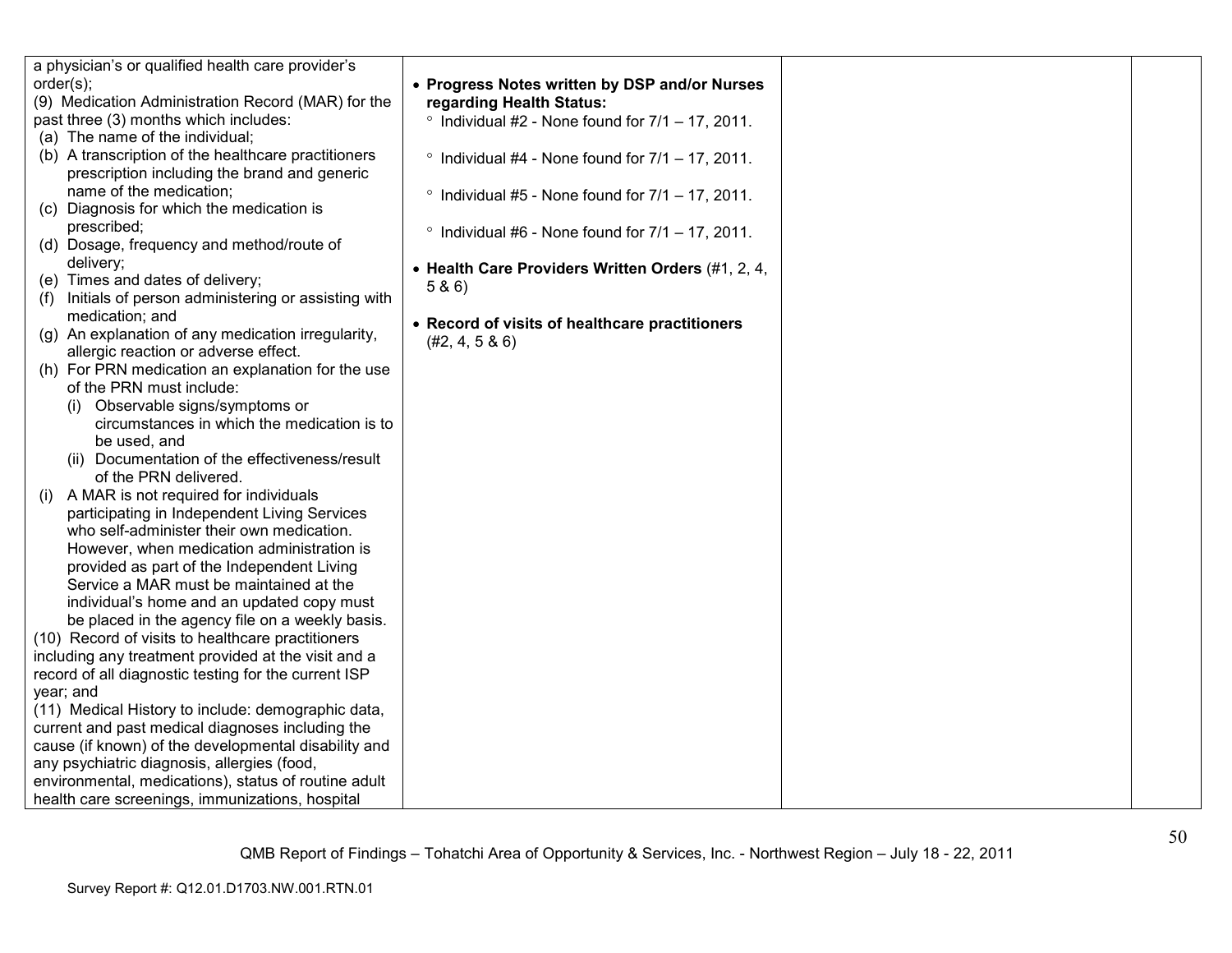| discharge summaries for past twelve (12) months,<br>past medical history including hospitalizations,<br>surgeries, injuries, family history and current<br>physical exam. |  |  |
|---------------------------------------------------------------------------------------------------------------------------------------------------------------------------|--|--|
|                                                                                                                                                                           |  |  |
|                                                                                                                                                                           |  |  |
|                                                                                                                                                                           |  |  |
|                                                                                                                                                                           |  |  |
|                                                                                                                                                                           |  |  |
|                                                                                                                                                                           |  |  |
|                                                                                                                                                                           |  |  |
|                                                                                                                                                                           |  |  |
|                                                                                                                                                                           |  |  |
|                                                                                                                                                                           |  |  |
|                                                                                                                                                                           |  |  |
|                                                                                                                                                                           |  |  |
|                                                                                                                                                                           |  |  |
|                                                                                                                                                                           |  |  |
|                                                                                                                                                                           |  |  |
|                                                                                                                                                                           |  |  |
|                                                                                                                                                                           |  |  |
|                                                                                                                                                                           |  |  |
|                                                                                                                                                                           |  |  |
|                                                                                                                                                                           |  |  |
|                                                                                                                                                                           |  |  |
|                                                                                                                                                                           |  |  |
|                                                                                                                                                                           |  |  |
|                                                                                                                                                                           |  |  |
|                                                                                                                                                                           |  |  |
|                                                                                                                                                                           |  |  |
|                                                                                                                                                                           |  |  |
|                                                                                                                                                                           |  |  |
|                                                                                                                                                                           |  |  |
|                                                                                                                                                                           |  |  |
|                                                                                                                                                                           |  |  |
|                                                                                                                                                                           |  |  |
|                                                                                                                                                                           |  |  |
|                                                                                                                                                                           |  |  |
|                                                                                                                                                                           |  |  |
|                                                                                                                                                                           |  |  |
|                                                                                                                                                                           |  |  |
|                                                                                                                                                                           |  |  |
|                                                                                                                                                                           |  |  |
|                                                                                                                                                                           |  |  |
|                                                                                                                                                                           |  |  |
|                                                                                                                                                                           |  |  |
|                                                                                                                                                                           |  |  |
|                                                                                                                                                                           |  |  |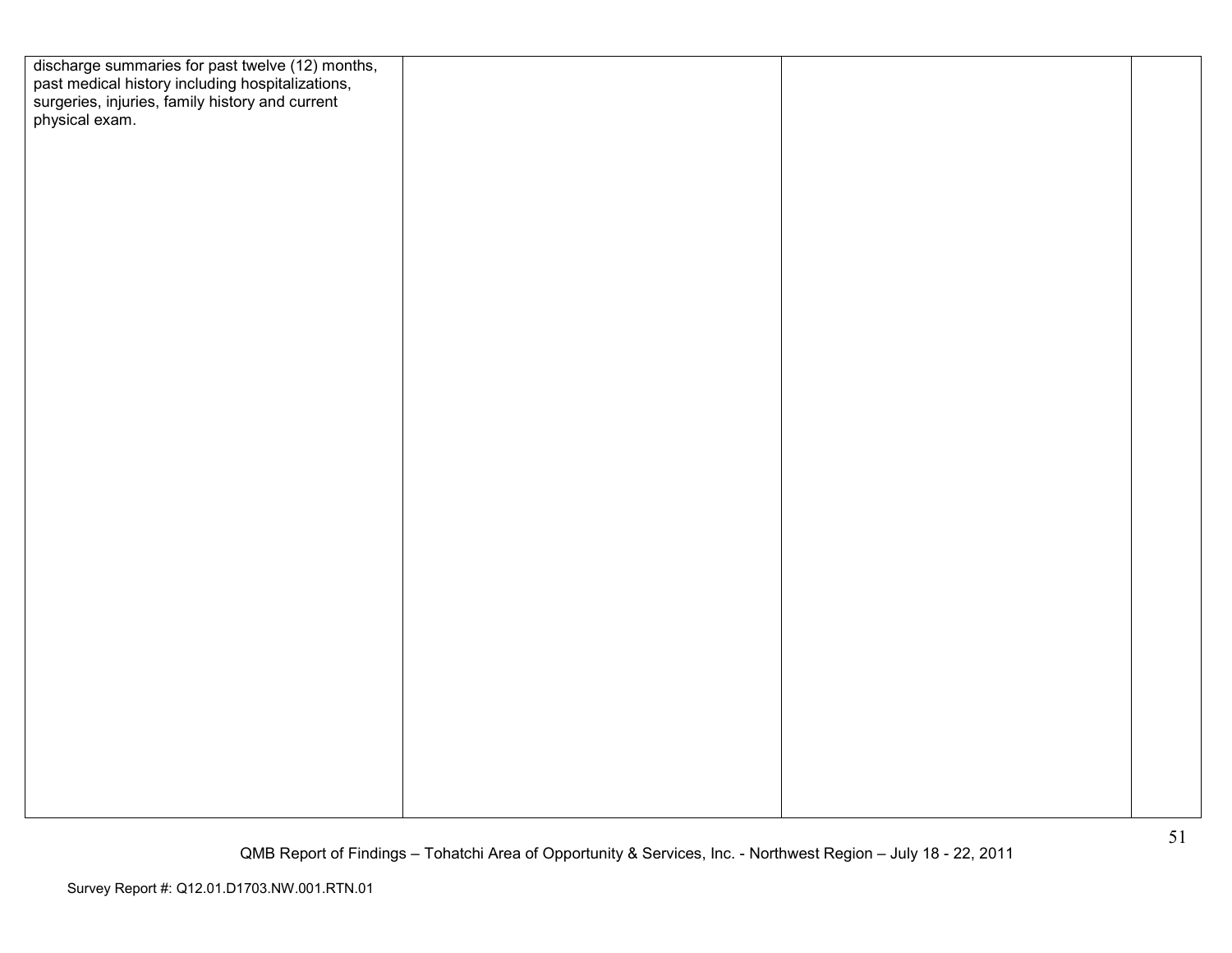|                                        | Tag # 6L17.1 Reporting Requirements (CL<br><b>Quarterly Report Components)</b>                                                                                                                                                                                                                                                                                                                                                                                                                                                                                                                                                                                                                                                                                                                                                  | <b>Scope and Severity Rating: C</b>                                                                                                                                                                                                                                                                                                                                                                                                                                                                                                 |                                                                                                                                                                                                                              |  |
|----------------------------------------|---------------------------------------------------------------------------------------------------------------------------------------------------------------------------------------------------------------------------------------------------------------------------------------------------------------------------------------------------------------------------------------------------------------------------------------------------------------------------------------------------------------------------------------------------------------------------------------------------------------------------------------------------------------------------------------------------------------------------------------------------------------------------------------------------------------------------------|-------------------------------------------------------------------------------------------------------------------------------------------------------------------------------------------------------------------------------------------------------------------------------------------------------------------------------------------------------------------------------------------------------------------------------------------------------------------------------------------------------------------------------------|------------------------------------------------------------------------------------------------------------------------------------------------------------------------------------------------------------------------------|--|
|                                        | Developmental Disabilities (DD) Waiver Service<br>Standards effective 4/1/2007<br><b>CHAPTER 6. VIII. COMMUNITY LIVING</b><br><b>SERVICE PROVIDER AGENCY REQUIREMENTS</b>                                                                                                                                                                                                                                                                                                                                                                                                                                                                                                                                                                                                                                                       | Based on record review, the Agency failed to<br>complete written quarterly status reports in<br>compliance with standards for 6 of 6 individuals<br>receiving Community Living Services.                                                                                                                                                                                                                                                                                                                                            |                                                                                                                                                                                                                              |  |
| (1)<br>(2)<br>(3)<br>(4)<br>(5)<br>(6) | D. Community Living Service Provider Agency<br><b>Reporting Requirements: All Community Living</b><br>Support providers shall submit written quarterly<br>status reports to the individual's Case Manager and<br>other IDT Members no later than fourteen (14) days<br>following the end of each ISP quarter. The quarterly<br>reports shall contain the following written<br>documentation:<br>Timely completion of relevant activities from<br><b>ISP Action Plans</b><br>Progress towards desired outcomes in the ISP<br>accomplished during the quarter;<br>Significant changes in routine or staffing;<br>Unusual or significant life events;<br>Updates on health status, including medication<br>and durable medical equipment needs<br>identified during the quarter; and<br>Data reports as determined by IDT members. | Review of quarterly reports found the following<br>components were not addressed as required:<br>Individual #1, 2, 3, 4, 5 & 6 - The following were not<br>found in the Supported Living Quarterly Report for<br>$1/2011 - 6/2011$ :<br>Significant changes in routine or staffing;<br>(3)<br>Unusual or significant life events;<br>(4)<br>Updates on health status, including medication<br>(5)<br>and durable medical equipment needs<br>identified during the quarter; and<br>Data reports as determined by IDT members.<br>(6) | Provider:<br>In addition to stating the Plan of Correction for<br>these findings above, also please provide your<br>evidence of on-going Quality Assurance /<br>Quality Improvement specific to this tag below<br>this line. |  |
|                                        |                                                                                                                                                                                                                                                                                                                                                                                                                                                                                                                                                                                                                                                                                                                                                                                                                                 |                                                                                                                                                                                                                                                                                                                                                                                                                                                                                                                                     |                                                                                                                                                                                                                              |  |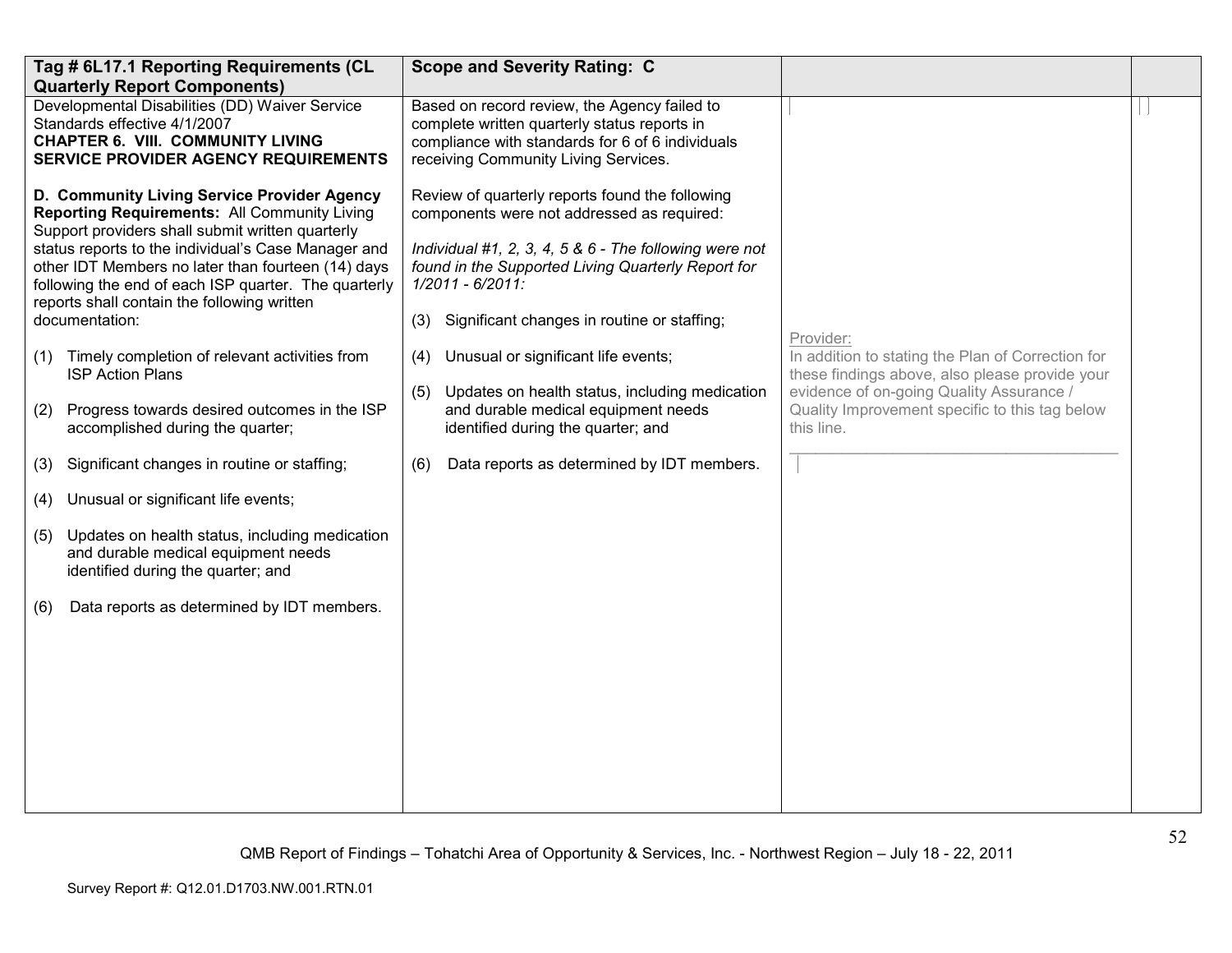| Tag # 6L25 (CoP) Residential Health &                               | <b>Scope and Severity Rating: D</b>                 |                                                              |  |
|---------------------------------------------------------------------|-----------------------------------------------------|--------------------------------------------------------------|--|
| <b>Safety (Supported Living &amp; Family Living)</b>                |                                                     |                                                              |  |
| Developmental Disabilities (DD) Waiver Service                      | Based on observation, the Agency failed to ensure   |                                                              |  |
| Standards effective 4/1/2007                                        | that each individual's residence met all            |                                                              |  |
| <b>CHAPTER 6. VIII. COMMUNITY LIVING</b>                            | requirements within the standard for 1 of 6         |                                                              |  |
| <b>SERVICE PROVIDER AGENCY REQUIREMENTS</b>                         | Supported Living residences.                        |                                                              |  |
| L. Residence Requirements for Family Living                         |                                                     |                                                              |  |
| <b>Services and Supported Living Services</b>                       | The following items were not found, not functioning |                                                              |  |
| (1) Supported Living Services and Family Living                     | or incomplete:                                      |                                                              |  |
| Services providers shall assure that each                           |                                                     |                                                              |  |
| individual's residence has:                                         | <b>Supported Living Requirements:</b>               |                                                              |  |
| (a) Battery operated or electric smoke detectors,                   |                                                     |                                                              |  |
| heat sensors, or a sprinkler system installed in                    | • Accessible written procedures for emergency       |                                                              |  |
| the residence;                                                      | placement and relocation of individuals in the      |                                                              |  |
| (b) General-purpose first aid kit;                                  | event of an emergency evacuation that makes the     |                                                              |  |
| (c) When applicable due to an individual's health                   | residence unsuitable for occupancy. The             |                                                              |  |
| status, a blood borne pathogens kit;                                | emergency evacuation procedures shall address,      | Provider:                                                    |  |
| (d) Accessible written procedures for emergency                     | but are not limited to, fire, chemical and/or       | In addition to stating the Plan of Correction for            |  |
| evacuation e.g. fire and weather-related                            | hazardous waste spills, and flooding (#6)           | these findings above, also please provide your               |  |
| threats:                                                            |                                                     | evidence of on-going Quality Assurance /                     |  |
| (e) Accessible telephone numbers of poison                          |                                                     | Quality Improvement specific to this tag below<br>this line. |  |
| control centers located within the line of sight of                 |                                                     |                                                              |  |
| the telephone;<br>Accessible written documentation of actual<br>(f) |                                                     |                                                              |  |
| evacuation drills occurring at least three (3)                      |                                                     |                                                              |  |
| times a year. For Supported Living evacuation                       |                                                     |                                                              |  |
| drills shall occur at least once a year during                      |                                                     |                                                              |  |
| each shift:                                                         |                                                     |                                                              |  |
| (g) Accessible written procedures for the safe                      |                                                     |                                                              |  |
| storage of all medications with dispensing                          |                                                     |                                                              |  |
| instructions for each individual that are                           |                                                     |                                                              |  |
| consistent with the Assisting with Medication                       |                                                     |                                                              |  |
| Administration training or each individual's ISP;                   |                                                     |                                                              |  |
| and                                                                 |                                                     |                                                              |  |
| (h) Accessible written procedures for emergency                     |                                                     |                                                              |  |
| placement and relocation of individuals in the                      |                                                     |                                                              |  |
| event of an emergency evacuation that makes                         |                                                     |                                                              |  |
| the residence unsuitable for occupancy. The                         |                                                     |                                                              |  |
| emergency evacuation procedures shall                               |                                                     |                                                              |  |
| address, but are not limited to, fire, chemical                     |                                                     |                                                              |  |
| and/or hazardous waste spills, and flooding.                        |                                                     |                                                              |  |
|                                                                     |                                                     |                                                              |  |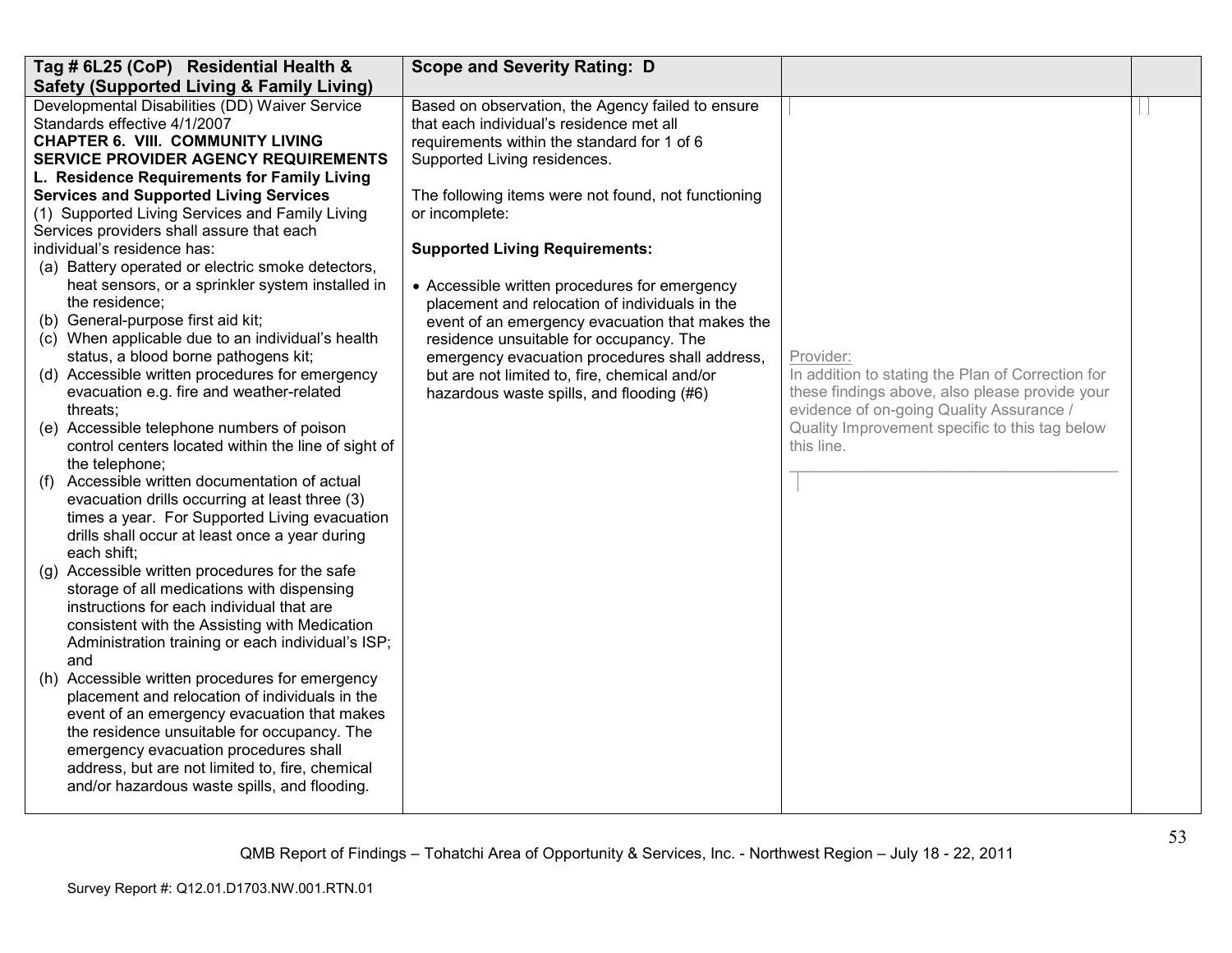| Tag # 6L25.1 (CoP) Residential Reqts.                                                                                                                                                                    | <b>Scope and Severity Rating: D</b>                                                                                                                                                                                                                                |                                                                                                                                              |  |
|----------------------------------------------------------------------------------------------------------------------------------------------------------------------------------------------------------|--------------------------------------------------------------------------------------------------------------------------------------------------------------------------------------------------------------------------------------------------------------------|----------------------------------------------------------------------------------------------------------------------------------------------|--|
| (Physical Environment - Supported Living &                                                                                                                                                               |                                                                                                                                                                                                                                                                    |                                                                                                                                              |  |
| <b>Family Living)</b>                                                                                                                                                                                    |                                                                                                                                                                                                                                                                    |                                                                                                                                              |  |
| Developmental Disabilities (DD) Waiver Service<br>Standards effective 4/1/2007<br><b>CHAPTER 6. VIII. COMMUNITY LIVING</b><br>SERVICE PROVIDER AGENCY REQUIREMENTS                                       | Based on observation, the Agency failed to ensure<br>that each individual's residence met all<br>requirements within the standard, which maintains a<br>physical environment which is safe and comfortable<br>for 1 of 5 Supported Living residences. (Individuals |                                                                                                                                              |  |
| L. Residence Requirements for Family Living<br><b>Services and Supported Living Services</b>                                                                                                             | #3 & 5)                                                                                                                                                                                                                                                            |                                                                                                                                              |  |
|                                                                                                                                                                                                          | <b>Supported Living Requirements:</b>                                                                                                                                                                                                                              |                                                                                                                                              |  |
| (2) Overall each residence shall maintain basic<br>utilities, i.e., gas, power, water, telephone at the<br>residence and shall maintain the physical<br>environment in a safe and comfortable manner for | During on-site visit (July 18, 2011; 4:45pm),<br>surveyors observed the following:                                                                                                                                                                                 |                                                                                                                                              |  |
| the individuals.                                                                                                                                                                                         | During interviews, When DSP #49 was asked if<br>there were any Health or Safety related needs not                                                                                                                                                                  |                                                                                                                                              |  |
| (3) Each individual shall have access to all<br>household equipment and cleaning supplies unless<br>precluded by his or her ISP.                                                                         | being addressed by the Agency, the following was<br>reported.                                                                                                                                                                                                      |                                                                                                                                              |  |
| (4) Living and Dining Areas shall<br>(a) Provide individuals free use of all space with                                                                                                                  | • DSP #49 stated "does not have appropriate<br>shower."                                                                                                                                                                                                            | Provider:<br>In addition to stating the Plan of Correction for                                                                               |  |
| due regard for privacy, personal possessions<br>and individual interests;<br>(b) Maintain areas for the usual functions of daily                                                                         | Surveyors observed the roll in shower was not<br>accessible due to high lip used to retain water.<br>When Surveyors asked about the high lip DSP #49                                                                                                               | these findings above, also please provide your<br>evidence of on-going Quality Assurance /<br>Quality Improvement specific to this tag below |  |
| living, social, and leisure activities in a clean<br>and sanitary condition; and                                                                                                                         | reported they had tried using the shower on more<br>than one occasion but due to the shower chair                                                                                                                                                                  | this line.                                                                                                                                   |  |
| (c) Provide environmental accommodations<br>based on the unique needs of the individual.                                                                                                                 | "nearly tipping." Because of the potential to tipping<br>over DSP reported it was decided for health and<br>safety reasons the DSP's would give individuals in                                                                                                     |                                                                                                                                              |  |
| (5) Kitchen area shall:                                                                                                                                                                                  | the home sponge baths.                                                                                                                                                                                                                                             |                                                                                                                                              |  |
| (a) Possess equipment, utensils, and supplies to                                                                                                                                                         |                                                                                                                                                                                                                                                                    |                                                                                                                                              |  |
| properly store, prepare, and serve at least                                                                                                                                                              | Additionally, Surveyors observed doors to                                                                                                                                                                                                                          |                                                                                                                                              |  |
| three (3) meals a day;                                                                                                                                                                                   | bedrooms, bathrooms and several walls were                                                                                                                                                                                                                         |                                                                                                                                              |  |
| (b) Arrangements will be made, in consultation<br>with the IDT for environmental                                                                                                                         | damaged by the wheelchairs due to the difficulty on<br>maneuvering through the hallways in the rear of the                                                                                                                                                         |                                                                                                                                              |  |
| accommodations and assistive technology                                                                                                                                                                  | apartment.                                                                                                                                                                                                                                                         |                                                                                                                                              |  |
| devices specific to the needs of the                                                                                                                                                                     |                                                                                                                                                                                                                                                                    |                                                                                                                                              |  |
| individual(s); and                                                                                                                                                                                       | Also noted was a closet door which was off of its                                                                                                                                                                                                                  |                                                                                                                                              |  |
| (c) Water temperature is required to be                                                                                                                                                                  | sliding rails; and doors were leaning up against the                                                                                                                                                                                                               |                                                                                                                                              |  |
| maintained at a safe level to both prevent                                                                                                                                                               | bedroom walls.                                                                                                                                                                                                                                                     |                                                                                                                                              |  |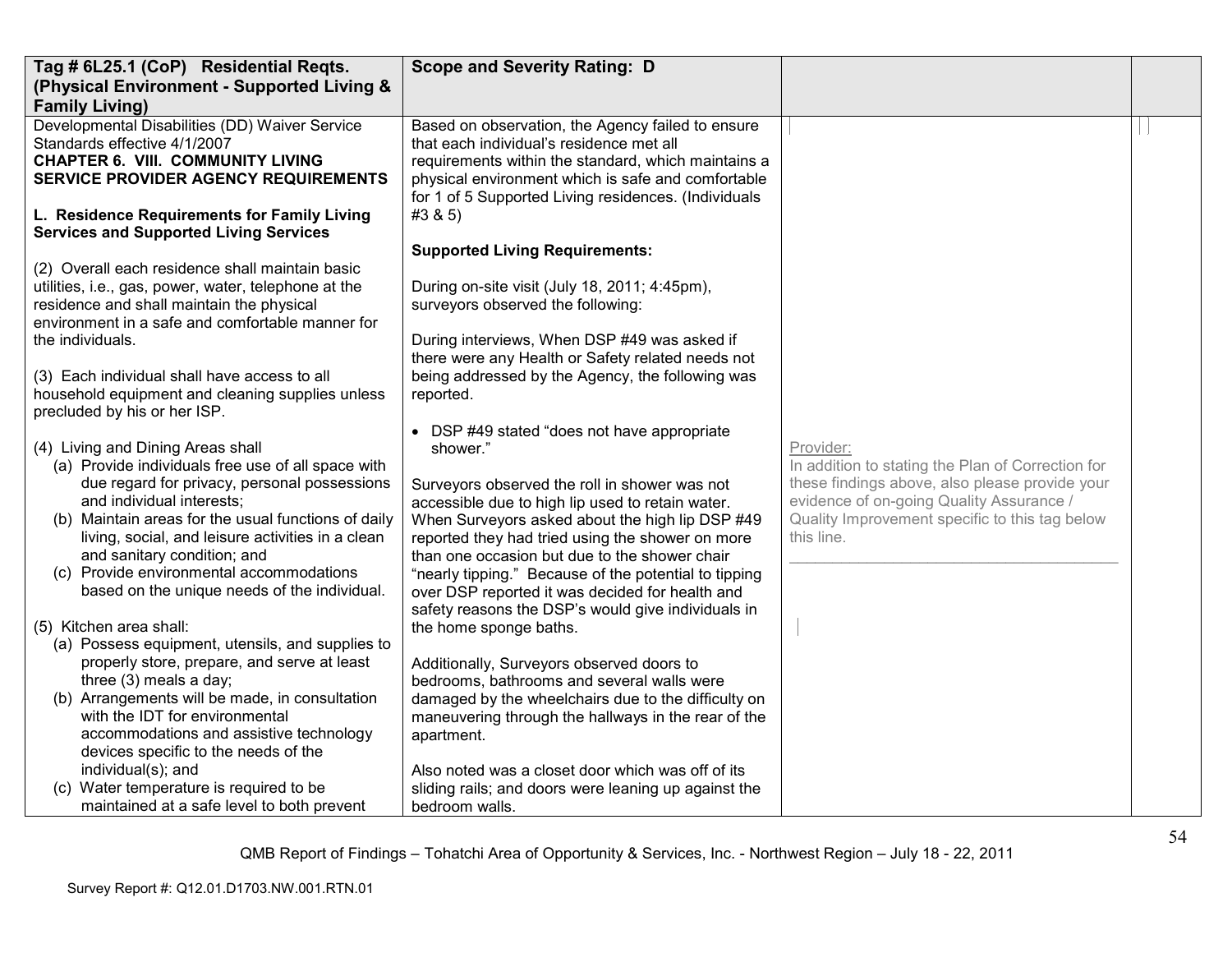| injury and ensure comfort.                                                                |                                                                                                   |  |
|-------------------------------------------------------------------------------------------|---------------------------------------------------------------------------------------------------|--|
|                                                                                           | When asked about this DSP reported the doors                                                      |  |
| (6) Bedroom area shall:                                                                   | came off soon after moving into the apartment.                                                    |  |
| (a) At a maximum of two (2) individuals share,                                            |                                                                                                   |  |
| with mutual consent, a bedroom and each                                                   | The pin-style-hinge that would hold the doors on                                                  |  |
| individual has the right to have his or her own                                           | were bent and would need replaced.                                                                |  |
| bed:                                                                                      |                                                                                                   |  |
| (b) All bedrooms shall have doors, which may be                                           | During the observation DSP also expressed the                                                     |  |
| closed for privacy                                                                        | following concerns to Surveyors:                                                                  |  |
| (c) Physical arrangement of bedrooms                                                      |                                                                                                   |  |
| compatible with the physical needs of the                                                 | • The phone was installed a week prior of                                                         |  |
| individual; and                                                                           | surveyors visit. Individuals had been living in                                                   |  |
| (d) Allow individuals the right to decorate his or                                        | residence for approximately one month.                                                            |  |
| her bedroom in a style of his or her choice<br>consistent with a safe and sanitary living |                                                                                                   |  |
| conditions.                                                                               | • The residence did not have sufficient groceries                                                 |  |
|                                                                                           | for one week because "takes too many steps to<br>get money to shop," and they were not allowed to |  |
| (7) Bathroom area shall provide:                                                          | borrow supplies from other near by apartments.                                                    |  |
| (a) For Supported Living, a minimum of one                                                |                                                                                                   |  |
| toilet and lavatory facility for every two (2)                                            | • There is "no driver" in evenings. Leading to the                                                |  |
| individuals with Developmental Disabilities                                               | inability to go on outings.                                                                       |  |
| living in the home;                                                                       |                                                                                                   |  |
| (b) Reasonable modifications or                                                           |                                                                                                   |  |
| accommodations, based on the physical                                                     |                                                                                                   |  |
| needs of the individual (i.e., shower chairs,                                             |                                                                                                   |  |
| grab bars, walk in shower, raised toilets,                                                |                                                                                                   |  |
| $etc.$ ):                                                                                 |                                                                                                   |  |
| Toilets, tubs, showers used by the<br>(i)                                                 |                                                                                                   |  |
| individual(s) provide for privacy;                                                        |                                                                                                   |  |
| designed or adapted for the safe                                                          |                                                                                                   |  |
| provision of personal care; and                                                           |                                                                                                   |  |
| (ii) Water temperature maintained at a safe                                               |                                                                                                   |  |
| level to prevent injury and ensure                                                        |                                                                                                   |  |
| comfort.                                                                                  |                                                                                                   |  |
|                                                                                           |                                                                                                   |  |
|                                                                                           |                                                                                                   |  |
|                                                                                           |                                                                                                   |  |
|                                                                                           |                                                                                                   |  |
|                                                                                           |                                                                                                   |  |
|                                                                                           |                                                                                                   |  |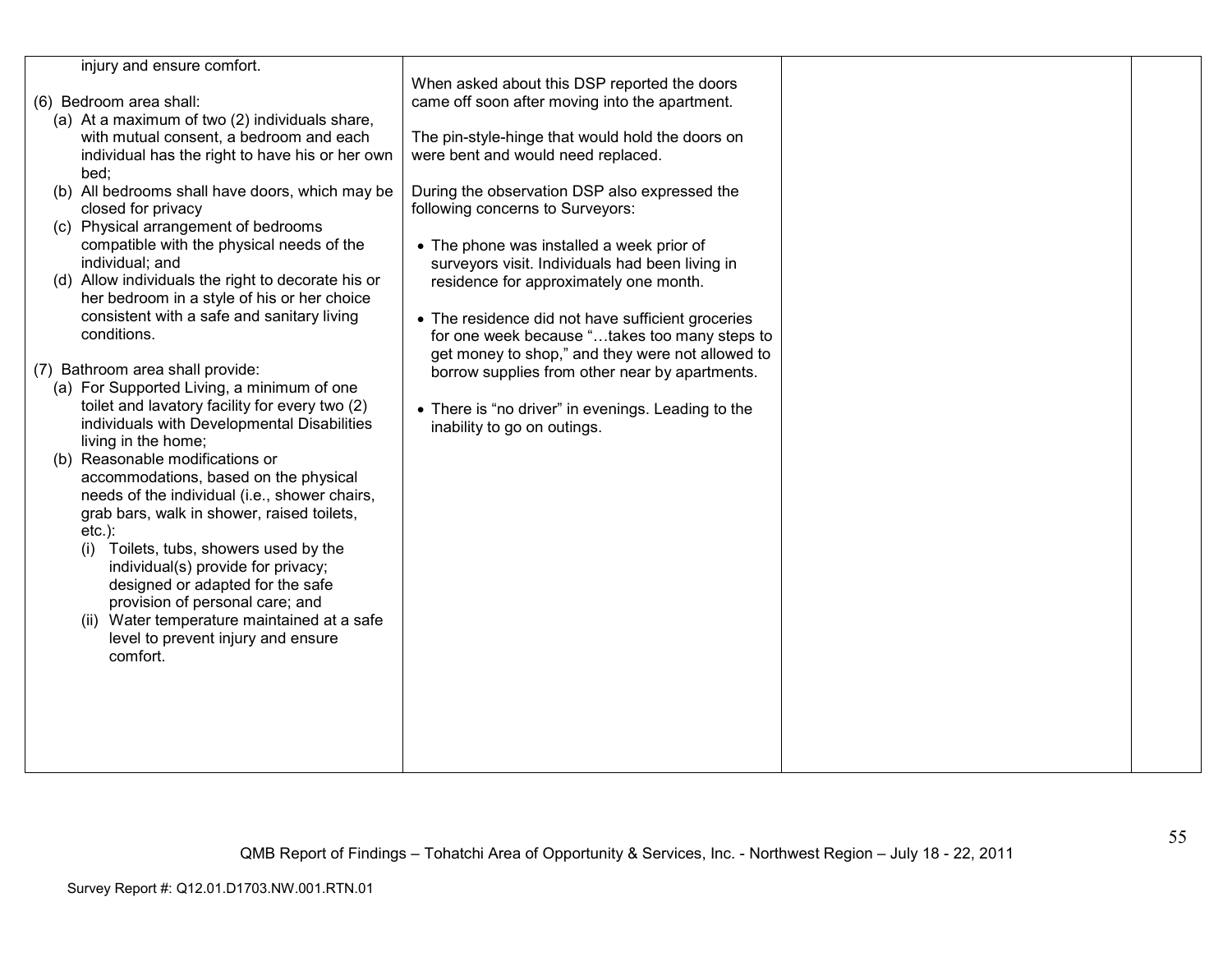#### SUSANA MARTINEZ, GOVERNOR



CATHERINE D. TORRES, M.D., CABINET SECRETARY

| Date:                                                                                        | March 20, 2012                                                                                                                                                                                                                            |
|----------------------------------------------------------------------------------------------|-------------------------------------------------------------------------------------------------------------------------------------------------------------------------------------------------------------------------------------------|
| To:<br>Provider:<br>Address:<br>State/Zip:                                                   | Patrick Keptner, Executive Director<br>Tohatchi Area of Opportunity & Services, Inc.<br>161 South Catalpa Road<br>Gallup, New Mexico, 87301                                                                                               |
| E-mail Address:                                                                              | patkeptner@yahoo.com                                                                                                                                                                                                                      |
| CC:<br>Address:<br>State/Zip:                                                                | Johnnie Willeto Sr., Board Chair<br>P.O. Box 21,<br>Tohatchi, New Mexico, 87325                                                                                                                                                           |
| Board Chair:                                                                                 | aetsitty-27@yahoo.com                                                                                                                                                                                                                     |
| Region:<br>Routine Survey:<br>Verification Survey:<br>Program Surveyed:<br>Service Surveyed: | <b>Northwest</b><br>July 18 - 22, 2011<br>February 28, 2012<br>Developmental Disabilities Waiver<br>Community Living (Supported Living) & Community Inclusion (Adult Habilitation, Community<br><b>Access &amp; Supported Employment)</b> |
| Survey Type:<br>Team Leader:                                                                 | Verification<br>Tony Fragua, BFA, Healthcare Surveyor, Division of Health Improvement/Quality<br>Management Bureau                                                                                                                        |
| Team Members:                                                                                | Scott Good, MRC, CRC, Deputy Bureau Chief, Division of Health Improvement/Quality<br><b>Management Bureau</b>                                                                                                                             |

Dear Mr. Keptner;

The Division of Health Improvement/Quality Management Bureau has completed a verification survey of the services identified above. The purpose of the survey was to determine compliance with you Plan of Correction submitted to DHI regarding the Routine Survey on July 18 – 22, 2011. The Division of Health Improvement, Quality Management Bureau has determined your agency is in:

#### *Compliance with Conditions of Participation*

This determination is based on non-compliance with one or more CMS waiver assurances at the Condition of Participation level as well as Standard level deficiencies identified in the attached QMB Report of Findings and requires implementation of a Plan of Correction. These findings will be reviewed by the DOH – Internal Review Committee during an upcoming review meeting. The findings are attached. You will be contacted by the Department for further instructions regarding your plan of correction requirements.

Please call the Plan of Correction Coordinator at 505-222-8647, if you have questions about the survey or the report.

Thank you for your cooperation and for the work you perform.



# **DIVISION OF HEALTH IMPROVEMENT** • **QUALITY MANAGEMENT BUREAU** 5301 Central Avenue NE, Suite 400 • Albuquerque, New Mexico • 87108

(505) 222-8623 • FAX: (505) 222-8661 • http://www.dhi.health.state.nm.us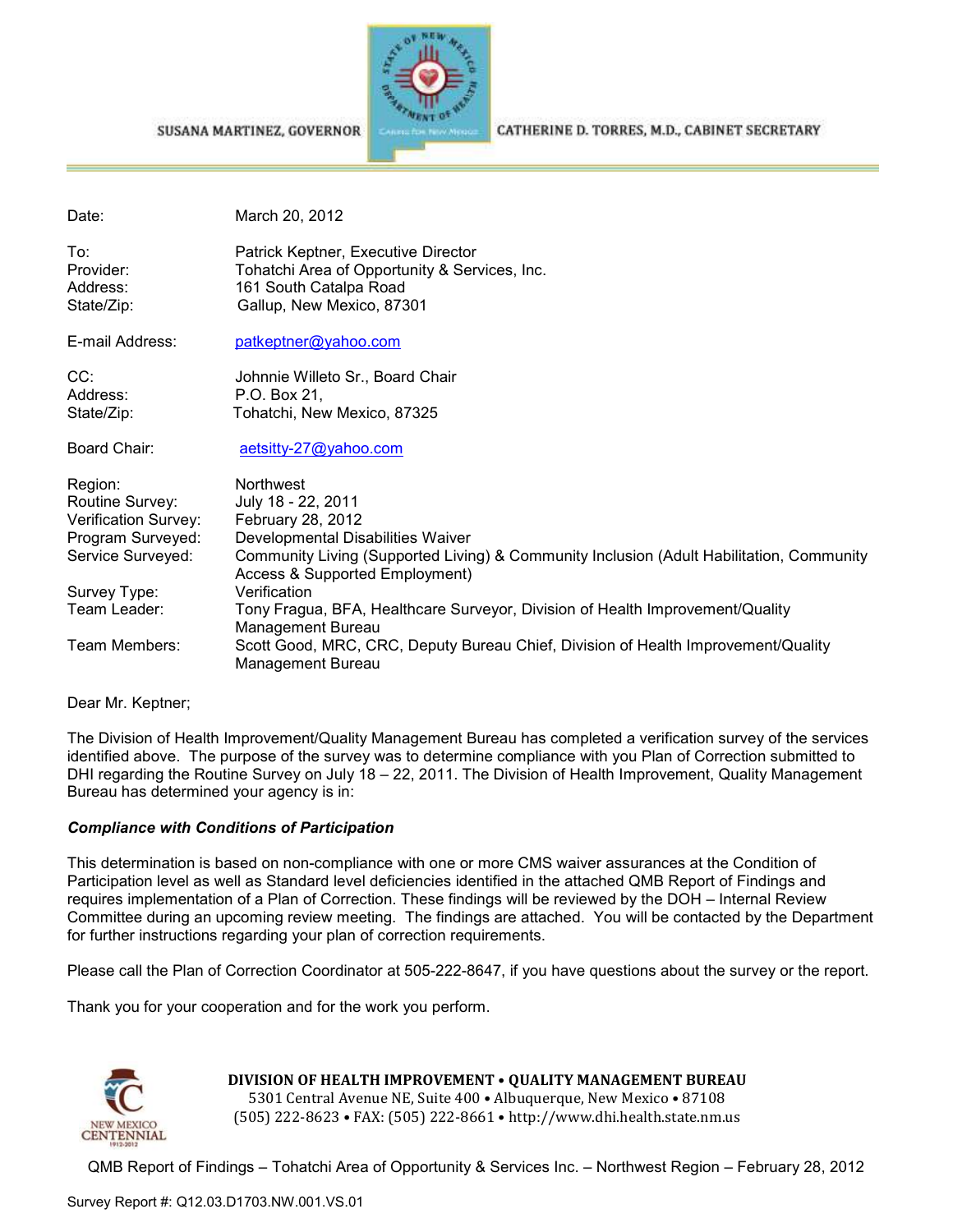Sincerely,

Tony Fragua, BFA

Tony Fragua, BFA Team Lead/Healthcare Surveyor Division of Health Improvement Quality Management Bureau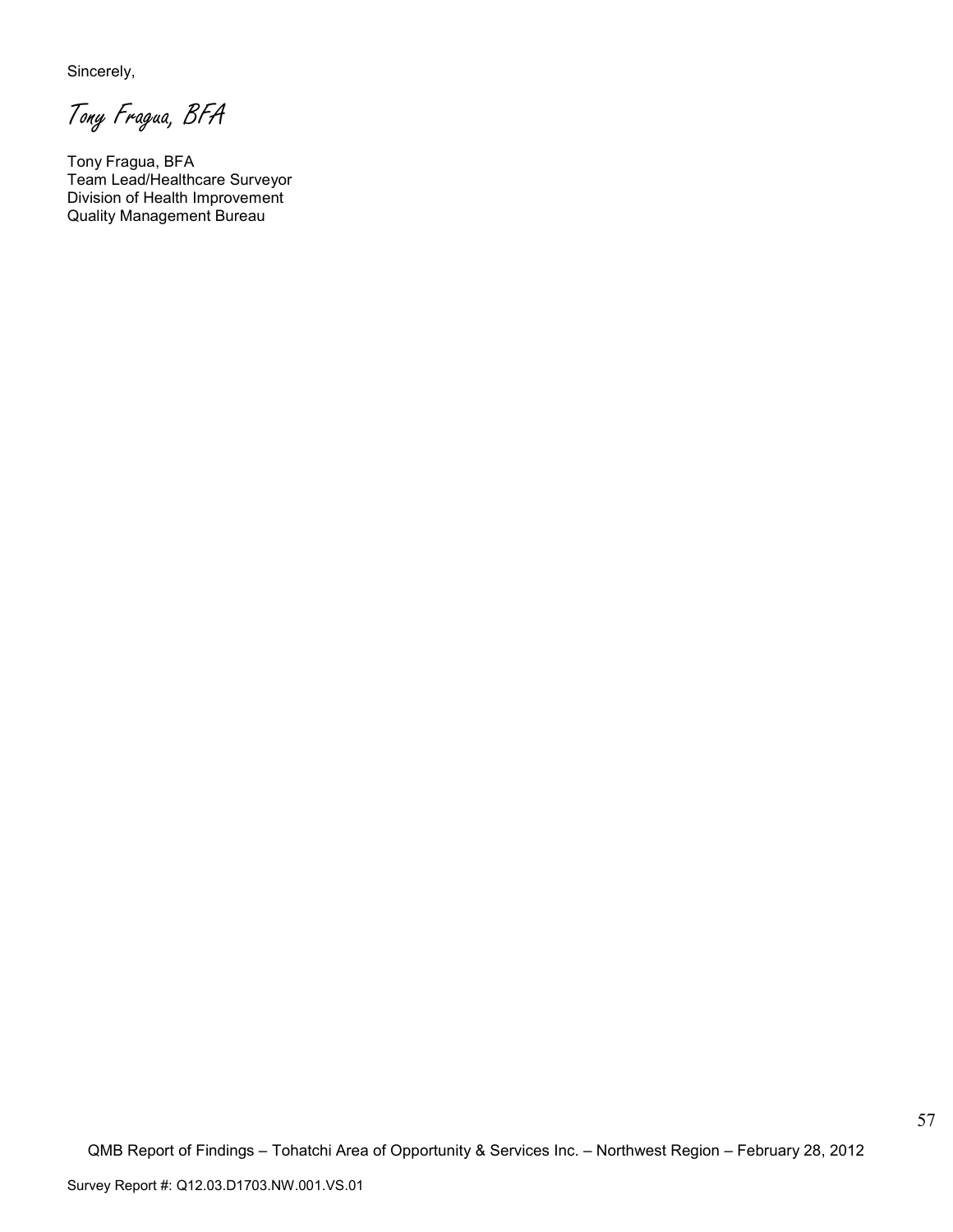| <b>Survey Process Employed:</b>            |                                                                                                                                                                                                                                                                                                                                                                                                                                                                            |                                                                                                                                                                                                                 |
|--------------------------------------------|----------------------------------------------------------------------------------------------------------------------------------------------------------------------------------------------------------------------------------------------------------------------------------------------------------------------------------------------------------------------------------------------------------------------------------------------------------------------------|-----------------------------------------------------------------------------------------------------------------------------------------------------------------------------------------------------------------|
| <b>Entrance Conference Date:</b>           | February 28, 2012                                                                                                                                                                                                                                                                                                                                                                                                                                                          |                                                                                                                                                                                                                 |
| Present:                                   | <b>Tohatchi Area of Opportunity and Services, Inc.</b><br>Patrick Keptner, Executive Director                                                                                                                                                                                                                                                                                                                                                                              |                                                                                                                                                                                                                 |
|                                            | <b>DOH/DHI/QMB</b>                                                                                                                                                                                                                                                                                                                                                                                                                                                         | Anthony Fragua, BFA, Healthcare Surveyor, Division of Health<br>Improvement/Quality Management Bureau<br>Scott Good, MRC, CRC, Deputy Bureau Chief, Division of Health<br>Improvement/Quality Management Bureau |
| <b>Exit Conference Date:</b>               | February 28, 2012                                                                                                                                                                                                                                                                                                                                                                                                                                                          |                                                                                                                                                                                                                 |
| Present:                                   | <b>Tohatchi Area of Opportunity and Services, Inc.</b><br>Patrick Keptner, Executive Director<br>Melinda Golden, Quality Assurance Analyst<br>Kimber Crowe, Client Service Coordinator<br>Terrilyn Williams, TAOS Training Coordinator<br>Doreen Kalleco, Service Coordinator<br><b>DOH/DHI/QMB</b><br>Tony Fragua, BFA, Healthcare Surveyor, Division of Health<br>Improvement/Quality Management Bureau<br>Scott Good, MRC, CRC, Deputy Bureau Chief, Division of Health |                                                                                                                                                                                                                 |
|                                            |                                                                                                                                                                                                                                                                                                                                                                                                                                                                            | Improvement/Quality Management Bureau                                                                                                                                                                           |
| <b>Total Homes Visited</b>                 | Number:                                                                                                                                                                                                                                                                                                                                                                                                                                                                    | $\overline{2}$                                                                                                                                                                                                  |
| <b>Supported Homes Visited</b><br>❖        | Number:                                                                                                                                                                                                                                                                                                                                                                                                                                                                    | $\overline{2}$                                                                                                                                                                                                  |
| <b>Administrative Locations Visited</b>    | Number:                                                                                                                                                                                                                                                                                                                                                                                                                                                                    | 3 - Administrative Offices: 161 South Catalpa Road,<br>Gallup New Mexico 87301                                                                                                                                  |
|                                            |                                                                                                                                                                                                                                                                                                                                                                                                                                                                            | Program Offices: 1640 South 2nd, Gallup New<br>Mexico 87301                                                                                                                                                     |
|                                            |                                                                                                                                                                                                                                                                                                                                                                                                                                                                            | Chuska Apartment Office: Apt. 4C, 2534 East Aztec,<br>Gallup New Mexico 87301                                                                                                                                   |
| <b>Total Sample Size</b>                   | Number:                                                                                                                                                                                                                                                                                                                                                                                                                                                                    | 6<br>0 - Jackson Class Members<br>6 - Non- <i>Jackson</i> Class Members<br>6 - Supported Living<br>6 - Adult Habilitation<br>5 - Community Access<br>2 - Supported Employment                                   |
| Person Served Records Reviewed             | Number:                                                                                                                                                                                                                                                                                                                                                                                                                                                                    | 6                                                                                                                                                                                                               |
| Direct Service Professionals Record Review | Number:                                                                                                                                                                                                                                                                                                                                                                                                                                                                    | 80                                                                                                                                                                                                              |
| Direct Service Professionals Interviewed   | Number:                                                                                                                                                                                                                                                                                                                                                                                                                                                                    | 14                                                                                                                                                                                                              |
| <b>Service Coordinator Record Review</b>   | Number:                                                                                                                                                                                                                                                                                                                                                                                                                                                                    | 1                                                                                                                                                                                                               |
| Administrative Files Reviewed              |                                                                                                                                                                                                                                                                                                                                                                                                                                                                            |                                                                                                                                                                                                                 |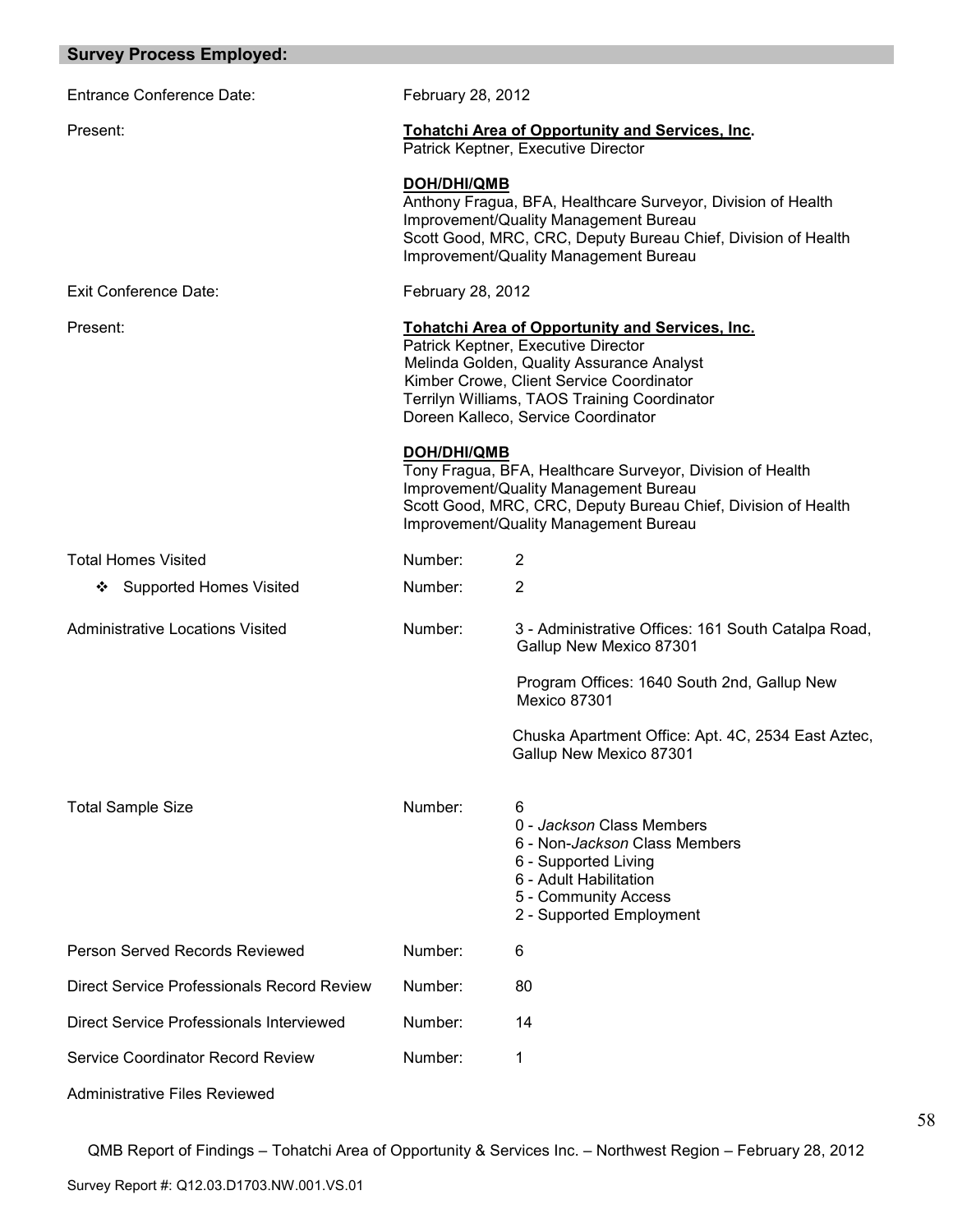- Billing Records
- Medical Records
- Incident Management Records
- Personnel Files
- Training Records
- Agency Policy and Procedure
- Caregiver Criminal History Screening Records
- Employee Abuse Registry
- Human Rights Notes and/or Meeting Minutes
- Evacuation Drills
- Quality Assurance / Improvement Plan
- Policy on Processing & Recording of Client Personal Service **Transaction**
- CC: Distribution List: DOH Division of Health Improvement
	- DOH Developmental Disabilities Supports Division
	- DOH Office of Internal Audit
	- HSD Medical Assistance Division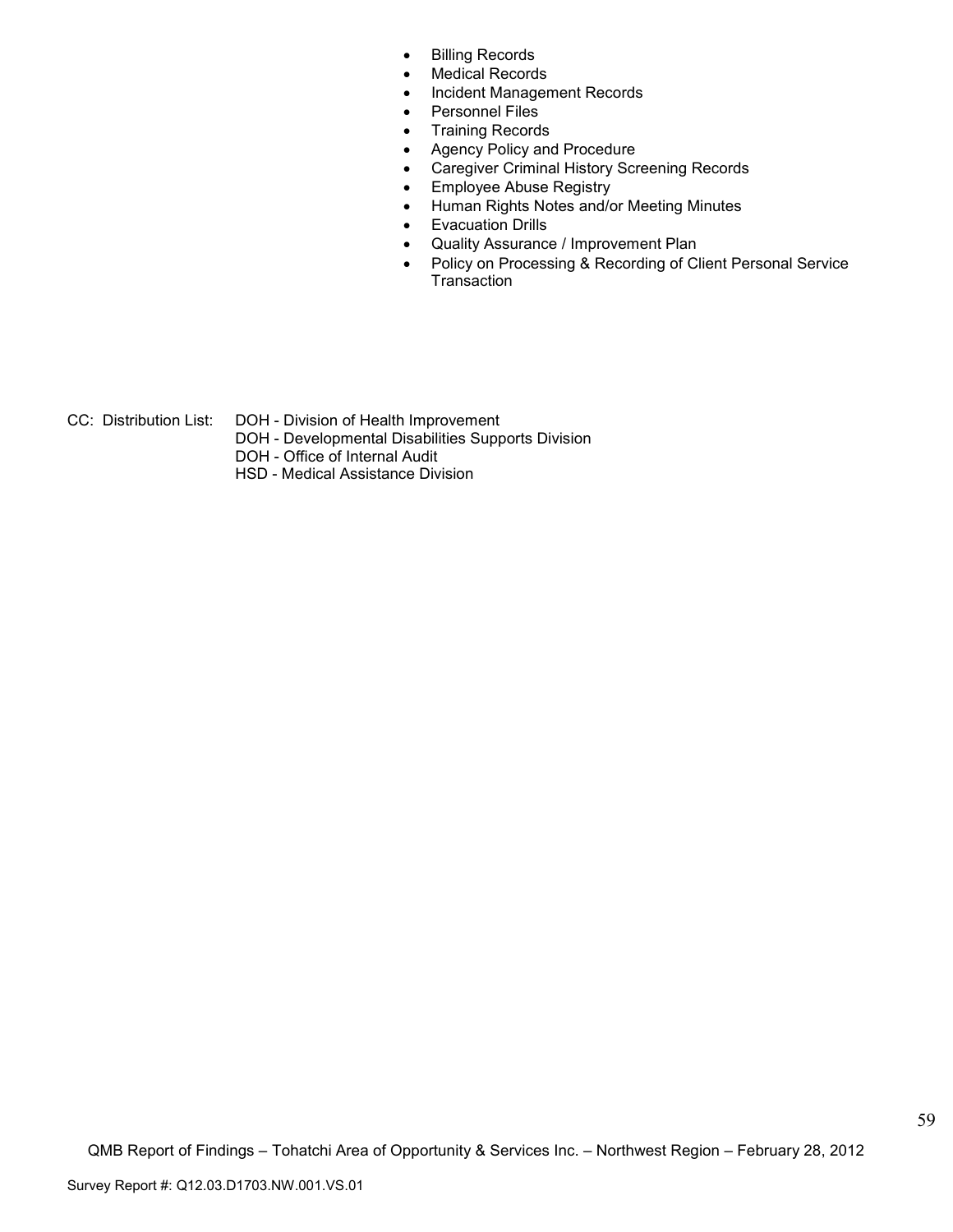# **QMB Determinations of Compliance**

• "Compliance with Conditions of Participation"

The QMB determination of "Compliance with Conditions of Participation," indicates that a provider is in compliance with all 'Conditions of Participation,' (CoP) but may have standard level deficiencies (deficiencies which are not at the condition level) out of compliance. The agency has obtained a level of compliance such that there is a minimal potential for harm to individuals' health and safety. To qualify for a determination of Compliance with Conditions of Participation, the provider must be in compliance with *all* Conditions of Participation.

• "Partial-Compliance with Conditions of Participation"

The QMB determination of "Partial-Compliance with Conditions of Participation" indicates that a provider is out of compliance with one (1) to three (3) 'Conditions of Participation.' This partialcompliance, if not corrected, may result in a serious negative outcome or the potential for more than minimal harm to individuals' health and safety. The Agency may also have standard level deficiencies (deficiencies which are not at the condition level).

Providers receiving a repeat determination of 'Partial-Compliance' for repeat deficiencies of CoPs may be referred by the Quality Management Bureau to the Internal Review Committee (IRC) for consideration of remedies and possible actions.

• "Non-Compliant with Conditions of Participation":

The QMB determination of "Non-Compliance with Conditions of Participation," indicates a provider is significantly out of compliance with Conditions of Participation and/or has:

- Four (4) Conditions of Participation out of compliance.
- Multiple findings of widespread non-compliance with any standard or regulation with a significant potential for more than minimal harm.
- Any finding of actual harm or Immediate Jeopardy.

The Agency may also have standard level deficiencies (deficiencies which are not at the condition level).

Providers receiving a repeat determination of 'Non-Compliance' will be referred by Quality Management Bureau to the Internal Review Committee (IRC) for consideration of remedies and possible actions.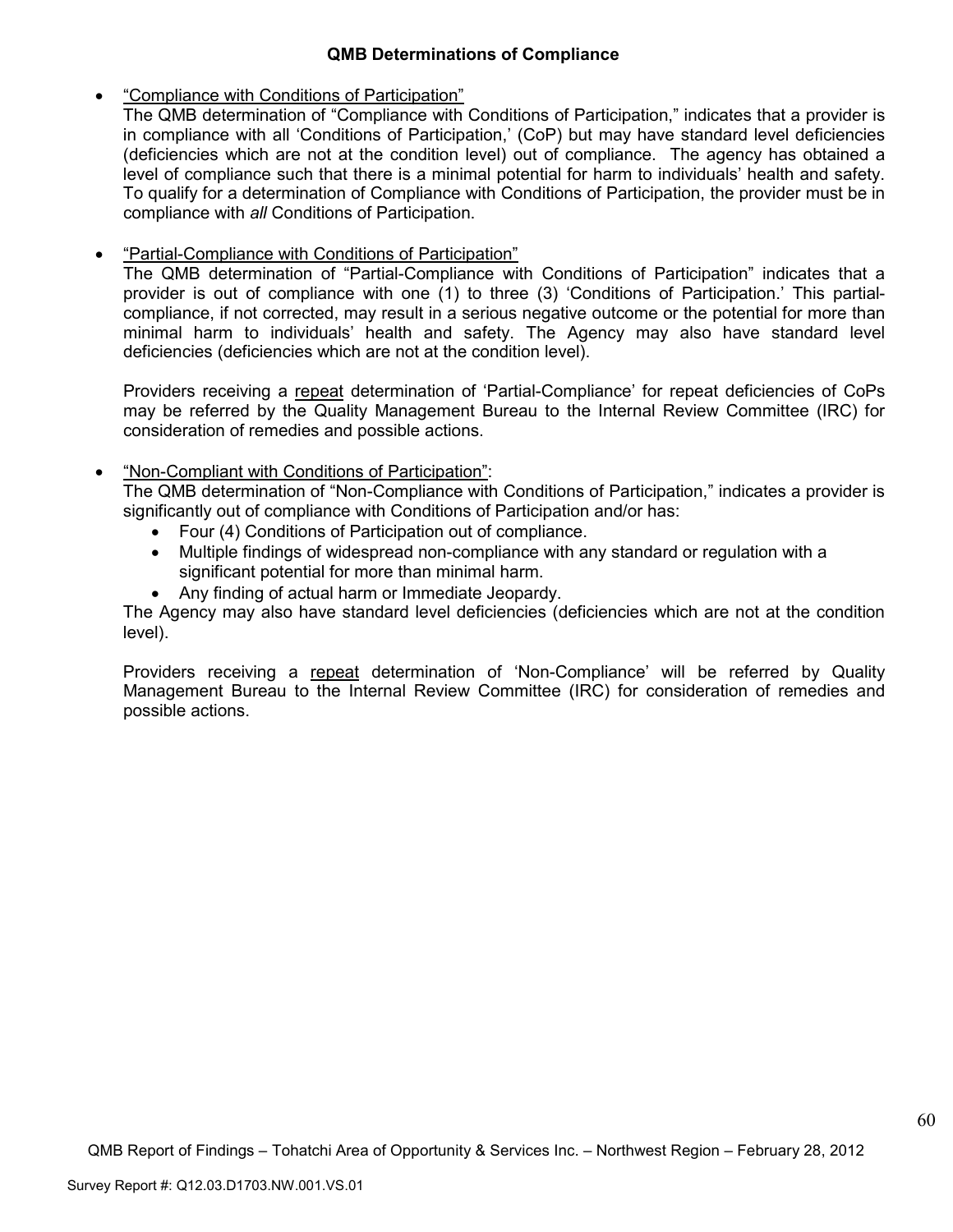# **Attachment C**

### **Guidelines for the Provider Informal Reconsideration of Finding (IRF) Process**

# **Introduction:**

Throughout the QMB Survey process, surveyors are openly communicating with providers. Open communication means surveyors have clarified issues and/or requested missing information before completing the review through the use of the signed/dated "Document Request," or "administrative Needs," etc. forms. Regardless, there may still be instances where the provider disagrees with a specific finding. Providers may use the following process to informally dispute a finding.

# **Instructions:**

- 5. The Informal Reconsideration of the Finding (IRF) request must be in writing to the QMB Deputy Bureau Chief **within 10 business days** of receipt of the final Report of Findings.
- 6. The written request for an IRF *must* be completed on the QMB Request for Informal Reconsideration of Finding form available on the QMB website: http://dhi.health.state.nm.us/qmb
- 7. The written request for an IRF must specify in detail the request for reconsideration and why the finding is inaccurate.
- 8. The IRF request must include all supporting documentation or evidence.
- 5. If you have questions about the IRC process, email the IRF Chairperson, Scott Good at scott.good@state.nm.us for assistance.

# **The following limitations apply to the IRF process:**

- The request for an IRF and all supporting evidence must be received within 10 business days.
- Findings based on evidence requested during the survey and not provided may not be subject to reconsideration.
- The supporting documentation must be new evidence not previously reviewed or requested by the survey team.
- Providers must continue to complete their Plan of Correction during the IRF process
- Providers may not request an IRF to challenge the sampling methodology.
- Providers may not request an IRF based on disagreement with the nature of the standard or regulation.
- Providers may not request an IRF to challenge the team composition.
- Providers may not request an IRF to challenge the DHI/QMB determination of compliance or the length of their DDSD provider contract.

A Provider forfeits the right to an IRF if the request is not made within 10 business days of receiving the report and/or does not include all supporting documentation or evidence to show compliance with the standards and regulations.

The IRF Committee will review the request, the Provider will be notified in writing of the ruling; no face-toface meeting will be conducted.

When a Provider requests that a finding be reconsidered, it does not stop or delay the Plan of Correction process. **Providers must continue to complete the Plan of Correction, including the finding in dispute regardless of the IRF status.** If a finding is removed or modified, it will be noted and removed or modified from the Report of Findings. It should be noted that in some cases a Plan of Correction may be completed prior to the IRF process being completed. The provider will be notified in writing on the decisions of the IRF committee.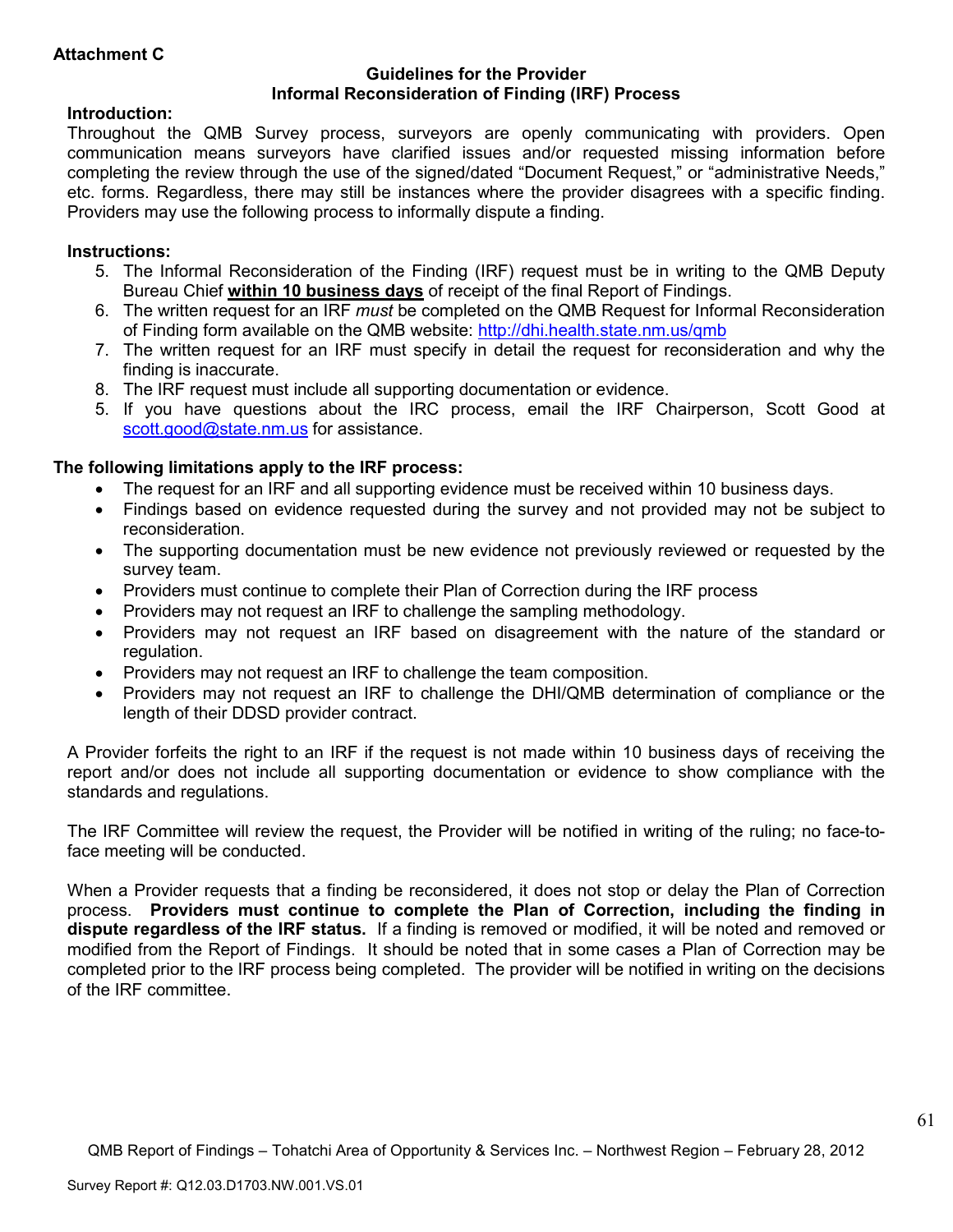**Agency: Tohatchi Area of Opportunity and Services, Inc. – Northwest Region** Program: Developmental Disabilities Waiver Service: Community Living (Supported Living) & Community Inclusion (Adult Habilitation, Community Access & Supported Employment) Monitoring Type: Verification Survey **Routine Survey: July 18 - 22, 2011 February 28, 2012 Verification Survey:** 

| <b>Standard of Care</b>                                                                                                                                                                                                                                                                                                                                                                                                                                                                                                                                                                                                                                                                                                                                                                                                                                                                                                                                                                                                                                                                                                                                                                                                                                                                     | July 18 - 22, 2011 Deficiencies                                                                                                                                                                                                                                                                                                                                                                                                                                                                                                                                                                                                                                                                                                                                                                                                                                                                                                                | <b>February 28, 2012</b><br>Verification Survey - New and Repeat<br><b>Deficiencies</b>                                                                                                                                                                                                                                                                                                                                                                                                                                                                                                                                                                                    |
|---------------------------------------------------------------------------------------------------------------------------------------------------------------------------------------------------------------------------------------------------------------------------------------------------------------------------------------------------------------------------------------------------------------------------------------------------------------------------------------------------------------------------------------------------------------------------------------------------------------------------------------------------------------------------------------------------------------------------------------------------------------------------------------------------------------------------------------------------------------------------------------------------------------------------------------------------------------------------------------------------------------------------------------------------------------------------------------------------------------------------------------------------------------------------------------------------------------------------------------------------------------------------------------------|------------------------------------------------------------------------------------------------------------------------------------------------------------------------------------------------------------------------------------------------------------------------------------------------------------------------------------------------------------------------------------------------------------------------------------------------------------------------------------------------------------------------------------------------------------------------------------------------------------------------------------------------------------------------------------------------------------------------------------------------------------------------------------------------------------------------------------------------------------------------------------------------------------------------------------------------|----------------------------------------------------------------------------------------------------------------------------------------------------------------------------------------------------------------------------------------------------------------------------------------------------------------------------------------------------------------------------------------------------------------------------------------------------------------------------------------------------------------------------------------------------------------------------------------------------------------------------------------------------------------------------|
| Tag # 1A15.2 & 5109 - Healthcare<br><b>Documentation</b>                                                                                                                                                                                                                                                                                                                                                                                                                                                                                                                                                                                                                                                                                                                                                                                                                                                                                                                                                                                                                                                                                                                                                                                                                                    | <b>Scope and Severity Rating: E</b>                                                                                                                                                                                                                                                                                                                                                                                                                                                                                                                                                                                                                                                                                                                                                                                                                                                                                                            | <b>Standard Level Deficiency</b>                                                                                                                                                                                                                                                                                                                                                                                                                                                                                                                                                                                                                                           |
| Developmental Disabilities (DD) Waiver Service<br>Standards effective 4/1/2007<br><b>CHAPTER 1. III. PROVIDER AGENCY</b><br>DOCUMENTATION OF SERVICE DELIVERY AND<br><b>LOCATION - Healthcare Documentation by</b><br><b>Nurses For Community Living Services,</b><br><b>Community Inclusion Services and Private Duty</b><br><b>Nursing Services: Nursing services must be</b><br>available as needed and documented for Provider<br>Agencies delivering Community Living Services,<br>Community Inclusion Services and Private Duty<br>Nursing Services.<br>Chapter 1. III. E. (1 - 4) (1) Documentation of<br>nursing assessment activities<br>(a) The following hierarchy shall be used to<br>determine which provider agency is responsible for<br>completion of the HAT and MAAT and related<br>subsequent planning and training:<br>(i) Community living services provider agency;<br>(ii) Private duty nursing provider agency;<br>(iii) Adult habilitation provider agency;<br>(iv) Community access provider agency; and<br>(v) Supported employment provider agency.<br>(b) The provider agency must arrange for their nurse<br>to complete the Health Assessment Tool (HAT) and<br>the Medication Administration Assessment Tool<br>(MAAT) on at least an annual basis for each | Based on record review, the Agency failed to<br>maintain the required documentation in the<br>Individuals Agency Record as required per standard<br>for 4 of 6 individual<br>The following were not found, incomplete and/or not<br>current:<br>• Health Care Plans<br>• Oral care/Hygiene<br><sup>o</sup> Individual #1 - According to the Individual's<br>current e-CHAT the individual is required to<br>have a plan. No evidence of a plan found.<br><sup>o</sup> Individual #2 - According to the Individual's<br>current e-CHAT the individual is required to<br>have a plan. No evidence of a plan found.<br><sup>o</sup> Individual #4 - According to the Individual's<br>current e-CHAT the individual is required to<br>have a plan. No evidence of a plan found.<br>• Bowel/Bladder<br>° Individual #1 - According to the Individual's<br>current e-CHAT the individual is required to<br>have a plan. No evidence of a plan found. | <b>New and Repeat Findings:</b><br>Based on record review, the Agency failed to<br>maintain the required documentation in the<br>Individuals Agency Record as required per standard<br>for 2 of 6 individual<br>The following were not found, incomplete and/or not<br>current:<br>• Health Care Plans<br>• Body Mass Index (BMI)<br><sup>o</sup> Individual #2 - According to the Individual's<br>current e-CHAT the individual is required to<br>have a plan. No evidence of a plan found.<br>$\bullet$ Falls<br><sup>o</sup> Individual #5 - According to the Individual's<br>current e-CHAT the individual is required to<br>have a plan. No evidence of a plan found. |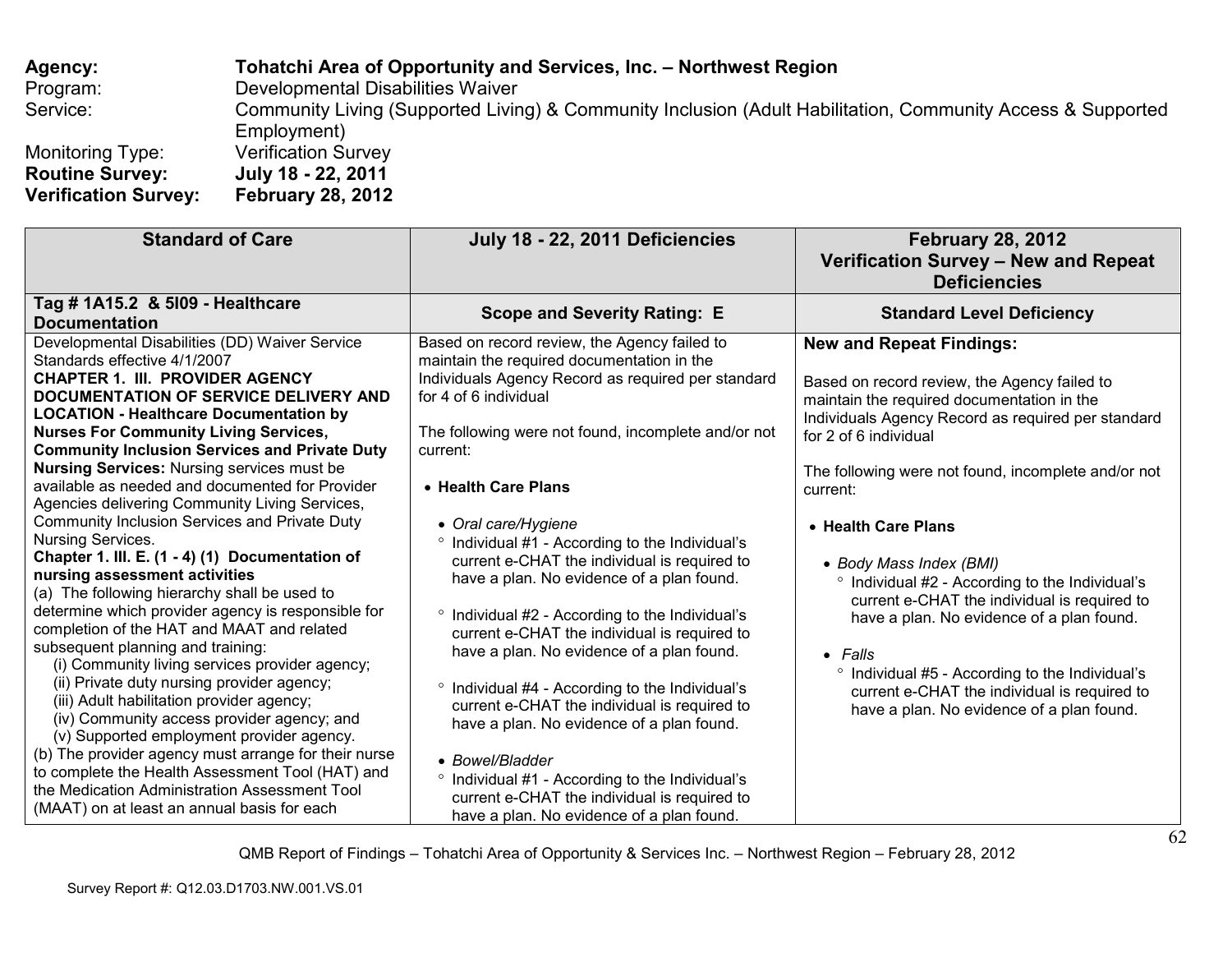individual receiving community living, community inclusion or private duty nursing services, unless the provider agency arranges for the individual's Primary Care Practitioner (PCP) to voluntarily complete these assessments in lieu of the agency nurse. Agency nurses may also complete these assessments in collaboration with the Primary Care Practitioner if they believe such consultation is necessary for an accurate assessment. Family Living Provider Agencies have the option of having the subcontracted caregiver complete the HAT instead ofthe nurse or PCP, if the caregiver is comfortable doing so. However, the agency nurse must be available to assist the caregiver upon request. (c) For newly allocated individuals, the HAT and the MAAT must be completed within seventy-two (72) hours of admission into direct services or two weeks following the initial ISP, whichever comes first. (d) For individuals already in services, the HAT and the MAAT must be completed at least fourteen (14) days prior to the annual ISP meeting and submitted to all members of the interdisciplinary team. The HAT must also be completed at the time of any significant change in clinical condition and upon return from any hospitalizations. In addition to annually, the MAATmust be completed at the time of any significant change in clinical condition, when a medication regime or route change requires delivery by licensed or certified staff, or when an individual has completed additional training designed to improve their skills to support self-administration (see DDSD Medication Assessment and Delivery Policy).

 (e) Nursing assessments conducted to determine current health status or to evaluate a change in clinical condition must be documented in a signed progress note that includes time and date as well as *subjective* information including the individual complaints, signs and symptoms noted by staff, family members or other team members; *objective* information including vital signs, physical examination, weight, and other pertinent data for the given situation (e.g., seizure frequency, method in

- *Body Mass Index (BMI)*
- ° Individual #2 According to the Individual's current e-CHAT the individual is required to have a plan. No evidence of a plan found.
- *Falls*
- ° Individual #2 According to the Individual's current e-CHAT the individual is required to have a plan. No evidence of a plan found.
- ° Individual #5 According to the Individual's current e-CHAT the individual is required to have a plan. No evidence of a plan found.
- *GI-Constipation Management*
- ° Individual #5 According to the Individual's current e-CHAT the individual is required to have a plan. No evidence of a plan found.

#### • **Crisis Plans/Medical Emergency Response Plans**

- *Falls*
- ° Individual #2 According to the Individual's current e-CHAT the individual is required to have a plan. No evidence of a plan found.
- ° Individual #5 According to the Individual's current e-CHAT the individual is required to have a plan. No evidence of a plan found.
- *Hypertension*
- ° Individual #4 According to the Individual's current e-CHAT the individual is required to have a plan. No evidence of a plan found.
- **Other** 
	- ° Review of the Medical Emergency Response Plans (Crisis Prevention Plan) for Individual #4 found the following components were not addressed as required by the DDSD Medical Emergency Response Plans Policy effective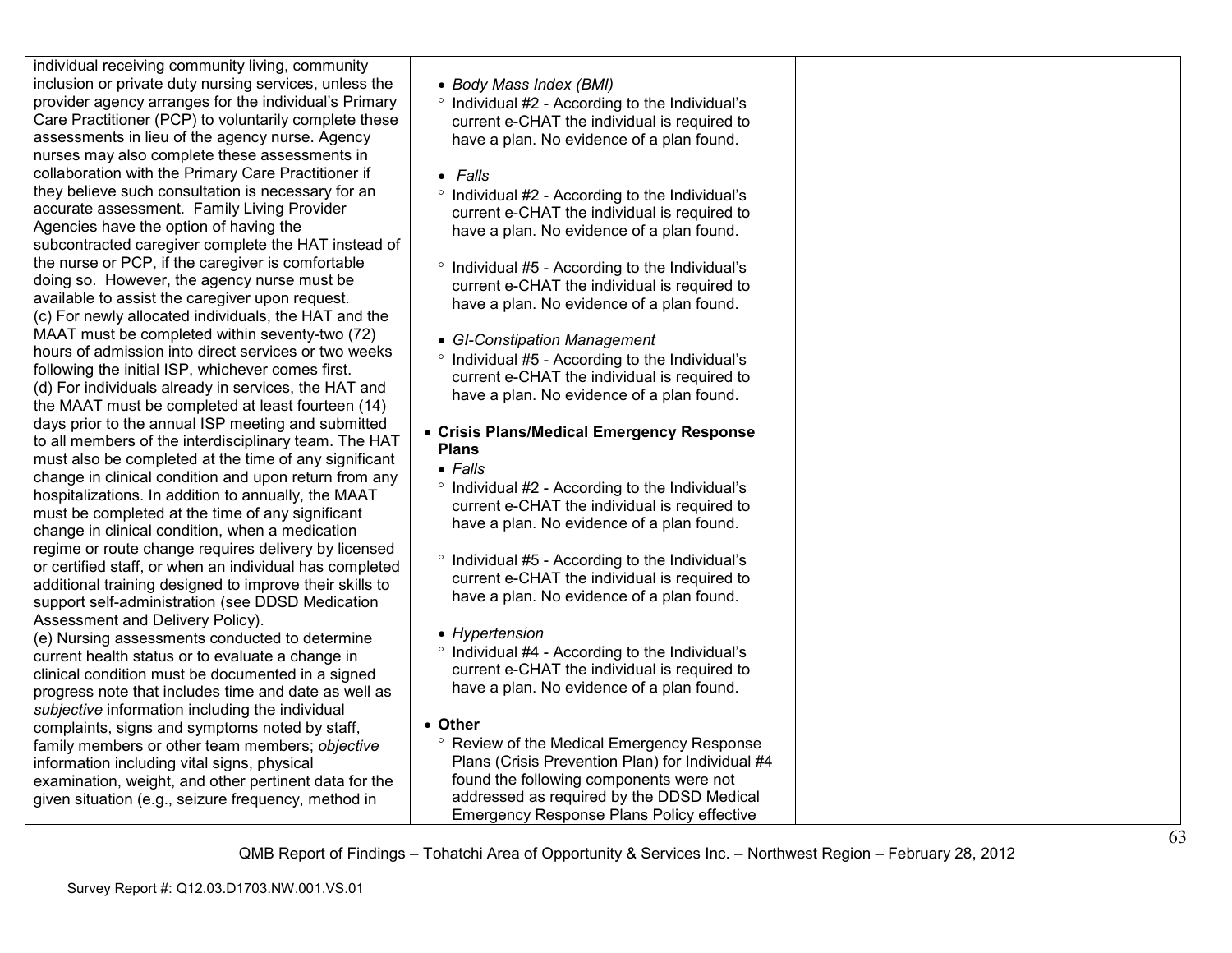which temperature taken); *assessment* of the clinical status, and *plan* of action addressing relevant aspects of all active health problems and follow upon any recommendations of medical consultants.

#### **(2) Health related plans**

 (a) For individuals with chronic conditions that have the potential to exacerbate into a life-threateningsituation, a medical crisis prevention and intervention plan must be written by the nurse or other appropriately designated healthcare professional.

 (b) Crisis prevention and intervention plans must be written in user-friendly language that is easily understood by those implementing the plan.

 (c) The nurse shall also document training regarding the crisis prevention and intervention plan delivered to agency staff and other team members, clearly indicating competency determination for each trainee.

 (d) If the individual receives services from separate agencies for community living and community inclusion services, nurses from each agency shall collaborate in the development of and training delivery for crisis prevention and intervention plans to assure maximum consistency across settings. (3) For all individuals with a HAT score of 4, 5 or 6, the nurse shall develop a comprehensive healthcare plan that includes health related supports identified in the ISP (The healthcare plan is the equivalent of a nursing care plan; two separate documents are not required nor recommended):

 (a) Each healthcare plan must include a statement of the person's healthcare needs and list measurable goals to be achieved through implementation of the healthcare plan. Needs statements may be based upon supports needed for the individual to maintain a current strength, ability or skill related to their health, prevention measures, and/or supports needed to remediate, minimize or manage an existing health condition. (b) Goals must be measurable and shall be revised

when an individual has met the goal and has the

8/1/10:

 F. The MERP shall be written in clear, jargon free language and include at a minimum the following information:

 4. Clear, jargon free, step-by-step instructions regarding the actions to be taken by direct support personnel (DSP) and/or others to intervene in the emergency, including criteria for when to call 911.

5. Emergency contacts with phone numbers.

6. Reference to whether the individual has advance directives or not, and if so, where the advance directives are located.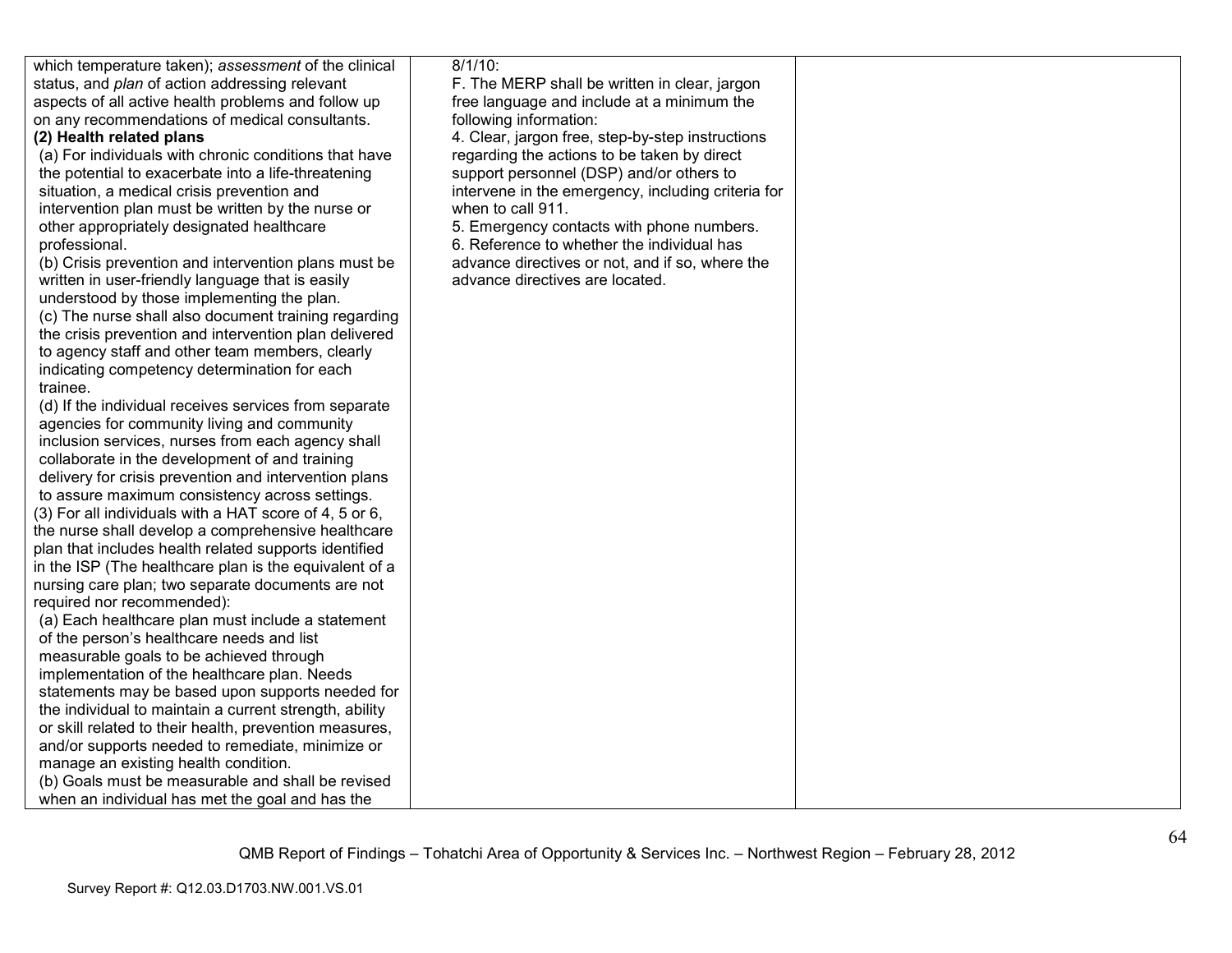potential to attain additional goals or no longer requires supports in order to maintain the goal. (c) Approaches described in the plan shall be individualized to reflect the individual's unique needs, provide guidance to the caregiver(s) and designed to support successful interactions. Some interventions may be carried out by staff, family members or other team members, and other interventions may be carried out directly by the nurse – persons responsible for each intervention shall be specified in the plan.

 (d) Healthcare plans shall be written in language that will be easily understood by the person(s) identified as implementing the interventions. (e) The nurse shall also document training on the healthcare plan delivered to agency staff and otherteam members, clearly indicating competency determination for each trainee. If the individual receives services from separate agencies for community living and community inclusion services, nurses from each agency shall collaborate in the development of and training delivery for healthcareplans to assure maximum consistency across settings.

 (f) Healthcare plans must be updated to reflect relevant discharge orders whenever an individual returns to services following a hospitalization. (g) All crisis prevention and intervention plans and healthcare plans shall include the individual's name and date on each page and shall be signed by the author.

 (h) Crisis prevention and intervention plans as well as healthcare plans shall be reviewed by the nurse at least quarterly, and updated as needed.

### **(4) General Nursing Documentation**

 (a) The nurse shall complete legible and signed progress notes with date and time indicated that describe all interventions or interactions conducted with individuals served as well as all interactionswith other healthcare providers serving the individual. All interactions shall be documented whether they occur by phone or in person.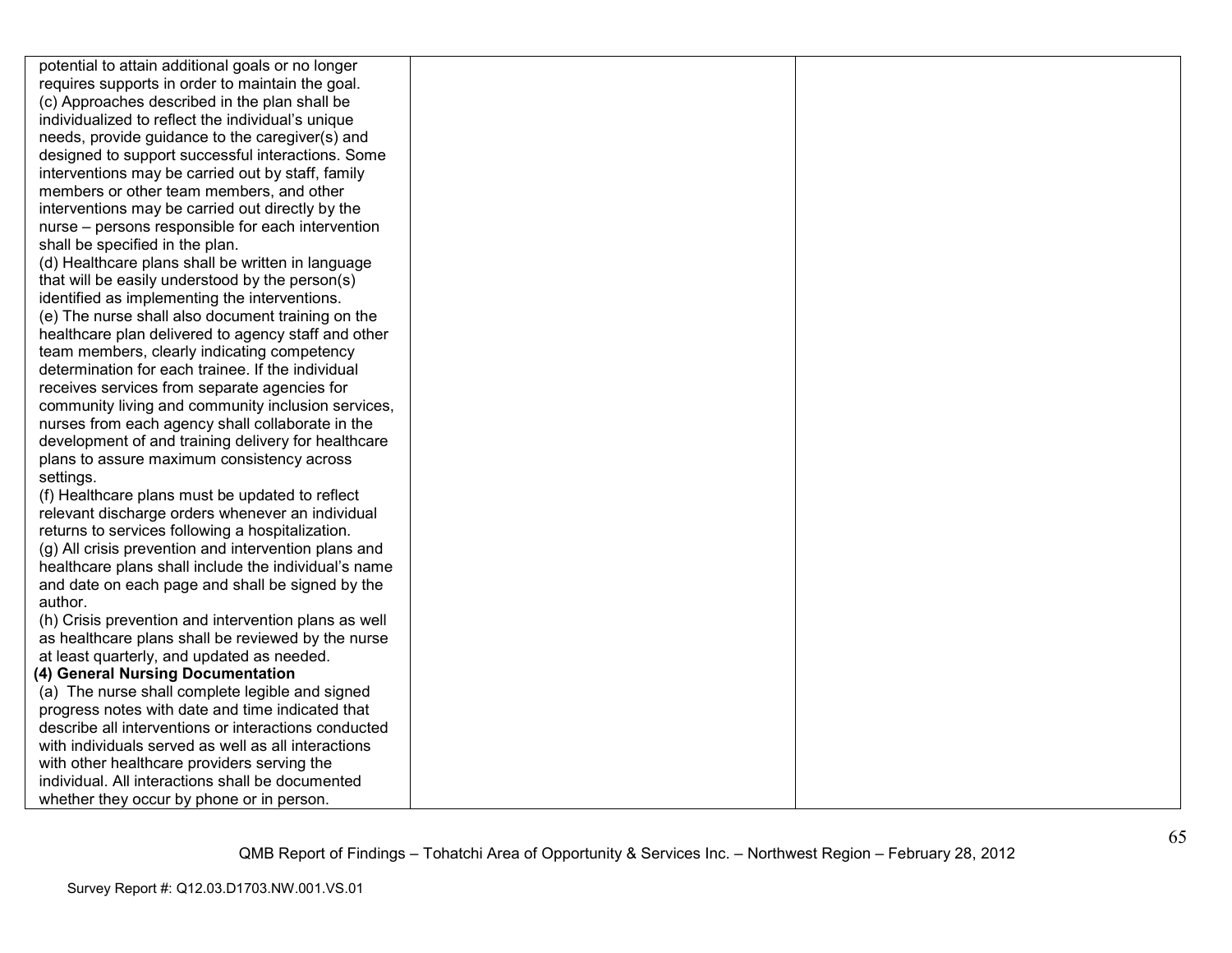| (b) For individuals with a HAT score of 4, 5 or 6, or<br>who have identified health concerns in their ISP, the<br>nurse shall provide the interdisciplinary team with a<br>quarterly report that indicates current health status<br>and progress to date on health related ISP desired<br>outcomes and action plans as well as progress<br>toward goals in the healthcare plan.                                                                                                                                                                                             |  |
|-----------------------------------------------------------------------------------------------------------------------------------------------------------------------------------------------------------------------------------------------------------------------------------------------------------------------------------------------------------------------------------------------------------------------------------------------------------------------------------------------------------------------------------------------------------------------------|--|
| Developmental Disabilities (DD) Waiver Service<br>Standards effective 4/1/2007<br><b>CHAPTER 5 IV. COMMUNITY INCLUSION</b><br><b>SERVICES PROVIDER AGENCY REQUIREMENTS</b><br><b>B. IDT Coordination</b><br>(1) Community Inclusion Services Provider<br>Agencies shall participate on the IDT as specified in<br>the ISP Regulations (7.26.5 NMAC), and shall<br>ensure direct support staff participation as needed to<br>plan effectively for the individual; and                                                                                                        |  |
| (2) Coordinate with the IDT to ensure that each<br>individual participating in Community Inclusion<br>Services who has a score of 4, 5, or 6 on the HAT<br>has a Health Care Plan developed by a licensed<br>nurse, and if applicable, a Crisis<br>Prevention/Intervention Plan.                                                                                                                                                                                                                                                                                            |  |
| <b>Department of Health Developmental Disabilities</b><br><b>Supports Division Policy. Medical Emergency</b><br>Response Plan Policy MERP-001 eff.8/1/2010                                                                                                                                                                                                                                                                                                                                                                                                                  |  |
| F. The MERP shall be written in clear, jargon free<br>language and include at a minimum the following<br>information:<br>1. A brief, simple description of the condition or<br>illness.<br>2. A brief description of the most likely life<br>threatening complications that might occur and what<br>those complications may look like to an observer.<br>3. A concise list of the most important measures that<br>may prevent the life threatening complication from<br>occurring (e.g., avoiding allergens that trigger an<br>asthma attack or making sure the person with |  |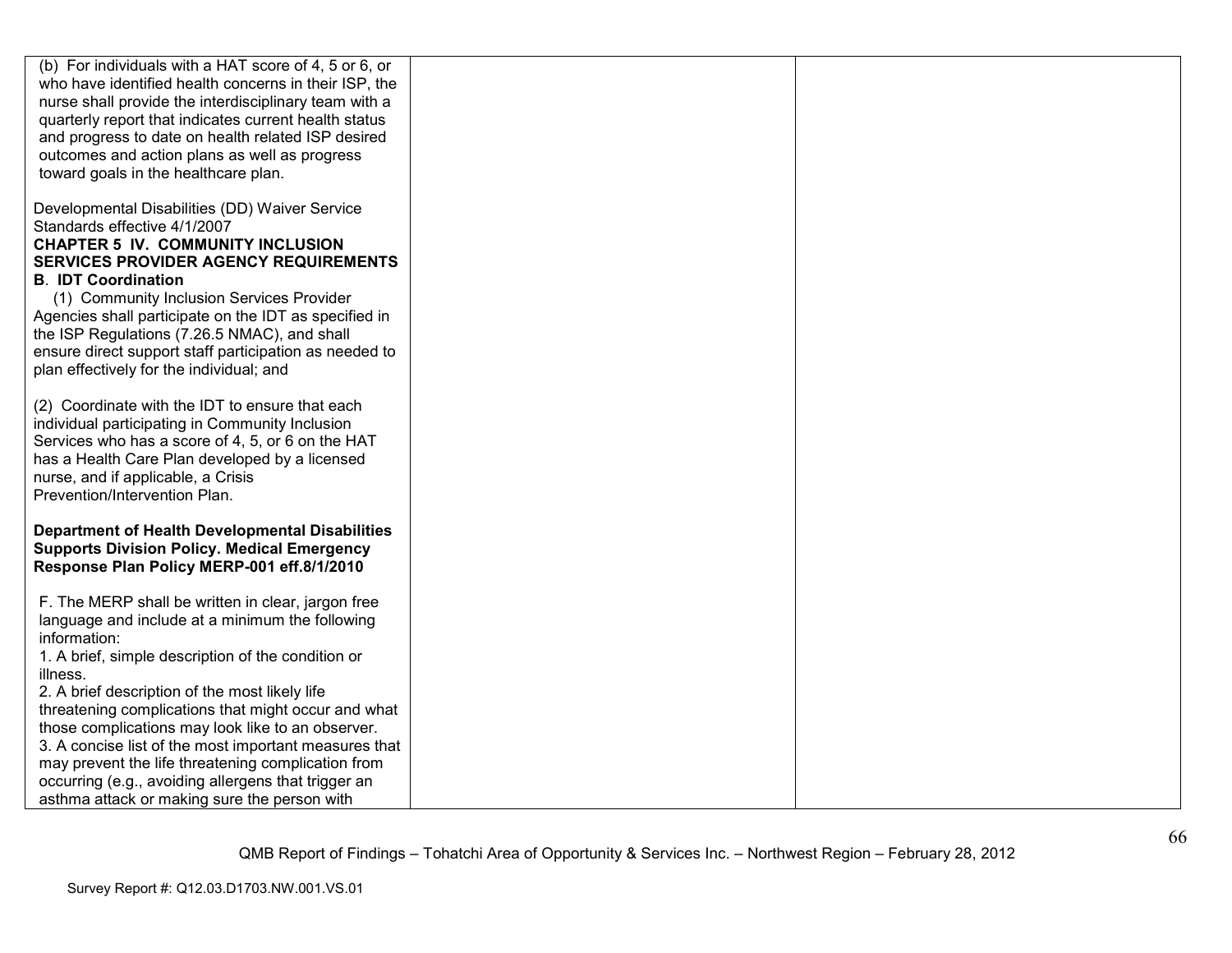diabetes has snacks with them to avoid hypoglycemia). 4. Clear, jargon free, step-by-step instructions regarding the actions to be taken by direct support personnel (DSP) and/or others to intervene in the emergency, including criteria for when to call 911. 5. Emergency contacts with phone numbers. 6. Reference to whether the individual...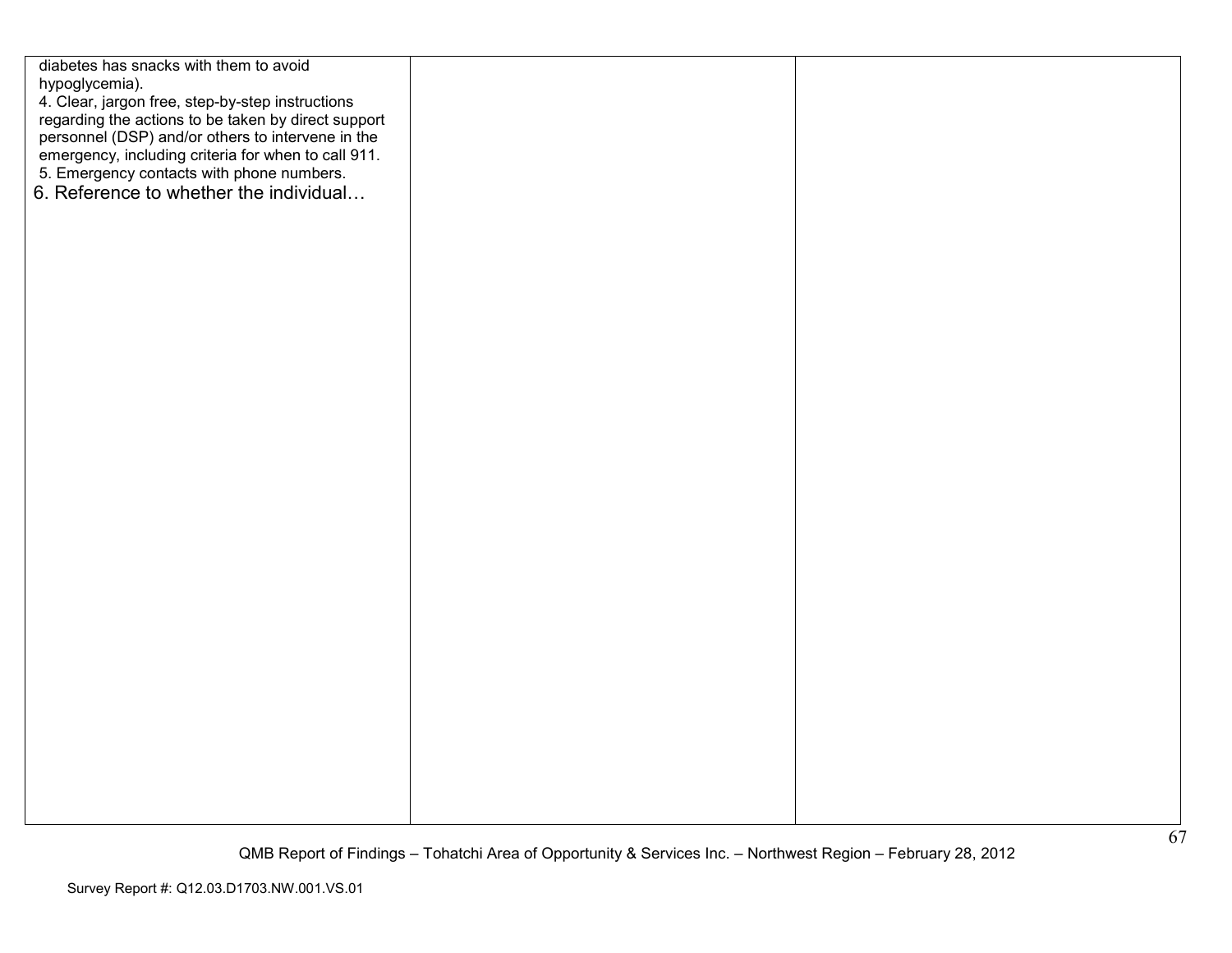| Tag #1A26 (CoP) COR / EAR                               | <b>Scope and Severity Rating: E</b>                | <b>Standard Level Deficiency</b>                    |
|---------------------------------------------------------|----------------------------------------------------|-----------------------------------------------------|
| NMAC 7.1.12.8 REGISTRY ESTABLISHED;                     | Based on record review, the Agency failed to       | <b>New and Repeat Findings:</b>                     |
| PROVIDER INQUIRY REQUIRED: Upon the                     | maintain documentation in the employee's personnel |                                                     |
| effective date of this rule, the department has         | records that evidenced inquiry to the Employee     | Based on record review, the Agency failed to        |
| established and maintains an accurate and complete      | Abuse Registry prior to employment for 22 of 76    | maintain documentation in the employee's personnel  |
| electronic registry that contains the name, date of     | Agency Personnel.                                  | records that evidenced inquiry to the Employee      |
| birth, address, social security number, and other       |                                                    | Abuse Registry prior to employment for 2 of 81      |
| appropriate identifying information of all persons      | The following Agency personnel records             | Agency Personnel.                                   |
| who, while employed by a provider, have been            | contained no evidence of the Employee Abuse        |                                                     |
| determined by the department, as a result of an         | <b>Registry being completed:</b>                   | The following Agency Personnel records              |
| investigation of a complaint, to have engaged in a      |                                                    | contained evidence that indicated the Employee      |
| substantiated registry-referred incident of abuse,      | • #112 - Date of hire 6/21/2011                    | Abuse Registry was completed after hire:            |
| neglect or exploitation of a person receiving care or   |                                                    |                                                     |
| services from a provider. Additions and updates to      | The following Agency Personnel records             | $\bullet$ #127 - Date of hire 9/2/2011. Completed   |
| the registry shall be posted no later than two (2)      | contained evidence that indicated the Employee     | 1/16/2012.                                          |
| business days following receipt. Only department        | Abuse Registry was completed after hire:           |                                                     |
| staff designated by the custodian may access,           |                                                    | $\bullet$ #129 - Date of hire 10/03/2011. Completed |
| maintain and update the data in the registry.           | $\bullet$ #69 - Date of hire 4/7/2009. Completed   | 10/05/2011.                                         |
| Provider requirement to inquire of<br>А.                | 11/4/2009.                                         |                                                     |
| registry. A provider, prior to employing or             |                                                    |                                                     |
| contracting with an employee, shall inquire of the      | $\bullet$ #71 - Date of hire 6/25/2009. Completed  |                                                     |
| registry whether the individual under consideration     | 11/4/2009.                                         |                                                     |
| for employment or contracting is listed on the          |                                                    |                                                     |
| registry.                                               | $\bullet$ #73 - Date of hire 9/15/2009. Completed  |                                                     |
| <b>B.</b><br>Prohibited employment. A provider may      | 3/10/2010.                                         |                                                     |
| not employ or contract with an individual to be an      |                                                    |                                                     |
| employee if the individual is listed on the registry as | $\bullet$ #81 - Date of hire 6/24/2010. Completed  |                                                     |
| having a substantiated registry-referred incident of    | 7/21/2011.                                         |                                                     |
| abuse, neglect or exploitation of a person receiving    |                                                    |                                                     |
| care or services from a provider.                       | $\bullet$ #85 - Date of hire 8/21/2010. Completed  |                                                     |
| Documentation of inquiry to registry. The<br>D.         | 9/17/2010.                                         |                                                     |
| provider shall maintain documentation in the            |                                                    |                                                     |
| employee's personnel or employment records that         | $\bullet$ #89 - Date of hire 2/14/2011. Completed  |                                                     |
| evidences the fact that the provider made an inquiry    | 3/10/2011.                                         |                                                     |
| to the registry concerning that employee prior to       |                                                    |                                                     |
| employment. Such documentation must include             | • #90 - Date of hire 4/5/2011. Completed           |                                                     |
| evidence, based on the response to such inquiry         | 7/21/2011.                                         |                                                     |
| received from the custodian by the provider, that the   |                                                    |                                                     |
| employee was not listed on the registry as having a     | $\bullet$ #94 - Date of hire 4/28/2011. Completed  |                                                     |
| substantiated registry-referred incident of abuse,      | 7/21/2011.                                         |                                                     |
| neglect or exploitation.                                |                                                    |                                                     |
| Ε.<br>Documentation for other staff. With               | • #95 - Date of hire 5/3/2011. Completed           |                                                     |
|                                                         |                                                    |                                                     |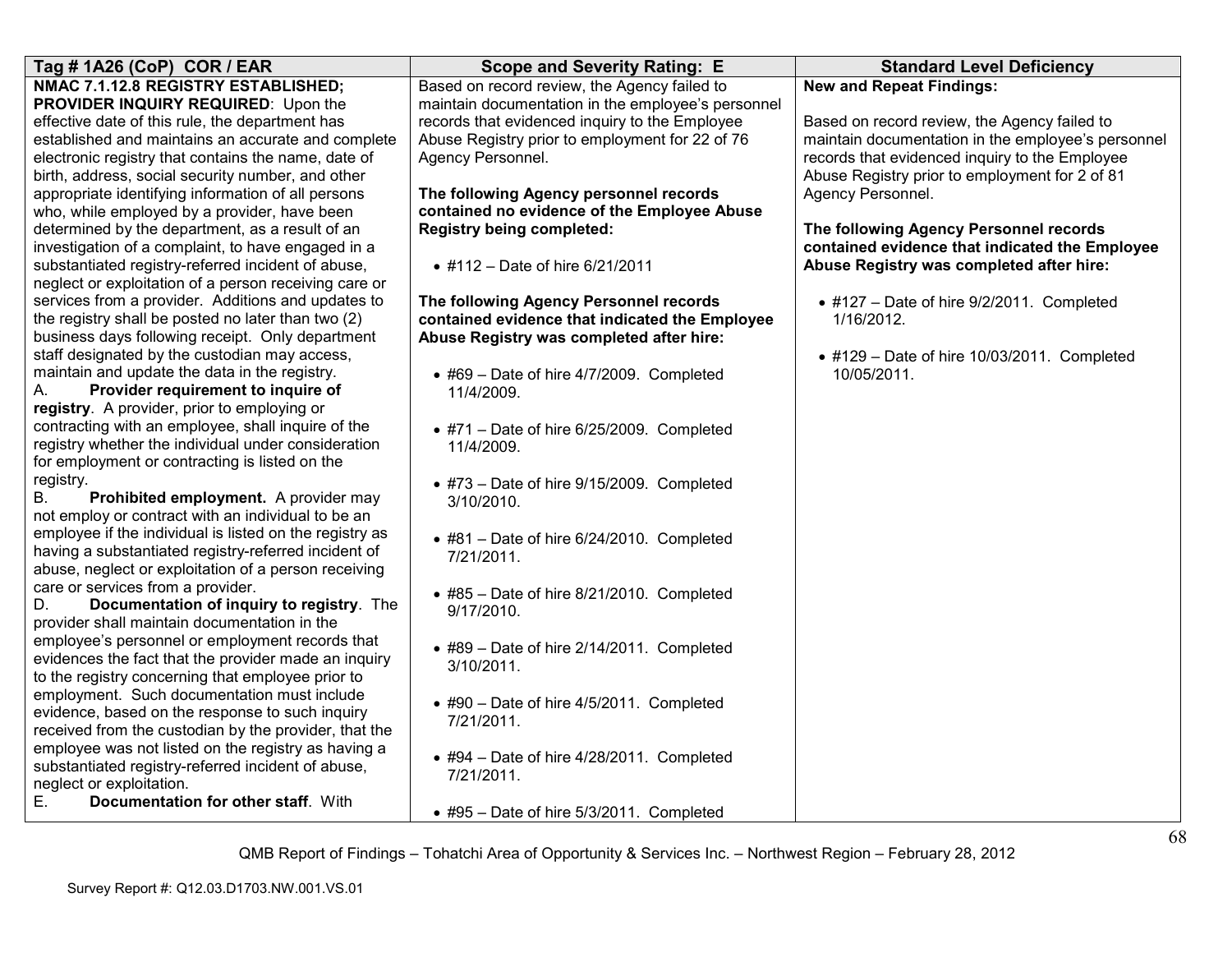respect to all employed or contracted individuals providing direct care who are licensed health care professionals or certified nurse aides, the provider shall maintain documentation reflecting the individual's current licensure as a health care professional or current certification as a nurse aide.

F. **Consequences of noncompliance**. The department or other governmental agency having regulatory enforcement authority over a provider may sanction a provider in accordance with applicable law if the provider fails to make an appropriate and timely inquiry of the registry, or fails to maintain evidence of such inquiry, in connection with the hiring or contracting of an employee; or for employing or contracting any person to work as an employee who is listed on the registry. Such sanctions may include a directed plan of correction, civil monetary penalty not to exceed five thousand dollars (\$5000) per instance, or termination or non-renewal of any contract with the department or other governmental agency.

Developmental Disabilities (DD) Waiver Service Standards effective 4/1/2007

 **Chapter 1.IV. General Provider Requirements. D. Criminal History Screening:** All personnel shall be screened by the Provider Agency in regard to theemployee's qualifications, references, and employment history, prior to employment. All Provider Agencies shall comply with the Criminal Records Screening for Caregivers 7.1.12 NMAC and Employee Abuse Registry 7.1.12 NMAC as required by the Department of Health, Division of Health Improvement.

7/21/2011.

- #96 Date of hire 5/10/2011. Completed 7/21/2011.
- #98 Date of hire 5/18/2011. Completed 7/21/2011.
- #99 Date of hire 5/18/2011. Completed 7/21/2011.
- #100 Date of hire 5/18/2011. Completed 7/21/2011.
- #101 Date of hire 5/27/2011. Completed 7/21/2011.
- #102 Date of hire 6/2/2011. Completed 7/21/2011.
- #103 Date of hire 6/7/2011. Completed 7/21/2011.
- #104 Date of hire 6/7/2011. Completed 7/21/2011.
- #105 Date of hire 6/7/2011. Completed 7/21/2011.
- #106 Date of hire 6/7/2011. Completed 7/21/2011.
- #109 Date of hire 6/20/2011. Completed 7/21/2011.
- #118 Date of hire 5/10/2011. Completed 7/1/2011.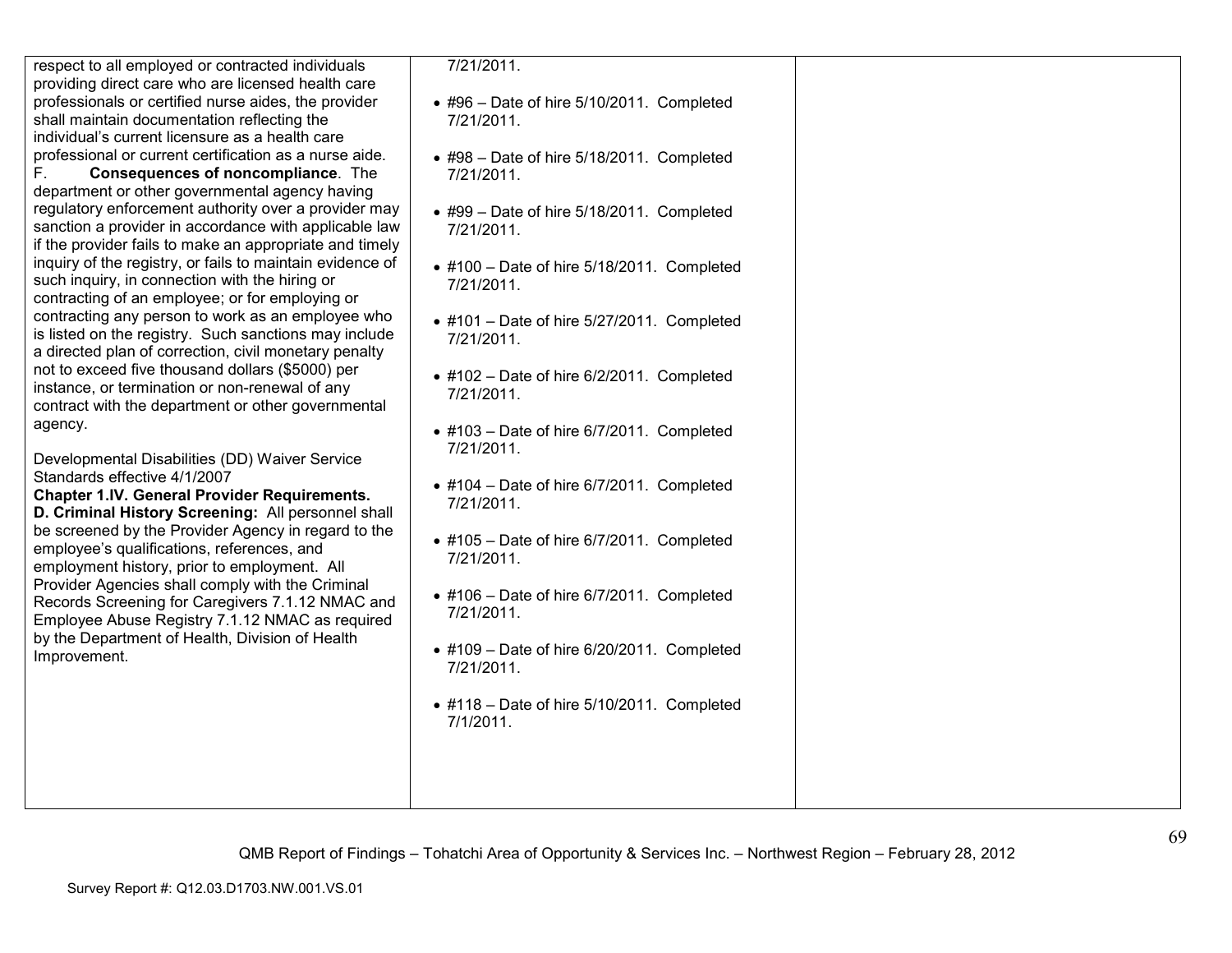| Tag # 1A28.1 (CoP) Incident Mgt. System -                                                                                                                                                                                                                                                                                                                                                                                                                                                                                                                                                                                                                                                                                                                                                                                                                                                                                                                                                                                                                                                                                                                                                                                                                                                                                                                                                                                                                                                                                                                                                                                                                                                                                                                                                                                                                           | <b>Scope &amp; Severity Rating: E</b>                                                                                                                                                                                                                                                                                                                                                                                                                                                                                                                                                                                                                                                                                                                                                                                                                                                                                                                                                                                                                                                                                                                                                                                | <b>Standard Level Deficiency</b>                                                                                                                                                                                                                                                                                                                                                  |
|---------------------------------------------------------------------------------------------------------------------------------------------------------------------------------------------------------------------------------------------------------------------------------------------------------------------------------------------------------------------------------------------------------------------------------------------------------------------------------------------------------------------------------------------------------------------------------------------------------------------------------------------------------------------------------------------------------------------------------------------------------------------------------------------------------------------------------------------------------------------------------------------------------------------------------------------------------------------------------------------------------------------------------------------------------------------------------------------------------------------------------------------------------------------------------------------------------------------------------------------------------------------------------------------------------------------------------------------------------------------------------------------------------------------------------------------------------------------------------------------------------------------------------------------------------------------------------------------------------------------------------------------------------------------------------------------------------------------------------------------------------------------------------------------------------------------------------------------------------------------|----------------------------------------------------------------------------------------------------------------------------------------------------------------------------------------------------------------------------------------------------------------------------------------------------------------------------------------------------------------------------------------------------------------------------------------------------------------------------------------------------------------------------------------------------------------------------------------------------------------------------------------------------------------------------------------------------------------------------------------------------------------------------------------------------------------------------------------------------------------------------------------------------------------------------------------------------------------------------------------------------------------------------------------------------------------------------------------------------------------------------------------------------------------------------------------------------------------------|-----------------------------------------------------------------------------------------------------------------------------------------------------------------------------------------------------------------------------------------------------------------------------------------------------------------------------------------------------------------------------------|
| <b>Personnel Training</b><br>NMAC 7.1.13.10 INCIDENT MANAGEMENT<br><b>SYSTEM REQUIREMENTS:</b><br>A. General: All licensed health care facilities and<br>community based service providers shall establish<br>and maintain an incident management system, which<br>emphasizes the principles of prevention and staff<br>involvement. The licensed health care facility or<br>community based service provider shall ensure that<br>the incident management system policies and<br>procedures requires all employees to be competently<br>trained to respond to, report, and document incidents<br>in a timely and accurate manner.<br>D. Training Documentation: All licensed health<br>care facilities and community based service<br>providers shall prepare training documentation for<br>each employee to include a signed statement<br>indicating the date, time, and place they received<br>their incident management reporting instruction. The<br>licensed health care facility and community based<br>service provider shall maintain documentation of an<br>employee's training for a period of at least twelve<br>(12) months, or six (6) months after termination of an<br>employee's employment. Training curricula shall be<br>kept on the provider premises and made available on<br>request by the department. Training documentation<br>shall be made available immediately upon a division<br>representative's request. Failure to provide employee<br>training documentation shall subject the licensed<br>health care facility or community based service<br>provider to the penalties provided for in this rule.<br><b>Policy Title: Training Requirements for Direct</b><br>Service Agency Staff Policy - Eff. March 1, 2007<br><b>II. POLICY STATEMENTS:</b><br>A. Individuals shall receive services from competent<br>and qualified staff. | Based on record review, the Agency failed to provide<br>documentation verifying completion of initial or<br>annual Incident Management Training for 13 of 76<br>Agency Personnel.<br><b>Direct Service Professional Personnel (DSP):</b><br>• Incident Management Training (Abuse, Neglect &<br>Misappropriation of Consumers' Property) (#43,<br>53, 55, 58, 59, 61, 68 & 109)<br>When Direct Service Professionals were asked<br>what two State Agencies must be contacted<br>when there is suspected Abuse, Neglect &<br>Misappropriation of Consumers' Property, the<br>following was reported:<br>• DSP #46 stated, "Department of Health,<br>Supervisor & C.O." DSP did not state APS.<br>• DSP #70 stated, "I can't remember what that one<br>is, I would report it." DSP did not state DHI and<br>APS.<br>• DSP #77 stated, "IMB, I don't remember which<br>one. We fill out the form and give to monitor, they<br>send it out." DSP did not state APS.<br>• DSP #109 stated, "The Nursing Department."<br>DSP did not state DHI and APS.<br>• DSP #114 stated, "My supervisor, Case<br>Management, make the call, told to take to<br>management. No I really don't know." DSP did<br>not state DHI and APS. | <b>New and Repeat Findings:</b><br>Based on record review, the Agency failed to provide<br>documentation verifying completion of initial or<br>annual Incident Management Training for 1 of 81<br>Agency Personnel.<br><b>Direct Service Professional Personnel (DSP):</b><br>• Incident Management Training (Abuse, Neglect &<br>Misappropriation of Consumers' Property) (#132) |
| C. Staff shall complete training on DOH-approved<br>incident reporting procedures in accordance with 7<br><b>NMAC 1.13.</b>                                                                                                                                                                                                                                                                                                                                                                                                                                                                                                                                                                                                                                                                                                                                                                                                                                                                                                                                                                                                                                                                                                                                                                                                                                                                                                                                                                                                                                                                                                                                                                                                                                                                                                                                         | • DSP #117 stated, "Not sure, I think its Northeast<br>agency, I would not be afraid to call in an IR if<br>needed." DSP did not state DHI and APS.                                                                                                                                                                                                                                                                                                                                                                                                                                                                                                                                                                                                                                                                                                                                                                                                                                                                                                                                                                                                                                                                  |                                                                                                                                                                                                                                                                                                                                                                                   |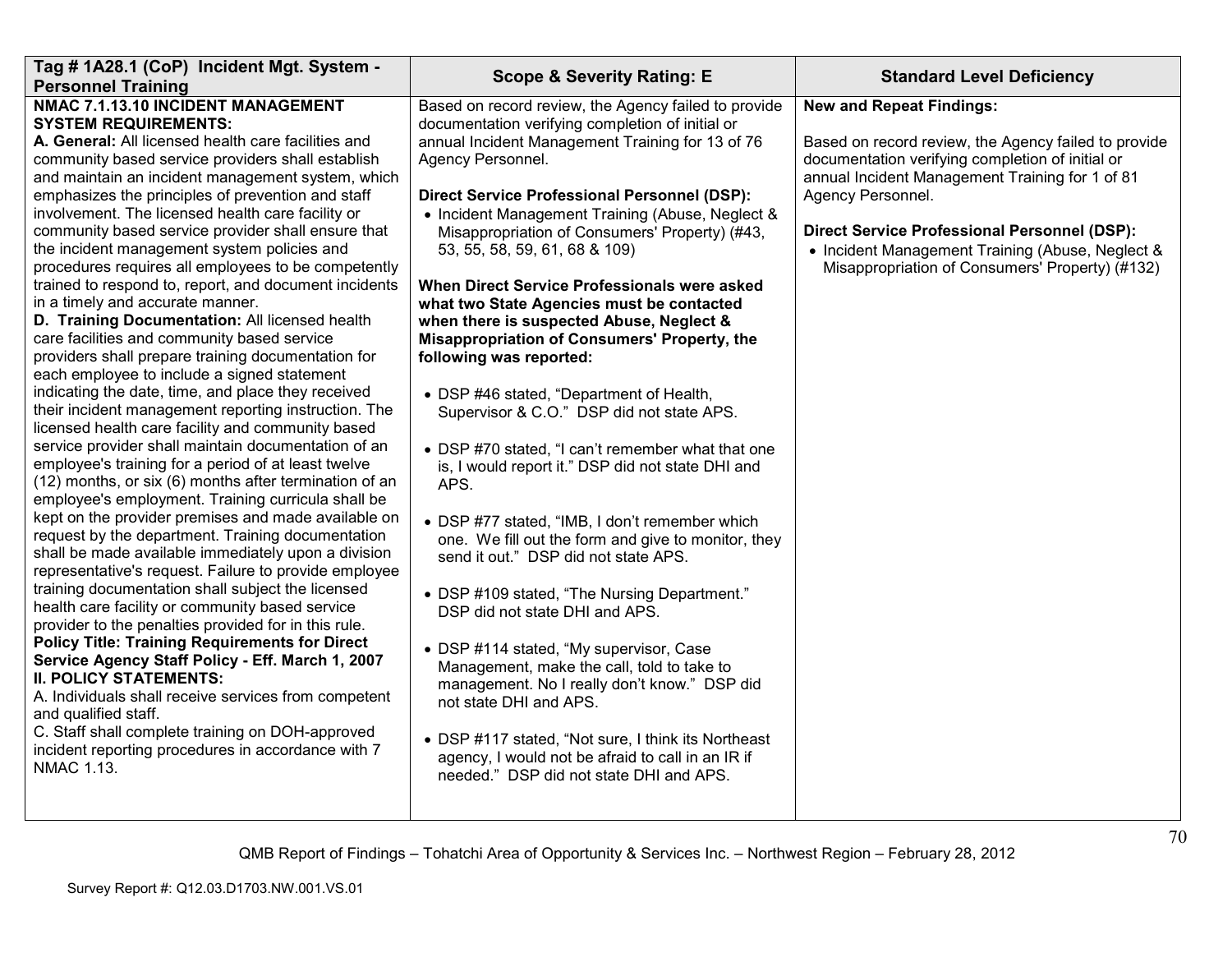| When DSP were asked to give examples of<br>Abuse, Neglect & Misappropriation of<br><b>Consumers' Property, the following was</b><br>reported: |  |
|-----------------------------------------------------------------------------------------------------------------------------------------------|--|
| • DSP #70 stated, "Hitting is abuse, Neglect. What is that? ExploitationNo?"                                                                  |  |
|                                                                                                                                               |  |
|                                                                                                                                               |  |
|                                                                                                                                               |  |
|                                                                                                                                               |  |
|                                                                                                                                               |  |
|                                                                                                                                               |  |
|                                                                                                                                               |  |
|                                                                                                                                               |  |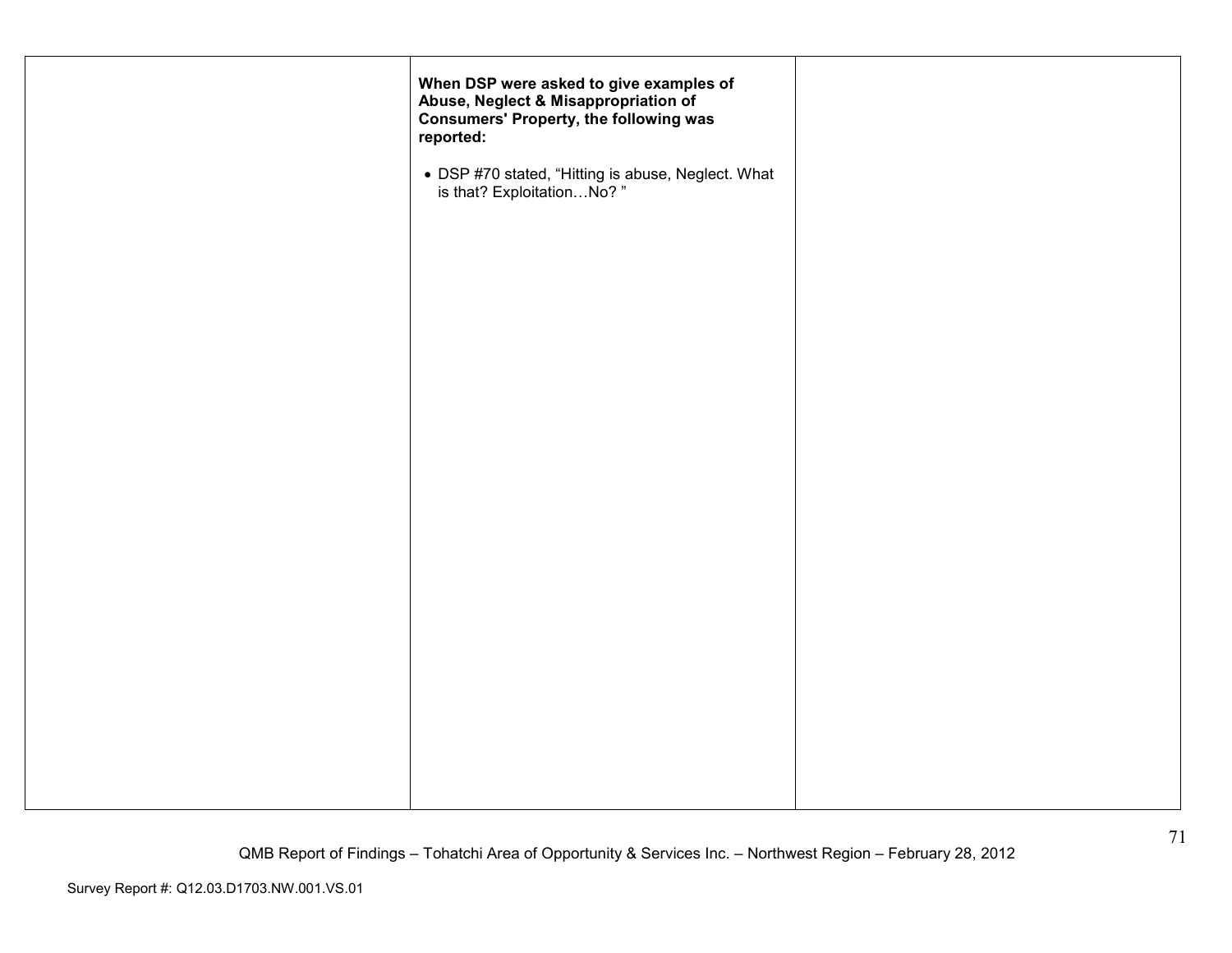| <b>Standard of Care</b>                                                                               | July 18 - 22, 2011 Deficiencies | <b>February 28, 2012</b><br>Verification Survey - New and Repeat<br><b>Deficiencies</b> |
|-------------------------------------------------------------------------------------------------------|---------------------------------|-----------------------------------------------------------------------------------------|
| Tag # 1A07 SSI Payments                                                                               | Scope and Severity Rating: C    | Completed                                                                               |
| Tag # 1A08 Agency Case File                                                                           | Scope and Severity Rating: B    | Completed                                                                               |
| Tag # 1A11 (CoP) Transportation P&P                                                                   | Scope and Severity Rating: F    | Completed                                                                               |
| Tag # 1A11.1 (CoP) Transportation Training                                                            | Scope and Severity Rating: E    | Completed                                                                               |
| Tag #1A20 DSP Training Documents                                                                      | Scope and Severity Rating: E    | Completed                                                                               |
| Tag #1A22 Staff Competence                                                                            | Scope and Severity Rating: F    | Completed                                                                               |
| Tag # 1A25 (CoP) CCHS                                                                                 | Scope and Severity Rating: D    | Completed                                                                               |
| Tag # 1A27 (CoP) Late & Failure to Report                                                             | Scope and Severity Rating: E    | Completed                                                                               |
| Tag # 1A28.2 (CoP) Incident Mgt. System -<br>Parent/Guardian Training                                 | Scope and Severity Rating: E    | Completed                                                                               |
| Tag # 1A29 Complaints / Grievances -<br>Acknowledgement                                               | Scope and Severity Rating: B    | Completed                                                                               |
| Tag # 1A32 & 6L14 (CoP) ISP Implementation                                                            | Scope and Severity Rating: E    | Completed                                                                               |
| Tag # 1A36 Service Coordination                                                                       | Scope and Severity Rating: B    | Completed                                                                               |
| Tag # 5I11.1 Reporting Requirements (CI<br>Quarterly Report Components)                               | Scope and Severity Rating: B    | Completed                                                                               |
| Tag # 5136 CA Reimbursement                                                                           | Scope and Severity Rating: B    | Completed                                                                               |
| Tag # 5144 AH Reimbursement                                                                           | Scope and Severity Rating: A    | Completed                                                                               |
| Tag # 6L13 (CoP) - CL Healthcare Reqts.                                                               | Scope and Severity Rating: D    | Completed                                                                               |
| Tag # 6L14 Residential Case File                                                                      | Scope and Severity Rating: E    | Completed                                                                               |
| Tag # 6L17.1 Reporting Requirements (CL<br>Quarterly Report Components)                               | Scope and Severity Rating: C    | Completed                                                                               |
| Tag # 6L25 (CoP) Residential Health & Safety<br>(Supported Living & Family Living)                    | Scope and Severity Rating: D    | Completed                                                                               |
| Tag # 6L25.1 (CoP) Residential Regts.<br>(Physical Environment - Supported Living &<br>Family Living) | Scope and Severity Rating: D    | Completed                                                                               |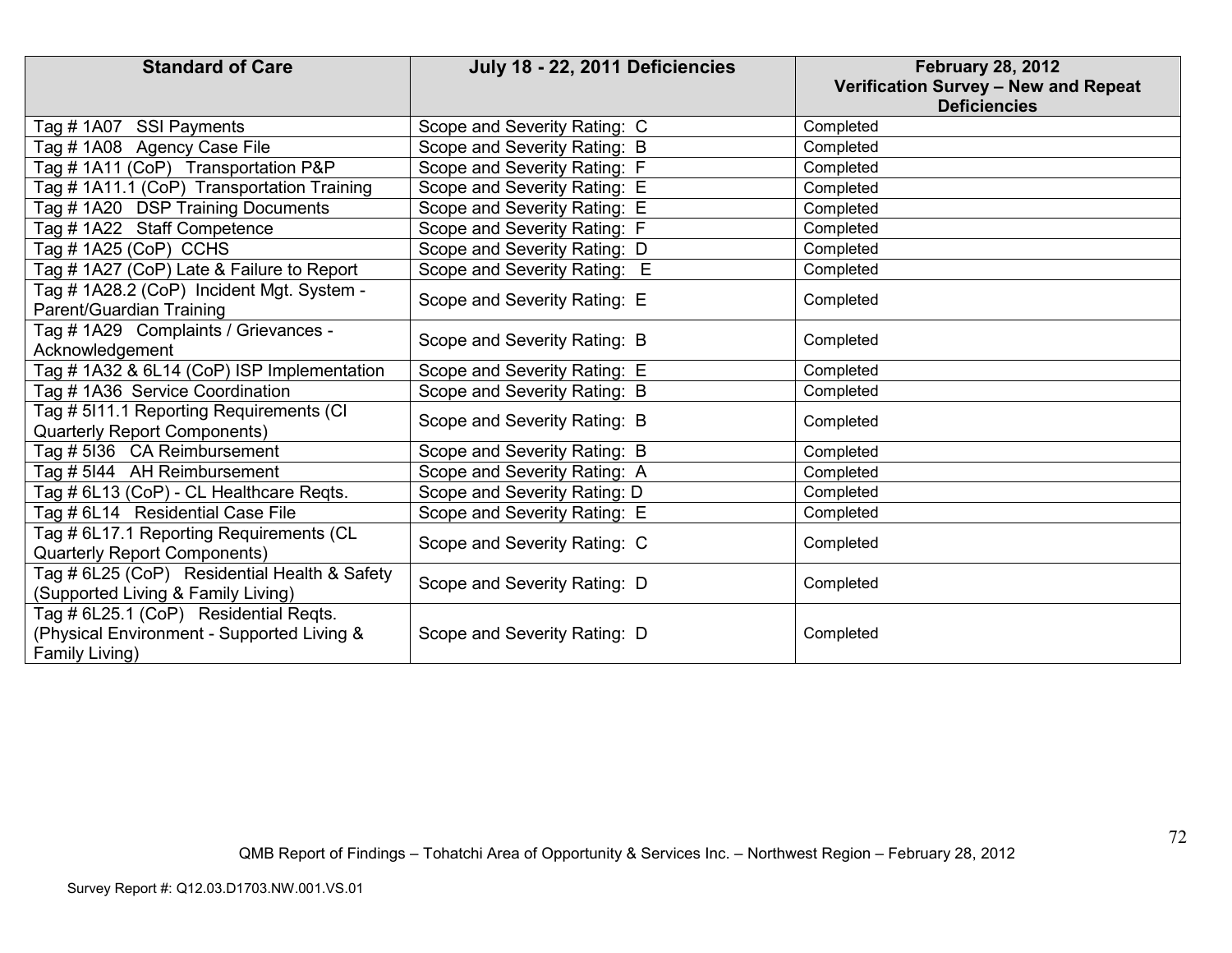

SUSANA MARTINEZ, GOVERNOR

CATHERINE D. TORRES, M.D., CABINET SECRETARY

| Date:                       | August 17, 2012                               |
|-----------------------------|-----------------------------------------------|
| To:                         | Patrick Keptner, Executive Director           |
| Provider:                   | Tohatchi Area of Opportunity & Services, Inc. |
| Address:                    | 161 South Catalpa Road                        |
| State/Zip:                  | Gallup, New Mexico, 87301                     |
| E-mail Address:             | patkeptner@yahoo.com                          |
| CC:                         | Johnnie Willeto Sr., Board Chair              |
| Address:                    | P.O. Box 21                                   |
| State/Zip:                  | Tohatchi, New Mexico, 87325                   |
| Board Chair:                | aetsitty-27@yahoo.com                         |
| Region:                     | <b>Northwest</b>                              |
| Routine Survey:             | July 18 - 22, 2011                            |
| <b>Verification Survey:</b> | February 28, 2012                             |

Verification Survey: February 28, 2012 Program Surveyed: Developmental Disabilities Waiver Service Surveyed: Community Living (Supported Living) & Community Inclusion (Adult Habilitation, Community Access & Supported Employment)

Dear Mr. Keptner;

You have completed all the requirements per the Internal Review Committee (IRC).

## **The Plan of Correction process is now complete.**

## **Furthermore, your agency is now determined to be in Compliance with all Conditions of Participation.**

To maintain ongoing compliance with standards and regulations, continue to use the Quality Assurance (self-auditing) processes you described in your Plan of Correction.

Consistent use these Quality Assurance processes will enable you to identify and promptly respond to problems, enhance your service delivery, and result in fewer deficiencies cited in future QMB surveys.

Thank you for your cooperation with the Plan of Correction process, for striving to come into compliance with standards and regulations, and for helping to provide the health, safety and personal growth of the people you serve.